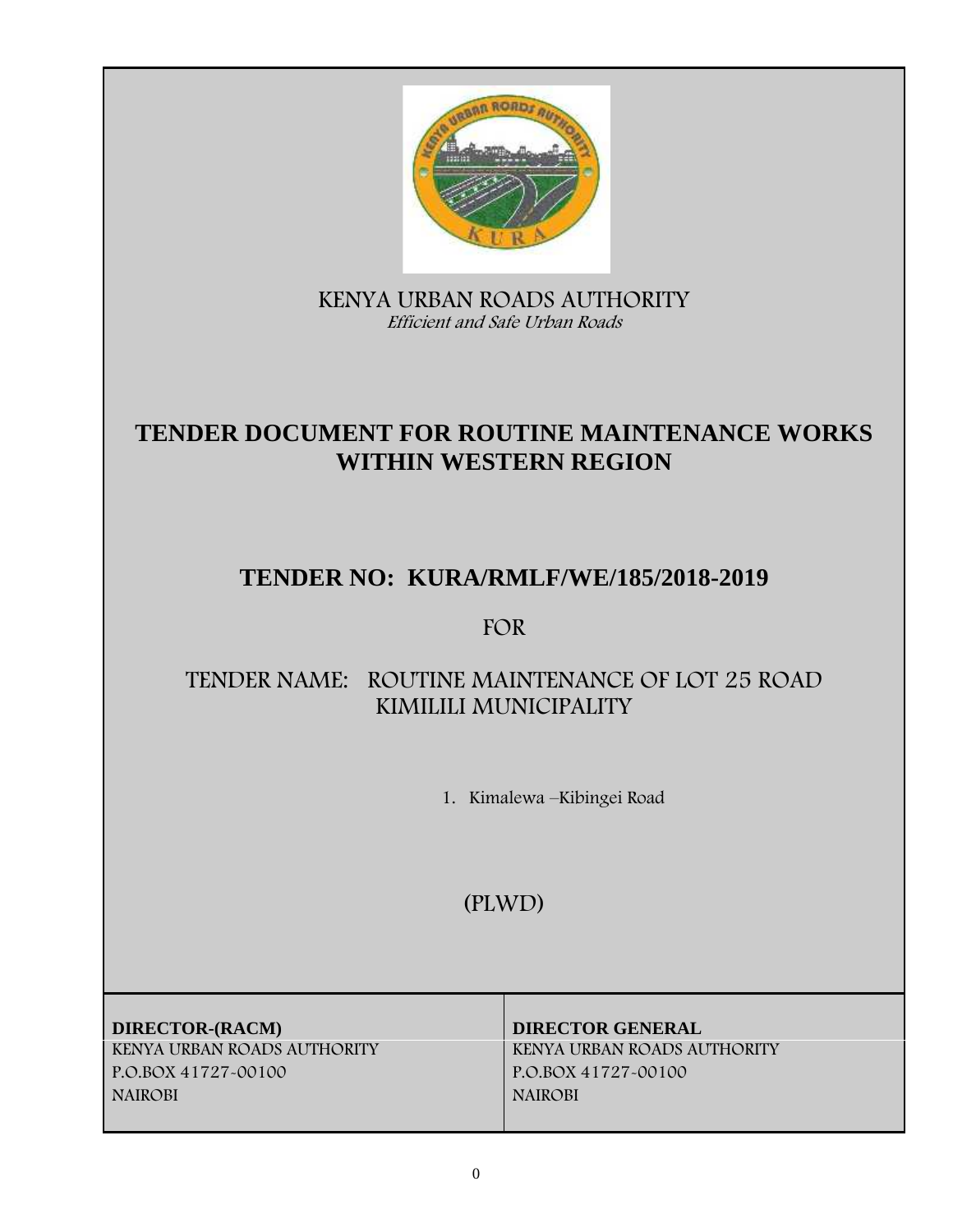# **ROUTINE MAINTENANCE OF LOT 25 ROAD KIMILILI MUNICIPALITY**

# **TABLE OF CONTENTS**

| SECTION II: INSTRUCTIONS TO TENDERERS AND CONDITIONS OF TENDER  4     |  |
|-----------------------------------------------------------------------|--|
|                                                                       |  |
|                                                                       |  |
|                                                                       |  |
|                                                                       |  |
|                                                                       |  |
| SECTION VI: SUPERVISION AND CONTRACT EVALUATION MANUAL 2012  110      |  |
|                                                                       |  |
|                                                                       |  |
|                                                                       |  |
|                                                                       |  |
|                                                                       |  |
|                                                                       |  |
|                                                                       |  |
|                                                                       |  |
|                                                                       |  |
| SECTION XIII: FORM OF PERFORMANCE BANK GUARANTEE (UNCONDITIONAL)  152 |  |

**Issued by the Kenya Urban Roads Authority: April 2019**

1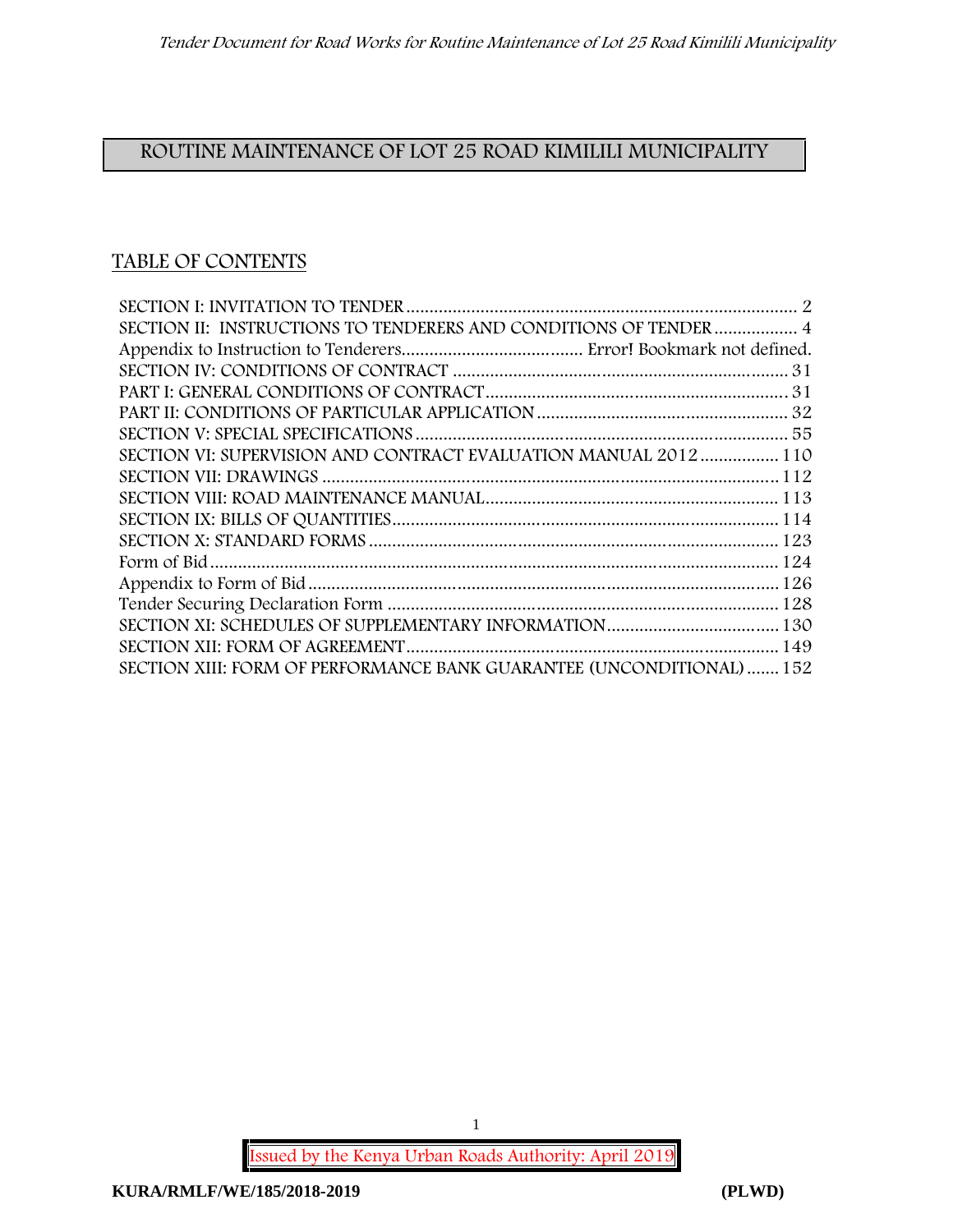# **SECTION I: INVITATION TO TENDER**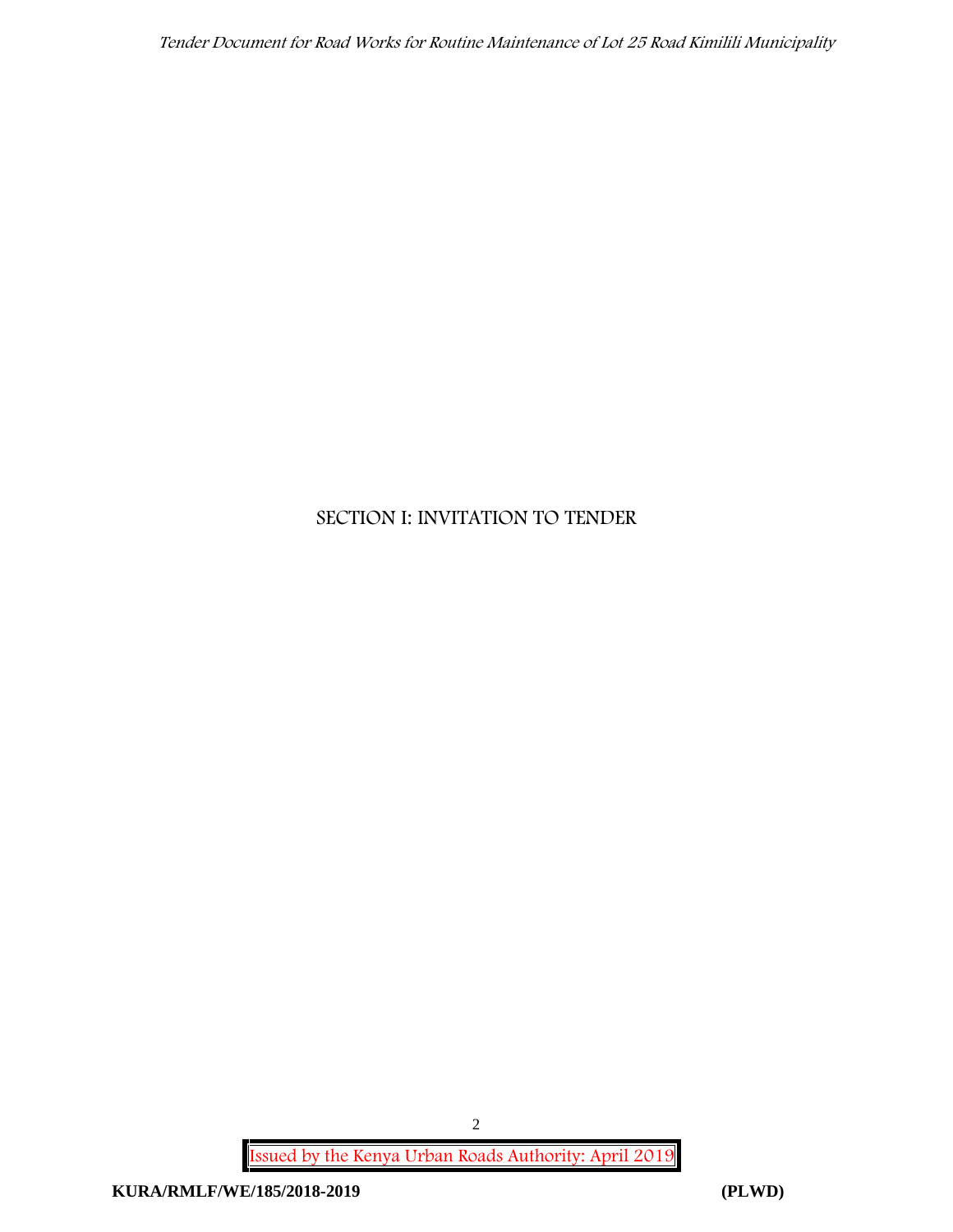*(see www.kura.go.ke/tender notices)*

**Issued by the Kenya Urban Roads Authority: April 2019**

3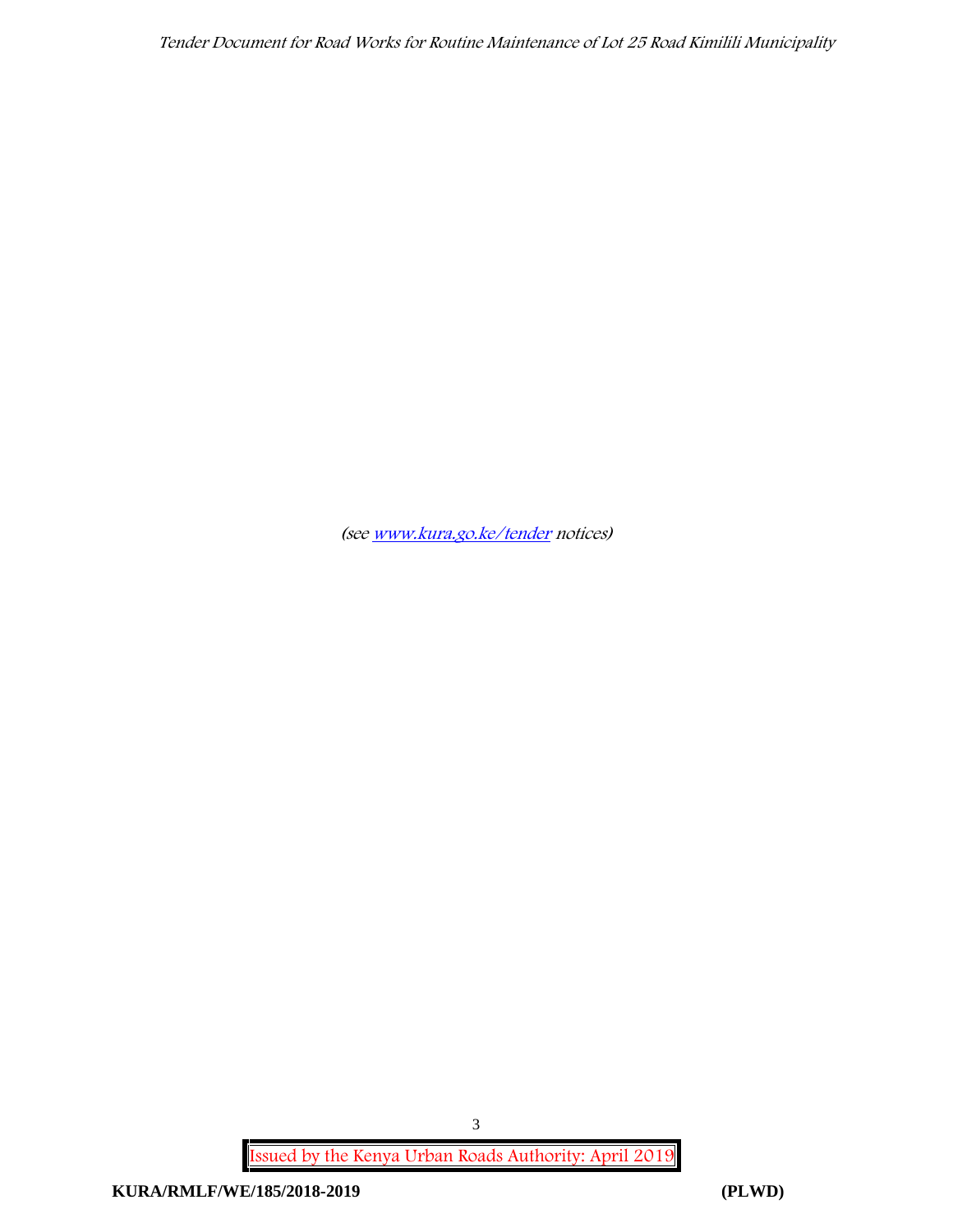**SECTION II: INSTRUCTIONS TO TENDERERS AND CONDITIONS OF TENDER**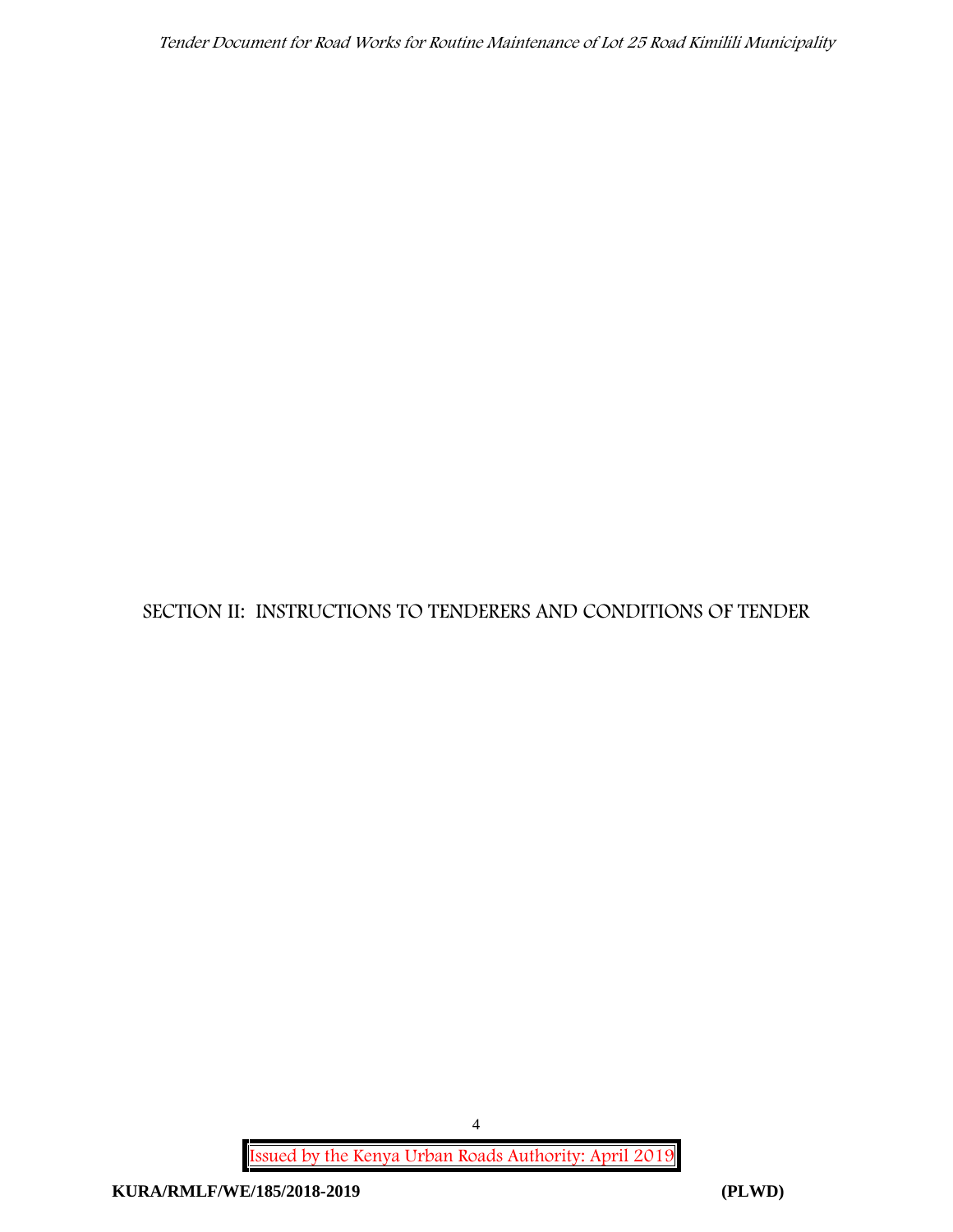#### TABLE OF CONTENTS

| A.        |    |                                                                      |  |
|-----------|----|----------------------------------------------------------------------|--|
|           | 1  |                                                                      |  |
|           | 2  |                                                                      |  |
|           | 3  |                                                                      |  |
|           | 4  |                                                                      |  |
|           | 5  |                                                                      |  |
|           | 6  |                                                                      |  |
|           | 7  |                                                                      |  |
|           | 8  |                                                                      |  |
| <b>B.</b> |    |                                                                      |  |
|           | 9  |                                                                      |  |
|           | 10 |                                                                      |  |
|           | 11 |                                                                      |  |
| C.        |    |                                                                      |  |
|           | 12 |                                                                      |  |
|           | 13 |                                                                      |  |
|           | 14 |                                                                      |  |
|           | 15 |                                                                      |  |
|           | 16 |                                                                      |  |
|           | 17 |                                                                      |  |
|           | 18 |                                                                      |  |
|           | 19 |                                                                      |  |
|           | 20 |                                                                      |  |
| D.        |    |                                                                      |  |
|           | 21 |                                                                      |  |
|           | 22 |                                                                      |  |
|           | 23 |                                                                      |  |
|           | 24 |                                                                      |  |
| E.        |    |                                                                      |  |
|           | 25 |                                                                      |  |
|           | 26 |                                                                      |  |
|           | 27 |                                                                      |  |
|           | 28 |                                                                      |  |
|           | 29 |                                                                      |  |
|           | 30 |                                                                      |  |
| F.        |    |                                                                      |  |
| G.        |    |                                                                      |  |
|           | 31 |                                                                      |  |
|           | 32 | employer's right to accept any bid and to reject any or all bids  18 |  |
|           | 33 |                                                                      |  |
|           | 34 |                                                                      |  |
|           | 35 |                                                                      |  |
|           | 36 |                                                                      |  |

 $\overline{5}$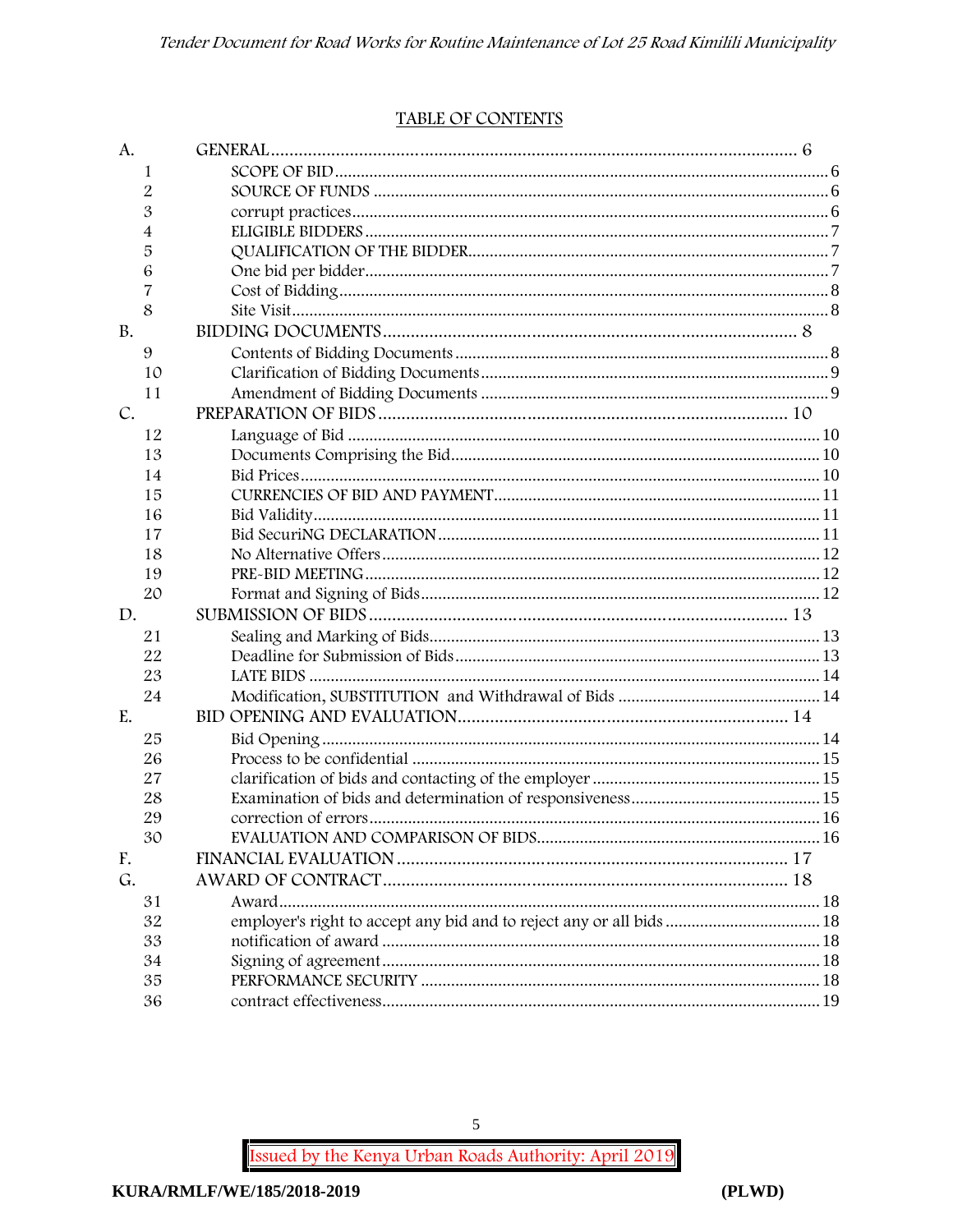## **INSTRUCTIONS TO TENDERERS AND CONDITIONS OF TENDER**

### **A. GENERAL**

- **1 SCOPE OF BID**
	- 1.1 The Employer, as defined in the Conditions of Contract Part II hereinafter "the Employer" wishes to receive bids for the construction of works as described in Section 1, clause 102 of the Special Specifications –"Location and extent of the Works")
	- 1.2 The successful bidder will be expected to complete the Works within the period stated in the Appendix to Form of Bid from the date of commencement of the Works.
	- 1.3 Throughout these bidding documents, the terms bid and tender and their derivatives (bidder/tenderer, bid/tendered, bidding/tendering etc.) are synonymous, and day means calendar day. Singular also means plural.

### **2 SOURCE OF FUNDS**

2.1 The source of funding is the Government of Kenya through the Road Maintenance Levy Fund.

### **3 CORRUPT PRACTICES**

3.1 The government requires that the bidders, suppliers, sub-contractors and supervisors observe the highest standards of ethics during the execution of such contracts. In this pursuit of this policy, the government;

Defines for the purpose of this provision, the terms set forth below as follows:

- i) "corrupt practice" means the offering, giving , receiving, or soliciting of anything of value to influence the action of the public official in the procurement process or in the execution, and
- ii) "fraudulent practice" means a misrepresentation of facts in order to influence a procurement process or the execution of a contract to the detriment of the employer, and includes collusive practices among bidders (prior to or after bid submission) designed to establish bid prices at artificial, non-competitive levels and to deprive the employer the benefits of free and open competition

Will reject a proposal for award if it determines that the bidder recommended for award has engaged in corrupt or fraudulent practices in competing for the contract, and

Will declare a firm ineligible, either indefinitely or for a stated period of time, to be awarded a government contract if it at any time it is determined that the firm has engaged in corrupt or fraudulent practices in competing for, or in executing, a government financed contract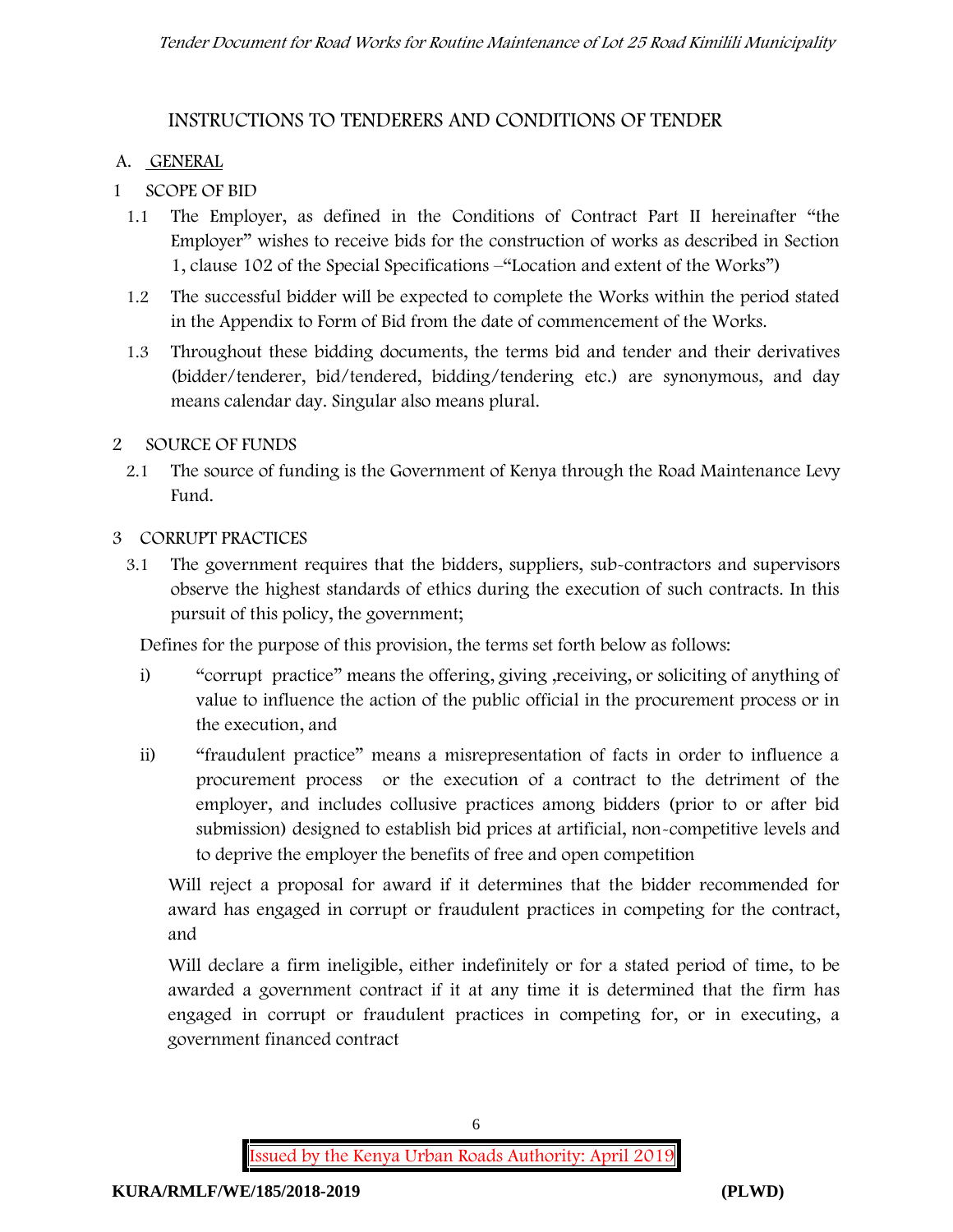### **4 ELIGIBLE BIDDERS**

- 4.1 This invitation to bid is open to all bidders who are legally registered or incorporated in the Republic of Kenya as of the time of bid submission. Registration with the National Construction Authority (NCA) as a contractor is mandatory.
- 4.2 Bidders shall not have a conflict of interest. Bidders shall be considered to have conflict of interest, if they participated as a consultant in the preparation of the design, documentation or technical specifications of the works that are the subject of this bidding other than as far as required by the Employer.
- 4.3 A firm that is under a declaration of eligibility by the Employer in accordance with clause 3, at the date of submission of the Bid or thereafter, shall be disqualified.
- 4.4 Bidders shall provide such evidence of their continued eligibility satisfactory to the Employer as the Employer shall reasonably request.

### **5 QUALIFICATION OF THE BIDDER**

- 5.1 Bidders shall as part of their bid:
- (a) Submit a written power of attorney authorizing the signatory of the bid to commit the bidder; and
- (b) Update any information submitted with their bids and update in any case the information indicated in the schedules and continue to meet the minimum threshold criteria set out in the bid documents.
	- 5.2 As a minimum, bidders shall update the following information:
- (a) evidence of access to lines of credit from a bank and availability of other financial resources
- (b) financial predictions for the current year and the two subsequent years, including the effect of known commitments
- (c) work commitments
- (d) current litigation information; and
- (e) availability of critical equipment
	- 5.3 Bidders shall also submit proposals of work methods and schedule in sufficient detail to demonstrate the adequacy of the bidders' proposals to meet the technical specifications and the completion time referred to in Clause 1.2 above.

#### **6 ONE BID PER BIDDER**

6.1 Each bidder shall submit only one bid. A bidder who submits or participates in more than one bid will be disqualified.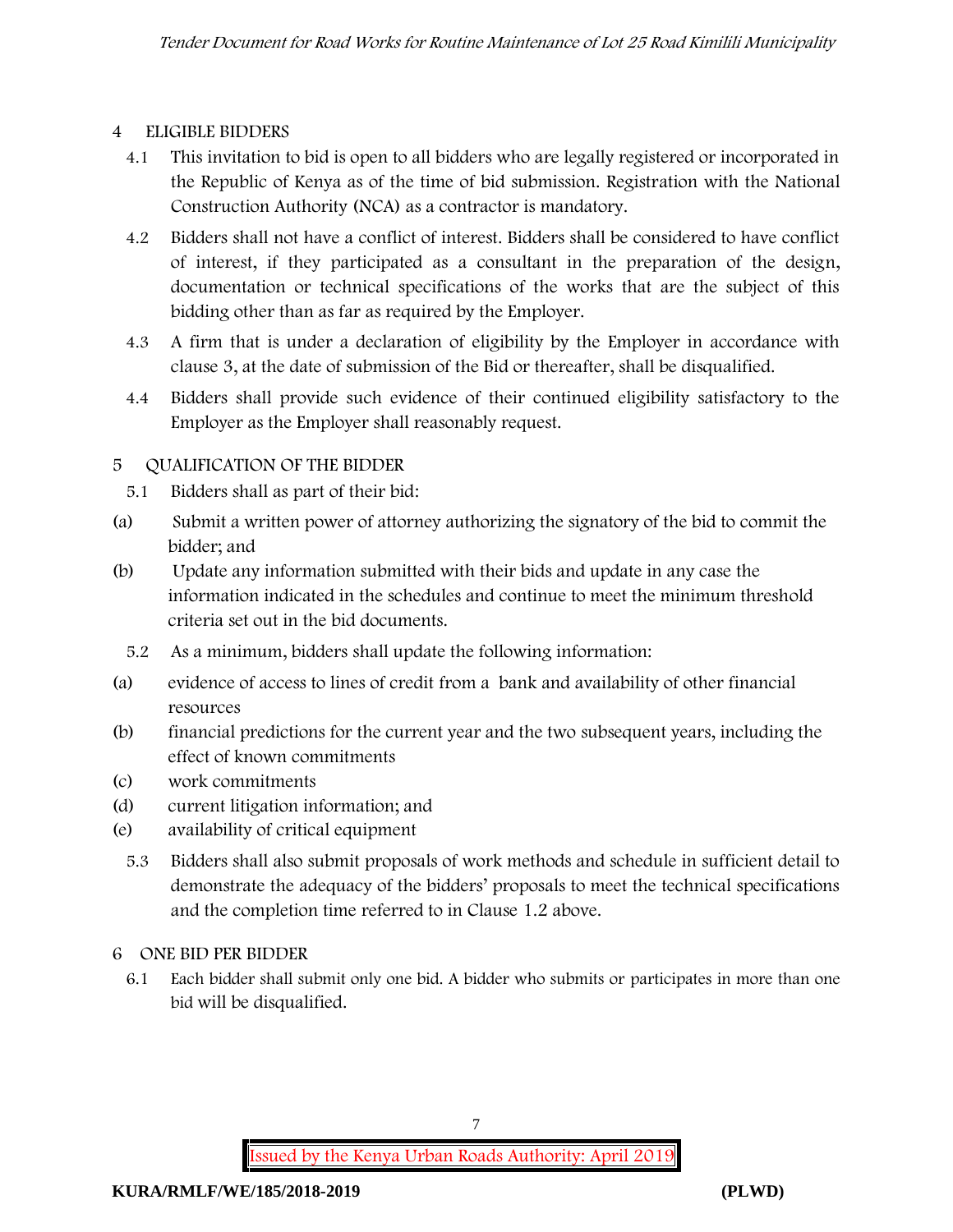## **7 COST OF BIDDING**

7.1 The bidder shall bear all costs associated with the preparation and submission of his bid and the Employer will in no case be responsible or liable for those costs, regardless of the conduct or outcome of the bidding process.

# **8 SITE VISIT**

- 8.1 The tenderer is advised to visit and examine the site and its surroundings and obtain for himself on his own responsibility, all information that may be necessary for preparing the tender and entering into a contract. The costs of visiting the site shall be the tenderer's own responsibility.
	- 8.2 The tenderer and any of his personnel or agents will be granted permission by the Employer to enter upon premises and lands for the purpose of such inspection, but only upon the express condition that the tenderer, his personnel or agents, will release and indemnify the Employer from and against all liability in respect of, and will be responsible for personal injury (whether fatal or otherwise), loss of or damage to property and any other loss, damage, costs and expenses however caused, which but for the exercise of such permission, would not have arisen.
	- 8.3 A Mandatory pre-tender site meeting shall be held as specified in the tender notice. A representative of the Employer will be available to meet the intending tenderers at the venue.
	- 8.4 The Employer will conduct a Site Visit concurrently with the pre-bid meeting referred to in Clause 19, attendance for which is necessary for all bidders. Attendance by the tenderers shall be as specified in the tender notice.
	- 8.5 Tenderers must provide their own transport. The representative will not be available at any other time for site inspection visits.
	- 8.6 Each tenderer shall complete the Certificate of Tenderer's Visit to the Site, whether he in fact visits the Site at the time of the organized site visit or by himself at some other time.

## **B. BIDDING DOCUMENTS**

## 9 CONTENTS OF BIDDING DOCUMENTS

- 9.1 The set of documents comprising the tender includes the following together with any addenda issued in accordance with Clause 11:
- (a) Invitation to Bid
- (b) Instructions to Bidders and Conditions of Tender
- (c) Appendix to Instruction to Tenderers
- (d) Conditions of Contract Part I
- (e) Conditions of Contract Part II
- (f) Road Maintenance Manual (May 2010 Edition)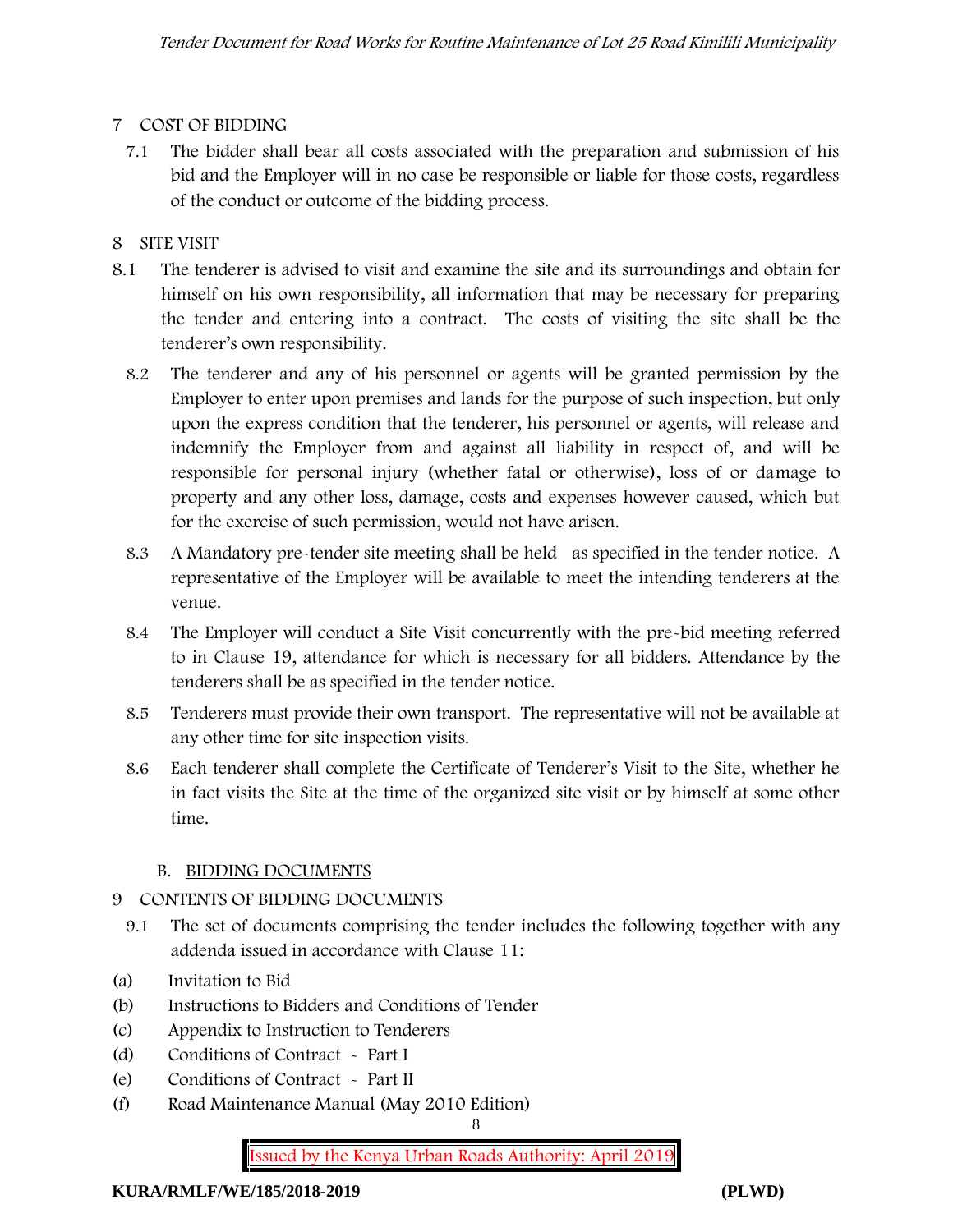- (g) Standard Specifications
- (h) Special Specifications
- (i) Form of Bid, Appendix to Form of Bid and Bid Security
- (j) Bills of Quantities
- (k) Schedules of Supplementary information
- (l) Form of Contract Agreement
- (m) Form of Performance Security
- (n) Drawings
- (o) BID Addenda (BID Notices)
- (p) Declaration Form
	- 9.2 The bidder is expected to examine carefully all instructions, conditions, forms, terms, specifications and drawings in the bidding documents. Failure to comply with the requirements of bid submission will be at the bidder's own risk. Bids that are not substantially responsive to the requirements of the bidding documents will be rejected.
	- 9.3 All recipients of the documents for the proposed Contract for the purpose of submitting a tender (whether they submit a tender or not) shall treat the details of the documents as "private and confidential".

#### **10 CLARIFICATION OF BIDDING DOCUMENTS**

- 10.1 The prospective bidder requiring any clarification of the bidding documents may notify the Employer in writing, cable or by e-mail (hereinafter the term cable is deemed to include telex and facsimile) at the Employer's mailing address indicated in the Bidding Data.
- 10.2 The Employer will respond in writing to any request for clarification that he receives earlier than 7 days prior to the deadline for the submission of bids. Copies of the Employer's response to queries raised by bidders (including an explanation of the query but without identifying the sources of the inquiry) will be sent to all prospective bidders who will have purchased the bidding documents.

#### **11 AMENDMENT OF BIDDING DOCUMENTS**

- 11.1 At any time prior to the deadline for submission of bids, the Employer may, for any reason, whether at his own initiative or in response to a clarification requested by a prospective bidder, modify the bidding documents by issuing subsequent Addenda.
- 11.2 The Addendum thus issued shall be part of the bidding documents pursuant to Sub- Clause 10.1 and shall be communicated in writing or cable to all purchasers of the bidding documents. Prospective bidders shall promptly acknowledge receipt of each Addendum in writing or by cable to the Employer.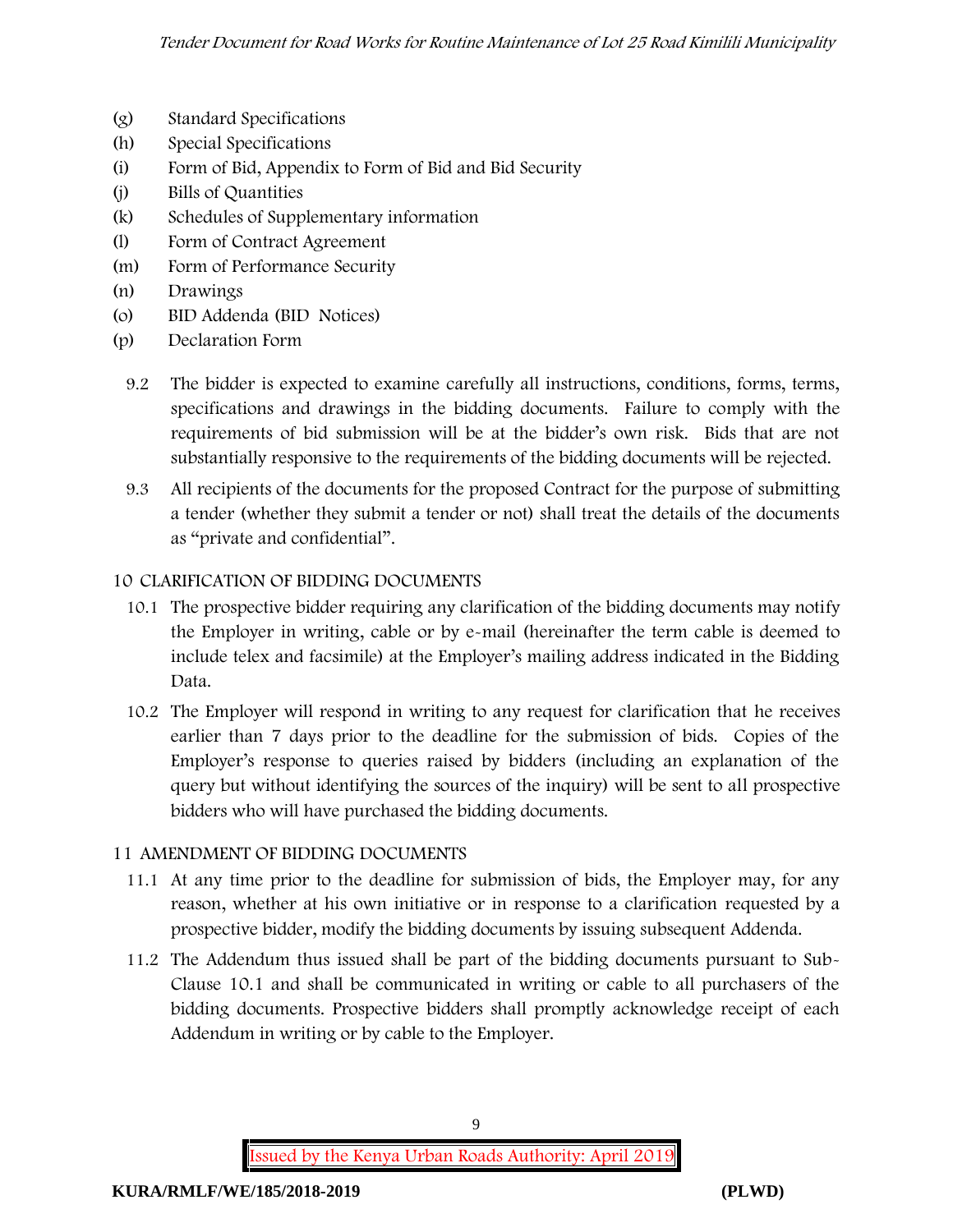11.3 In order to afford prospective bidders reasonable time in which to take an Addendum into account in preparing their bids, the Employer may, at his discretion, extend the deadline for the submission of bids in accordance with Clause 16.2.

# **C. PREPARATION OF BIDS**

### **12 LANGUAGE OF BID**

12.1 The bid prepared by the bidder and all correspondences and documents relating to the bid exchanged by the bidder and the Employer shall be written in the English Language. Supporting documents and printed literature furnished by the bidder may be in another language provided they are accompanied by an appropriate translation of pertinent passages in the above stated language. For the purpose of interpretation of the bid, the English language shall prevail.

### **13 DOCUMENTS COMPRISING THE BID**

13.1 The bid to be prepared by the bidder shall comprise:

- (a) Duly filled-in Form of Bid and Appendix to form of bid;
- (b) Bid security;
- (c) Priced Bills of Quantities;
- (d) Schedules of information
- (e) Qualification criteria
- (f) Any other materials required to be completed and submitted in accordance with the Instructions to Bidders embodied in these bidding documents.
	- 13.2 These Forms, Bills of Quantities and Schedules provided in these bidding documents shall be used without exception (subject to extensions of the Schedules in the same format).

#### **14 BID PRICES**

- 14.1 Unless explicitly stated otherwise in the bidding documents, the contract shall be for the whole works as described in Sub-Clause 1.1, based on the basic unit rates and prices in the Bill of Quantities submitted by the bidder.
- 14.2 The bidder shall fill in rates and prices for all items of Works described in the Bills of Quantities, whether quantities are stated or not.
- 14.3 All duties, taxes (including VAT) and other levies payable by the Contractor under the Contract, or for any other cause as of the date 7 days prior to the deadline for submission of bids, shall be included in the rates and prices and the total Bid Price submitted by the bidder.
- 14.4 Unless otherwise provided in the Bidding Data and Conditions of Particular Application the rates and prices quoted by the bidder are subject to adjustment during the performance of the contract in accordance with the provisions of Clause 70 of the Conditions of Contract.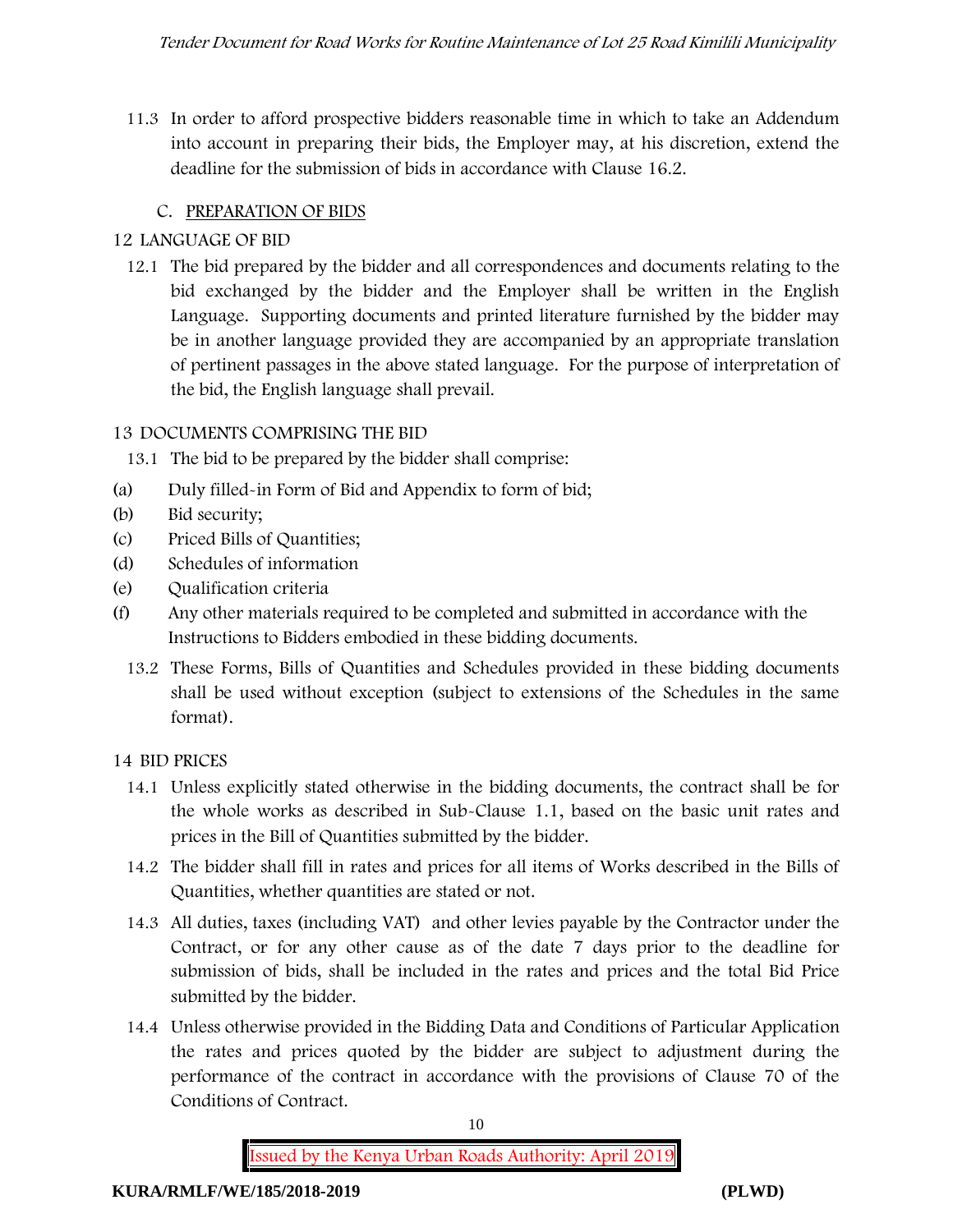#### **15 CURRENCIES OF BID AND PAYMENT**

15.1 Bids shall be priced in Kenya Shillings.

#### **16 BID VALIDITY**

- 16.1 The bid shall remain valid and open for acceptance for a period of 90 calendar days from the specified date of bid opening specified in Clause 22.
- 16.2 In exceptional circumstances prior to expiry of the original bid validity period, the Employer may request that the bidders extend the period of validity for a specified additional period. The request and the responses thereto shall be made in writing or by cable. A bidder may refuse the request without forfeiting his bid security. A bidder agreeing to the request will not be required nor permitted to modify his bid, but will be required to extend the validity of his bid security for the period of the extension, and in compliance with Clause 17 in all respects.

### **17 BID SECURING DECLARATION**

- 17.1 The bidder shall furnish, as part of his bid, a duly filled and signed bid Securing Declaration Form as shown in the Appendix to instruction to tenderers.
- 17.2 The bid securing declaration shall be in the format and in accordance with bid securing declaration form included in Section 3. The bid securing declaration shall remain valid for a period of thirty (30) days beyond the original validity period for the bid, and beyond any period of extension subsequently requested under Sub-Clause 16.2.
- 17.3 Any bid not accompanied by an acceptable bid securing declaration will be rejected by the Employer as non-responsive.
- 17.4 The bid securing declaration of unsuccessful bidders will expire either 28 days after the expiration of the period of bid validity or upon receipt of copy of notification of award to successful bidder whichever comes earlier.
- 17.5 The bid securing declaration of the successful bidder will be discharged upon the bidder signing the Contract Agreement and furnishing the required performance security.
- 17.6 The bidder shall automatically be suspended from being eligible for bidding in any contract with the Purchaser for the period of time of 5 years starting on the date of expiration of tender vality period, if:
- (a) a bidder withdraws his bid, except as provided in Sub-Clause 24.2. or
- (b) in the case of a successful bidder, if he fails within the specified time limit to:
	- (i) sign the Contract Agreement or
	- (ii) furnish the necessary performance security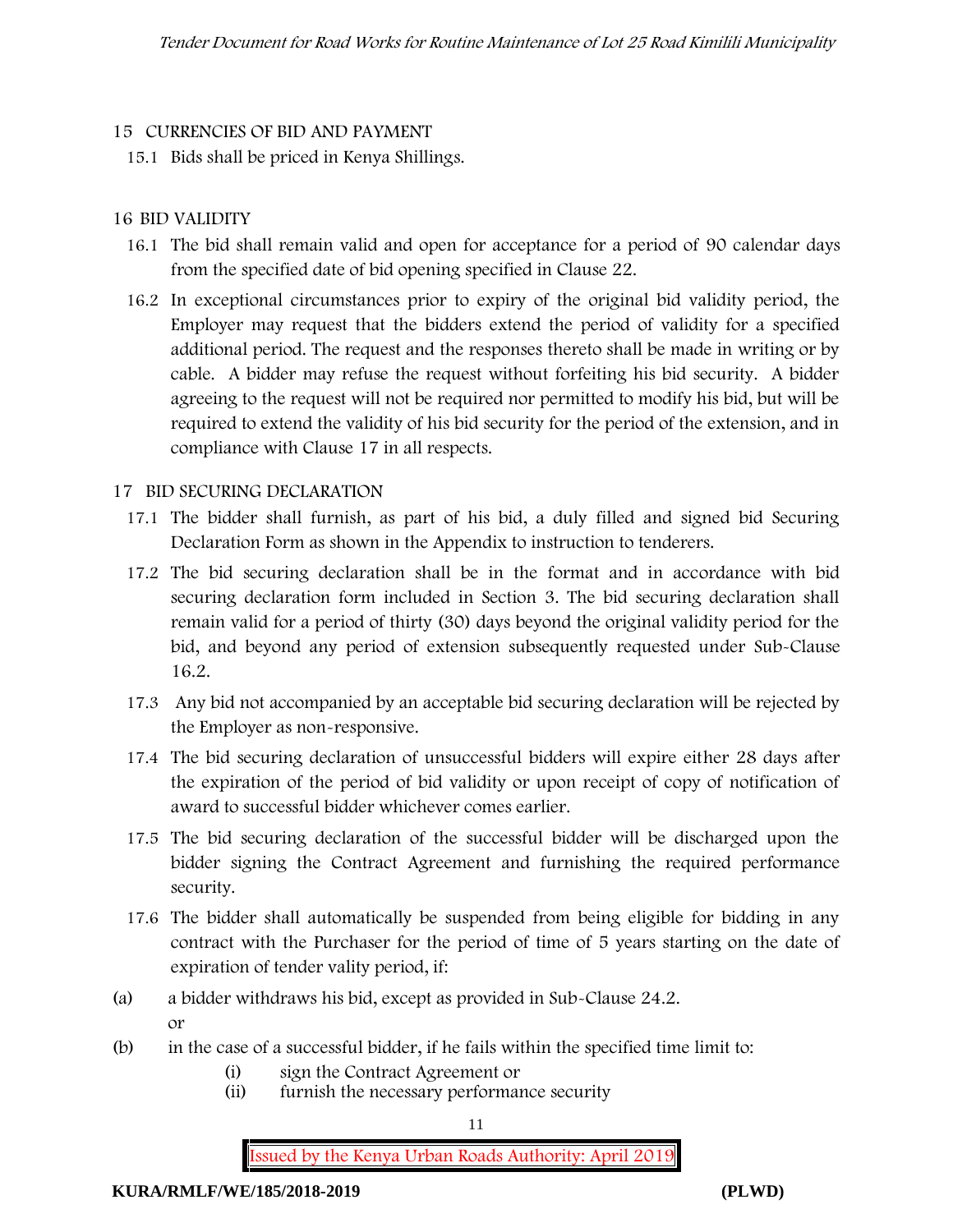#### **18 NO ALTERNATIVE OFFERS**

- 18.1 The bidder shall submit one offer, which complies fully with the requirements of the bidding documents.
- 18.2 The bid submitted shall be solely on behalf of the bidder. A bidder who submits or participates in more than one bid will be disqualified.
- 18.3 A price or rate shall be entered in indelible ink against every item in the Bills of Quantities with the exception of items which already have Prime Cost or Provisional sums affixed thereto. The bidders are reminded that no "nil" or "included" rates or "lump-sum" discounts will be accepted. The rates for various items should include discounts if any. Bidders who fail to comply will be disqualified.

#### **19 PRE-BID MEETING**

- 19.1 The bidder's designated representative is invited to attend a mandatory pre-bid meeting, which will take place as specified in the Tender. The purpose of the meeting will be to clarify issues and to answer questions on any matter that may be raised at that stage.
- 19.2 The bidder is requested as far as possible to submit any questions in writing or by cable, to reach the Employer not later than one week before the meeting. It may not be practicable at the meeting to answer questions received late, but questions and responses will be transmitted in accordance with the Minutes of the meeting, including the text of the questions raised and the responses given together with any responses prepared after the meeting, will be transmitted without delay to all purchasers of the bidding documents. Any modification of the bidding documents listed in Sub-Clause 9.1, which may become necessary as a result of the pre-bid meeting shall be made by the Employer exclusively through the issue of an Addendum pursuant to Clause 10 or through the minutes of the pre-bid meeting.

#### **20 FORMAT AND SIGNING OF BIDS**

- 20.1 The bidder shall prepare one original of the documents comprising the bid as described in Clause 13 of these Instructions to Bidders, bound with the section containing the Form of Bid and Appendix to Bid, and clearly marked "ORIGINAL". In addition, the bidder shall submit another copy of the bid clearly marked "COPY OF ORIGINAL". In the event of discrepancy between them, the original shall prevail.
- 20.2 The original and copies of the bid shall be typed or written in indelible ink (in the case of copies, photocopies are also acceptable) and shall be signed by a person or persons duly authorized to sign on behalf of the bidder pursuant to Sub-Clause 5.1(a) OR 4.3 (c) as the case may be. The person or persons signing the bid shall initial all pages of the bid where entries or amendments have been made.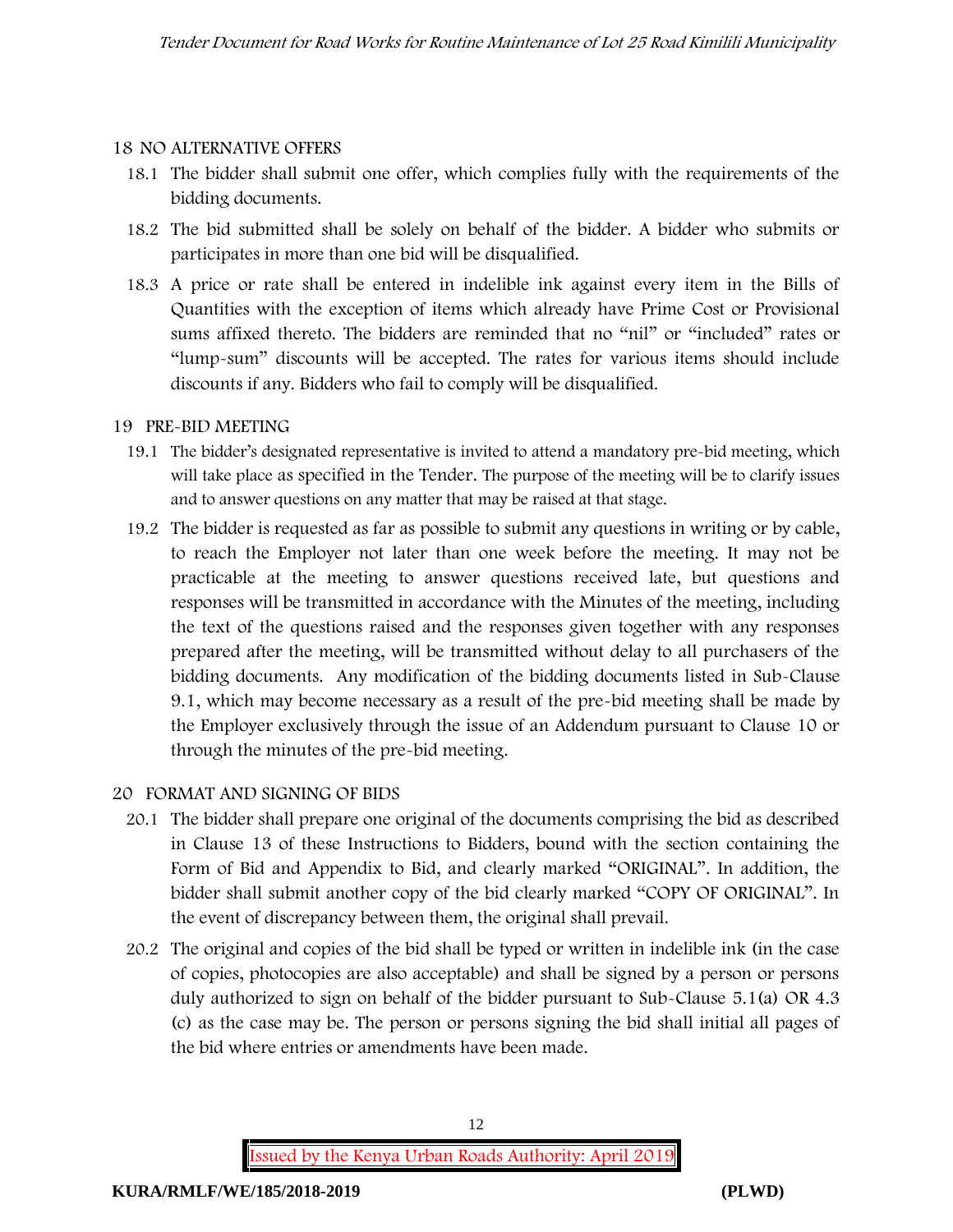20.3 The bid shall be without alterations, omissions or conditions except as necessary to correct errors made by the bidder, in which case such corrections shall be initialled by the person or persons signing the bid.

### **D. SUBMISSION OF BIDS**

#### **21 SEALING AND MARKING OF BIDS**

- 21.1 The bidder shall seal the original and each copy of the bid in separate envelopes duly marking the envelopes "ORIGINAL" and "COPY". The envelopes shall then be sealed in an outer separate envelope.
- 21.2 The inner and outer envelopes shall be:
	- (a) Addressed to the Employer at the address provided in the Appendix to Form of Bid.
	- (b) Bear the name and identification number of the contract. In addition to the identification required in sub-Clause 21.2, the inner envelopes shall indicate the name and address of the bidder to enable the bid to be returned unopened in case it is declared "late" pursuant to Clause 23.1, and for matching purposes under Clause 24.
- 21.3 If the outer envelope is not sealed and marked as instructed above, the Employer will assume no responsibility for the misplacement or premature opening of the bid. If the outer envelope discloses the bidder's identity the Employer will not guarantee the anonymity of the bid submission, but this shall not constitute grounds for rejection of the bid.

## **22 DEADLINE FOR SUBMISSION OF BIDS**

22.1 Bids must be received by the Employer at the address specified in Sub Clause 21.2 not later than **the date indicated in the tender notice.**

Tenders delivered by hand must be placed in the "tender box" provided in the office of the employer.

Proof of posting will not be accepted as proof of delivery and any tender delivered after the above stipulated time, from whatever cause arising will not be considered.

22.2 The Employer may, at his discretion, extend the deadline for the submission of bids through the issue of an Addendum in accordance with Clause 11 in which case all rights and obligations of the Employer and the bidders previously subject to the original deadline shall thereafter be subject to the new deadline as extended.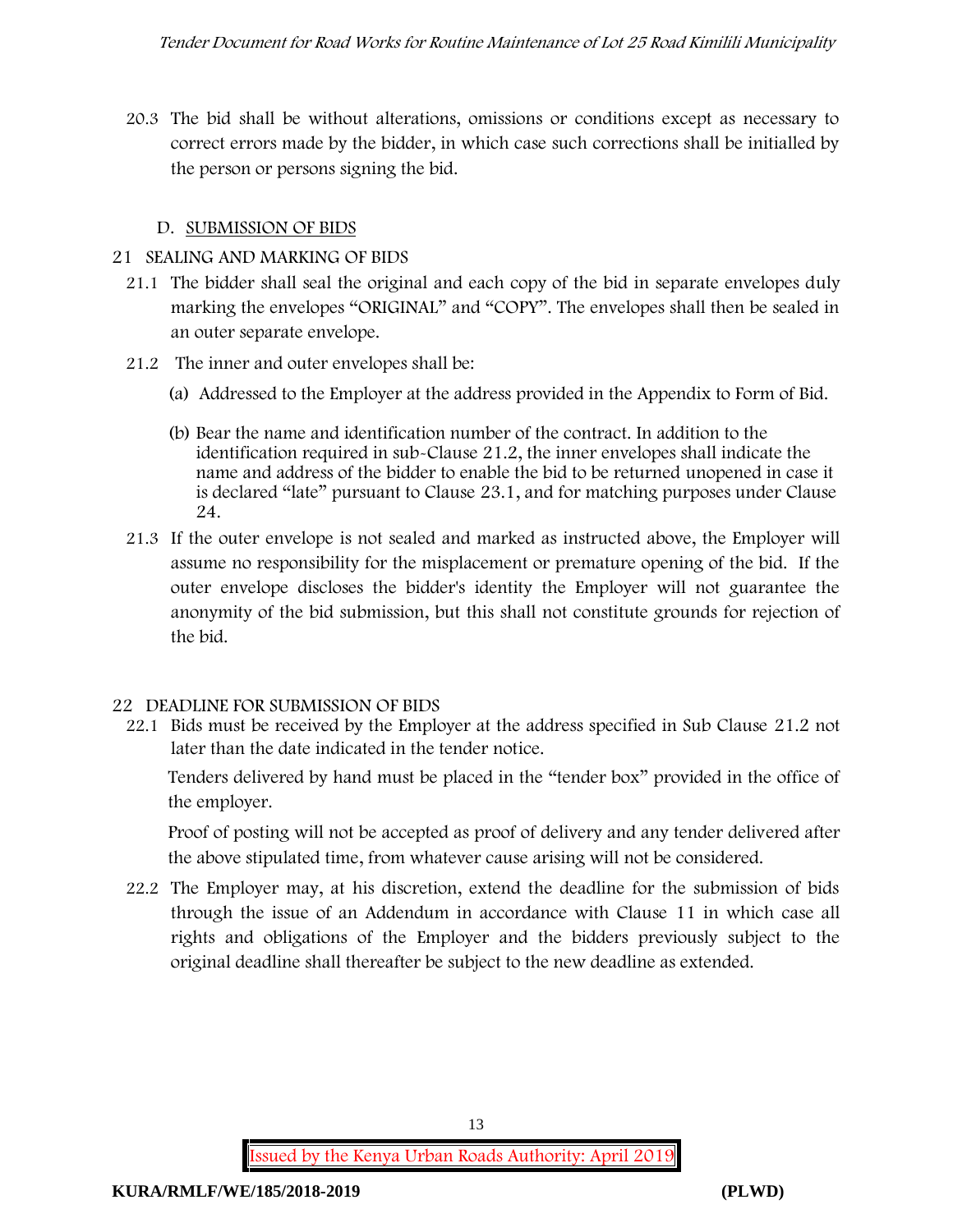## **23 LATE BIDS**

23.1 Any bid received by the Employer after the deadline for submission of bids prescribed in Clause 22 will be returned unopened to the bidder.

# **24 MODIFICATION, SUBSTITUTION AND WITHDRAWAL OF BIDS**

- 24.1 The bidder may modify, substitute or withdraw his bid after bid submission, provided that written notice of modification or withdrawal is received by the Employer prior to the prescribed deadline for submission of bids.
- 24.2 The bidder's modification, substitution or withdrawal notice shall be prepared, sealed, marked and delivered in accordance with the provisions of Clause 21, with the outer and inner envelopes additionally marked "MODIFICATION" or "WITHDRAWAL" as appropriate.
- 24.3 No bid may be modified subsequent to the deadline for submission of bids, except in accordance with Sub-Clause 29.2.
- 24.4 Any withdrawal of a bid during the interval between the deadline for submission of bids and expiration of the period of bid validity specified in Clause 17 may result in the forfeiture of the bid security pursuant to Sub-Clause 17.6.

# **E. BID OPENING AND EVALUATION**

## **25 BID OPENING**

- 25.1 The Employer will open the bids, including withdrawals and modifications made pursuant to Clause 24, in the presence of bidders' designated representatives who choose to attend, at the time, date, and location stipulated in the letter of invitation. The bidders' representatives who are present shall sign a register evidencing their attendance.
- 25.2 Envelopes marked "WITHDRAWAL" and "SUBSTITUTION" shall be opened first and the name of the bidder shall be read out. Bids for which an acceptable notice of withdrawal has been submitted pursuant to Clause 24 shall not be opened.
- 25.3 The bidder's name, the Bid Prices, including any bid modifications and withdrawals, the presence (or absence) of bid security, and any such details as the Employer may consider appropriate, will be announced by the Employer at the opening. Subsequently, all envelopes marked "MODIFICATION" shall be opened and the submissions therein read out in appropriate detail. No bid shall be rejected at bid opening except for late bids pursuant to Clause 22.
- 25.4 The Employer shall prepare minutes of the bid opening, including the information disclosed to those present in accordance with Sub-Clause 24.3.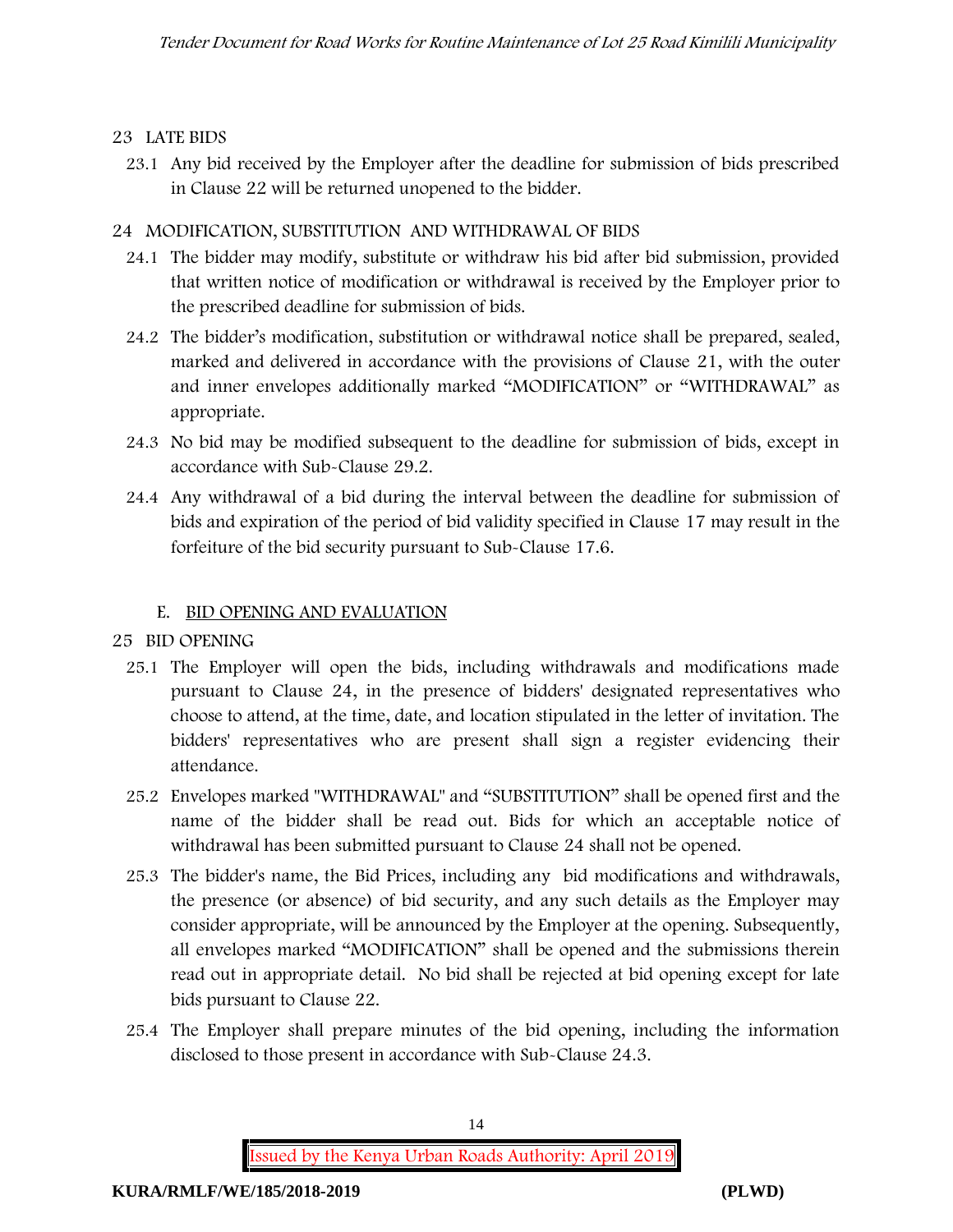25.5 Bids not opened and read out at bid opening shall not be considered further for evaluation, irrespective of the circumstances.

#### **26 PROCESS TO BE CONFIDENTIAL**

26.1 Information relating to the examination, evaluation and comparison of bids, and recommendations for the award of contract shall not be disclosed to bidders or any other persons not officially concerned with such process until the award to the successful bidder has been announced. Any effort by a bidder to influence the Employer's processing of bids or award decisions may result in the rejection of the bidder's bid.

### **27 CLARIFICATION OF BIDS AND CONTACTING OF THE EMPLOYER**

- 27.1 To assist in the examination, evaluation, and comparison of bids, the Employer may, at its discretion, ask any bidder for clarification of its bid, including breakdowns of unit rates. The request for clarification and the response shall be in writing or by cable, but no change in the price or substance of the bid shall be sought, offered, or permitted except as required to confirm the correction of arithmetic errors discovered by the Employer in the evaluation of the bids in accordance with Clause 29.
- 27.2 Subject to Sub-Clause 26.1, no bidder shall contact the Employer on any matter relating to its bid from the time of the bid opening to the time the contract is awarded. If the bidder wishes to bring additional information to the notice of the Employer, should do so in writing.
- 27.3 Any effort by the bidder to influence the Employer in the Employer's bid evaluation, bid comparison or contract award decisions may result in the rejection of the bidder's bid.

#### **28 EXAMINATION OF BIDS AND DETERMINATION OF RESPONSIVENESS**

- 28.1 Prior to the detailed evaluation of bids, the Employer will determine whether each bid (a) has been properly signed; (b) is accompanied by the required securities; (c) is substantially responsive to the requirements of the bidding documents; and (d) provides any clarification and/or substantiation that the Employer may require to determine responsiveness pursuant to Sub-Clause 28.2.
- 28.2 A substantially responsive bid is one that conforms to all the terms, conditions, and specifications of the bidding documents without material deviation or reservation and has a valid tender bank guarantee. A material deviation or reservation is one

(a) Which affects in any substantial way the scope, quality, or performance of the works;

(b) Which limits in any substantial way, inconsistent with the bidding documents, the Employer's rights or the bidder's obligations under the contract; or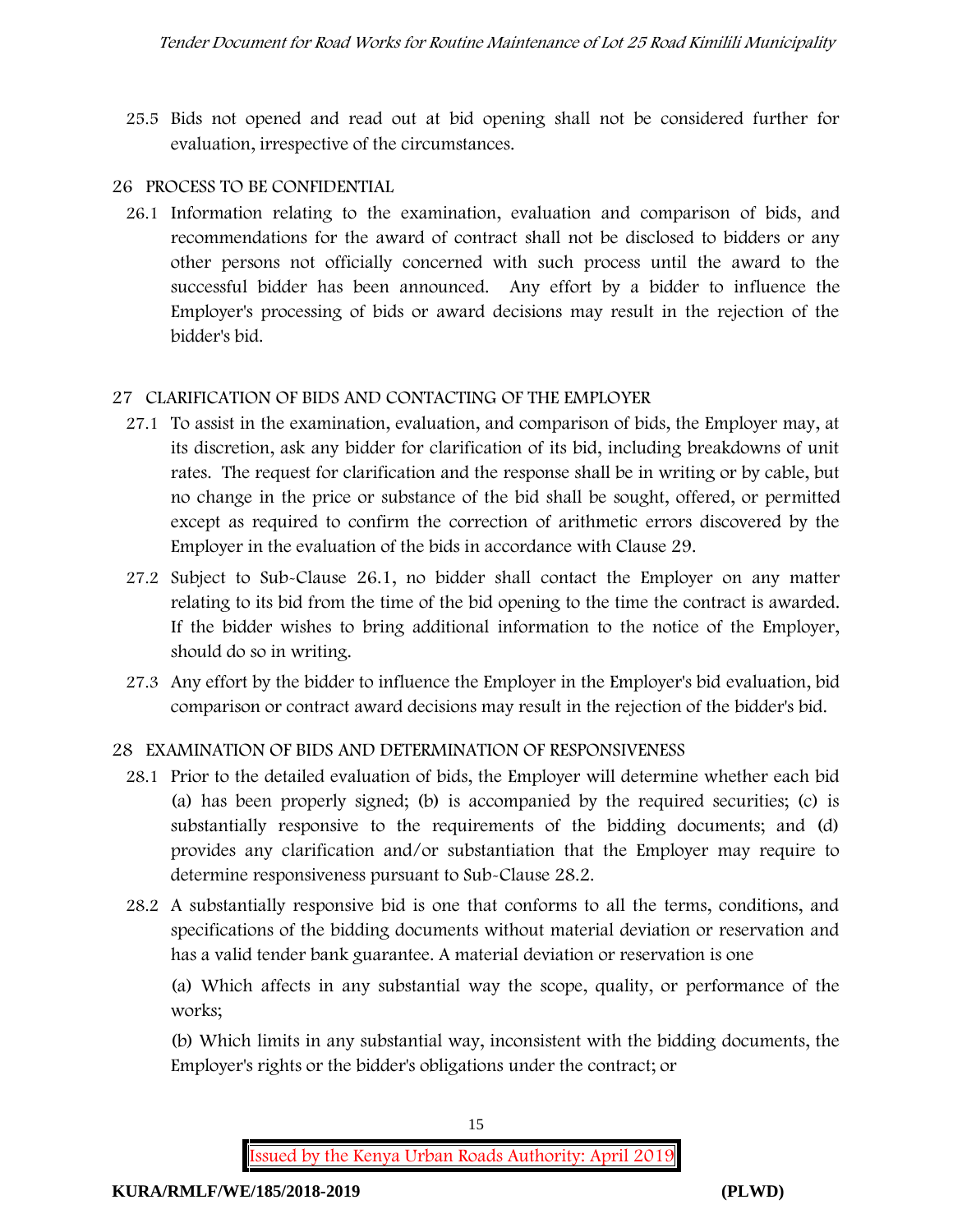(c) Whose rectification would affect unfairly the competitive position of other bidders presenting substantially responsive bids.

28.3 If a bid is not substantially responsive, it will be rejected by the Employer and may not subsequently be made responsive by correction or withdrawal of the nonconforming deviation or reservation.

#### **29 CORRECTION OF ERRORS**

Tenders determined to be substantially responsive shall be checked by the Employer for any arithmetic errors in the computations and summations. Errors will NOT be corrected by the Employer.

#### **30 EVALUATION AND COMPARISON OF BIDS**

- 30.1 The Employer will carry out evaluation of details and information provided in post- Qualification Questionnaire and any bidder who does not qualify shall not have his/her bid evaluated further.
- 30.2 The Employer will then evaluate and compare only the bids determined to be substantially responsive in accordance with Clauses 27 and 28.
	- 30.3 The procuring entity may at any time terminate procurement proceedings before contract award and shall not be liable to any person for the termination.
	- 30.4 A tenderer who gives false information in the tender document about its qualification or who refuses to enter into a contract after notification of contract award shall be considered for debarment from participating in future public procurement.

#### **31. QUALIFICATION AND EVALUATION CRITERIA**

- 31.1 Post-qualification will be based on meeting all of the following minimum point scale criteria regarding the Applicant's general and particular experience, personnel and equipment capabilities as well as financial position. The Employer reserves the right to waive minor deviations, if they do not materially affect the capacity of an applicant to perform the contract. Subcontractor's experience and resources shall not be taken into account in determining the Applicant's compliance with qualifying criteria.
- **31.2** *General Experience***.**

The Applicant shall meet the following minimum criteria: -

- (a) Average annual turnover for the last 2 years **KShs 2,000,000.00/-.**
- (b) Successful completion as a prime contractor or sub-contractor in the execution of at least two roads maintenance/rehabilitation/new construction projects of a similar nature and comparable in complexity to the proposed contract within the last two years, for which at least one was located in an urban environment in Kenya.
- 31.3 *Personnel Capabilities***.** The Applicant should list down personnel of minimum qualification of Ordinary Diploma in Civil Engineering for Site Agent, Ordinary Diploma for the surveyor and other supervisory staff.

16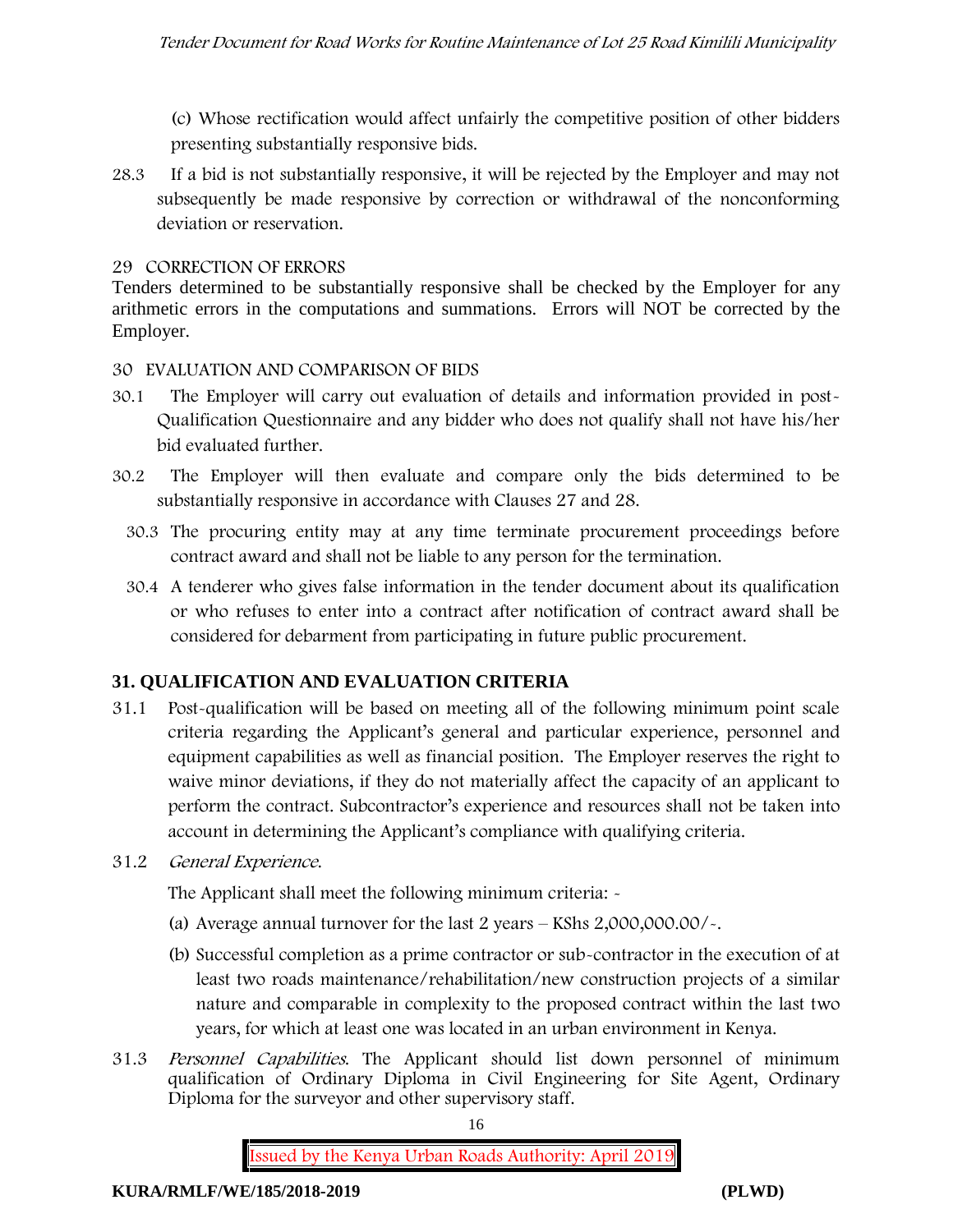- 31.4 *Equipment Capabilities.* The Applicant should list down, the plants and equipment that are in his ownership and the ones proposed for hire which should be suitable for executing contract works. – Applicants must attaché evidence of ownership or hiring arrangements.
- 31.5 *Cash flow statement.* The Applicant should demonstrate that the firm has access to or has available, liquid assets, unencumbered real assets, lines or credit, and other financial means sufficient to meet the construction cash flow for a period of 2 months, estimated at 20% of the estimated tender sum.
- **31.6 Balance Sheets***.* Signed and stamped Audited balance sheets for the last two years should be submitted and must demonstrate the soundness of the Applicant's financial position, availability of working capital and net worth.
- **31.7 Financial position/Ratios.** The applicant's financial information will be assessed in terms of ROCE, current ratio and return on equity, and the must meet criteria on their financial position given on this basis. Where necessary, the Employer may make inquiries with the Applicant's bankers.
- 31.8 *Litigation History.* The Applicant should provide accurate information on any litigation or arbitration resulting from contracts complete or under execution by him over the last five years. A consistent history of litigation against the Applicant may result in failure of the application.
- 31.9 Post-qualification criteria are as provided in the Appendix to instruction to tenderers. The bidders who pass the technical criteria will be subjected to financial evaluation.

#### **F. FINANCIAL EVALUATION**

30.8 Comparison of major rates of items of construction & credibility of tenderers rates

The Employer will compare the tenderers' rates with the Engineer's estimates for major items of construction. If some bids are seriously unbalanced or front loaded in relation to the Engineer's estimates for the major items of work to be performed under the contract, the Employer may require the bidder to produce detailed price analyses for any or all items of the Bills of Quantities, to demonstrate the internal consistency of those prices with the construction methods and schedule proposed. After evaluation of the price analyses, taking into consideration the schedule of estimated contract payments, the Employer may require that the amount of the Performance Security set forth in Clause 35 be increased at the expense of the bidder to a level sufficient to protect the Employer against financial loss in the event of default of the successful bidder under the contract.

17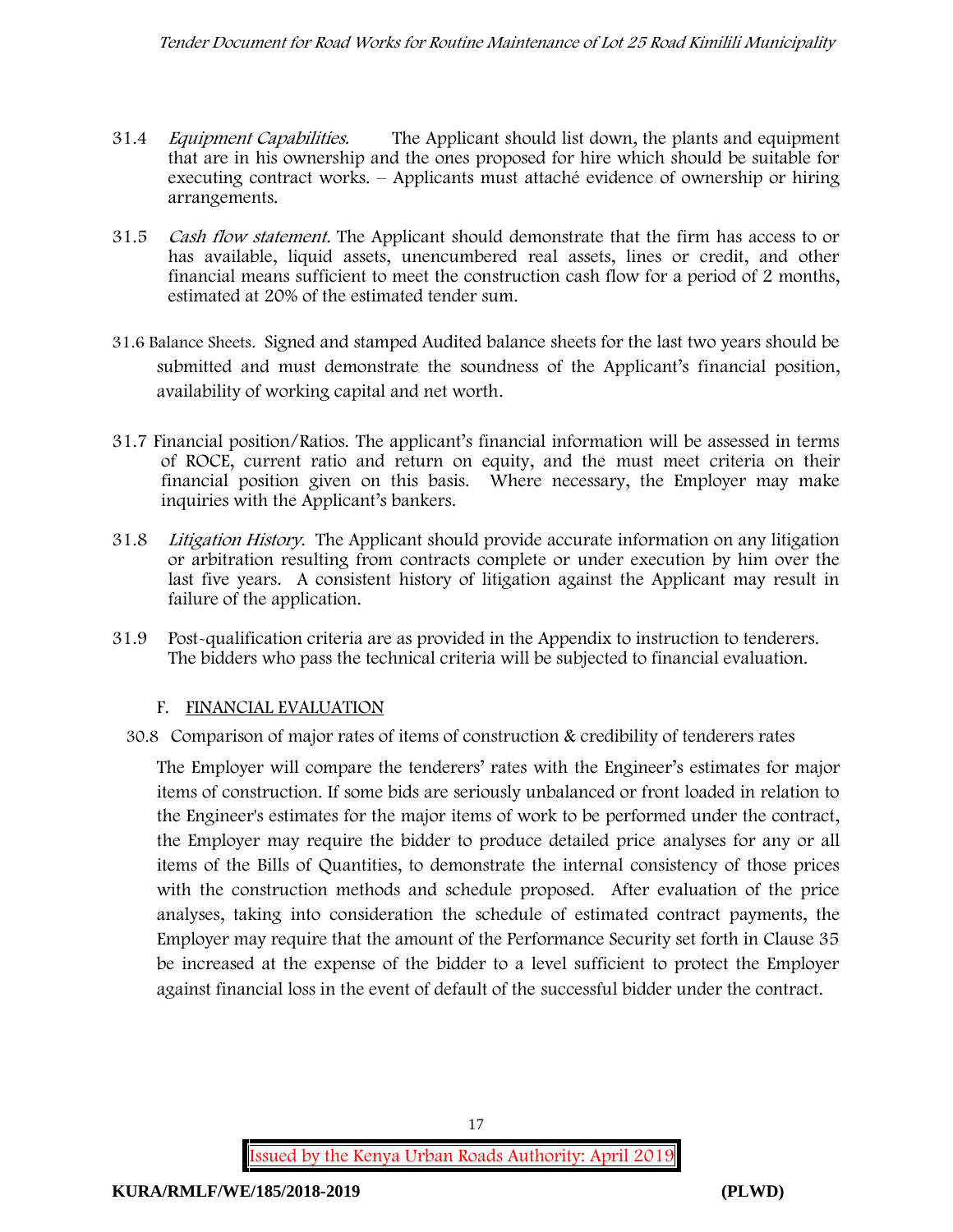### **G. AWARD OF CONTRACT**

### **31 AWARD**

31.1 Subject to Clause 32, the Employer will award the contract to the bidder whose bid has been determined to be substantially responsive to the bidding documents and who has offered the lowest Evaluated Bid Price pursuant to Clause 29, provided that such bidder has been determined to be (a) eligible in accordance with the provisions of Sub-Clause 3.1, and (b) qualified in accordance with the provisions of Clause 4.

### **32 EMPLOYER'S RIGHT TO ACCEPT ANY BID AND TO REJECT ANY OR ALL BIDS**

32.1 The Employer reserves the right to accept or reject any bid, and to annul the bidding process and reject all bids, at any time prior to award of contract, without thereby incurring any liability to the affected bidder or bidders or any obligation to inform the affected bidder or bidders of the grounds for the Employer's action.

### **33 NOTIFICATION OF AWARD**

- 33.1 Prior to expiration of the period of bid validity prescribed by the Employer, the Employer will notify the successful bidder in writing or by cable confirmed by registered letter that its bid has been accepted. This letter (hereinafter and in the Conditions of Contract called "Letter of Acceptance") shall specify the sum, which the Employer will pay the Contractor in consideration of the execution and completion of the works and the remedying of any defects therein by the Contractor as prescribed by the contract (hereinafter and in the Conditions of Contract called "the Contract Price").
- 33.2 At the same time that the Employer notifies the successful bidder that his bid has been accepted, the Employer shall notify the other bidders that their bids have been unsuccessful and that their bid security will be returned as promptly as possible, in accordance with sub clause 17.4.

## **34 SIGNING OF AGREEMENT**

34.1 Within 21 days of receipt of the Notification of Award, the successful bidder shall sign the Form of Agreement and return it to the Employer, together with the required performance security.

## **35 PERFORMANCE SECURITY**

- 35.1 Within 21 days of receipt of the Letter of Acceptance from the Employer, the successful bidder shall furnish to the Employer a performance security in the form stipulated in the Conditions of contract. The form of performance security provided in Section 9 of the bidding documents shall be used.
- 35.2 The successful bidder shall provide a performance security in the form of an Unconditional Bank Guarantee from a reputable bank located in Kenya.
- 35.3 Failure by successful bidder to lodge the required performance Guarantee within 21 days of the receipt of the letter of Acceptance shall constitute sufficient grounds for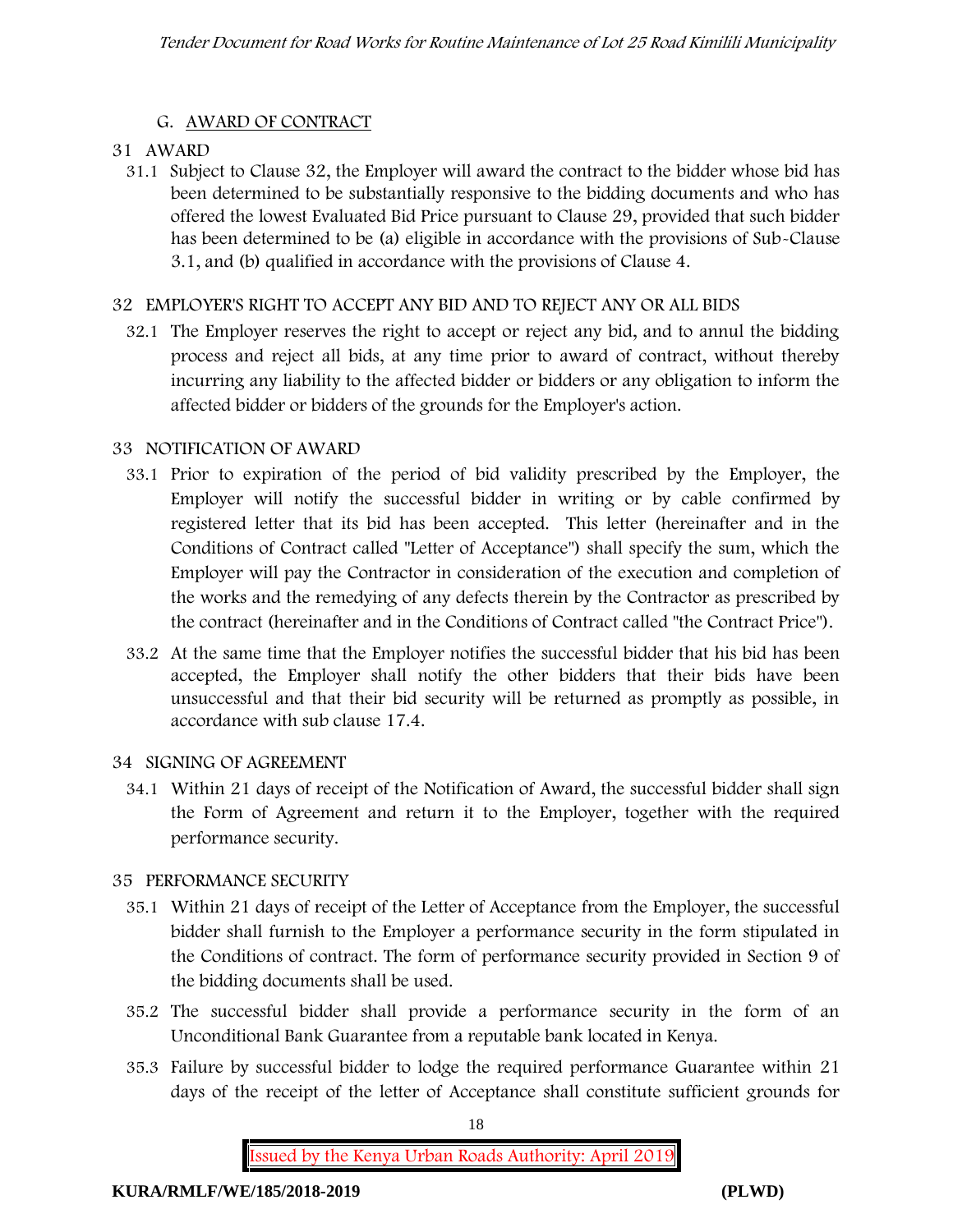annulment of the award and forfeiture of the bid surety; in which event the Employer may make the award to another bidder or call for new bids.

#### **36 CONTRACT EFFECTIVENESS**

36.1 The Contract will be effective only upon signature of the Agreement between the Contractor and the Employer.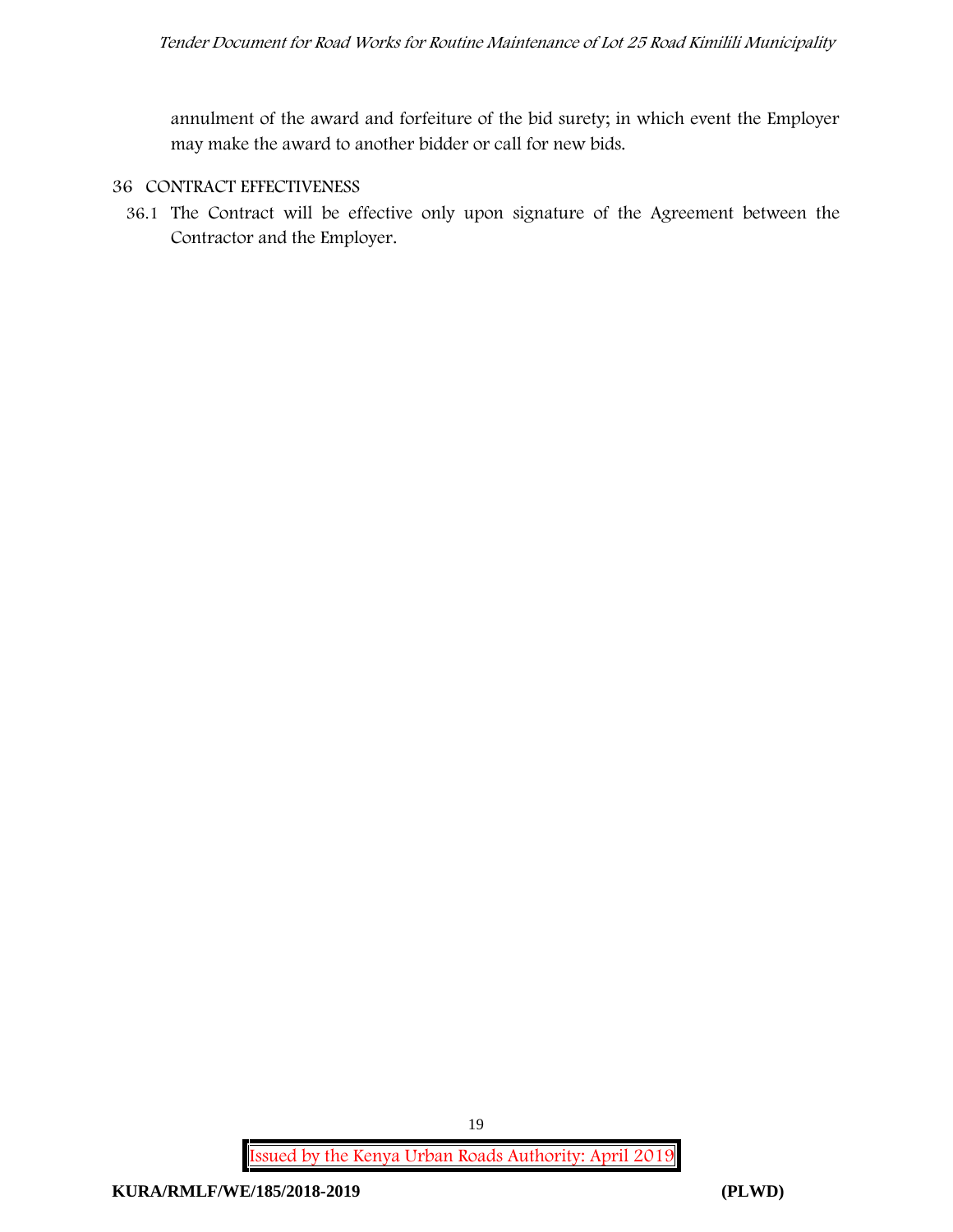# **QUALIFICATION CRITERIA**

This Section contains all the factors, methods and criteria that the Employer shall use to evaluate applications. The information to be provided in relation to each factor and the definitions of the corresponding terms are included in the respective Application Forms.

#### **Contents**

| 7. Schedule of the Major Items of Plant/Equipment Available for Proposed Contract. 20 |  |
|---------------------------------------------------------------------------------------|--|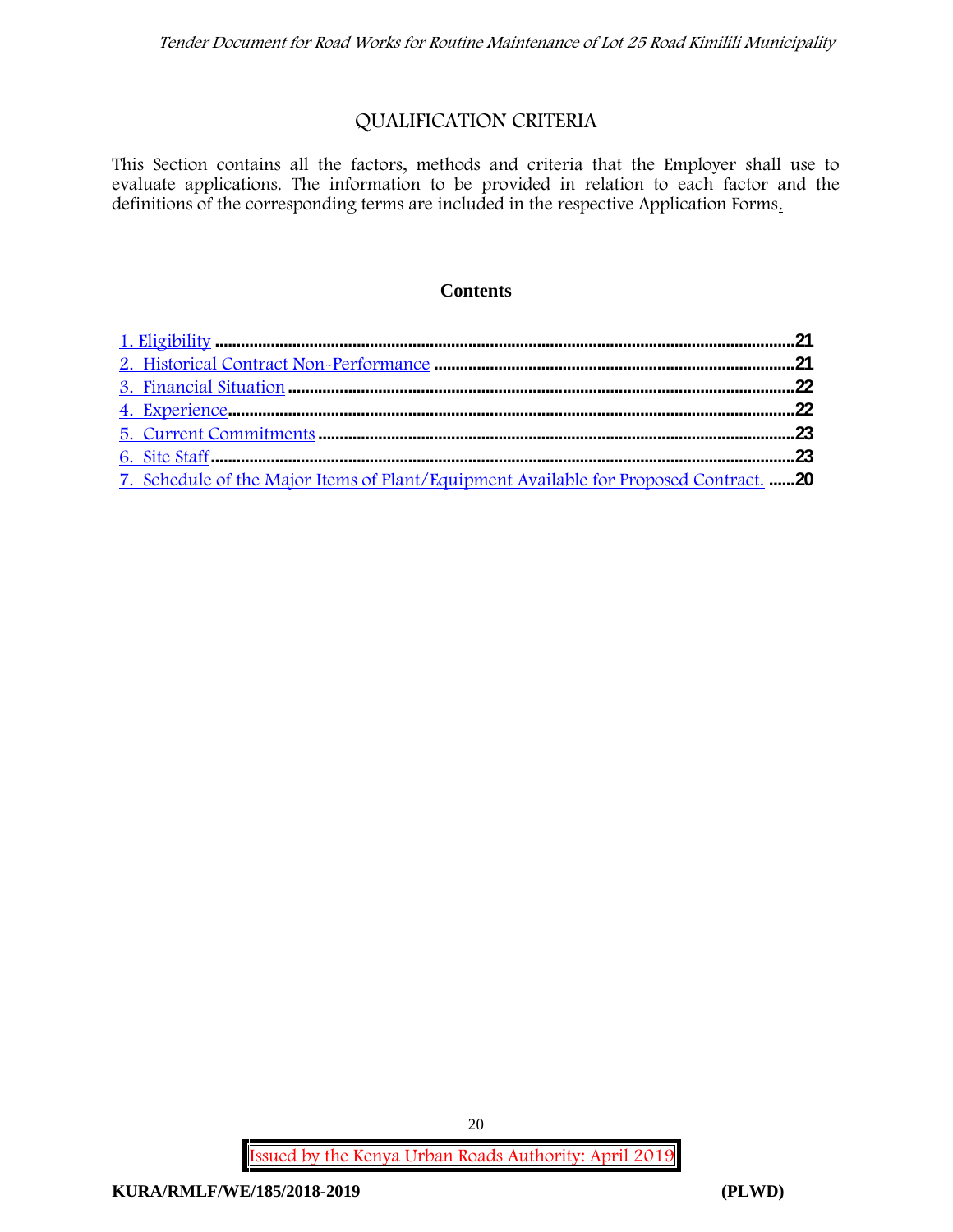| No. | Subject                                                                              | Requirement                                                                                                                                                                                                                                                                                                                                                                                                                                                                                                                                                           | Bidder                | Submission<br>Requirements |
|-----|--------------------------------------------------------------------------------------|-----------------------------------------------------------------------------------------------------------------------------------------------------------------------------------------------------------------------------------------------------------------------------------------------------------------------------------------------------------------------------------------------------------------------------------------------------------------------------------------------------------------------------------------------------------------------|-----------------------|----------------------------|
|     | 1. Eligibility                                                                       |                                                                                                                                                                                                                                                                                                                                                                                                                                                                                                                                                                       |                       |                            |
| 1.1 | Eligibility                                                                          | Nationality in accordance with<br>Sub-Clause 4.1.                                                                                                                                                                                                                                                                                                                                                                                                                                                                                                                     | Must meet requirement | Section 2, Schedule 1      |
| 1.2 | Conflict of Interest                                                                 | No conflicts of interest in Sub-<br>Clause 4.2.                                                                                                                                                                                                                                                                                                                                                                                                                                                                                                                       | Must meet requirement | Section 2, Schedule 1      |
| 1.3 | Debarment                                                                            | Not having been declared<br>ineligible by the Employer, as<br>described in Sub-Clause 4.3.                                                                                                                                                                                                                                                                                                                                                                                                                                                                            | Must meet requirement | Section 2, Schedule 11     |
| 1.4 | Incorporation &<br>Registration                                                      | Pursuant to sub-clause 4.1 the<br>following shall be provided;<br>- Copy of Certificate of<br>incorporation certified by a<br>Commissioner of Oaths or<br>issuing authority to show that<br>the applicant is a registered<br>company and legally authorised<br>to do business in Kenya<br>- Proof of registration with the<br>National Construction Authority<br>(NCA) in the categories<br>indicated in the tender notice.<br>-Proof of registration with a<br>Certified copy of a valid<br>certificate from National or<br>County Treasury for relevant<br>category | Must meet requirement | Section 2, Schedule 1      |
| 2.1 | 2. Historical Contract Non-Performance<br>History of Non-<br>Performing<br>Contracts | Non-performance of a contract<br>did not occur within the last<br>five (5) years prior to the<br>deadline for application<br>submission based on all<br>information on fully settled<br>disputes or litigation. A fully<br>settled dispute or litigation is<br>one that has been resolved in<br>accordance with the Dispute<br>Resolution Mechanism under<br>the respective contract, and<br>where all appeal instances<br>available to the applicant have<br>been exhausted.                                                                                         | Must meet requirement | Section 2, Schedule 5      |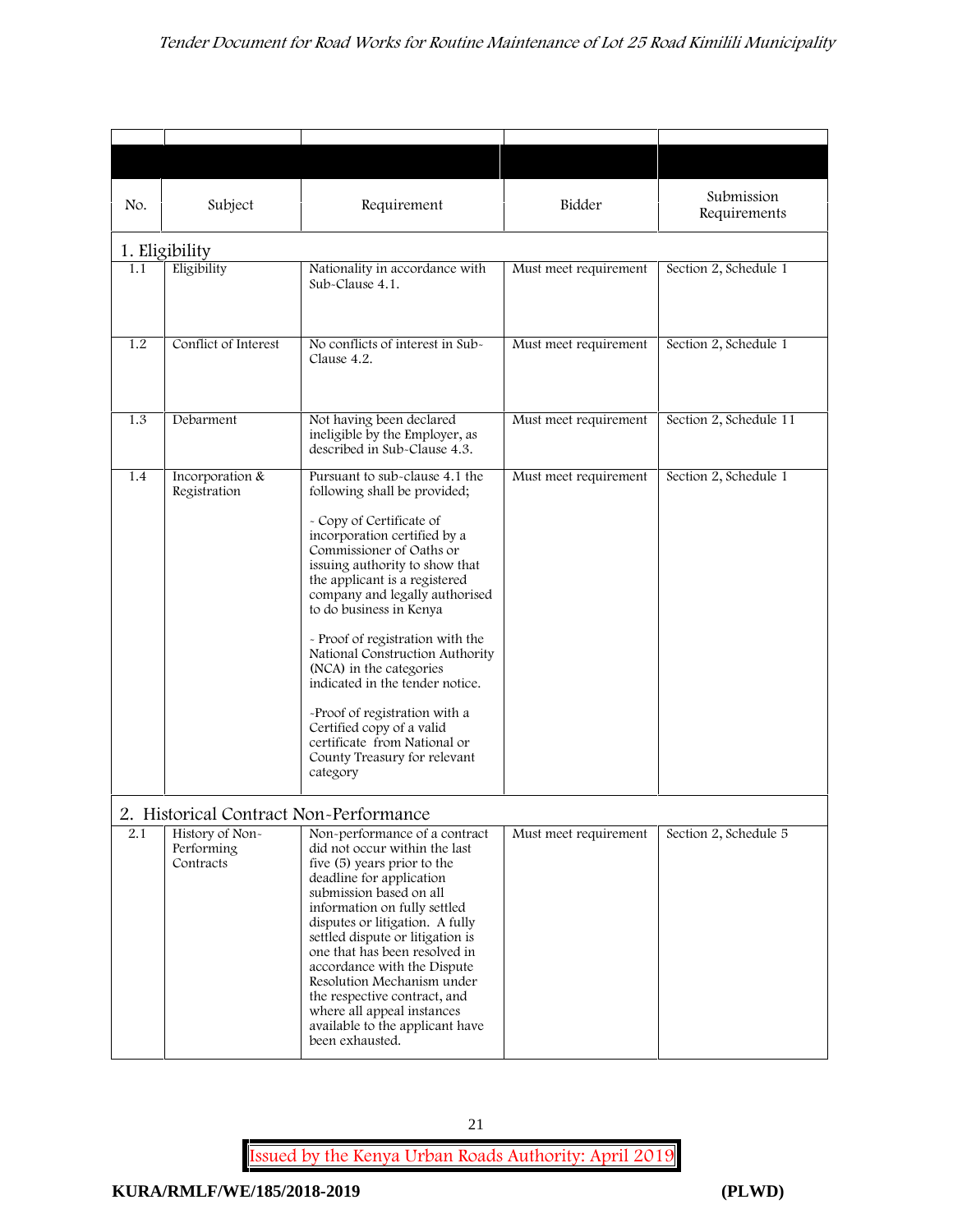| No.                 | Subject                                    | Requirement                                                                                                                                                                                                                                                                                                                                                                                                                            | Bidder                                                                                                                              | Submission<br>Requirements                                                                                                                                                                                                                                                                                                                                                                                                                                                              |
|---------------------|--------------------------------------------|----------------------------------------------------------------------------------------------------------------------------------------------------------------------------------------------------------------------------------------------------------------------------------------------------------------------------------------------------------------------------------------------------------------------------------------|-------------------------------------------------------------------------------------------------------------------------------------|-----------------------------------------------------------------------------------------------------------------------------------------------------------------------------------------------------------------------------------------------------------------------------------------------------------------------------------------------------------------------------------------------------------------------------------------------------------------------------------------|
| 2.2                 | Pending Litigation                         | All pending litigation shall in<br>total not represent more than<br>fifty percent (50%)] of the<br>Applicant's net worth and shall<br>be treated as resolved against<br>the Applicant.                                                                                                                                                                                                                                                 | Must meet requirement                                                                                                               | Section 2, Schedule 10                                                                                                                                                                                                                                                                                                                                                                                                                                                                  |
|                     | 3. Financial Situation                     |                                                                                                                                                                                                                                                                                                                                                                                                                                        |                                                                                                                                     |                                                                                                                                                                                                                                                                                                                                                                                                                                                                                         |
| 3.1                 | Financial<br>Performance                   | (a) Submission of audited<br>balance sheets or other financial<br>statements acceptable to the<br>Employer, for the last two [2]<br>years and authenticated bank<br>statement for the last six (6)<br>months to demonstrate:<br>(b) the current soundness of the<br>applicants financial position<br>and its prospective long term<br>profitability, and<br>(c) capacity to have a cash flow<br>equivalent to 20% of the tender<br>sum | Must submit as<br>required and bidders<br>who meet the<br>requirement are<br>marked YES, those<br>that do not meet are<br>marked NO | Attach evidence on<br>the requirement of<br>Section 2, Schedule 8<br>a) All pages must be<br>initialized and<br>stamped by both a<br>practicing Auditor<br>registered with<br>ICPAK and one of the<br>Directors. Auditor's<br>practicing<br>membership number<br>from ICPAC must be<br>indicated. Non-<br>adherence to this to<br>part a, b and c leads<br>to disqualification.<br>(b) All pages in the<br>bank statement must<br>be initialized and<br>stamped by the<br>issuing bank. |
| 3.2                 | Average Annual<br>Construction<br>Turnover | (d) Average annual<br>construction turnover of KShs.2<br>Million [Two Million],<br>calculated as total certified<br>payments received for contracts<br>in progress or completed,<br>within the last two $[(2)]$ years                                                                                                                                                                                                                  | Must submit as<br>required and bidders<br>who meet the<br>requirement are<br>marked YES, those<br>that do not meet are<br>marked NO | Section 2, Schedule 8                                                                                                                                                                                                                                                                                                                                                                                                                                                                   |
|                     | 4. Experience                              |                                                                                                                                                                                                                                                                                                                                                                                                                                        |                                                                                                                                     |                                                                                                                                                                                                                                                                                                                                                                                                                                                                                         |
| $\overline{4}.1(a)$ | General<br>Construction<br>Experience      | Experience under construction<br>contracts in the role as a main<br>contractor or subcontractor for<br>at least the last three [3] years<br>prior to the applications<br>submission deadline                                                                                                                                                                                                                                           | Must submit as<br>required and bidders<br>who meet the<br>requirement are<br>marked YES, those<br>that do not meet are<br>marked NO | Section 2, Schedule 6A                                                                                                                                                                                                                                                                                                                                                                                                                                                                  |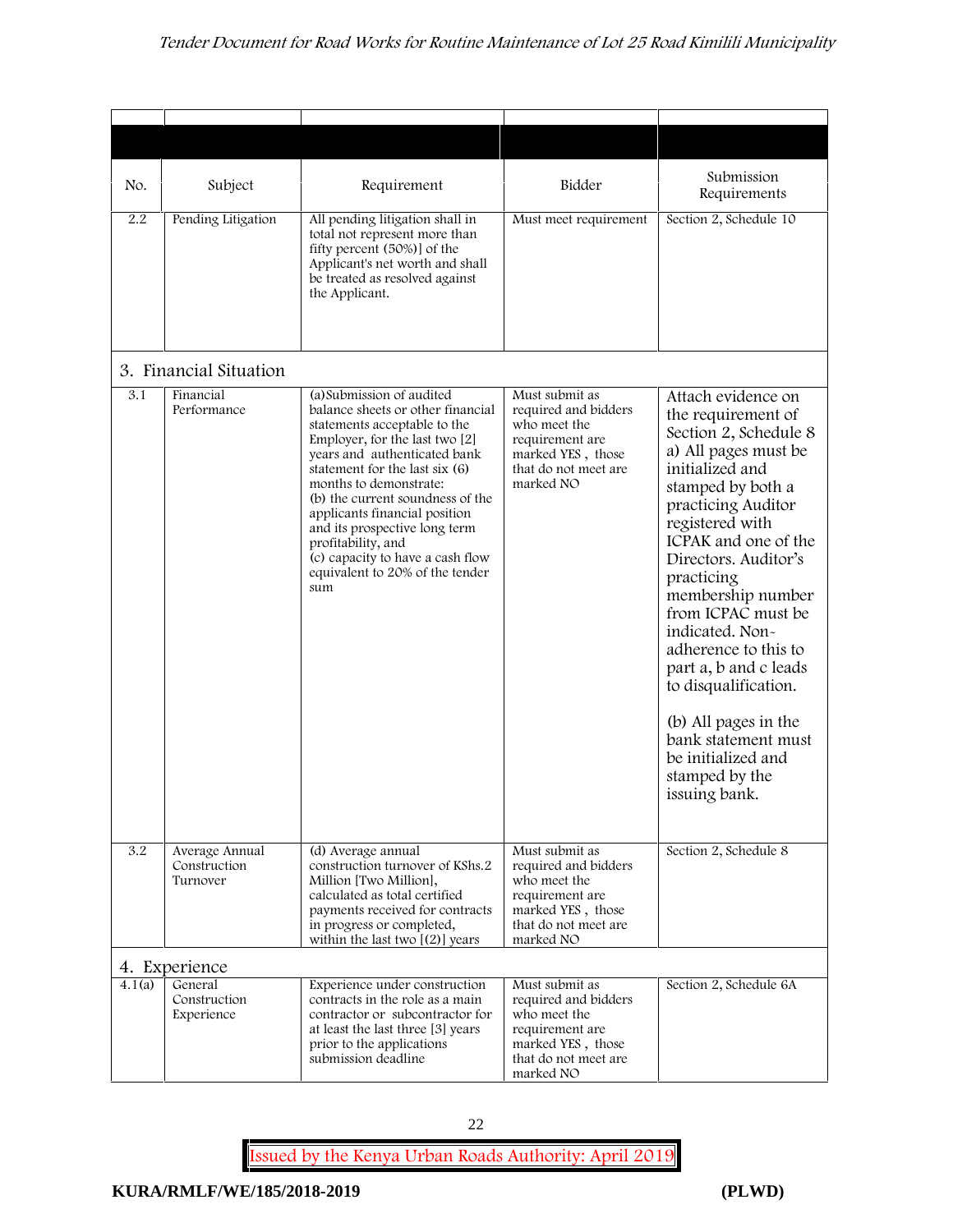| Submission<br>Bidder<br>Subject<br>Requirement<br>Requirements<br>Specific<br>Participation as a roads<br>Section 2, Schedule6A<br>Construction<br>contractor, management<br>Must submit as<br>contractor or subcontractor, in<br>required and bidders<br>Experience<br>at least two (2) contracts each<br>who meet the<br>with a value of at least<br>requirement are<br>marked YES, those<br>KShs. 1 Million (One million),<br>that do not meet are<br>successfully and substantially<br>completed. One (1) of the<br>marked NO<br>contracts should be in a City<br>and that are similar to the<br>proposed works. The similarity<br>shall be based on the physical<br>size, complexity,<br>methods/technology or other<br>characteristics as described in<br>Section 2.<br>5. Current Commitments<br>The total value of outstanding<br>5.1<br>On-going contracts<br>Must submit as<br>Section 2, Schedule 6B<br>works on the on-going<br>required and bidders<br>contracts should not exceed the<br>who meet the<br>average annual turnover for the<br>requirement are<br>marked YES, those<br>last two years.<br>that do not meet are<br>marked NO<br>6. Site Staff |        |  |  |
|-------------------------------------------------------------------------------------------------------------------------------------------------------------------------------------------------------------------------------------------------------------------------------------------------------------------------------------------------------------------------------------------------------------------------------------------------------------------------------------------------------------------------------------------------------------------------------------------------------------------------------------------------------------------------------------------------------------------------------------------------------------------------------------------------------------------------------------------------------------------------------------------------------------------------------------------------------------------------------------------------------------------------------------------------------------------------------------------------------------------------------------------------------------------------|--------|--|--|
|                                                                                                                                                                                                                                                                                                                                                                                                                                                                                                                                                                                                                                                                                                                                                                                                                                                                                                                                                                                                                                                                                                                                                                         |        |  |  |
|                                                                                                                                                                                                                                                                                                                                                                                                                                                                                                                                                                                                                                                                                                                                                                                                                                                                                                                                                                                                                                                                                                                                                                         | No.    |  |  |
|                                                                                                                                                                                                                                                                                                                                                                                                                                                                                                                                                                                                                                                                                                                                                                                                                                                                                                                                                                                                                                                                                                                                                                         | 4.2(b) |  |  |
|                                                                                                                                                                                                                                                                                                                                                                                                                                                                                                                                                                                                                                                                                                                                                                                                                                                                                                                                                                                                                                                                                                                                                                         |        |  |  |
|                                                                                                                                                                                                                                                                                                                                                                                                                                                                                                                                                                                                                                                                                                                                                                                                                                                                                                                                                                                                                                                                                                                                                                         |        |  |  |
|                                                                                                                                                                                                                                                                                                                                                                                                                                                                                                                                                                                                                                                                                                                                                                                                                                                                                                                                                                                                                                                                                                                                                                         |        |  |  |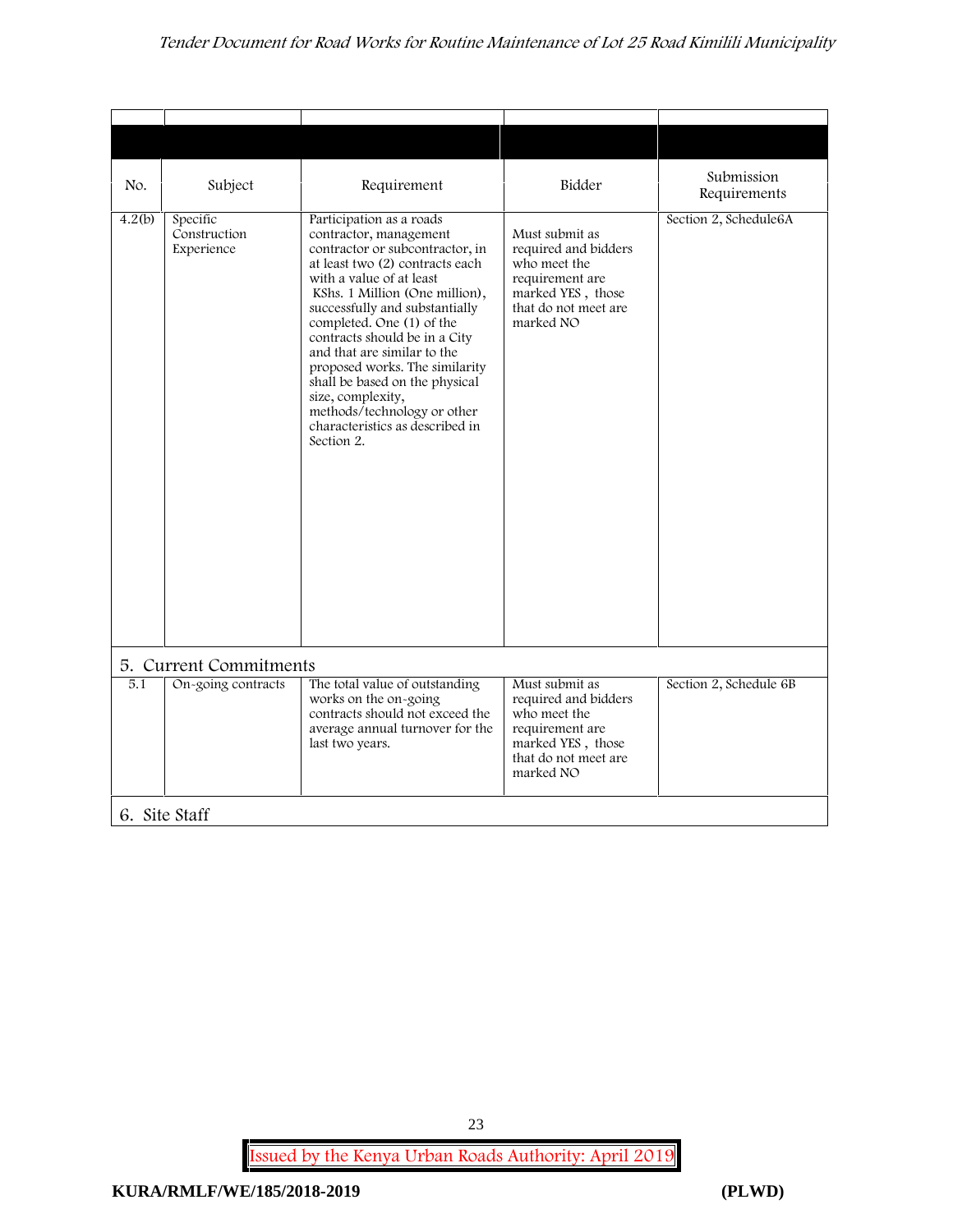| No. | Subject                                | Requirement                                                                                                                                                                                          | Bidder                                                                                                                              | Submission<br>Requirements |
|-----|----------------------------------------|------------------------------------------------------------------------------------------------------------------------------------------------------------------------------------------------------|-------------------------------------------------------------------------------------------------------------------------------------|----------------------------|
|     | HQ Staff                               | The site staff shall posses<br>minimum levels of<br>qualifications set below;<br>Qualification $=$<br>Diploma in Civil<br>Engineering/Building<br>construction                                       | Must submit as<br>required and bidders<br>who meet the<br>requirement are                                                           | Section 2, Schedule 5      |
|     | Site Agent                             | $Qualification =$<br>Min. Diploma in Civil<br>Engineering<br>General Experience $=$ 5 yrs<br>Specific Experience $=$ 3 Yrs                                                                           | marked YES, those<br>that do not meet are<br>marked NO                                                                              |                            |
|     | Foreman                                | Qualification = Craft Cert Civil<br>Engineering<br>General Experience $=$ 5 yrs<br>Specific Experience $=$ 3 Yrs                                                                                     | Must submit as<br>required and bidders<br>who meet the                                                                              |                            |
|     | Site Surveyor                          | Qualification = Diploma in<br>Survey<br>General Experience $=$ 3 yrs<br>Specific Experience $= 2$ Yrs                                                                                                | requirement are<br>marked YES, those<br>that do not meet are<br>marked NO                                                           |                            |
| 5.  | PLANT AND EQUIPMENT                    |                                                                                                                                                                                                      |                                                                                                                                     |                            |
|     | See description<br>below in Schedule 7 |                                                                                                                                                                                                      |                                                                                                                                     |                            |
| 6.  | Work Methodology                       | Submission of a brief work<br>methodology in accordance with<br>sub-clause 5.3                                                                                                                       | Must submit as<br>required and bidders<br>who meet the<br>requirement are<br>marked YES, those<br>that do not meet are<br>marked NO | Section 2                  |
| 7.  | Business permit and<br>office location | Should have a physical address<br>Must submit as<br>and Current business Permit<br>required and bidders<br>who meet the<br>requirement are<br>marked YES, those<br>that do not meet are<br>marked NO |                                                                                                                                     | Section 2, Schedule 1      |
| 8.  | Litigation History                     | The applicant to provide a valid<br>Sworn affidavit for the tender.                                                                                                                                  | Must submit as<br>required and bidders<br>who meet the<br>requirement are<br>marked YES, those<br>that do not meet are<br>marked NO | Section 2, Schedule 10     |

24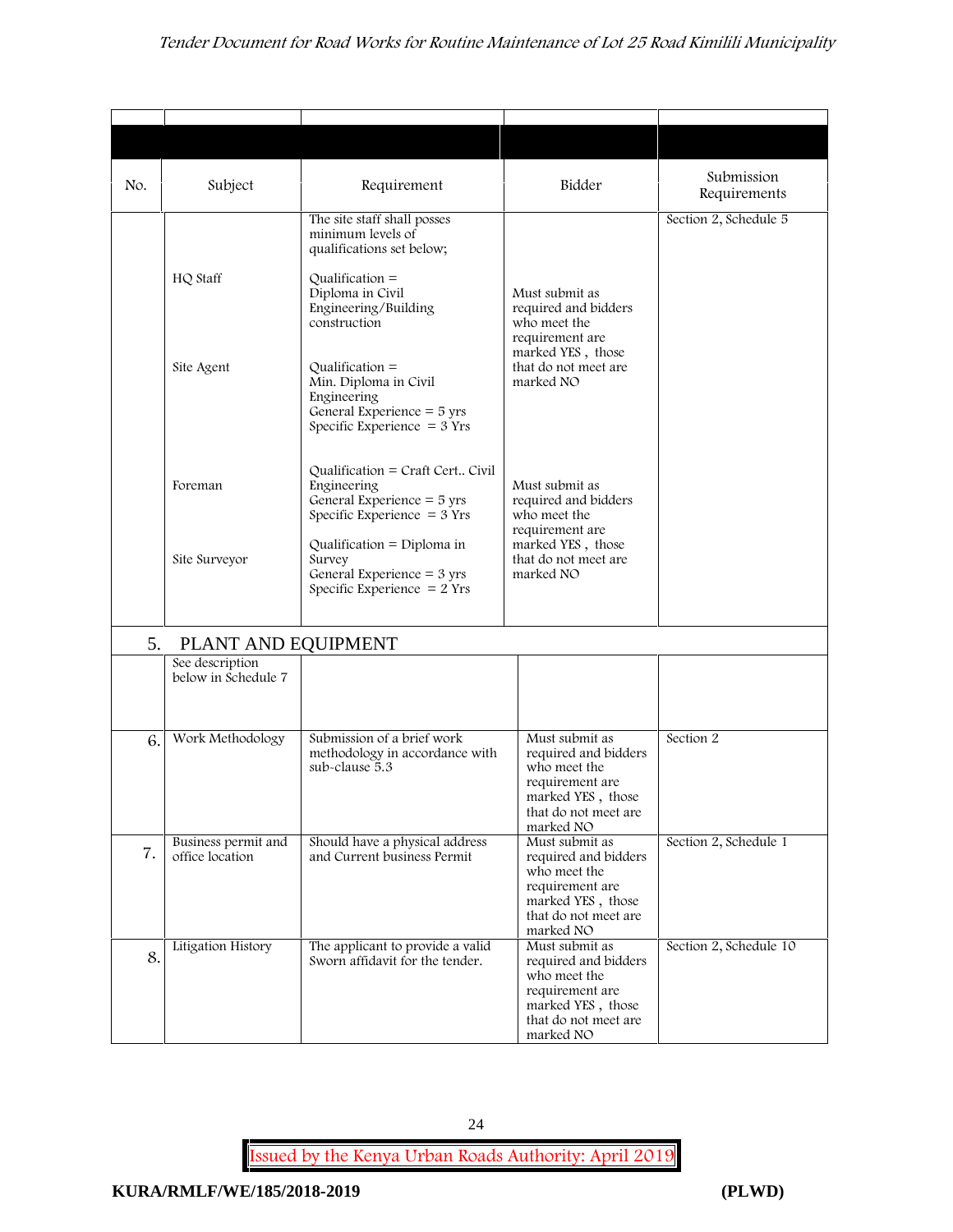#### **7. Schedule of the Major Items of Plant/Equipment Available for Proposed Contract.**

The Bidder must indicate the core plant and equipment considered by the company to be necessary for undertaking the project together with proof of ownership lease. The lease must be current i.e dated from April 2019. Leases which are out-dated will not be accepted. (\* Mandatory minimum number of equipment required by the Employer for the execution of the project that the bidder must make available for the Contract).

| Item<br>No.               | Equipment Details                         | *Minimum<br>Number<br>Required<br>for the<br>Contract<br>Execution | Compliance<br>Requirement | No of<br>Equipment<br>Owned by<br>the Bidder | No. of<br>equipment<br>to be<br>hired/<br>purchased<br>by the<br>Bidder | No. of<br>equipment<br>to be made<br>available for<br>the Contract<br>by the<br>Bidder |
|---------------------------|-------------------------------------------|--------------------------------------------------------------------|---------------------------|----------------------------------------------|-------------------------------------------------------------------------|----------------------------------------------------------------------------------------|
| A                         | General Plant                             |                                                                    |                           |                                              |                                                                         |                                                                                        |
|                           | Asphalt Concrete patching<br>plant        | optional                                                           |                           |                                              |                                                                         |                                                                                        |
| $\, {\bf B}$              | Milling Machine                           |                                                                    |                           |                                              |                                                                         |                                                                                        |
|                           | Asphalt Milling Machine                   | optional                                                           |                           |                                              |                                                                         |                                                                                        |
| $\mathcal{C}$             | <b>Bituminous Plants</b>                  |                                                                    |                           |                                              |                                                                         |                                                                                        |
|                           | Bitumen Pressure distributor              | optional                                                           |                           |                                              |                                                                         |                                                                                        |
|                           | Asphalt concrete paver                    | optional                                                           |                           |                                              |                                                                         |                                                                                        |
| $\mathbf D$               | Compactors                                |                                                                    |                           |                                              |                                                                         |                                                                                        |
|                           | Vibrating compaction plate<br>300 mm wide | optional                                                           |                           |                                              |                                                                         |                                                                                        |
|                           | Vibrating compaction plate<br>600 mm wide | optional                                                           |                           |                                              |                                                                         |                                                                                        |
| ${\bf E}$                 | Pot hole repair machines                  |                                                                    |                           |                                              |                                                                         |                                                                                        |
|                           | Colas Sprayer                             | $\mathcal{O}$                                                      |                           |                                              |                                                                         |                                                                                        |
|                           | Pavement Cutter Machine                   | $\mathcal{O}$                                                      |                           |                                              |                                                                         |                                                                                        |
|                           | Paver Braker Machine                      | $\mathcal{O}$                                                      |                           |                                              |                                                                         |                                                                                        |
|                           | Pedestrian Roller                         | $\mathcal{O}$                                                      |                           |                                              |                                                                         |                                                                                        |
|                           |                                           |                                                                    |                           |                                              |                                                                         |                                                                                        |
| $\boldsymbol{\mathrm{F}}$ | Concrete Equipment                        |                                                                    |                           |                                              |                                                                         |                                                                                        |
|                           | Mobile concrete mixers                    | $\mathbf{1}$                                                       | Yes/no                    |                                              |                                                                         |                                                                                        |
|                           | Concrete vibrators                        | $\mathbf{1}$                                                       | Yes/no                    |                                              |                                                                         |                                                                                        |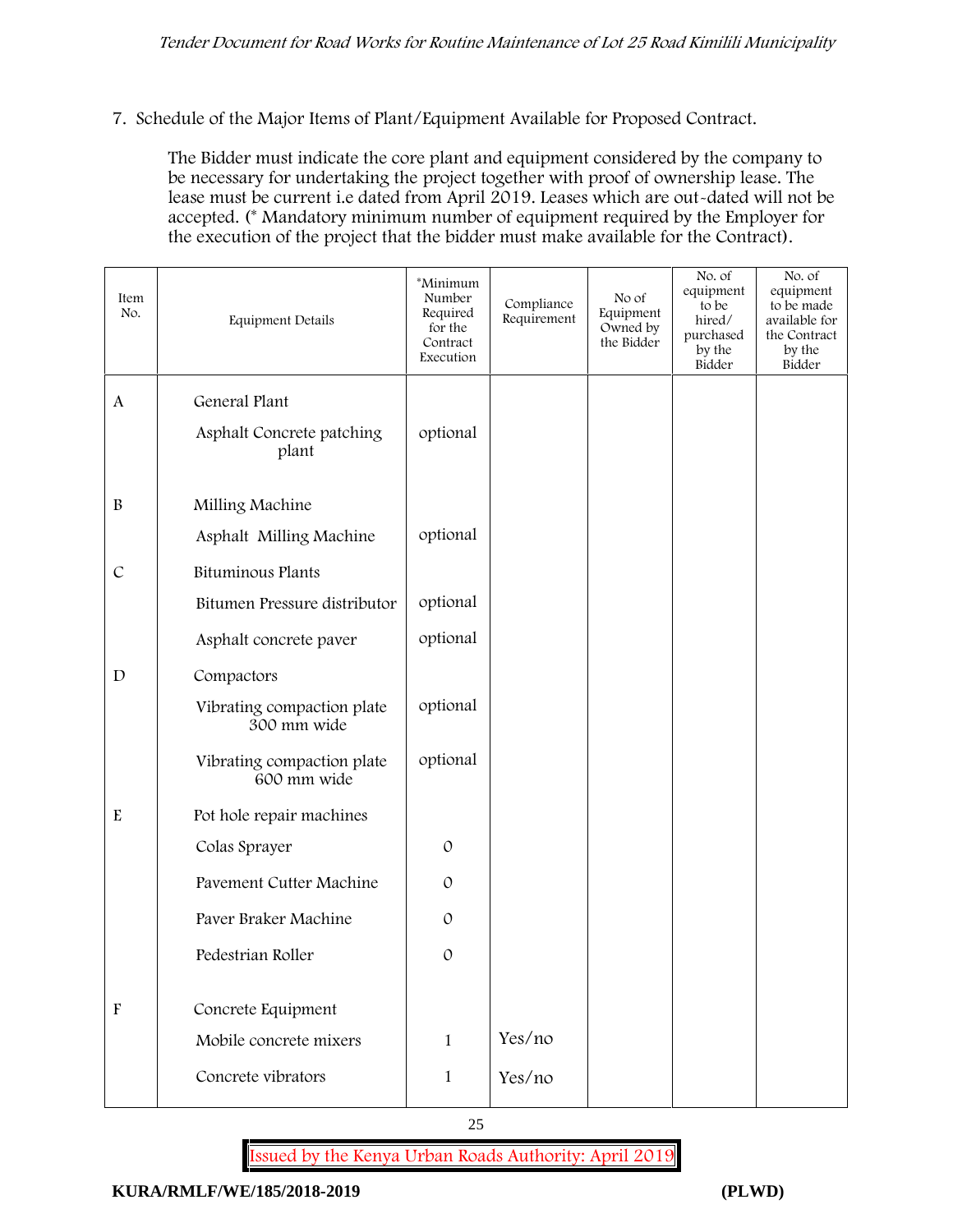| Item<br>No.  | Equipment Details                                                                                   | *Minimum<br>Number<br>Required<br>for the<br>Contract<br>Execution | Compliance<br>Requirement | No of<br>Equipment<br>Owned by<br>the Bidder | No. of<br>equipment<br>to be<br>hired/<br>purchased<br>by the<br>Bidder | No. of<br>equipment<br>to be made<br>available for<br>the Contract<br>by the<br>Bidder |
|--------------|-----------------------------------------------------------------------------------------------------|--------------------------------------------------------------------|---------------------------|----------------------------------------------|-------------------------------------------------------------------------|----------------------------------------------------------------------------------------|
| $\mathsf{G}$ |                                                                                                     |                                                                    |                           |                                              |                                                                         |                                                                                        |
|              | Transport (Tippers,<br>dumpers, water tankers)                                                      |                                                                    |                           |                                              |                                                                         |                                                                                        |
|              | $4X2$ tippers payload $7 - 12$<br>tonnes                                                            |                                                                    |                           |                                              |                                                                         |                                                                                        |
|              | 6X4 tippers payload $16 - 20$<br>tonnes                                                             |                                                                    |                           |                                              |                                                                         |                                                                                        |
|              | 8X4 tippers payload $16 - 20$<br>tonnes                                                             |                                                                    |                           |                                              |                                                                         |                                                                                        |
|              | Flat bed lorries                                                                                    |                                                                    |                           |                                              |                                                                         |                                                                                        |
|              | Subtotal for $G$ – tippers &<br>dumpers                                                             | 3                                                                  | Yes/no                    |                                              |                                                                         |                                                                                        |
|              | Water tankers $(18,000 -$<br>20,000 litres<br>capacity)                                             | optional                                                           |                           |                                              |                                                                         |                                                                                        |
| H            | Earth – Moving Equipment                                                                            |                                                                    |                           |                                              |                                                                         |                                                                                        |
|              | Wheeled loaders                                                                                     |                                                                    |                           |                                              |                                                                         |                                                                                        |
|              | Motor graders (93 -<br>205kW)                                                                       |                                                                    |                           |                                              |                                                                         |                                                                                        |
|              | Trench excavator                                                                                    |                                                                    |                           |                                              |                                                                         |                                                                                        |
|              | Subtotal for $H$ – Earth<br>moving equipment                                                        | $\mathbf{1}$                                                       | Yes/no                    |                                              |                                                                         |                                                                                        |
|              |                                                                                                     |                                                                    |                           |                                              |                                                                         |                                                                                        |
|              |                                                                                                     |                                                                    |                           |                                              |                                                                         |                                                                                        |
|              |                                                                                                     |                                                                    |                           |                                              |                                                                         |                                                                                        |
| I            | Excavators                                                                                          |                                                                    |                           |                                              |                                                                         |                                                                                        |
|              | Hydraulic crawler mounted<br>$(7 - 10 \text{ tonnes}) - 0.25 - 0.4$<br>m <sup>3</sup> SAE bucket.   |                                                                    |                           |                                              |                                                                         |                                                                                        |
|              | Hydraulic crawler mounted<br>$(10 - 16 \text{ tonnes}) - 0.40 -$<br>0.60 m <sup>3</sup> SAE bucket. |                                                                    |                           |                                              |                                                                         |                                                                                        |

26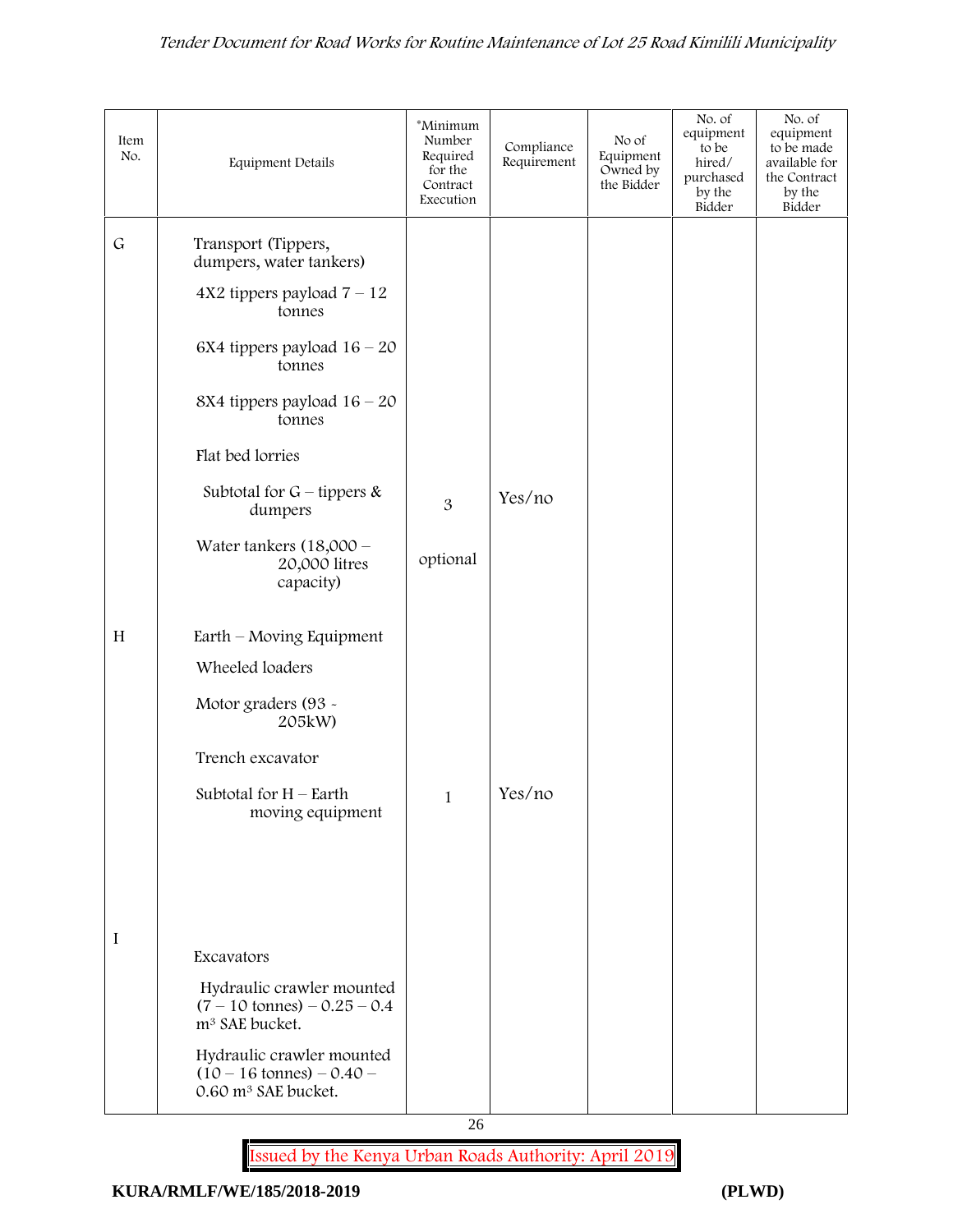| Item<br>No. | <b>Equipment Details</b>                                                                                    | *Minimum<br>Number<br>Required<br>for the<br>Contract<br>Execution | Compliance<br>Requirement | No of<br>Equipment<br>Owned by<br>the Bidder | No. of<br>equipment<br>to be<br>hired/<br>purchased<br>by the<br>Bidder | No. of<br>equipment<br>to be made<br>available for<br>the Contract<br>by the<br>Bidder |
|-------------|-------------------------------------------------------------------------------------------------------------|--------------------------------------------------------------------|---------------------------|----------------------------------------------|-------------------------------------------------------------------------|----------------------------------------------------------------------------------------|
|             | Hydraulic wheel mounted<br>$(7 - 10 \text{ tonnes}) - 0.25 - 0.4$<br>m <sup>3</sup> SAE bucket.             |                                                                    |                           |                                              |                                                                         |                                                                                        |
|             | Hydraulic wheel mounted<br>$(10 - 16 \text{ tonnes}) - 0.40 -$<br>0.6 m <sup>3</sup> SAE bucket.            |                                                                    |                           |                                              |                                                                         |                                                                                        |
|             | Hydraulic wheel mounted<br>backloader $(7 - 10 \text{ tonnes})$<br>$-0.25 - 0.4$ m <sup>3</sup> SAE bucket. | $\mathbf{1}$                                                       | Yes/no                    |                                              |                                                                         |                                                                                        |
|             | Subtotal for I (Excavators)                                                                                 |                                                                    |                           |                                              |                                                                         |                                                                                        |
| J           | Rollers                                                                                                     |                                                                    |                           |                                              |                                                                         |                                                                                        |
|             | Self-propelled single drum<br>vibrating (various types)                                                     | $\mathbf{1}$                                                       | Yes/no                    |                                              |                                                                         |                                                                                        |
|             | Pneumatic rubber tyre (1-2<br>tonnes/wheel)                                                                 | $\mathbf{1}$                                                       | Yes/no                    |                                              |                                                                         |                                                                                        |
|             | Double drum vibrating<br>pedestrian roller                                                                  | Optional                                                           |                           |                                              |                                                                         |                                                                                        |
|             |                                                                                                             |                                                                    |                           |                                              |                                                                         |                                                                                        |
|             |                                                                                                             |                                                                    |                           |                                              |                                                                         |                                                                                        |

**Issued by the Kenya Urban Roads Authority: April 2019**

27

`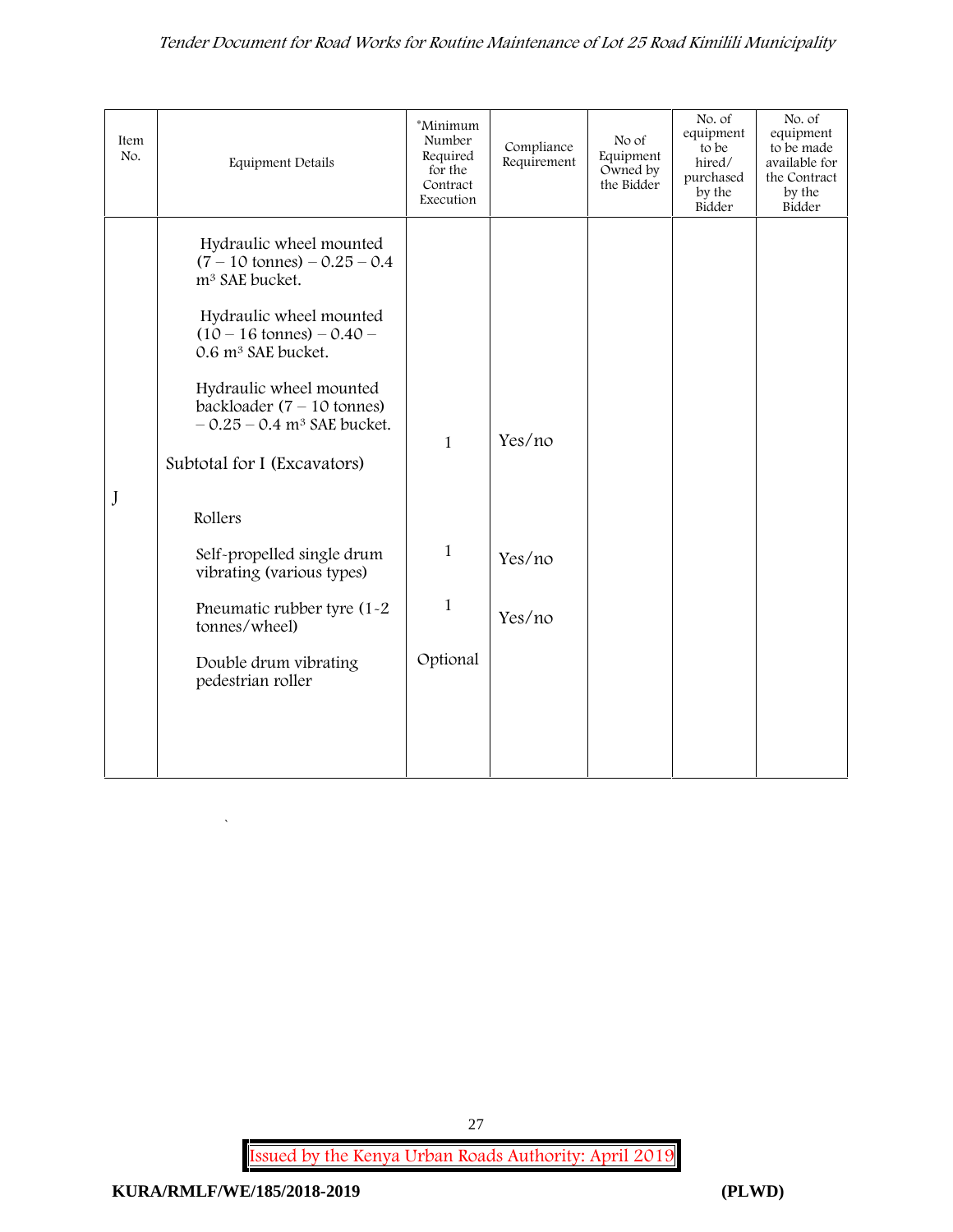# **Appendix to Instruction to Tenderers**

| $S/NO$ . | Completeness and<br>Responsiveness<br>Criteria                | References                                   | Requirement                                                                                                                               |  |
|----------|---------------------------------------------------------------|----------------------------------------------|-------------------------------------------------------------------------------------------------------------------------------------------|--|
| 1.       | Form of Bid                                                   | Section II<br>Clause 20.2                    | - Amount must be indicated<br>Properly stamped, filled and signed<br>$\tilde{\phantom{a}}$                                                |  |
| 2.       | Appendix to Form of<br>Bid                                    | Section II<br>Clause 20.2                    | Properly stamped, filled and signed<br>$\tilde{\phantom{a}}$                                                                              |  |
| 3.       | <b>Bid Security</b>                                           | Section II<br>Clause 17                      | - The bidder must fill the Bid Securing<br>Declaration Form                                                                               |  |
| 4.       | Confidential Business<br>Questionnaire                        | Section IX;<br>Schedule 1                    | Properly filled, stamped and signed<br>$\tilde{\phantom{a}}$<br>Provide all required information                                          |  |
| 5.       | Form of Power of<br>Attorney                                  | Section IX;<br>Schedule 2<br>Clause $5.1(a)$ | Properly filled, stamped and signed<br>$\ddot{\phantom{1}}$                                                                               |  |
| 6.       | Tax Compliance<br>Certificate                                 | Tender notice                                | - Provide valid tax compliance certificate                                                                                                |  |
| 7.       | Registration with<br>National Construction<br>Authority (NCA) | Tender notice<br>Item $1.4$ of QC            | Copy of valid certificate and practicing<br>$\tilde{\phantom{a}}$<br>license                                                              |  |
| 8.       | Certificate of<br>Incorporation                               | Tender notice<br>Item $1.4$ of QC            | Copy of certificate Certified by<br>$\sim$<br>Commissioner for Oaths                                                                      |  |
| 9.       | Certificate of<br>Registration in a<br>target group           | Tender notice                                | Certified copy of a valid certificate from<br>$\tilde{\phantom{a}}$<br>National or County Treasury for<br>relevant category               |  |
| 10.      | Priced Bill of<br>Quantities                                  | Clause 14.1<br>Section IX                    | Fill all rates, prices and amounts and<br>$\tilde{\phantom{a}}$<br>counter sign any alteration(s)<br>Stamp and initial all pages of BOQ's |  |
| 11.      | Eligibility                                                   | Section II;<br>Schedule 1<br>Clause 4.1      | - Legible copies of National ID or passport<br>for all directors<br>System generated Form CR12 (12<br>$\tilde{}$<br>months)               |  |
| 12.      | Conflict of interest                                          | Section II;<br>Schedule 1<br>Clause 4.2      | - to state explicitly                                                                                                                     |  |

# **Table 1: Pre- Qualification Checklist for Completeness and Responsiveness.**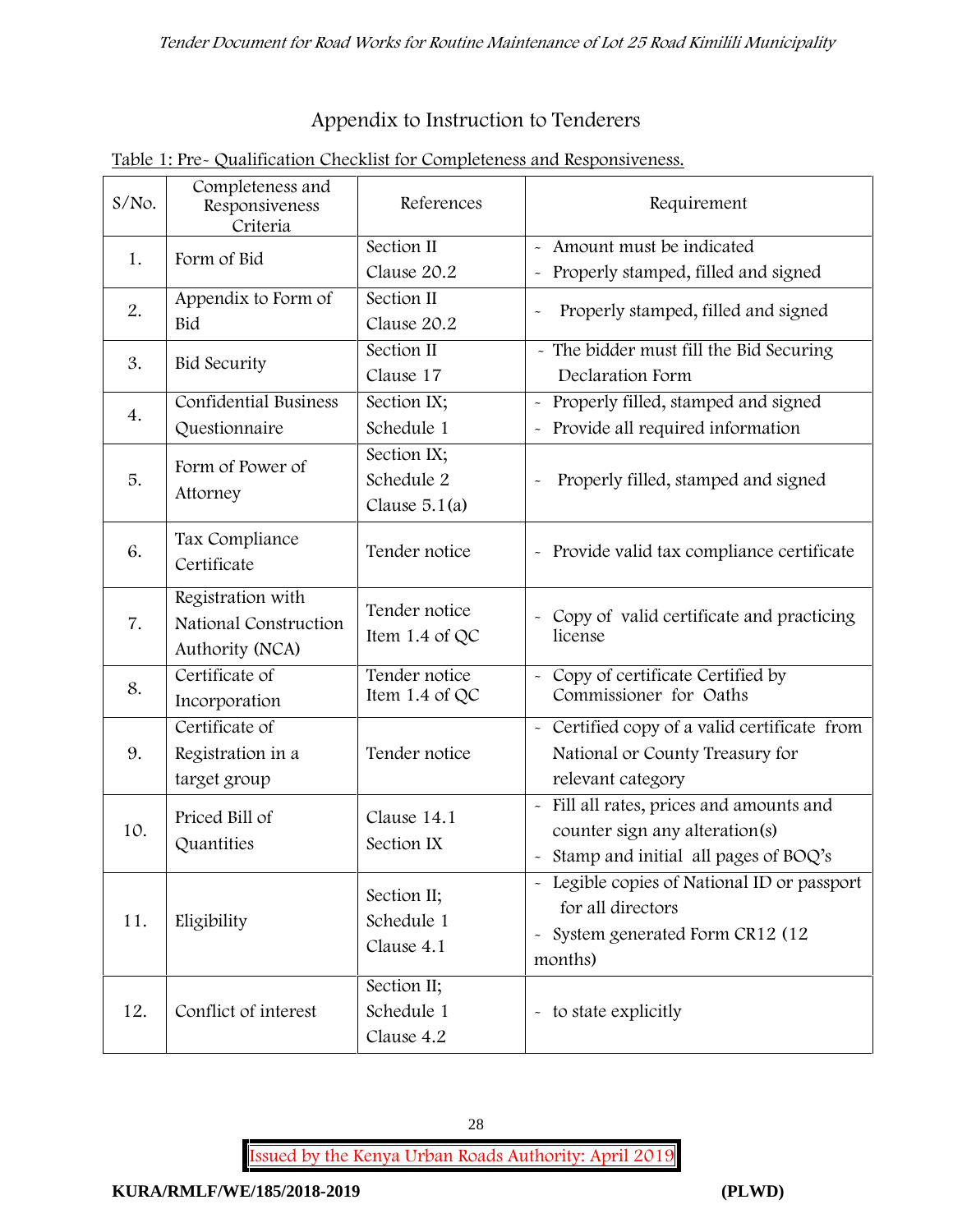| 13.            | Debarment                                                                  | Section II<br>Clause 30.4;<br>Schedule 11<br>Item 1.3 of QC | Properly filled, stamped and signed                                                                          |
|----------------|----------------------------------------------------------------------------|-------------------------------------------------------------|--------------------------------------------------------------------------------------------------------------|
| 14.            | Pending Litigation                                                         | Item $2.2$ of QC                                            | Provide original sworn affidavit for the<br>specific tender                                                  |
| 15.            | Litigation History                                                         | Section II Clause<br>31.8; Schedule 10                      | Properly filled, stamped and signed                                                                          |
| 16.            | History of Non<br>performance                                              | Schedule 6B<br>Item 2.1 of QC                               | - Fill information on non-completed<br>works                                                                 |
| 17.            | Certificate of<br>Tenderers Visit to Site                                  | Section II;<br>Clause 8.3                                   | Attend pre-bid meeting/visit<br>- Certificate must be signed and stamped<br>by the Employer's representative |
| 18.            | Schedule of Major<br>Items of Plant                                        | Section XI<br>Item 5 of QC;<br>Schedule 7                   | Properly filled, stamped and signed                                                                          |
| 19.            | Schedule of Key<br>Personnel                                               | Section XI<br>Item 6 of QC;<br>Schedule 5                   | Properly filled, stamped and signed                                                                          |
| 20.            | Roadwork Completed<br>Satisfactorily                                       | Section XI;<br>Item 4 of QC<br>Schedule 6A                  | Properly filled, stamped and signed<br>$\widetilde{\phantom{m}}$                                             |
| 21.            | Schedule of Ongoing<br>Projects                                            | Section XI;<br>Item 5.1 of QC<br>Schedule 7                 | Properly filled, stamped and signed                                                                          |
| 22             | Schedule of other<br>Supplementary<br>Information /<br>Financial Standings | Section XI;<br>Item $5.1$ of QC<br>Schedule 9               | Properly filled, stamped and signed                                                                          |
| 23             | Declaration form for<br>bankrupt or insolvent                              | Schedule 11                                                 | Properly filled, stamped and signed                                                                          |
| 24.            | Anti-corruption form                                                       | Schedule 12                                                 | Properly filled, stamped and signed                                                                          |
| 25             | Copy of Bid Document                                                       | Clause 20.1                                                 | Replica of the original                                                                                      |
| 26             | Serialization                                                              | Section 74 (i)                                              | Must be sequentially serialized                                                                              |
| <b>REMARKS</b> |                                                                            | Clause 13.1/20.2                                            | Bid document to be complete, properly<br>filled and signed.                                                  |

**Key:** QC – Qualification Criteria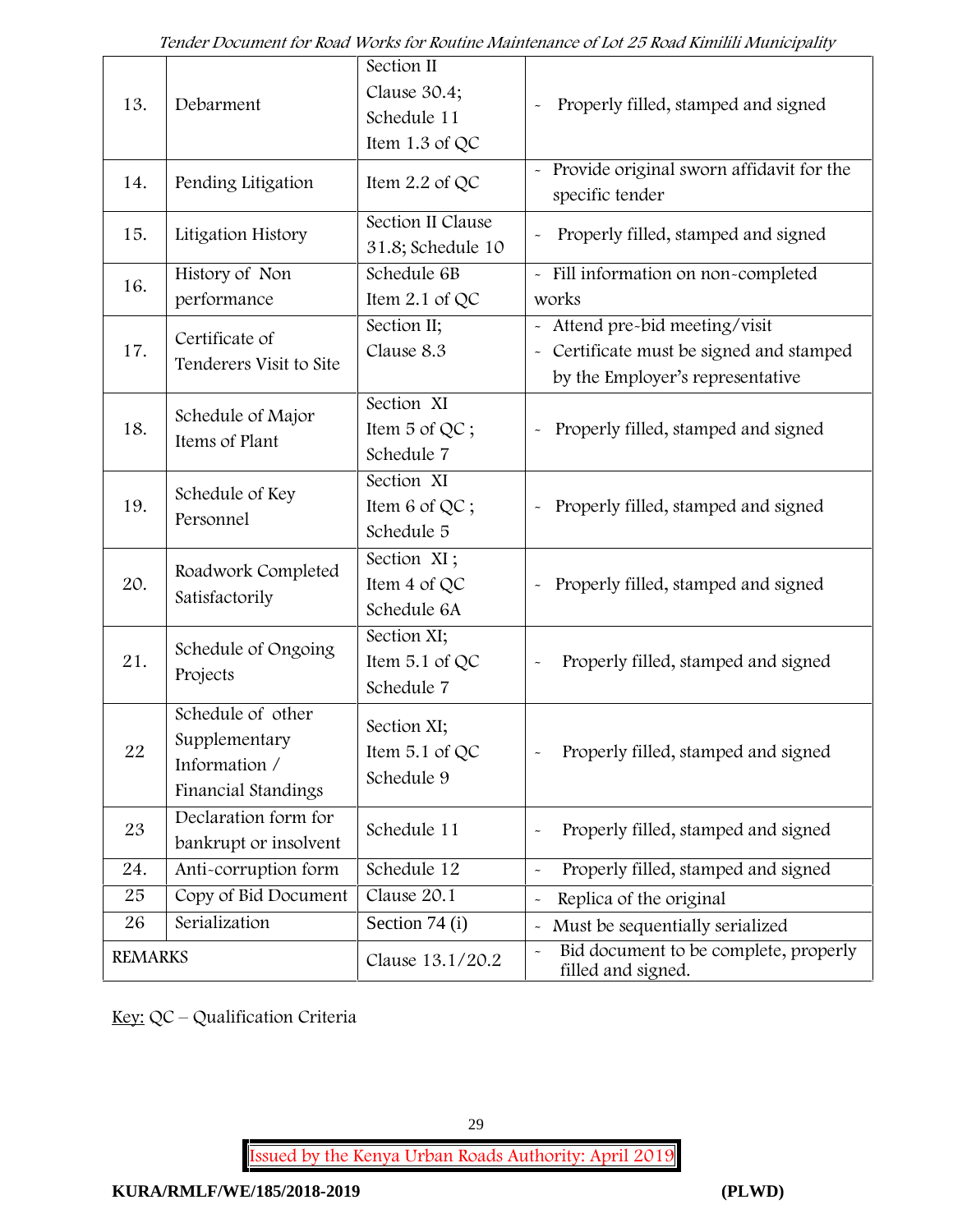**Table 2: Post- qualification Score**

| <b>ITEM</b>    |               | <b>DESCRIPTION</b>                   | <b>MUST</b><br><b>MEET</b> |
|----------------|---------------|--------------------------------------|----------------------------|
|                |               |                                      | <b>CRITERIA</b>            |
| 1              |               | <b>FINANCIAL CAPACITY</b>            |                            |
|                | a             | <b>Audited Statements</b>            | YES/NO                     |
|                | b             | Cash flow statement (forecasts)      | YES/NO                     |
|                | $\mathcal{C}$ | Financial position/Ratios            | YES/NO                     |
|                | d             | Turnover                             | YES/NO                     |
| $\overline{2}$ |               | <b>EXPERIENCE</b>                    |                            |
|                |               | General Experience                   | YES/NO                     |
|                |               | Specific experience in related works | YES/NO                     |
| 3              |               | <b>CURRENT COMMITMENTS</b>           |                            |
|                |               | On-going works                       | YES/NO                     |
| $\overline{4}$ |               | <b>KEY PERSONNEL</b>                 |                            |
|                |               | HQ Staff                             | YES/NO                     |
|                |               | Site Agent                           | YES/NO                     |
|                |               | Surveyor                             | YES/NO                     |
|                |               | Foreman                              | YES/NO                     |
| 5              |               | PLANT AND EQUIPMENT                  |                            |
|                |               | Equipment capabilities               | YES/NO                     |
| 6              |               | WORK METHODOLOGY                     | YES/NO                     |
| $\overline{7}$ |               | LITIGATION HISTORY                   | YES/NO                     |
| 8              |               | Business permit and office location  | YES/NO                     |
|                |               | <b>REMARKS</b>                       | YES/NO                     |

Bidders must achieve YES in all the measured parameters to qualify.

 The bidders who pass the technical criteria will be subjected to financial evaluation

**Issued by the Kenya Urban Roads Authority: April 2019**

30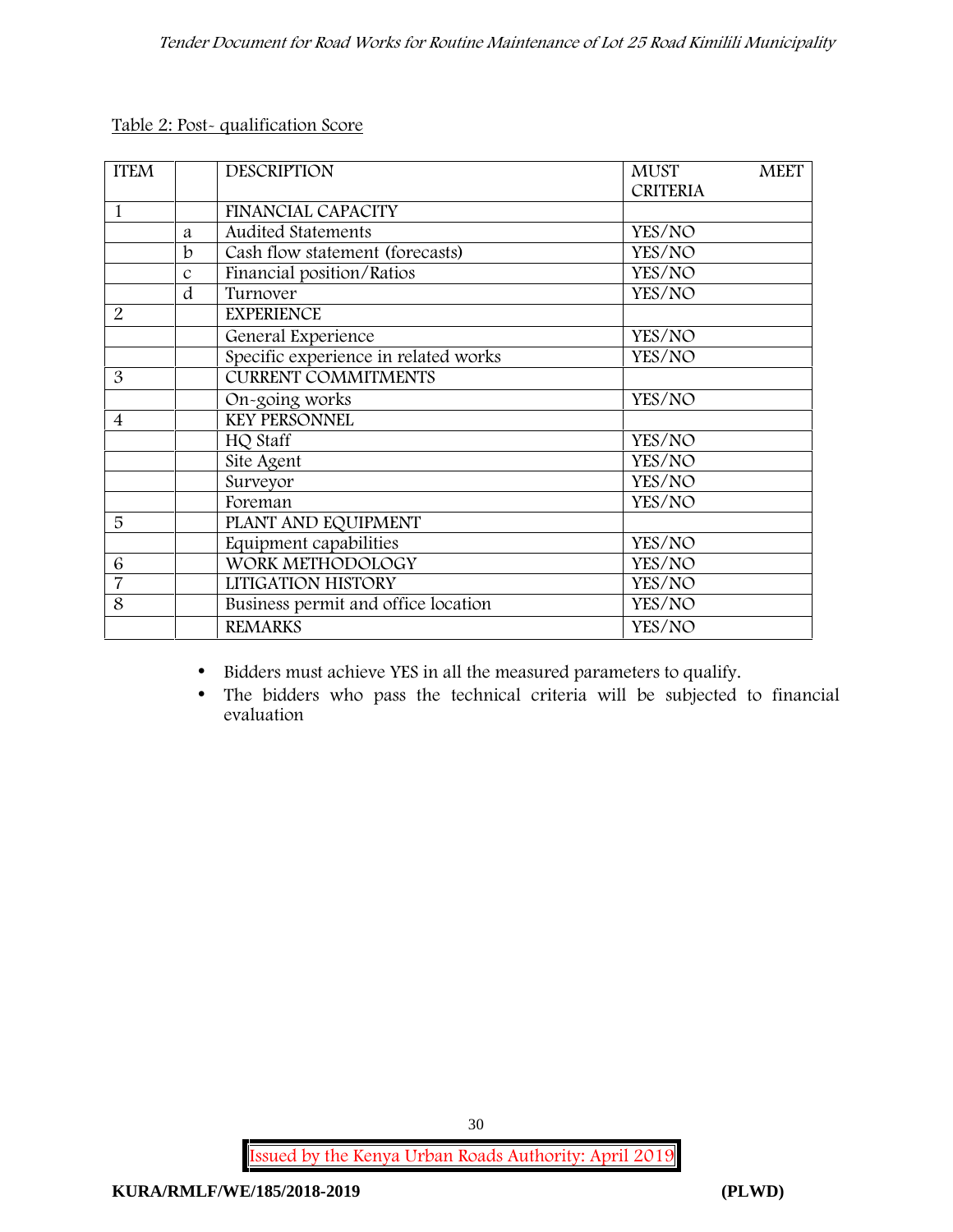# **SECTION IV: CONDITIONS OF CONTRACT**

### **PART I: GENERAL CONDITIONS OF CONTRACT**

The Conditions Of Contract Part  $1 -$  General Conditions shall be those forming Part 1 of the Conditions of Contract for works of Civil engineering construction Fourth Edition 1987, reprinted in 1992 with further amendments, prepared by the Federation Internationale des Ingenieurs Conseils (FIDIC)

Copies of the FIDIC Conditions of Contract can be obtained from:

FIDIC Secretariat P.O.Box 86 1000 Lausanne 12 **Switzerland** Fax: 41 21 653 5432 Telephone: 41 21 653 5003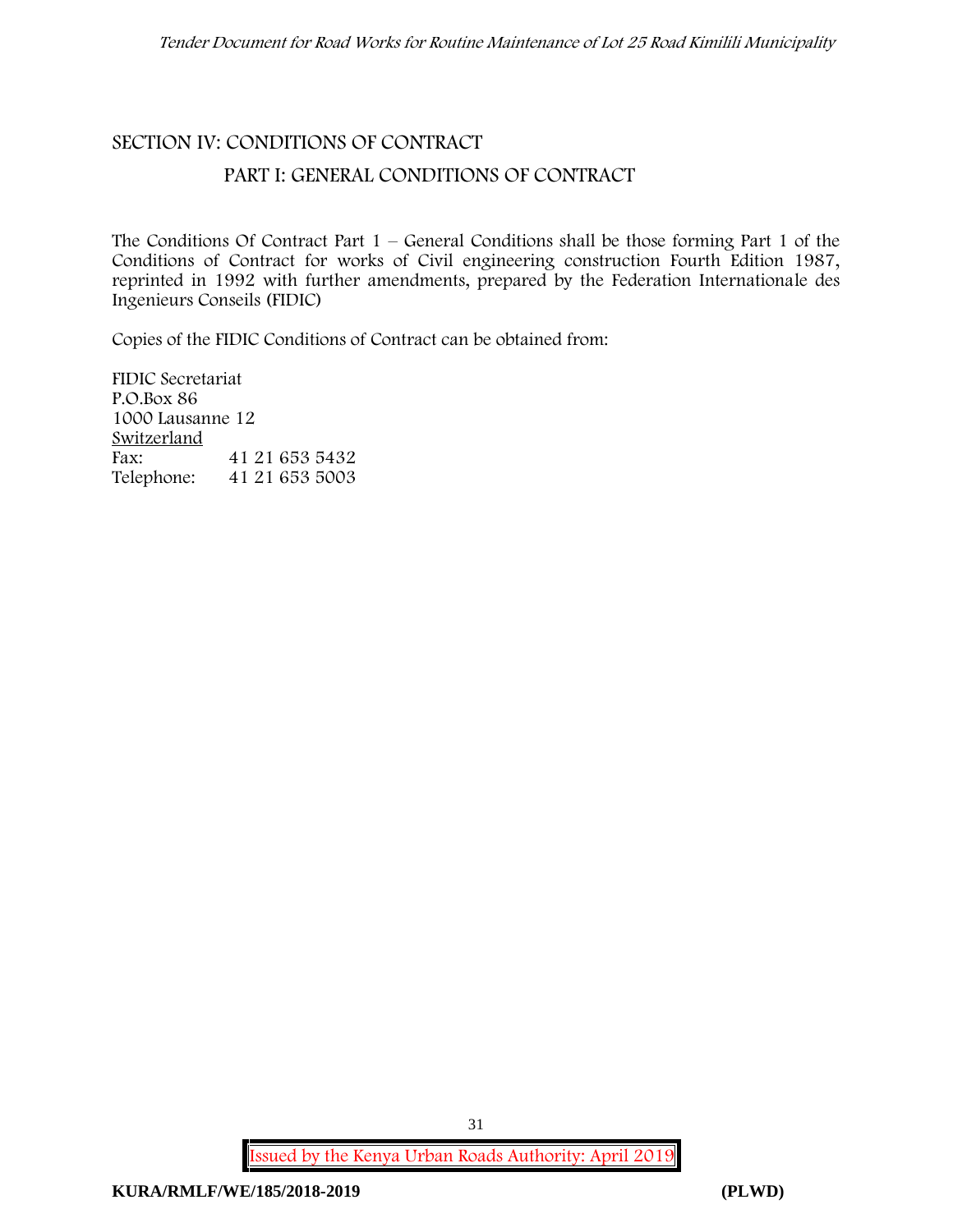#### **PART II: CONDITIONS OF PARTICULAR APPLICATION**

The following Conditions of Particular Application shall supplement the General Conditions of Contract. Whenever there is a conflict, the provisions herein shall prevail over those in the General Conditions of Contract. The Particular Condition is preceded by the corresponding clause number of the General Conditions to which it relates.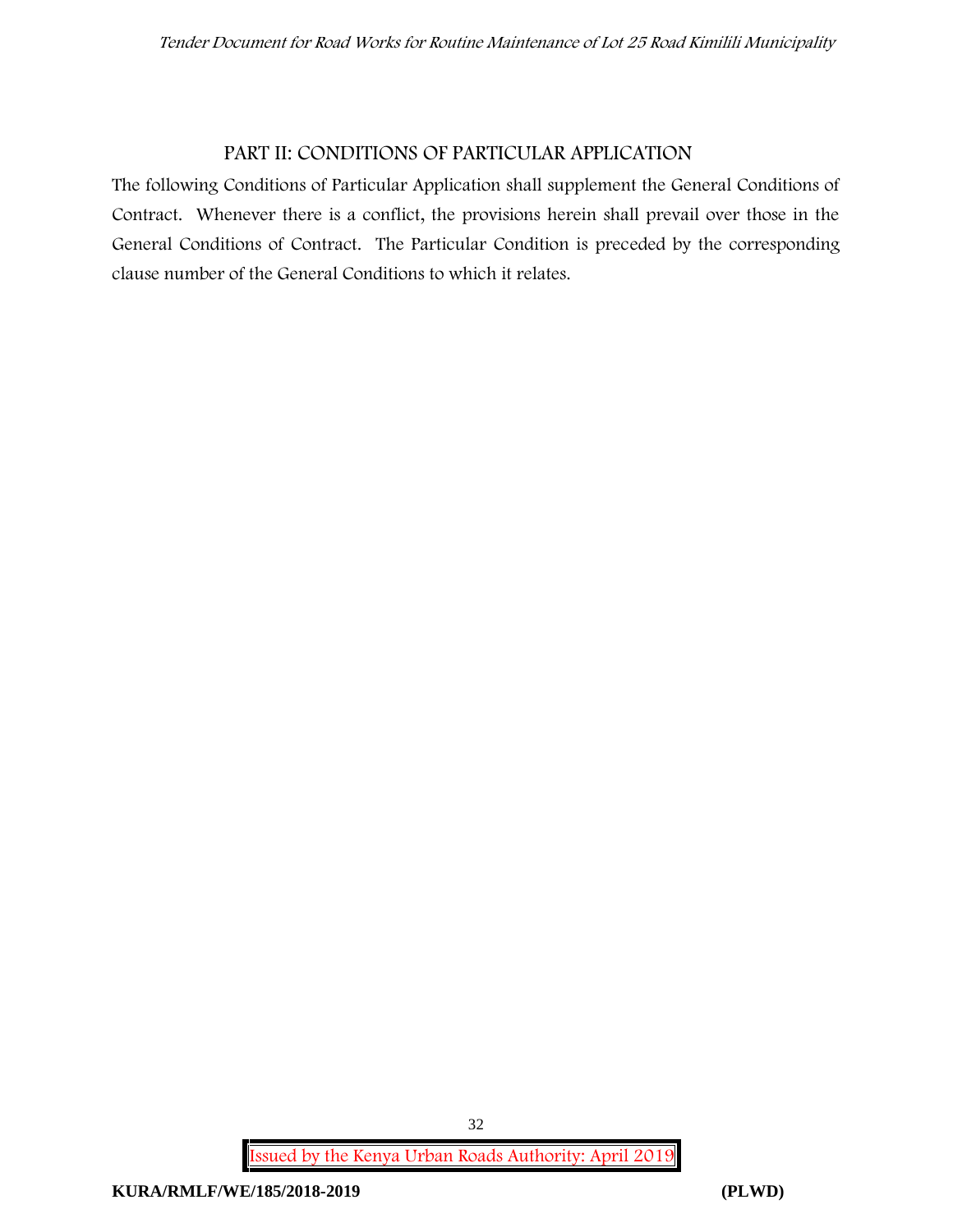#### **CONTENTS**

| SUBCLAUSE 8.2 - SITE OPERATIONS AND METHODS OF CONSTRUCTION  36             |  |
|-----------------------------------------------------------------------------|--|
|                                                                             |  |
|                                                                             |  |
|                                                                             |  |
|                                                                             |  |
|                                                                             |  |
|                                                                             |  |
|                                                                             |  |
|                                                                             |  |
| SUBCLAUSE 15.2-LANGUAGE ABILITY AND QUALIFICATIONS OF CONTRACTOR'S          |  |
|                                                                             |  |
|                                                                             |  |
| SUBCLAUSE 16.3 - QUALIFICATION AND LANGUAGE ABILITY OF SUPERINTENDING STAFF |  |
| 39                                                                          |  |
| SUBCLAUSE 19.1 - SAFETY, SECURITY AND PROTECTION OF THE ENVIRONMENT 39      |  |
|                                                                             |  |
| SUBCLAUSE 21.1 - INSURANCE OF WORKS AND CONTRACTOR 'S EQUIPMENT  40         |  |
|                                                                             |  |
|                                                                             |  |
|                                                                             |  |
|                                                                             |  |
|                                                                             |  |
|                                                                             |  |
|                                                                             |  |
| SUBCLAUSE 29.2 - REINSTATEMENT AND COMPENSATION FOR DAMAGES TO PERSONS      |  |
|                                                                             |  |
| SUBCLAUSE 34.2 - CONDITIONS OF EMPLOYMENT OF LABOUR  42                     |  |
|                                                                             |  |
|                                                                             |  |
|                                                                             |  |
|                                                                             |  |
|                                                                             |  |
|                                                                             |  |
|                                                                             |  |
|                                                                             |  |
|                                                                             |  |
|                                                                             |  |
|                                                                             |  |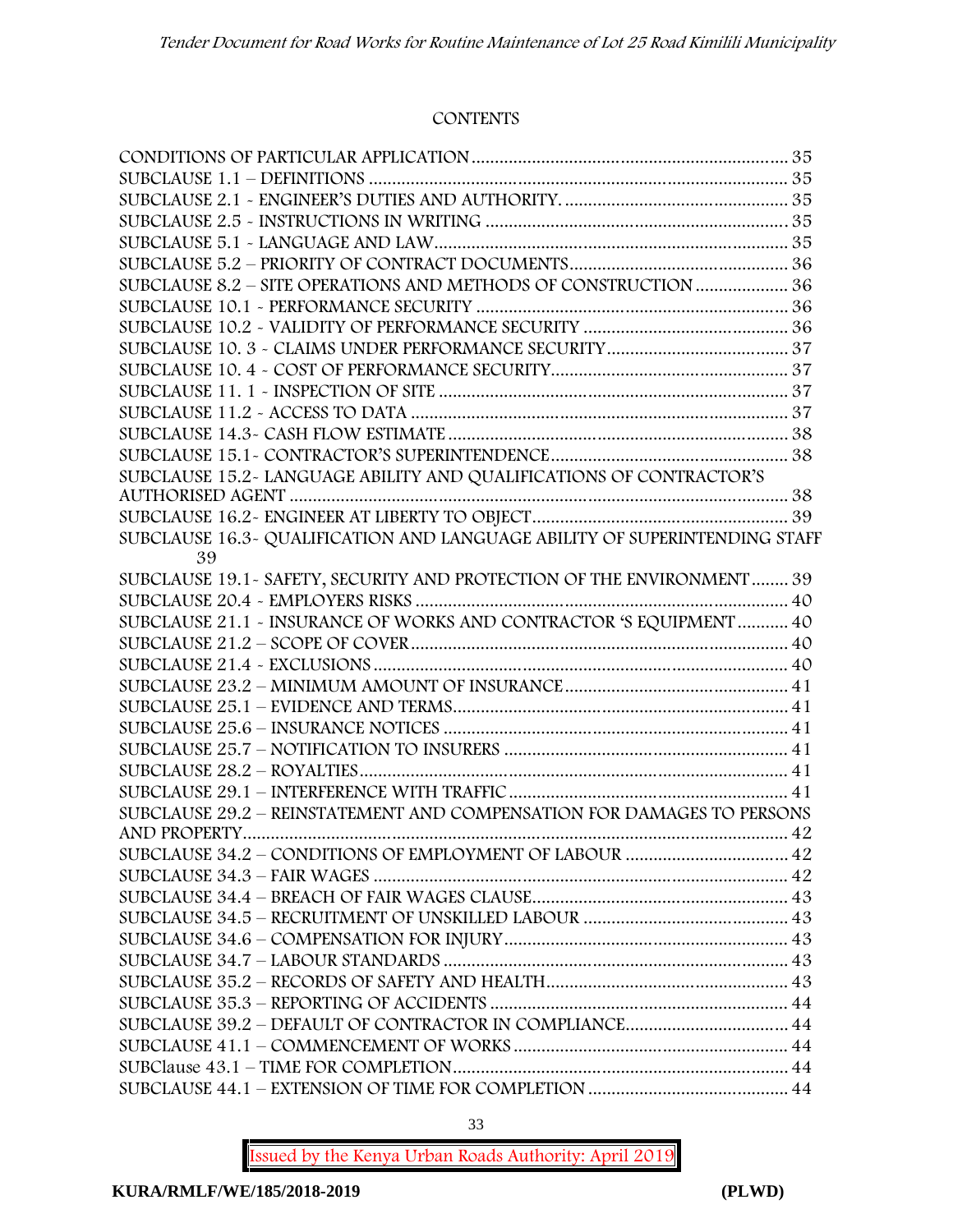| SUBCLAUSE 54.1 – CONTROCTOR'S EQUIPMENT, TEMPORARY WORKS & MATERIALS 45 |  |
|-------------------------------------------------------------------------|--|
|                                                                         |  |
|                                                                         |  |
|                                                                         |  |
|                                                                         |  |
| SUBCLAUSE 60.3 - RETENTION MONEY AND PAYMENT OF RETENTION MONEY 46      |  |
|                                                                         |  |
|                                                                         |  |
|                                                                         |  |
|                                                                         |  |
|                                                                         |  |
|                                                                         |  |
|                                                                         |  |
|                                                                         |  |
|                                                                         |  |
|                                                                         |  |
|                                                                         |  |
|                                                                         |  |
|                                                                         |  |
|                                                                         |  |
|                                                                         |  |
|                                                                         |  |
|                                                                         |  |
|                                                                         |  |
|                                                                         |  |
|                                                                         |  |
|                                                                         |  |
|                                                                         |  |
|                                                                         |  |
|                                                                         |  |
|                                                                         |  |
|                                                                         |  |
|                                                                         |  |
|                                                                         |  |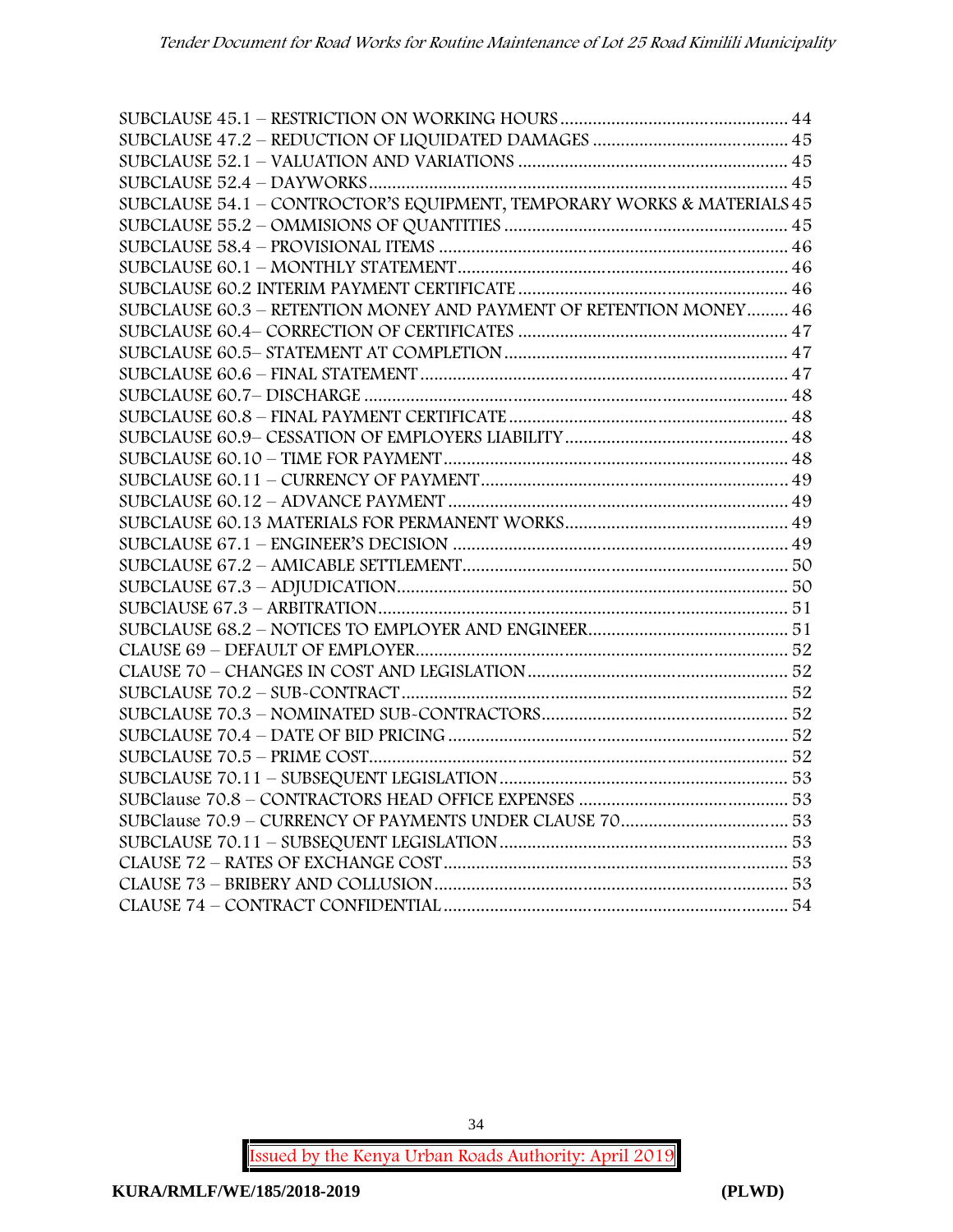#### **CONDITIONS OF PARTICULAR APPLICATION**

#### SUBCLAUSE 1.1 – DEFINITIONS

Amend this sub-clause as follows:

(a) (i) The "Employer" is the Kenya Urban Roads Authority, represented by the Director General - Kenya Urban Roads Authority.

(ii) The "Engineer" is the General Manager (Maintenance) - Kenya Urban Roads Authority.

.(b) (i) Insert in line 2 after the Bills Of Quantities", the following, "the rates entered by the Contractor (whether or not such rate be employed in computation of the Contract Price),"

Amend subparagraph (b) (v) of Sub-Clause 1.1 by adding the following words at the end: The word "BID" is synonymous with "bid" and the word "Appendix to BID" with "Appendix to Bid" and the word "BID documents" with "bidding documents".

Add the following at the end of this sub-clause:

(h) "Materials" means materials and other things intended to form or forming part of the Permanent Works.

(i) "Quantified site instructions" means Site instructions from the Engineer or his representative to the Contractor instructing him to carry out quantified works drawn from the contract to be carried out within a specified period.

SUBCLAUSE 2.1 - ENGINEER'S DUTIES AND AUTHORITY.

With reference to Sub-Clause 2.1 (b), the following shall also apply: The Engineer shall obtain the specific approval of the Employer before taking any of the following actions specified in Part 1:

- (a) Consenting to the subletting of any part of the works under Clause 4;
- (b) Certifying additional cost determined under Clause 12;
- (c) Determining an extension of time under Clause 44;
- (d) Issuing a variation under Clause 51;
- (e) Fixing rates or prices under Clause 52

#### SUBCLAUSE 2.5 - INSTRUCTIONS IN WRITING

Add at the end of sub-clause 2.5 the following: "The site instructions shall be in the form of quantiffied site instructions and the contractor shall commence execution of the site instructions within three (3) days and complete within the completion period as stipulated in the instructions.

#### SUBCLAUSE 5.1 - LANGUAGE AND LAW

The Contract document shall be drawn up in the ENGLISH LANGUAGE. Communication between the Contractor and the Engineer's Representative shall be in this given language.

The Laws applicable to this Contract shall be the Laws of the Republic of Kenya.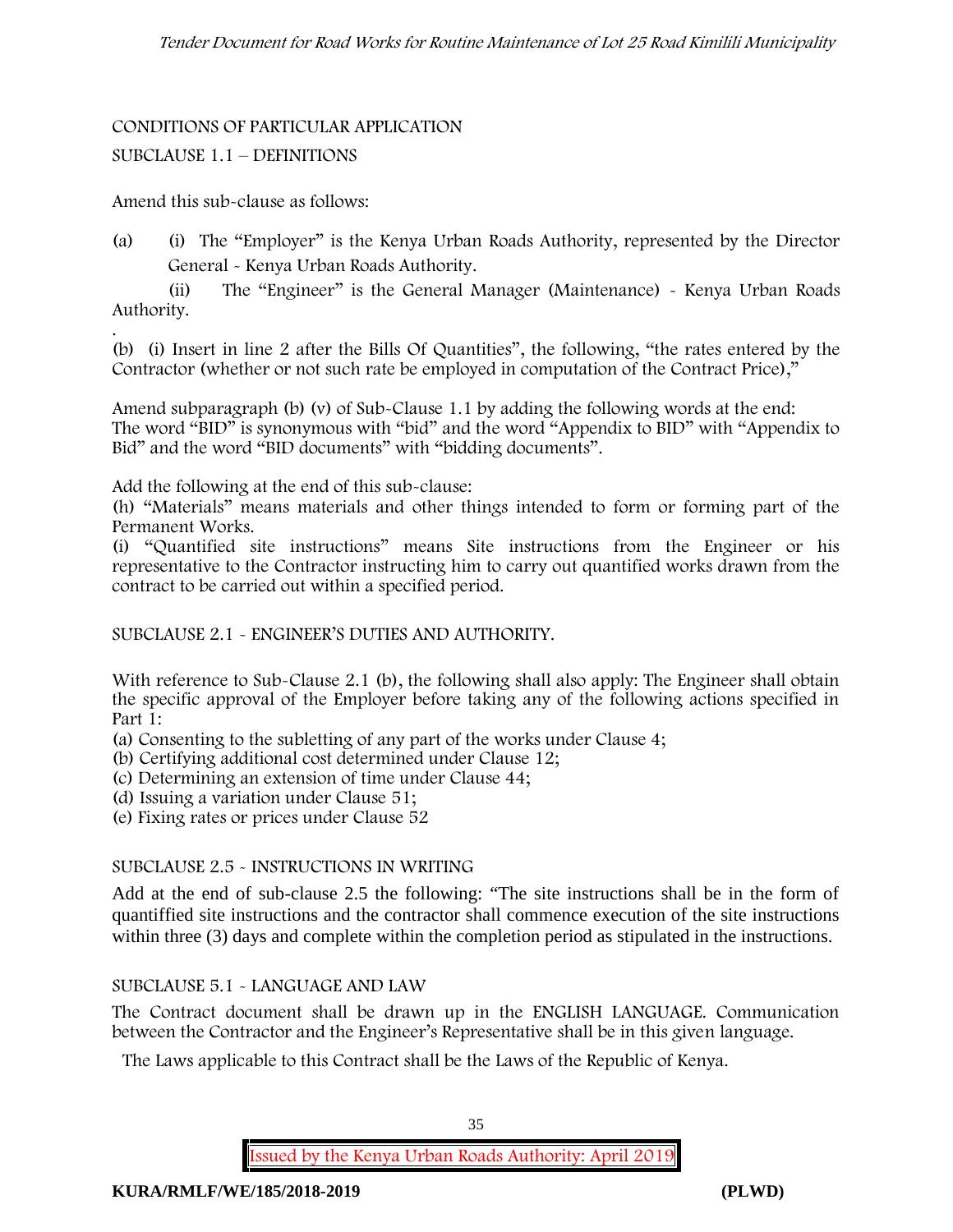SUBCLAUSE 5.2 – PRIORITY OF CONTRACT DOCUMENTS

Delete the documents listed 1-6 and substitute:

- (1) The Contract Agreement (if completed)
- (2) The Letter Of Acceptance;
- (3) The Bid and Appendix to Bid;
- (4) The Conditions of Contract Part II;
- (5) The Conditions of Contract Part I;
- (6) The Special Specifications;
- (7) The Standard Specification for Road and Bridge Construction, 1986;
- (8) The Drawings;
- (9) The priced Bills of Quantities
- (10) Other documents as listed in the Appendix to form of Bid

# SUBCLAUSE 8.2 – SITE OPERATIONS AND METHODS OF CONSTRUCTION

Add sub- clause 8.2(b) at the end as follows:

"The Contractor shall submit to the Engineer Works Methodology not later than 14 days from the date of award of the contract and general description of his proposed arrangements and methods for the execution of the Works. This shall include inter-alia temporary office, buildings, access roads, construction plant and its intended production output, working shift arrangements, labour strength, skilled and unskilled, and supervision arrangements, power supply arrangements, supply of materials including a materials utilisation programme, stone crushing, aggregate production and storage, cement handling, concrete mixing and handling, methods of excavation, dealing with water, testing methods and facilities."

SUBCLAUSE 10.1 - PERFORMANCE SECURITY

Replace the text of Sub-clause 10.1 with the following:

"The Contractor shall provide security for his proper performance of the Contract within 28 days after receipt of the Letter of Acceptance. The Performance Security shall be in the form of a bank guarantee as stipulated by the Employer in the Appendix to Bid. The Performance Security shall be issued by a bank incorporated in Kenya. The Contractor shall notify the Engineer when providing the Performance Security to the Employer.

"Without limitation to the provisions of the preceding paragraph, whenever the Engineer determines an addition to the Contract Price as a result of a change in cost, the Contractor, at the Engineers written request, shall promptly increase the value of the Performance Security by an equal percentage.

SUBCLAUSE 10.2 - VALIDITY OF PERFORMANCE SECURITY

The Performance Security shall be valid until a date 28 days after the date of issue of the Defects Liability Certificate. The security shall be returned to the Contractor within 14 days of expiration.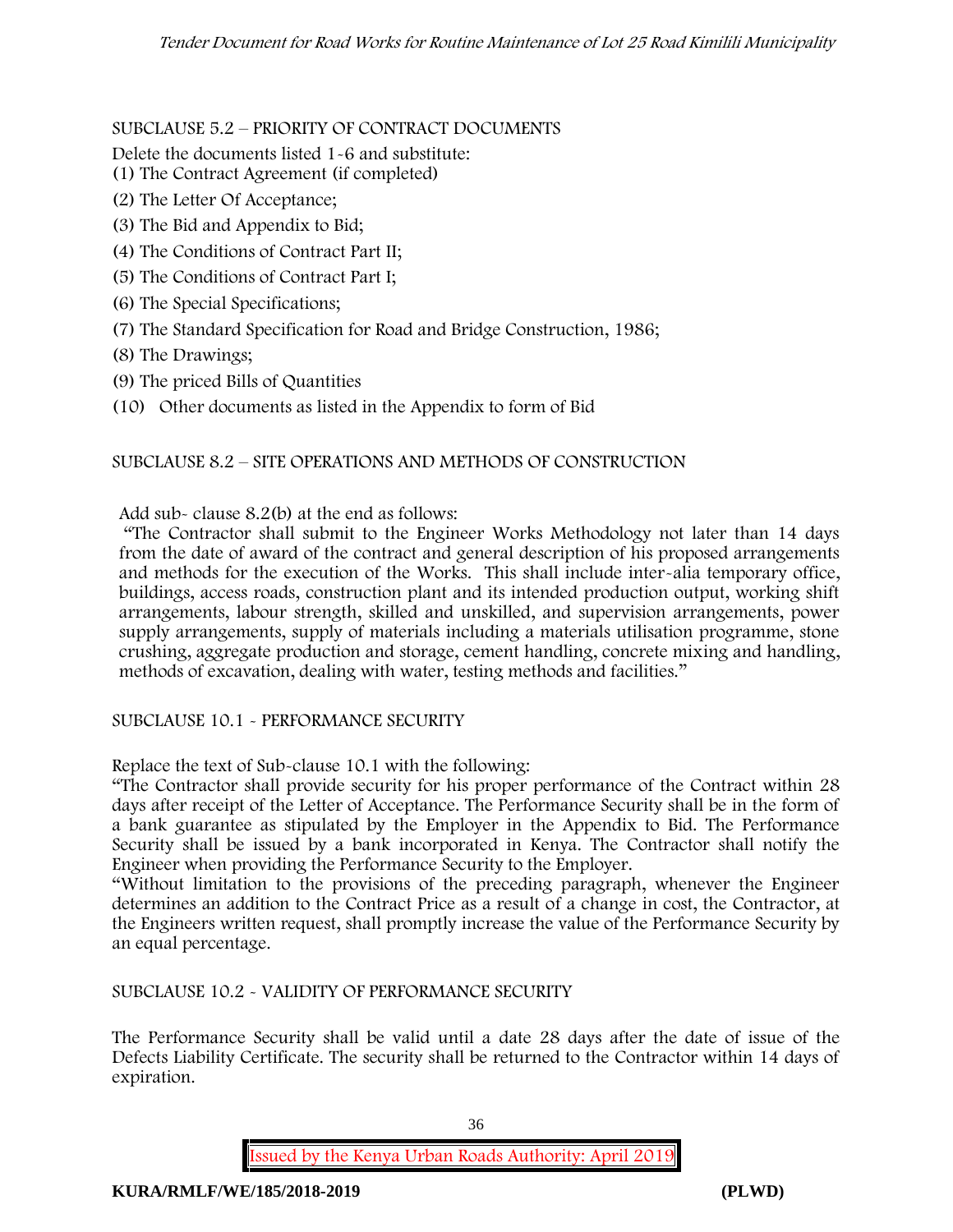# SUBCLAUSE 10. 3 - CLAIMS UNDER PERFORMANCE SECURITY

Delete the entire sub-clause 10.3.

# SUBCLAUSE 10. 4 - COST OF PERFORMANCE SECURITY

The cost of complying with the requirements of this clause shall be borne by the Contractor.

SUBCLAUSE 11. 1 - INSPECTION OF SITE

# In line 17 after "affect his BID" add

"and the Contractor shall be deemed to have based his BID on all the aforementioned" Delete the last paragraph completely and replace with the following:

"The Employer in no way guarantees completeness nor accuracy of the soil, materials, subsurface and hydrological information made available to the Contractor at the time of BIDing or at any other time during the period of the Contract, and the Contractor shall be responsible for ascertaining for himself all information as aforesaid for the execution of works and his BID shall be deemed to have been priced accordingly.

# SUBCLAUSE 11.2 - ACCESS TO DATA

Data made available by the Employer in accordance with Clause 11.1 shall be deemed to include data listed elsewhere in the Contract as open for inspection at the address stipulated in the Appendix to Bid.

# SUBCLAUSE 14.1 PROGRAM TO BE SUBMITTED

The time within which the program shall be submitted shall be fourteen (14) days from the issuance of order to commence**.**

The programme shall be in the form of a Critical Path Method Network (CPM network) showing the order of procedure and description of the construction methods and arrangements by which he proposes to carry out the works. It should also be supplemented by a time – bar chart of the same programme.

The programme shall be coordinated with climatic, groundwater and other conditions to provide for the completion of the Works in the instruction and by the time specified. The programme shall be revised on demand by the Engineer or his representative.

During the execution of the works, the Contractor shall submit to the Engineer full and detailed particulars of any proposed amendments to the arrangements and methods submitted in accordance with the foregoing. If details of the Contractor's proposals for Temporary Works are required by the Engineer for his own information the Contractor shall submit such details within seven days of being requested to do so.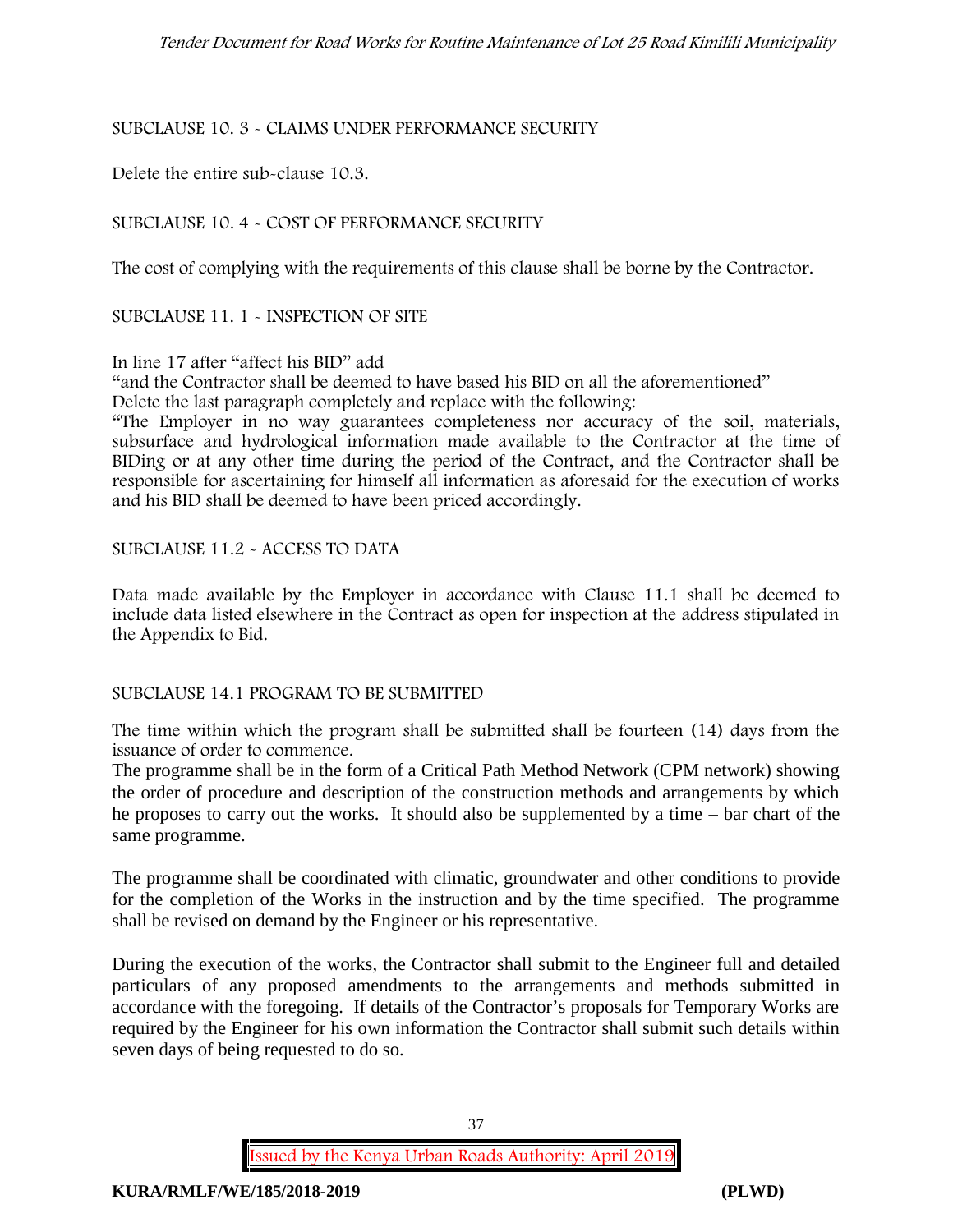# *Tender Document for Road Works for Routine Maintenance of Lot 25 Road Kimilili Municipality*

The various operations pertaining to the works shall be carried out in such a progressive sequence as will achieve a continuous and consecutive output of fully completed road works inclusive of all bridge works and culverts within the time limits specified in the Contract and the instructions. Generally the Contractor shall carry out works within the sections stated in the instructions.

The Contractor shall allow in his programme for the following 10 public holidays per calendar year in Kenya.

- New Years Day (1<sup>st</sup> January)
- Good Friday
- Easter Monday
- Labour day  $(1<sup>st</sup>$  May)
- Madaraka Day (1st June)
- Idd Ul Fitr
- Mashujaa Day (20<sup>th</sup> October)
- $\bullet$  Jamhuri day (12<sup>th</sup> December)
- $\bullet$  Christmas Day (25<sup>th</sup> December)
- Boxing day (26<sup>th</sup> December)

The Contractor should also allow per calendar year for a further 2 unspecified public holidays which may be announced by the Government of Kenya with no prior notification.

Add the following at the end of this sub-clause: -

The Employer shall have the right to withhold payment at any time if the contractor fails to submit the programme or revised programme due to his negligence, failure or omission.

### SUBCLAUSE 14.3- CASH FLOW ESTIMATE

The cash flow estimates shall be submitted together with the works programme.

### SUBCLAUSE 15.1- CONTRACTOR'S SUPERINTENDENCE

Add the following at the end of the first paragraph of sub-clause 15.1:

"The Contractor shall, within seven (7) days of receipt of the Engineer's order to commence the works inform the Engineer in writing the name of the Contractor's Representative and the anticipated date of his/her arrival on site."

Add the following Sub-clause 15.2

### SUBCLAUSE 15.2- LANGUAGE ABILITY AND QUALIFICATIONS OF CONTRACTOR'S AUTHORISED AGENT

The Contractor's Agent or Representative on the site shall have as a minimum an ordinary diploma in civil Engineering or building construction or have equivalent status approved by the Engineer and shall be able to read and write English fluently.

The Contractor's Agent or Representative shall have at least 3 years related experience.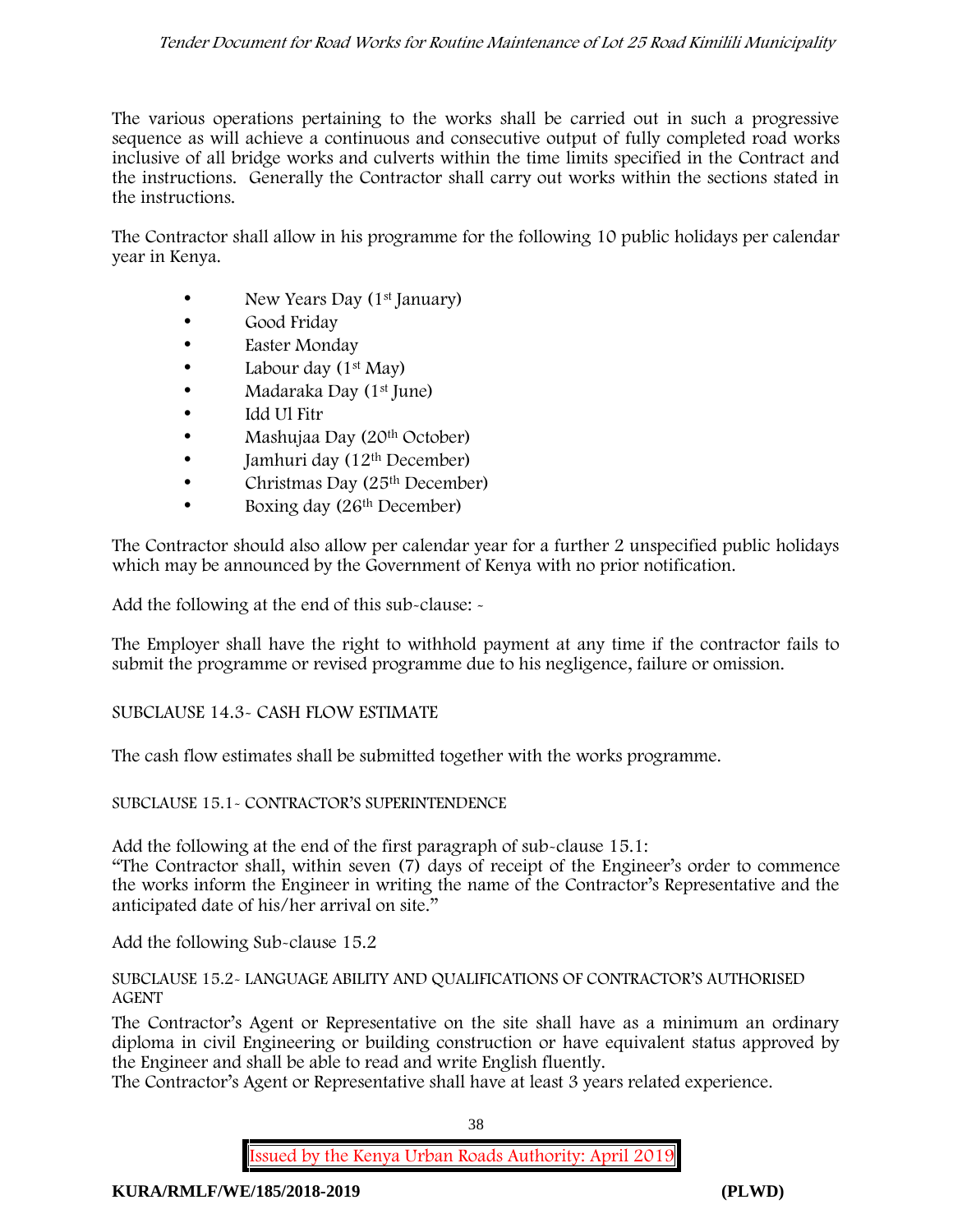# SUBCLAUSE 16.2- ENGINEER AT LIBERTY TO OBJECT

At the end of this Clause add

"by a competent substitute approved by the Engineer and at the Contractors own expense." Add the following Sub-Clauses 16.3 and 16.4:

# SUBCLAUSE 16.3- QUALIFICATION AND LANGUAGE ABILITY OF SUPERINTENDING STAFF

The Contractor's superintending staff shall meet the following minimum qualifications: Should have a working knowledge of English or Kiswahili. Should any of the superintending staff not be able to meet this condition, the Contractor shall propose to the Engineer arrangements for provision of a sufficient number of interpreters of approved qualifications. The Engineer, at his discretion, may amend, approve or reject such arrangements or reject deployment of superintending staff not meeting the language requirements. The Engineer may at any time during the duration of the Contract amend any approved arrangements made for interpreters, which shall be implemented at the Contractors expense.

The key staff listed below must have academic qualifications from government-recognised institutions or equivalent institutions of the levels set out in Section 5, Part 6.

- Site Agent
- Site Engineer
- Site Surveyor
- Foremen

The key staff listed below must have minimum experience set out in Section 5, Part 6:

- Site Agent
- Site Engineer
- Site Surveyor
- Foremen

Qualifications as above shall be subject to verification and approval on site by the Engineer or his representative on site before commencement of the said works.

SUBCLAUSE 19.1- SAFETY, SECURITY AND PROTECTION OF THE ENVIRONMENT

Add Sub-Clause-paragraph (d) of Sub-Clause 19 as follows:

Notwithstanding the Contractor's obligation under Sub-Clause-paragraph (a), (b) and 9(c) of Sub-Clause 19.1 of the Conditions Of Contract, the Contractor shall observe the following measures with a view to reducing or elimination adverse environmental effects by the site works:

- (i) All quarries and borrow pits shall be filled and landscaped to their original state after extraction of construction material
- (ii) Soil erosion due to surface runoff or water from culverts or other drainage structures should be avoided by putting in place proper erosion control measures that shall include, but are not limited to grassing and planting if trees
- (iii) Long traffic diversion roads shall be avoided so as to minimize the effect of dust on the surrounding environment. In any case all diversions shall be kept damp and dust free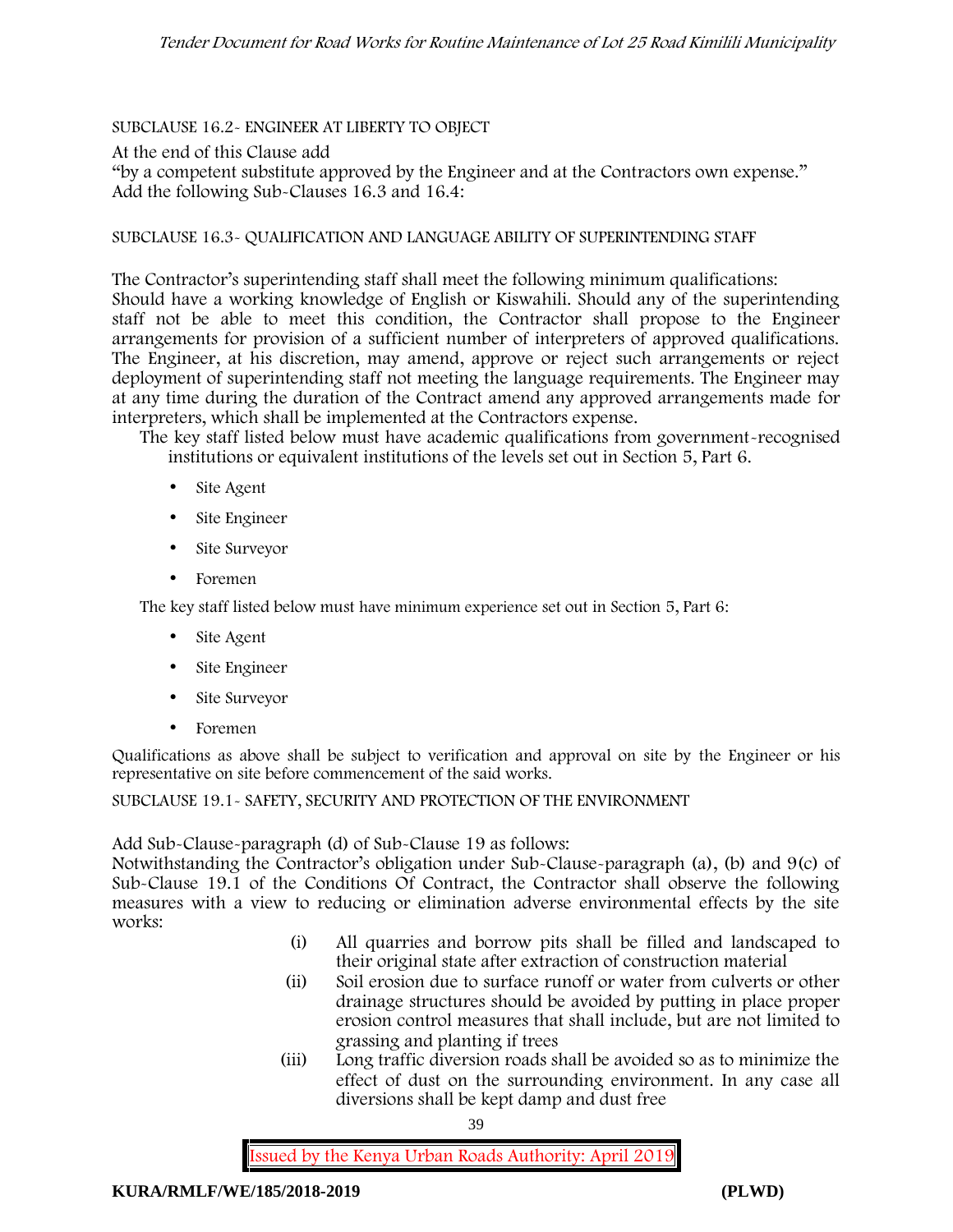- (iv) Spillage of oils, fuels and lubricants shall be avoided and if spilt, shall be collected and disposed off in such a way as not to adversely affect the environment
- (v) Rock blasting near settlement areas shall be properly coordinated with the relevant officers of the Government so as to minimize noise pollution and community interference.

# SUBCLAUSE 20.4 - EMPLOYERS RISKS

Delete Sub-Clause (h) and substitute with;

- (h) any operation of the forces of nature (insofar as it occurs on site) which an experienced contractor:
	- (i) could not have reasonably foreseen, or
	- (ii) could reasonably have foreseen, but against which he could not reasonably have taken at least one of the following measures:
		- (A) prevent loss or damage to physical property from occurring by taking appropriate measures or
		- (B) insure against such loss or damage

SUBCLAUSE 21.1 - INSURANCE OF WORKS AND CONTRACTOR 'S EQUIPMENT

Add the following words at the end of Sub-paragraph (a) and immediately before the last word of Sub-paragraph (b) of Sub-Clause 21.1:

"It being understood that such insurance shall provide for compensation to be payable in the types and proportions of currencies required to rectify the loss or damage incurred"

Delete the first sentence of this Clause and replace with he following:

"prior to commencement of the Works the Contractor shall, without limiting his or the Employer's obligations and responsibilities under Clause 20, insure to the satisfaction of the Employer:"

SUBCLAUSE 21.2 – SCOPE OF COVER

Amend sub-paragraph (a) of Sub-Clause 21.2 as follows:

Delete words "from the start of work at the site" and substitute the words "from the first working day after the Commencement Date"

Add the following as Sub-Clause (c) under Sub-Clause-Clause 21.2

(c ) It shall be the responsibility of the Contractor to notify the insurance company of any change in the nature and extent of the Works and to ensure the adequacy of the insurance coverage at all times during the period of the Contract.

SUBCLAUSE 21.4 - EXCLUSIONS

Amend Sub-Clause 21.4 to read as follows:

"There shall be no obligation for the insurances in Sub-Clause 21.1 to include loss or damage caused by the risks listed under Sub-Clause 20.4 sub-paragraph (a) (i) to(iv) of the Conditions of Particular Application."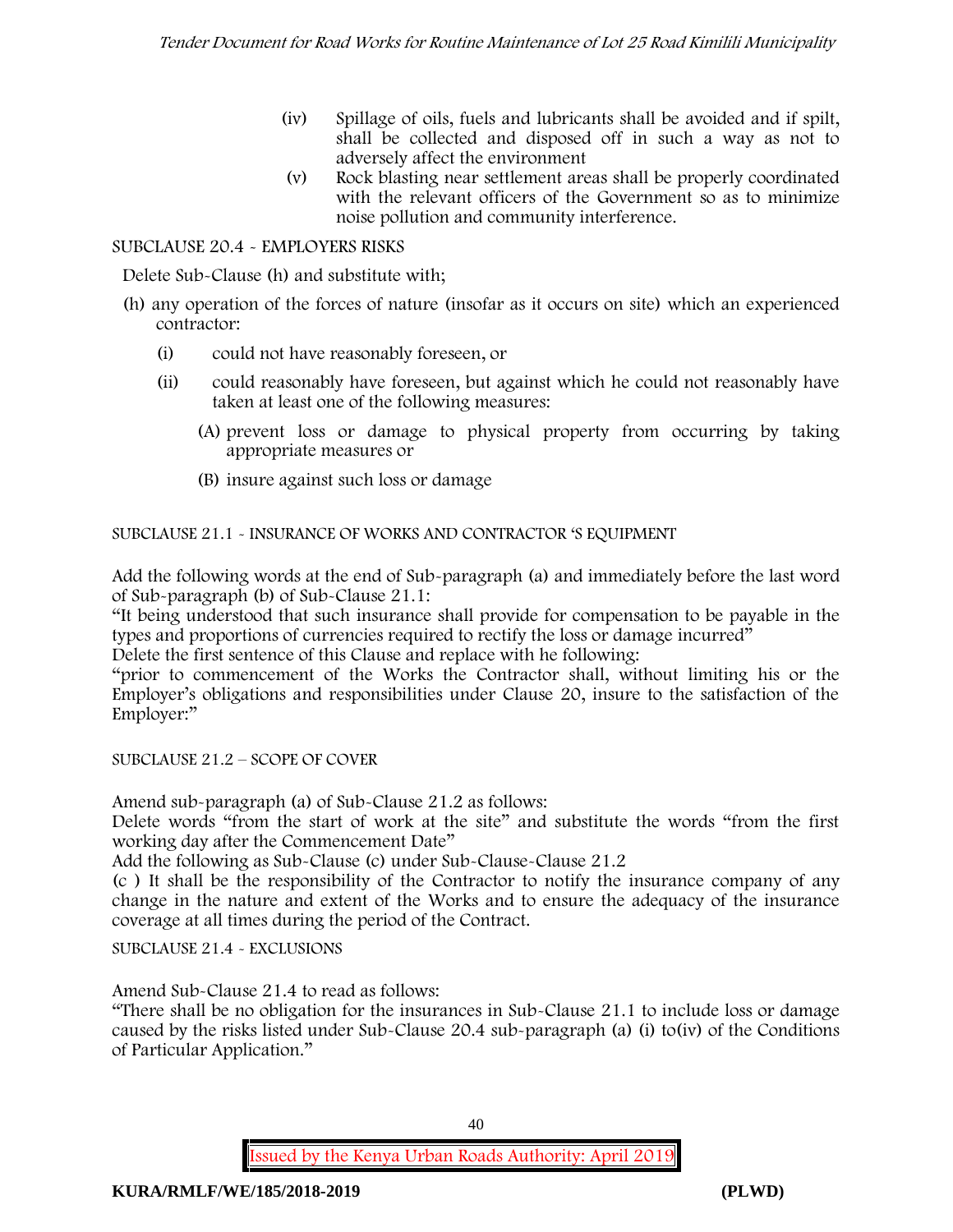# SUBCLAUSE 23.2 – MINIMUM AMOUNT OF INSURANCE

Add the following at the end of this Clause: "... with no limits to the number of occurrences".

### SUBCLAUSE 25.1 – EVIDENCE AND TERMS

Amend Sub-Claus OF INSURANCE 25.1 as follows: Insert the words "as soon as practicable after the respective insurances have been taken out but in any case" before the words "prior to the start of work at the site" Add the following Sub-Clauses 25.6, 25.7

### SUBCLAUSE 25.6 – INSURANCE NOTICES

Each policy of insurance effected by the Contractor for purposes of the Contract shall include a provision to the effect that the Insurer shall have a duty to give notice in writing to the Contractor and Employer of the date when a premium becomes payable. This shall not be more than thirty (30) days before that date and the policy shall remain in force until thirty (30) days after the giving of such notice.

### SUBCLAUSE 25.7 – NOTIFICATION TO INSURERS

It shall be the responsibility of the Contractor to notify insurers under any of the insurance referred to in the preceding clauses 21, 23 and 24 on any matter or event, which by the terms of such insurance are required to be so notified. The Contractor shall indemnify and keep indemnified the Employer against all losses, claims, demands, proceedings, costs, charges and expenses whatsoever arising out of or in consequence of any default by the Contractor in complying with the requirements of this Sub-Clause whether as a result of avoidance of such insurance or otherwise.

SUBCLAUSE 28.2 – ROYALTIES

Add at the end of this Sub-Clause the following sentence:

"The Contractor shall also be liable for all payments or compensation if any that are levied in connection with the dumping of part or all of any such material."

# SUBCLAUSE 29.1 – INTERFERENCE WITH TRAFFIC

Supplement Sub-Clause 29.1 by adding the following sentence at the end:

"The Contractor will be permitted to use existing public roads for access to the site. The Contractor shall pay vehicle license tax and road maintenance duty in accordance with relevant regulations and shall obtain any necessary permits or licenses from relevant authorities for transporting his equipment."

Add the following subclause 29.2:

41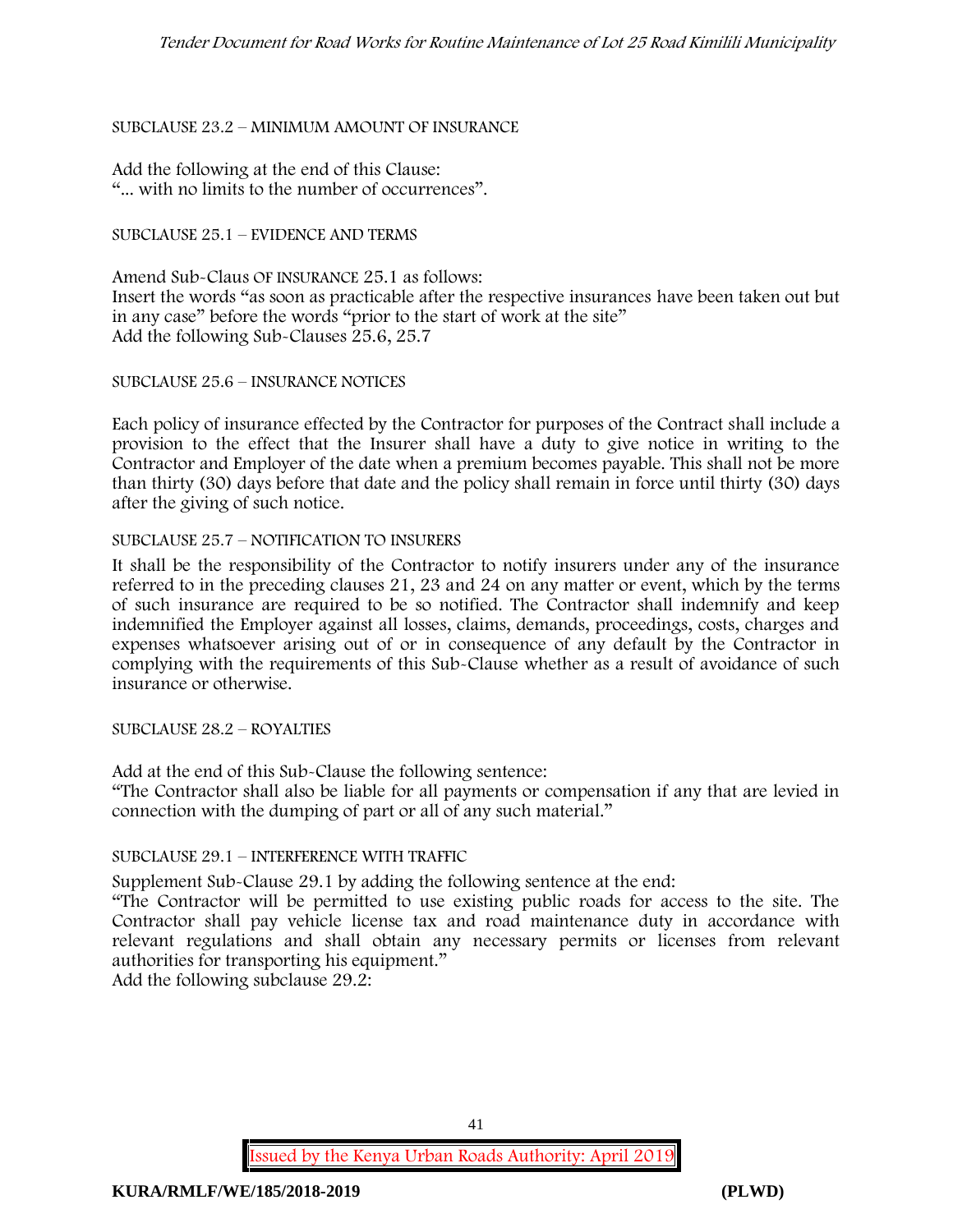### SUBCLAUSE 29.2 – REINSTATEMENT AND COMPENSATION FOR DAMAGES TO PERSONS AND **PROPERTY**

The Contractor shall reinstate all properties whether public or private which are damaged in consequence of the construction and, maintenance of the works to a condition as specified and at least equal to that prevailing before his first entry on them.

If in the opinion of the Engineer the Contractor shall have failed to take reasonable and prompt action to discharge his obligations in the matter of reinstatement, the Engineer will inform the Contractor in writing of his opinion, in which circumstances the Employer reserves the right to employ others to do the necessary work of reinstatement and to deduct the cost thereof from any money due or which shall become due to the Contractor.

The Contractor shall refer to the Employer without delay all claims which may be considered to fall within the provisions of Clause 22.1.

Add the following Sub-Clause 34.2 to 34.8

# SUBCLAUSE 34.2 – CONDITIONS OF EMPLOYMENT OF LABOUR

The Contractor shall be responsible for making all arrangements for and shall bear all costs relating to recruitment, obtaining of all necessary visas, permits or other official permission for movements of staff and labour.

### SUBCLAUSE 34.3 – FAIR WAGES

The Contractor shall, in respect of all persons employed anywhere by him in the execution of the Contract, and further in respect of all persons employed by him otherwise than in the execution of the Contract in every factory, Workshop or place occupied or used by him for the execution of the Contract, observe and fulfil the following conditions:

(a) The Contractor shall pay rates of wages, observe hours of labour and provide conditions of labour, housing, amenities and facilities not less favourable than those required by the latest Regulation of Wages (Building and Construction Industry) Order as of the time of bid submission, and subsequent amendments thereto, or in any wage scales, hours of work or conditions agreed by the Ministry of Labour or other Government Department in consultation with the appropriate wage fixing authority and generally recognized by other employees in the district whose general circumstances in the trade or industry in which the Contractor is engaged are similar.

(b) In the absence of any rates of wages, hours or conditions of labour so established the Contractor shall pay rates of wages and observe hours and conditions of labour which are not less favourable than the general level of wages, hours and conditions observed by other Employers whose general circumstances in the trade or industry in which the Contractor is engaged are similar.

(c) Where the absence of established rates of wages, hours and conditions of labour or the dissimilarity of the general circumstances in the trade of industry in which the Contractor is engaged prevent the Contractor from observing rates of wages, hours and conditions of labour ascertained under sub-paragraph (a) and (b) above the Contractor in fixing the rates of wages, hours and conditions of labour of his employees shall be guided by the advice of the Labour Department.

(d) The Contractor shall recognize the freedom of his employees to be members of trade unions.

(e) The Contractor shall maintain records in English of the time worked by, and the wages paid to, his employees. The Contractor shall furnish to the Engineer or Employer, if called upon to do so, such particulars of the rates, wages and conditions of labour as the Employer or Engineer may direct.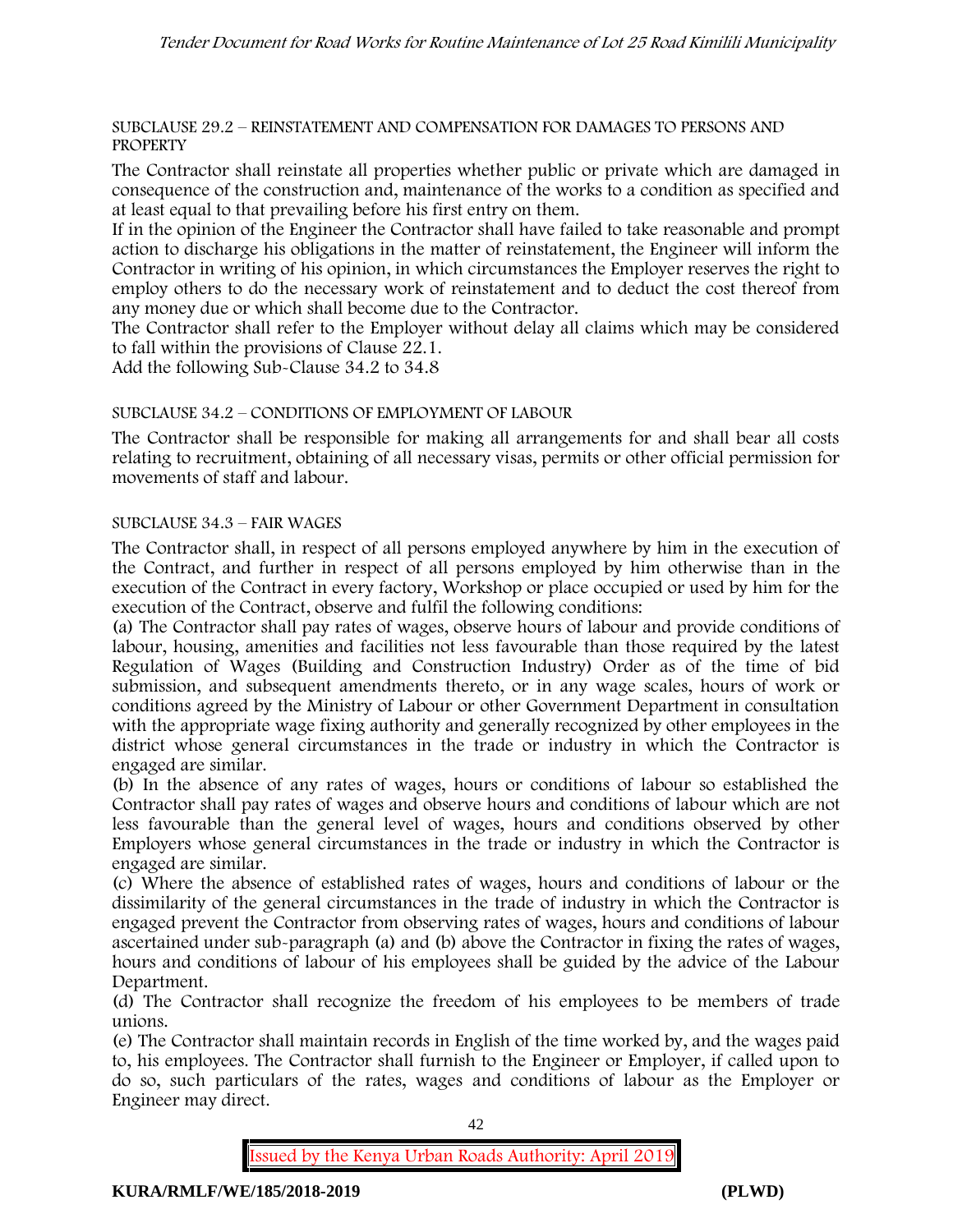# *Tender Document for Road Works for Routine Maintenance of Lot 25 Road Kimilili Municipality*

(f) The Contractor shall at all times during the continuance of the contract display, for the information of his employees in every factory, workshop or place occupied or used by him for the execution of the Contract, a copy of this clause together with a notice setting out the general rates of wages, hours and conditions of labour of his employees.

(g) The Contractor shall be responsible for the observance of this clause by sub-Contractors employed in the execution of the works.

### SUBCLAUSE 34.4 – BREACH OF FAIR WAGES CLAUSE

Any Contractor or Sub-Contractor who is found to be in breach of Fair Wages Clause shall cease to be approved as a Contractor or Sub-Contractor for such period as the Permanent Secretary for the Ministry of Roads may determine.

Should a claim be made to the Employer alleging the Contractor's default in payment of Fair Wages of any workman employed on the Contract and if proof thereof satisfactory to the Employer is furnished by the Labour Authority, the Employer may, failing payment by the Contractor, pay the claims out of any monies due or which may become due to the Contractor under the Contract.

### SUBCLAUSE 34.5 – RECRUITMENT OF UNSKILLED LABOUR

Any additional unskilled labour which is required by the Contractor for the works and which is not in his employment at the time of the acceptance of the BID shall be recruited by the Contractor from the Labour Exchange or Exchange or Exchanges nearest to the site or sites of the work.

### SUBCLAUSE 34.6 – COMPENSATION FOR INJURY

The Contractor shall in accordance with the Workmen's Compensation Act of the Laws of Kenya and any other regulations in force from time to time pay compensation for loss or damage suffered in consequence of any accident or injury or disease resulting from his work to any workman or other person in the employment of the Contractor or any Subcontractor.

SUBCLAUSE 34.7 – LABOUR STANDARDS

(a) the Contractor shall comply with the existing local labour laws, regulations and labour standards

(b) the Contractor shall formulate and enforce an adequate safety program with respect to all work under his contract, whether performed by the Contractor or subcontractor. The Contractor has assurance from the Employer of cooperation where the implementation of these safety measures requires joint cooperation.

(c) Upon written request of the Employer the Contractor shall remove or replace any of his employees employed under this Contract.

Add the following Sub-Clause 35.2 and 35.3.

### SUBCLAUSE 35.2 – RECORDS OF SAFETY AND HEALTH

The Contractor shall maintain such records and make such reports concerning safety, health and welfare of persons and damage to property as the Engineer may from time to time prescribe.

43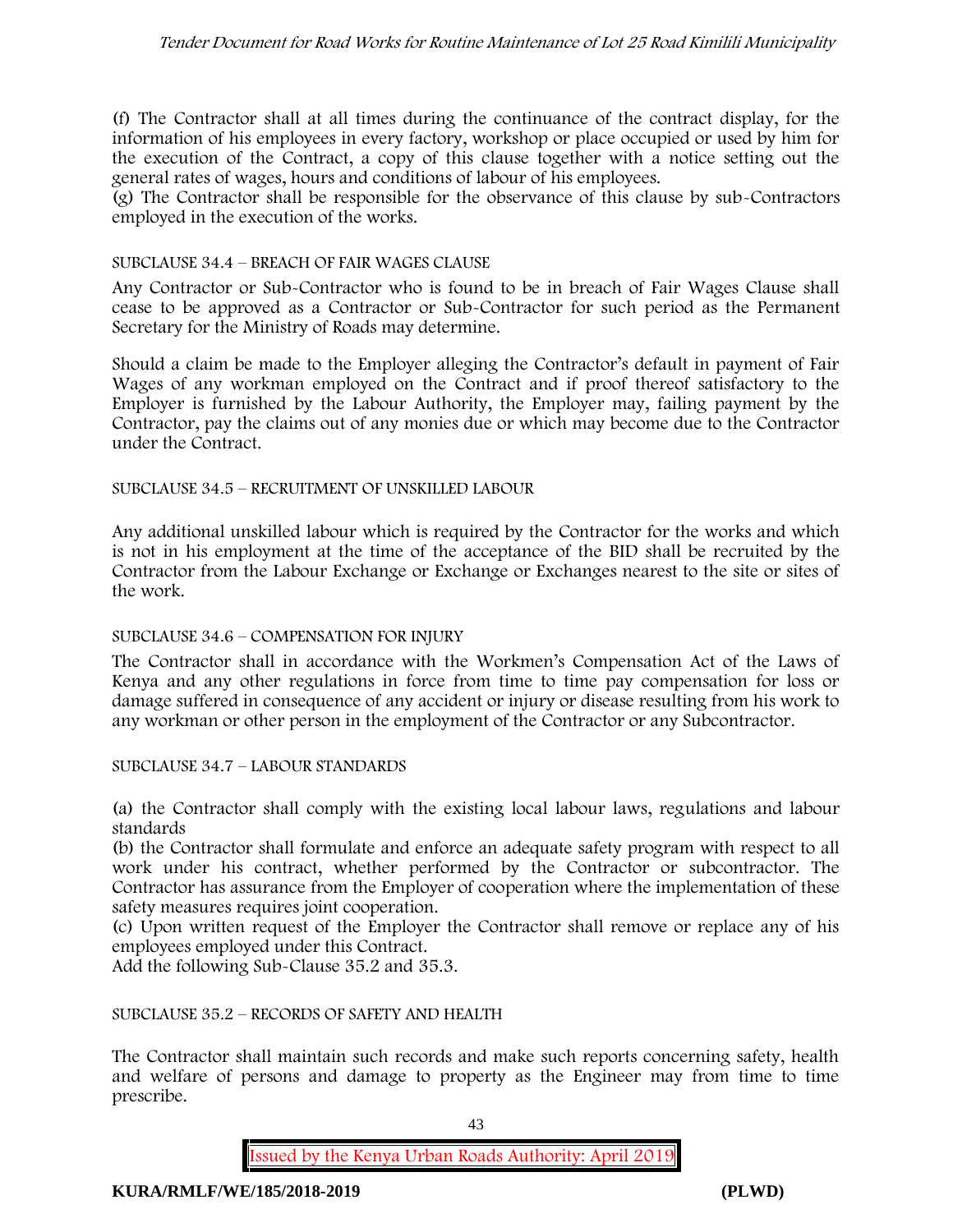### SUBCLAUSE 35.3 – REPORTING OF ACCIDENTS

The Contractor shall report to the Engineer details of any accident as soon as possible after its occurrence. In the case of any fatality or serious accident, the Contractor shall, in addition, notify the Engineer immediately by the quickest available means. The Contractor shall also notify the relevant authority whenever the Laws of Kenya require such a report.

SUBCLAUSE 39.2 – DEFAULT OF CONTRACTOR IN COMPLIANCE

Add at the end of Sub-Clause 39.2 the following: "Where the contractor has no pending payments with the employer and the retention funds are less than the value of works to be carried out by the employer, the employer shall apply funds as per clause 10.3". The contract shall then stand determined clause 63 notwithstanding.

### SUBCLAUSE 41.1 – COMMENCEMENT OF WORKS

Amend Sub-Clause 41.1 as follows:

Delete the words "as soon as is reasonably possible" in the first sentence and replace with "within the period stated in the Appendix to Bid".

For the purposes of this clause the quantified site instructions shall be treated as the works and delay in commencement in the instructed works shall constitute breach of contract that will lead to institution of remedies under clause 63 of these conditions.

# SUBCLAUSE 43.1 – TIME FOR COMPLETION

Amend Sub-Clause 43.1 as follows:

Delete the words "within the time" to "such extended time" and substitute "by the date or dates stated or implied in Clause 14 of these Conditions of Particular Application.

SUBCLAUSE 44.1 – EXTENSION OF TIME FOR COMPLETION

Add at the end of Sub-Clause 44.1 the following:

"Neither rains falling within the rainy seasons as occurs in Kenya nor floods caused by such rains shall be deemed exceptional weather conditions such as may fairly entitle the Contractor to an extension of time for the completion of the work."

# SUBCLAUSE 45.1 – RESTRICTION ON WORKING HOURS

Add at the end of Sub-Clause 45.1 the following:

"If the Contractor requests permission to work by night as well as by day, then if the Engineer shall grant such permission the Contractor shall not be entitled to any additional payments for so doing. All such work at night shall be carried out without unreasonable noise or other disturbance and the Contractor shall indemnify the Employer from and against any liability for damages on account of noise or other disturbance created while or in carrying out night work and from and against all claims, demands, proceedings, costs, charges and expenses whatsoever in regard or in relation to such liability.

44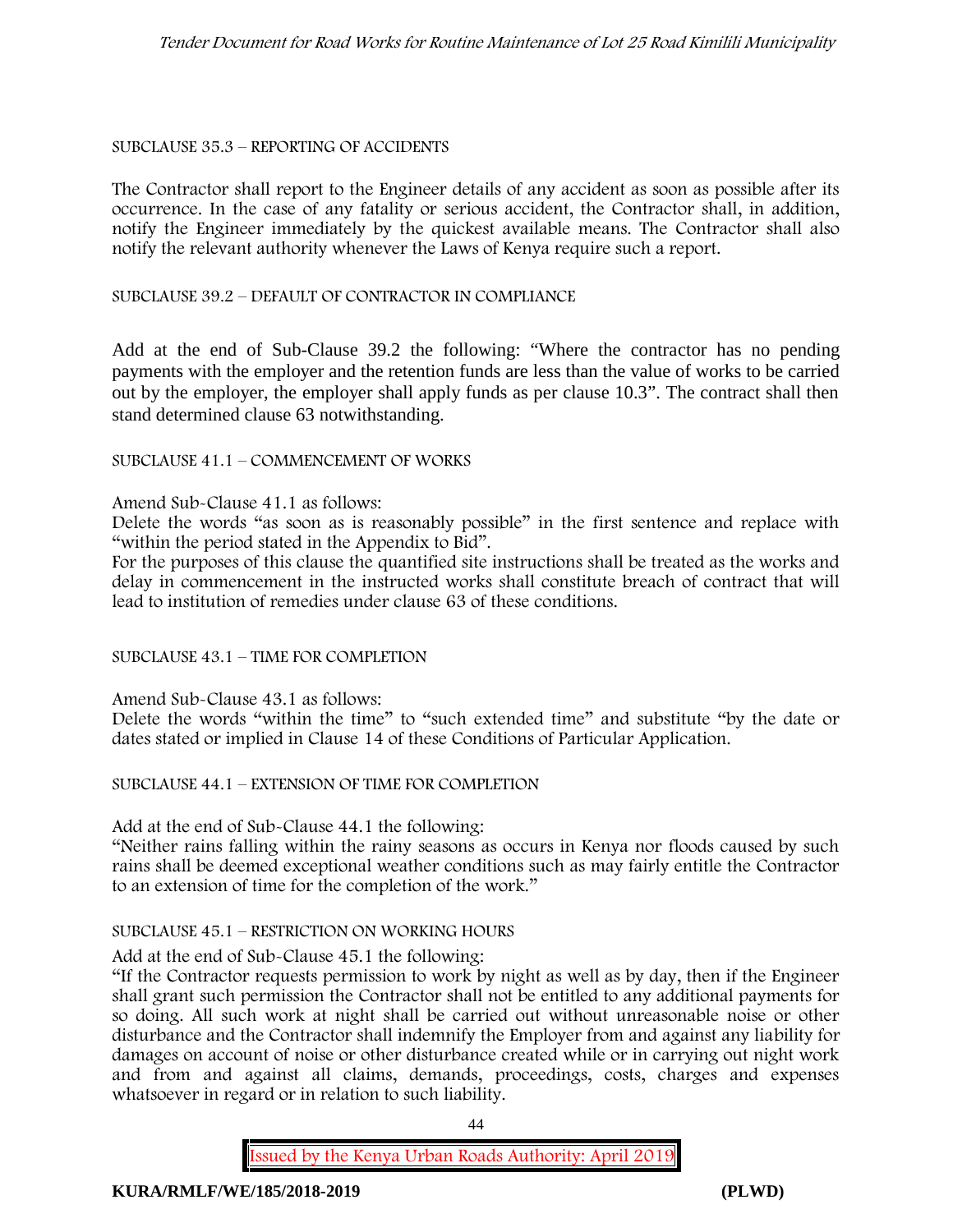# *Tender Document for Road Works for Routine Maintenance of Lot 25 Road Kimilili Municipality*

"In addition the Contractor will be required to provide, for any work carried out at night or recognized days of rest, adequate lighting and other facilities so that the work is carried out safely and properly.

"In the event of the Engineer granting permission to the Contractor to work double or rotary shifts or on Sundays, the Contractor shall be required to meet any additional costs to the Employer in the administration and supervision of the Contract arising from the granting of this permission."

SUBCLAUSE 47.2 – REDUCTION OF LIQUIDATED DAMAGES

Add the following paragraphs at the end of this Sub-Clause:

"There shall be no reduction in the amount of liquidated damages in the event that a part or a section of the Works within the Contract is certified as completed before the whole of the Works comprising that Contract.

The Employer shall pay no bonus for early completion of the Works to the Contractor.

### SUBCLAUSE 52.1 – VALUATION AND VARIATIONS

Add new Clause 52.2(c )

No change in the unit rates or prices quoted shall be considered for items included in the schedule of Dayworks rates, or Provisional Sums and items, or for any item in the BOQ.

SUBCLAUSE 52.4 – DAYWORKS

Add the following at the end of Sub-Clause 52.4:

The work so ordered shall immediately become part of the works under the contract. The Contractor shall, as soon as practicable after receiving the Dayworks order from the Engineer undertake the necessary steps for due execution such work. Prior to commencement of any work to be done on a Dayworks basis, the Contractor shall give an advance notice to the Engineer stating the exact time of such commencement.

### SUBCLAUSE 54.1 – CONTROCTOR'S EQUIPMENT, TEMPORARY WORKS & MATERIALS : Exclusive use for the works

Amend Sub-Clause 54.1 as follows: Line 5: add "written" between "the" and "consent". Delete Sub-Clauses 54.2 and 54.5.

SUBCLAUSE 55.2 – OMMISIONS OF QUANTITIES

Items of Works described in the Bills of Quantities for which no rate or price has been entered in the Contract shall be considered as included in other rates and prices in the Contract and will not be paid for separately by the Employer.

Add the following Sub-Clause 58:

Add the words "or Engineer's representative" where the word "Engineer" appears in clause 58.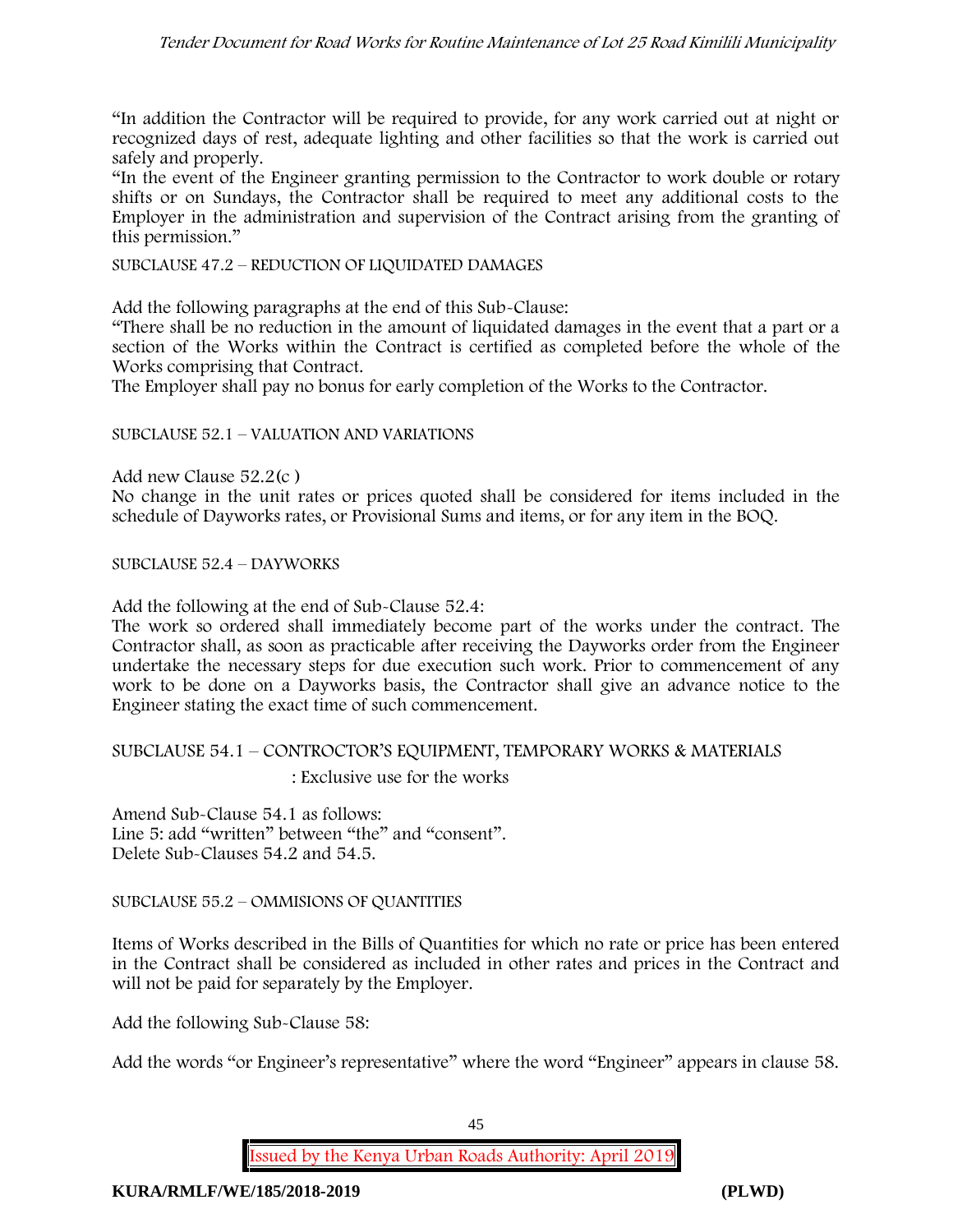# SUBCLAUSE 58.4 – PROVISIONAL ITEMS

Provisional items shall be read as Provisional Sums and shall be operated as such in accordance with Sub-Clauses 58.1 to 58.3.

Clause 60 of the General Conditions is deleted and substituted with the following:-

### SUBCLAUSE 60.1 – MONTHLY STATEMENT

The Contractor shall submit a statement to the Engineer at the end of each month, in a tabulated form approved by the Engineer, showing the amounts to which the Contractor considers himself to be entitled. The statement shall include the following items, as applicable;

- the value of the Permanent Work executed up to the end of previous month
- such amount as the Engineer may consider fair and reasonable for any Temporary Works for which separate amounts are provided in the Bill of Quantities
- any amount to be withheld under retention provisions of Sub-clause 60.3
- any other sum to which the Contractor may be entitled under the Contract

If the Engineer disagrees with or cannot verify any part of the statement, the Contractor shall submit such further information as the Engineer may reasonably require and shall make such changes and corrections in the statement as may be directed by the Engineer. In cases where there is difference in opinion as to the value of any item, the Engineer's view shall prevail.

### SUBCLAUSE 60.2 INTERIM PAYMENT CERTIFICATE

The Contractor shall forward to the Engineer an Interim Payment Certificate based on the statement as corrected above and, should it be necessary in the Engineers opinion, shall promptly make any further amendments and corrections to the Interim Payment Certificate.

The Engineer shall not unreasonably withhold certifying an Interim Payment Certificate and in case of likely delay in establishing the value of an item, such item may be set aside and the remainder certified for payment.

Within 14 days after receipt of the Interim Payment Certificate and subject to the Contractor having made such further amendments and corrections as the Engineer may require, the Engineer will forward to the Employer the certified Interim Payment Certificate.

Provided that the Engineer shall not be bound to certify any payment under this Clause if the net amount thereof, after all retentions and deductions, would be less than the minimum amount of Interim Payment Certificate's stated in the Appendix to Form of Bid. However in such a case, the uncertified amount will be added to the next interim payment, and the cumulative unpaid certified amount will be compared to the minimum amount of interim payment.

SUBCLAUSE 60.3 – RETENTION MONEY AND PAYMENT OF RETENTION MONEY

A retention amounting to the percentage stipulated in the Appendix to Bid shall be made by the Engineer in the first and following Interim Payment Certificates until the amount retained shall reach the "Limit of Retention Money" named in the Appendix to Form of BID.

Upon the issue of the Taking-Over Certificate, with respect to the whole of the works one half of the retention money shall become due and shall be paid to the Contractor when the

46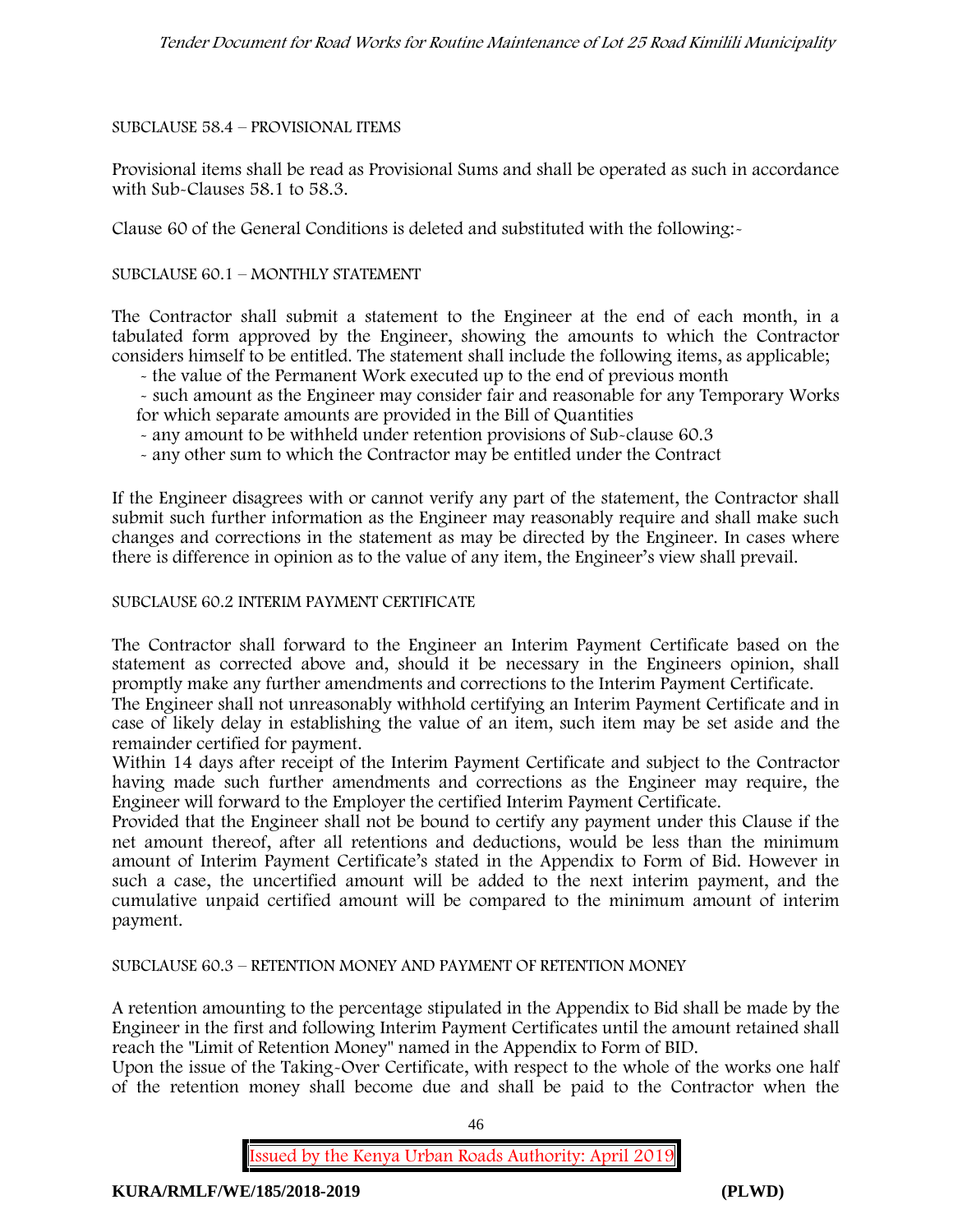Engineer shall certify in writing that the last section of the whole works has been substantially completed.

Upon expiration of the Defects Liability Period for the works, the other half of the Retention Money shall be certified by the Engineer for payment to the Contractor.

Provided that in the event of different Defects Liability Periods being applicable to different Sections of the Permanent Works pursuant to Clause 48, the expression "expiration of the Defects Liability Period " shall, for the purpose of this sub-clause, be deemed to mean the expiration of the latest of such periods.

Provided also that if at such time, there remain to be executed by the Contractor any work instructed, pursuant to Clause 49 and 50, in respect of the works, the Engineer shall be entitled to withhold certification until completion of any such work or so much of the balance of the Retention money as shall in the opinion of the Engineer, represents the cost of the remaining work to be executed.

### SUBCLAUSE 60.4– CORRECTION OF CERTIFICATES

The Engineer may in any Interim Payment Certificate make any correction or modification to any previous Interim Payment Certificate signed by him and shall have authority, if any work is not being carried out to his satisfaction to omit or reduce the value of such work in any Interim Payment Certificate.

### SUBCLAUSE 60.5– STATEMENT AT COMPLETION

Not later than 84 days after the issue of the Taking-Over Certificate in respect of the whole of the works, the Contractor shall submit to the Engineer a statement at completion showing in detail, in a form approved by the Engineer;

The final value of all work done in accordance with the Contract up to the date stated in such Taking-Over Certificate.

Any further sums which the Contractor considers to be due; and

An estimate of amounts that the Contractor considers will become due to him under the Contract.

Estimate amounts shall be shown separately in the Statement at Completion. The Contractor shall amend and correct the Statement as directed by the Engineer and submit a Certificate at Completion to be processed as in Sub-Clause 60.2.

# SUBCLAUSE 60.6 – FINAL STATEMENT

Not later than 56 days after the issue of the Defects Liability Certificate pursuant to Sub-Clause 62.1, the Contractor shall submit to the Engineer for consideration a draft final statement with supporting documents showing in detail, in the form approved by the Engineer;

The final value of all work done in accordance with the Contract;

Any further sums which the Contractor considers to be due to him.

If the Engineer disagrees with or cannot verify any part of the draft final statement, the Contractor shall submit such further information as the Engineer may reasonable require and shall make such changes in the draft as may be required.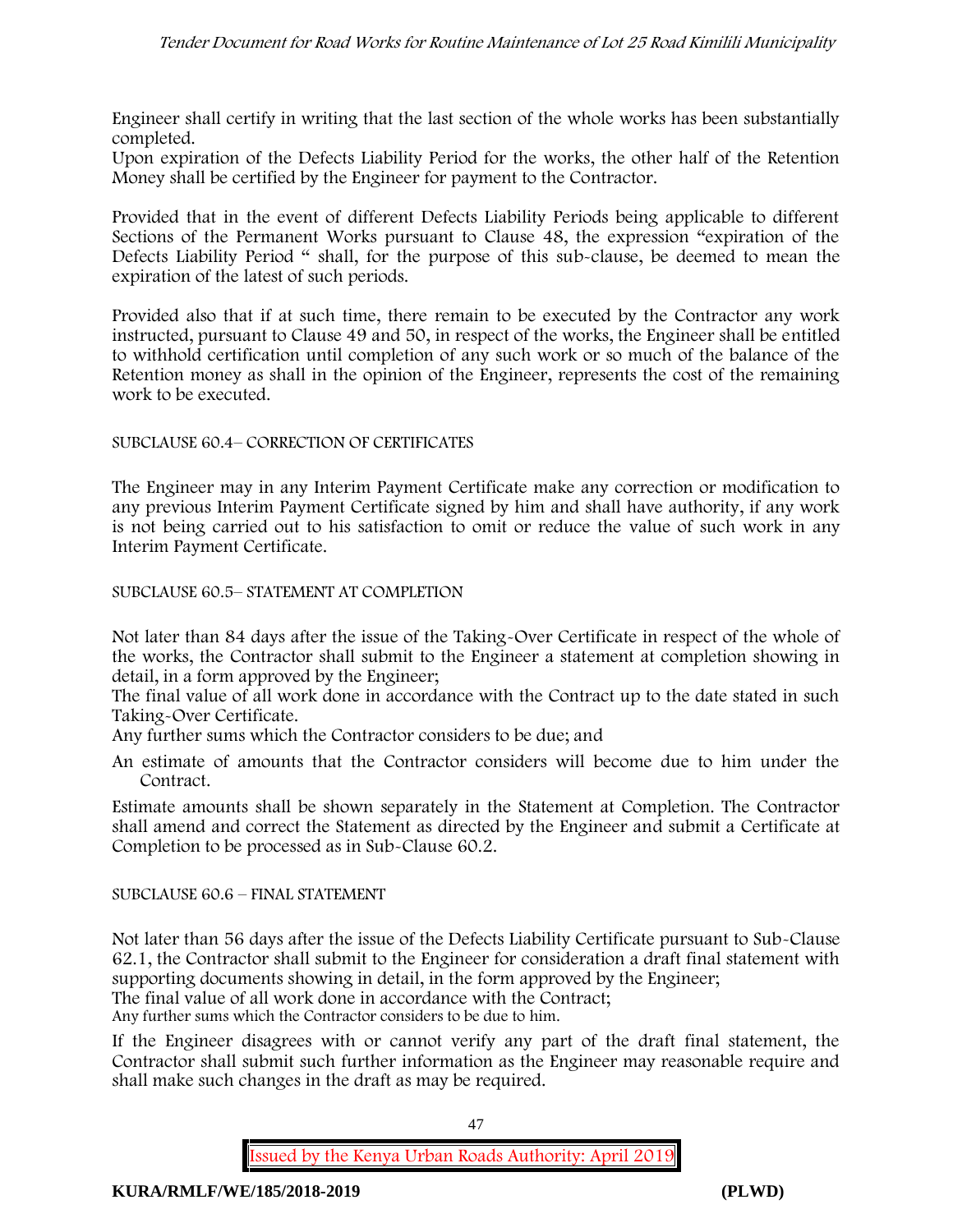SUBCLAUSE 60.7– DISCHARGE

Upon submission of the Final Statement, the Contractor shall give to the Employer, with a copy to the Engineer, a written discharge confirming that the total of the Final statement represents full and final settlement of all monies due to the Contractor arising out of or in respect of the Contract. Provided that such discharge shall become effective only after payment under the Final Payment Certificate issued pursuant to Sub-Clause 60.8 has been made and the Performance Security referred to in Sub-Clause 10.1 has been returned to the Contractor.

### SUBCLAUSE 60.8 – FINAL PAYMENT CERTIFICATE

Upon acceptance of the Final Statement as given in Sub-Clause 60.6, the Engineer shall prepare a Final Payment Certificate which shall be delivered to the Contractor's authorized agent or representative for his signature. The Final Payment Certificate shall state:

The final value of all work done in accordance with the Contract;

After giving credit to the Employer for all amounts previously paid by the Employer, the balance, if any, due from the Employer to the Contractor or the Contractor to the Employer.

Final Certificate shall be issued for any sum due to the Contractor even if such is less than the sum named in the Appendix to the Form of BID.

### SUBCLAUSE 60.9– CESSATION OF EMPLOYERS LIABILITY

unless the Contractor notifies the Engineer of his objection to the Final Certificate within fourteen days of delivery thereof he shall be deemed to have agreed that he accepts the total Contract Price as set out in the Final Certificate as full settlement for all Work Done under the Contract including any variations and omissions thereof but excluding any variations and claims previously made in writing.

### SUBCLAUSE 60.10 – TIME FOR PAYMENT

The amount due to the Contractor under any Interim Payment Certificate or Final Payment Certificate issued pursuant to this Clause or to any other term of the Contract, shall, subject to Clause 47, be paid by the Employer to the Contractor as follows:

- (i) In the case of Interim Payment Certificate, within the time stated in the Appendix to Form of Bid, after the Engineer has signed the Interim Payment Certificate.
- (i) In the case of the Final Payment Certificate pursuant to Sub clause 60.8, within the time stated in the Appendix to Form Of Bid, after the Engineer has signed the Final Payment Certificate.
- (ii) In the event of the failure of the Employer to make payment within the times stated, the Employer shall make payment to the Contractor of simple interest at a rate equal to two percentage points above the averaged Base Lending Rate of three leading banks namely Kenya Commercial Bank, Standard Chartered Bank and Barclays Bank for the time being or as shall be the case from the time to time obtained from the Central Bank of Kenya. The provisions of this Sub clause are without prejudice to the Contractor's entitlements under Clause 69 or otherwise.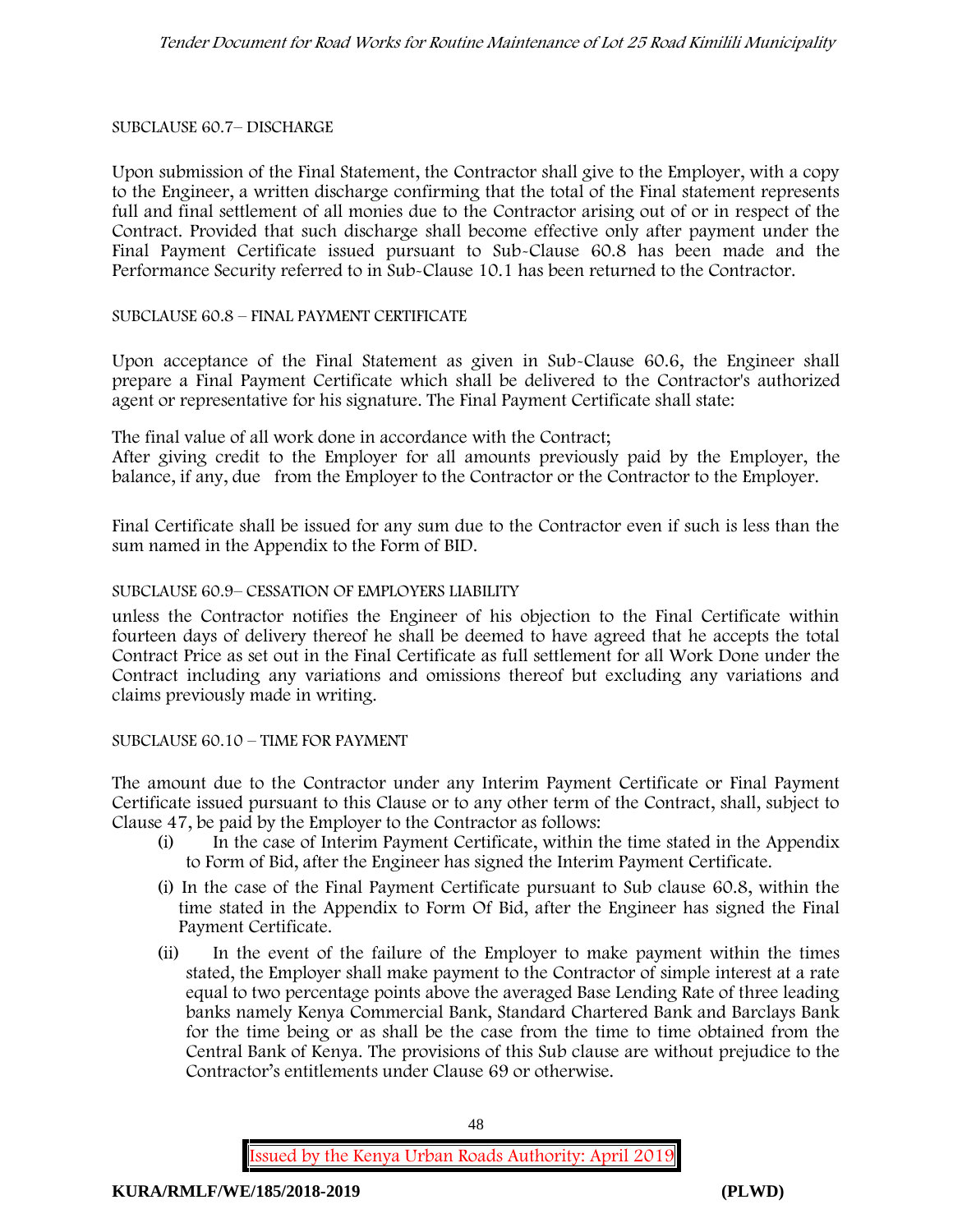### SUBCLAUSE 60.11 – CURRENCY OF PAYMENT

The Contract Price shall be designated in Kenyan Currency.

All work performed by the Contractor under the Contract shall be valued in Kenya Shillings using the rates and prices entered in the Bills of Quantities together with such other increases to the Contract Price, except for variation of price payments in accordance with Clause 70.1.

SUBCLAUSE 60.12 – ADVANCE PAYMENT

Advance payment shall not be offered in this Contract.

SUBCLAUSE 60.13 MATERIALS FOR PERMANENT WORKS

With respect to materials brought by the Contractor to the site for incorporation into the permanent works, the Contractor shall,

-Receive a credit in the month in which these materials are brought to site,

-Be charged a debit in the month in which these materials are incorporated in the permanent works.

Both such credit and debit to be determined by the Engineer in accordance with the following provisions.

No credit shall be given unless the following conditions shall have been met to the Engineers satisfaction

- The materials are in accordance with the specifications for the works;
- The materials have been delivered to site and are properly stored and protected against loss, damage or deterioration;
- The Contractors record of the requirements, orders receipts and use of materials are kept in a form approved by the Engineer, and such records are available for inspection by the Engineer;
- The Contractor has submitted a statement of his cost of acquiring and delivering the materials and plant to the Site, together with such documents as may be required for the purpose of evidencing such cost;
- The materials are to be used within a reasonable time.
- The amount to be credited to the Contractor shall not be more than 75% of the Contractor's reasonable cost of the materials delivered to site, as determined by the Engineer after review of the documents listed in subparagraphs (a) (iv) above;
- The amount to be debited to the Contractor for any materials incorporated into the works shall be equivalent to the credit previously granted to the Contractor for such materials pursuant to Clause (b) above as determined by the Engineer.

# SUBCLAUSE 63.1 – DEFAULT OF THE CONTRACTOR

SUBCLAUSE 67.1 – ENGINEER'S DECISION

Delete the entire Sub clause 67.1 and add the following;

49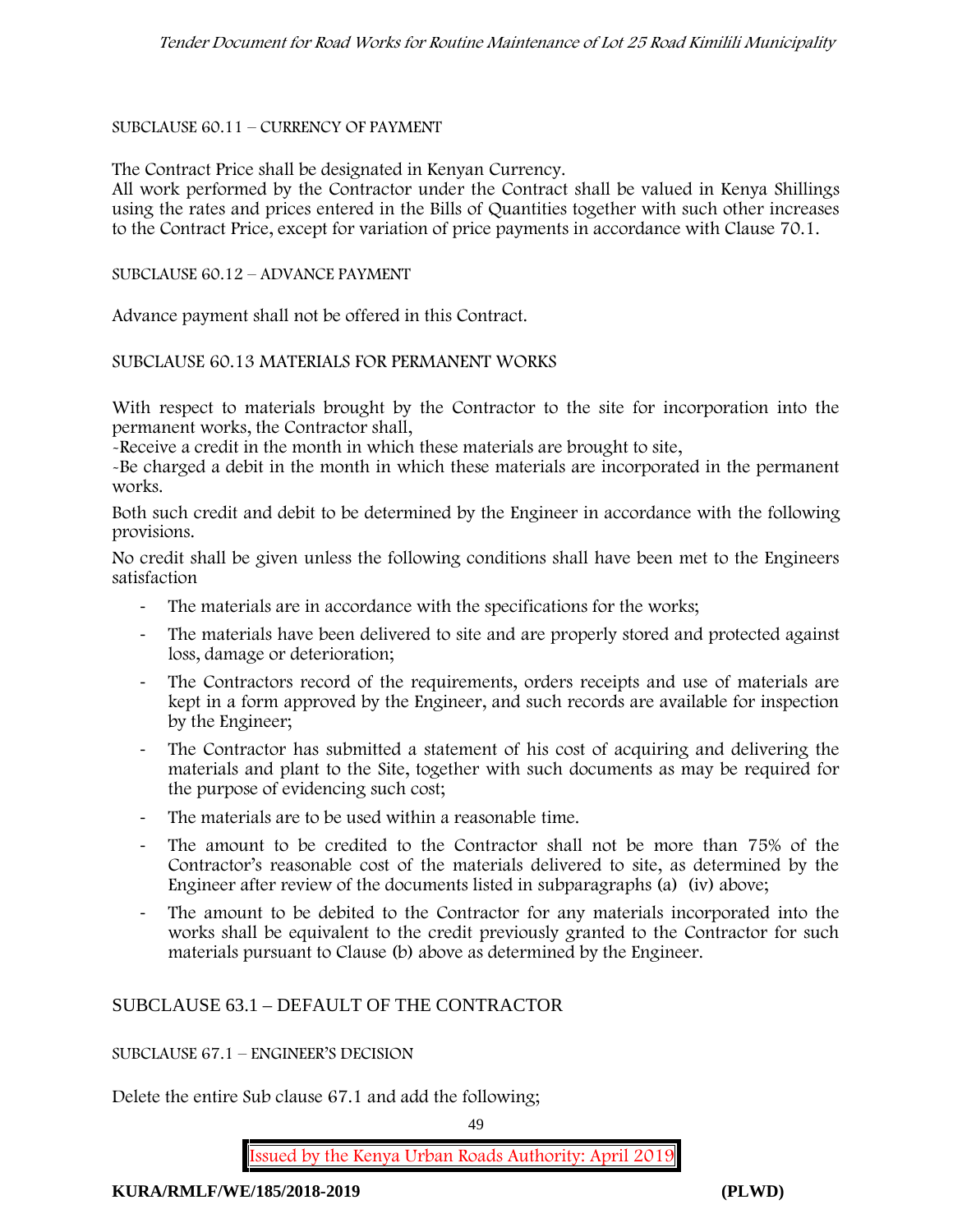"If a dispute of any kind whatsoever arises between the Employer and the Contractor in any connection with, or arising out of, the Contract or the execution of the works, whether during the execution of the works or after their completion and whether before or after repudiation or other termination of the Contract including any dispute as to any opinion, instruction, determination, certificate or valuation of the Engineer, the matter in dispute shall, in the first place, be referred in writing to the Engineer, with a copy to the other party. Such reference shall state it is made pursuant to this clause. No later than 28 (twenty eight) day after the day on which he received such reference the Engineer shall give notice of his decision to the Employer and the Contractor. Such decision shall state it is made pursuant to this clause.

Unless the Contract has already been repudiated or terminated, the Contractor shall, in every case, continue to proceed with the works with all due diligence and the Contractor and the Employer shall give effect forthwith to every such decision of the Engineer unless and until the same shall be revised, as hereinafter provided, in an Amicable Settlement, Adjudicator's or Arbitrator's award.

If either the Employer or the Contractor be dissatisfied with the any decision of the Engineer, or if the Engineer fails to give notice of his decision on or before the 28th (twenty eighth) after the day on which he received the reference, then either the Employer or the Contractor may, on or before the 28th (twenty eighth) day after the day the day on which he received notice of such decision, or on or before the 28th (twenty eighth) day after the day the day on which the said period of 28 days expired, as the case may be, give notice to the other party, with a copy for information to the Engineer, of his intention to commence Adjudication, as hereinafter provided, as to the matter in dispute. Such notice shall establish the entitlement of the party giving the same to commence Adjudication, as hereinafter provided, as to such dispute; no adjudication in respect thereof may be commenced unless such notice is given.

If the Engineer has given notice of his decision as to a matter in dispute to the Employer and the Contractor and no notice of intention to commence adjudication as to such dispute has been given by either the Employer or the Contractor on or before the twenty eighth day after the day on which the parties received notice as to such decision from the Engineer, the said decision shall become final and binding upon the Employer and the Contractor. "

SUBCLAUSE 67.2 – AMICABLE SETTLEMENT

Delete the entire subclause 67.2 and add the following;

"Where notice to of intention to commence adjudication as to a dispute has been in accordance with subclause 67.1, the parties shall attempt to settle such dispute in amicably before the commencement of Adjudication; provided that, unless the parties otherwise agree, Adjudication may be commenced on or after the 14th (fourteenth) day after the day on which notice of intention to commence adjudication of such dispute was given, even if an attempt at amicable settlement thereto has been made."

SUBCLAUSE 67.3 – ADJUDICATION

Delete the entire subclause 67.3 and add the following;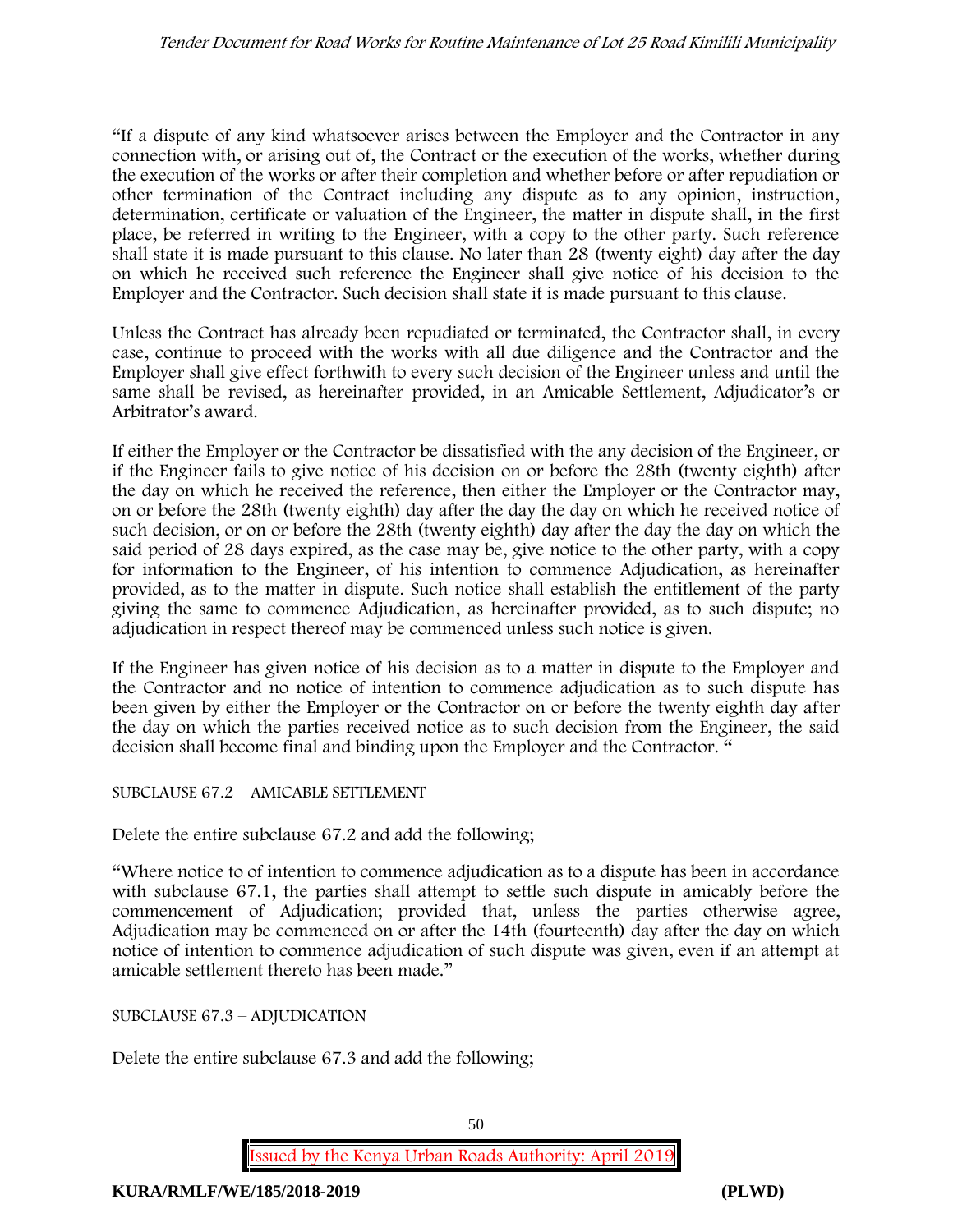"The Adjudicator shall be appointed by the Chartered Institute of Arbitrators (Kenya) unless the appointment is agreed by the parties within 7 (seven) days of the notice to adjudication.

The adjudication process shall be conducted according to the Laws of Kenya and the Rules of the Chartered Institute of Arbitrators (Kenya)."

SUBCLAUSE 67.3 – ARBITRATION

Delete the entire subclause 67.3 and add the following;

"Any dispute in respect of which:

The decision, if any, of the Adjudicator has not become final and binding pursuant to subclause 67.1, and Amicable settlement has not been reached within the period stated in subclause 67.2,

shall be finally settled, under the Laws of Kenya and the Arbitration Rules of the Chartered Institute of Arbitrators (Kenya Branch) by one or more arbitrators appointed by the Chartered Institute of Arbitrators (Kenya Branch).

Neither party shall be limited in the in the proceedings before such arbitrator/s to the evidence or arguments put before the Adjudicator for the purpose of obtaining his said decision pursuant to subclause 67.1.

Arbitration may be commenced prior to or after completion of the works, provided that the obligations of the Employer, the Engineer and the Contractor shall not be altered by reason of the arbitration being conducted during the progress of the works.

SUBCLAUSE 68.2 – NOTICES TO EMPLOYER AND ENGINEER

Delete in Sub-Clause 68.2 the words "nominated for that purpose in Part II of these conditions".

- a. The Employer's address is: The Director General, Kenya Urban Roads Authority (KURA), P.O. Box 41727 - 00100 **NAIROBI**
- b. The Engineer's address is: General Manager (Maintenance), Kenya Urban Roads Authority (KURA), P.O. Box 41727 - 00100 **NAIROBI**

SUBCLAUSE 68.4 – All letters and notices from the Contractor to the Employer and/Engineer must be signed by the Managing Director or the person given written power of Attorney.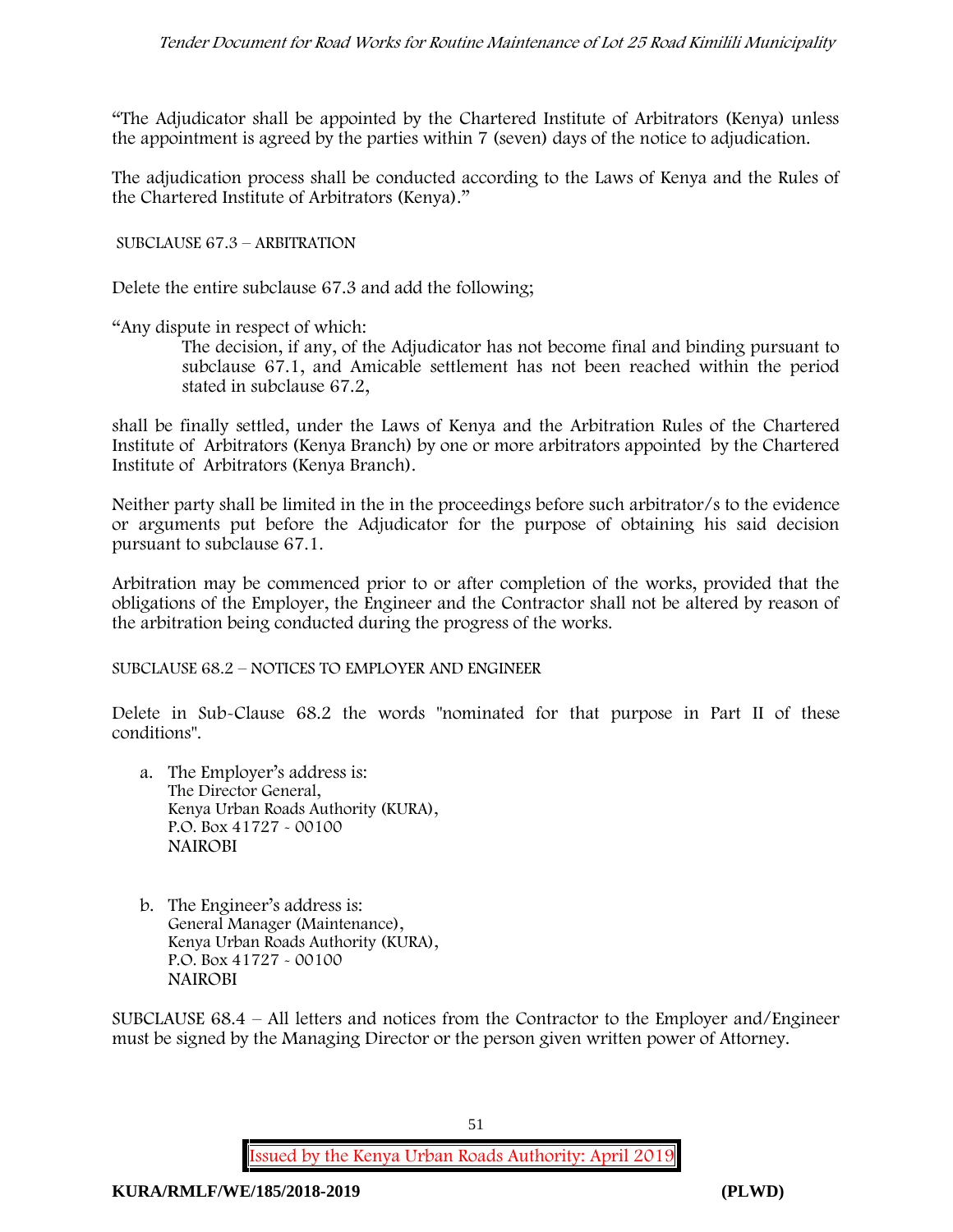CLAUSE 69 – DEFAULT OF EMPLOYER

### Delete Sub-Clause 69.1 (c)

In Sub-Clause 69.4 add at the end of first paragraph the following "the period of such suspension shall be as agreed upon by both parties and in any case not more than six (6) months".

In Subclause 69.4 of General Conditions of Contract Part I, insert at the end -----"The amounts of such costs which shall be added to the Contrct Price shall exclude any cost due to idle time for equipment, plant and labour."

### CLAUSE 70 – CHANGES IN COST AND LEGISLATION

There shall be no claims of payments for Variation of Prices (VOP) or changes in cost for legislation.

### SUBCLAUSE 70.2 – SUB-CONTRACT

(a) If the Contractor shall decide subject to Clause 4 thereof to sub-let any portion of the work he shall incorporate in the sub-contract provisions to the like effect as those contained in subclause (1) of this Clause;

(b) If the price payable under a sub-contract as aforesaid is increased above or decreased below the price in such sub-contract by reason of the operation of the incorporated provisions of sub- clause (1) of this clause then the net amount of such increase or decrease shall as the case may be, be paid to or allowed by the Contractor under this contract.

SUBCLAUSE 70.3 – NOMINATED SUB-CONTRACTORS

This clause shall not apply in respect of work executed by any nominated sub-Contractor (fluctuation in relation to nominated sub-Contractors shall be dealt with under provisions in relation thereto which may be included in the appropriate sub-contract or contract of sale).

SUBCLAUSE 70.4 – DATE OF BID PRICING

The expression "the date of BID pricing" as used in this Clause means the date 30 days prior to the final date for submission of BIDs as determined by the Employer in the BID documents

SUBCLAUSE 70.5 – PRIME COST

For imported materials, the supplier's/ manufacturer's Prime costs shall be C.I.F. cost at point of entry by the same means of transport as determined by the Contractor's Basic Rate.

For locally produced materials, the supplier's or manufacturer's prime costs shall be at their nearest depot or the nearest railway station relevant to the works.

For materials that are subject to Government Price Control, payments for price variations will be determined from the difference between the control price in force at a date 30 days prior to the final date for submission of BIDs and the price in force on the date of purchase.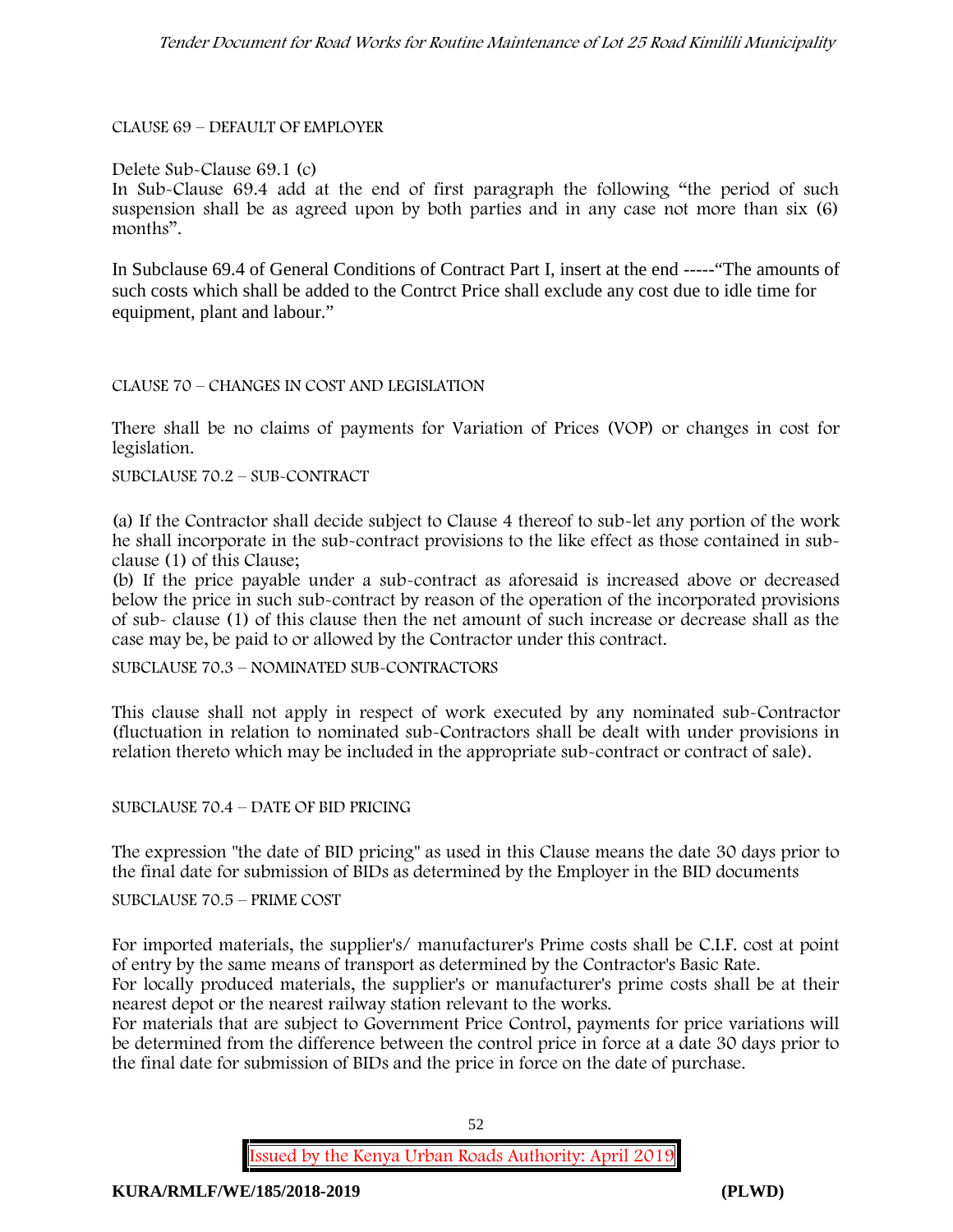# SUBCLAUSE 70.11 – SUBSEQUENT LEGISLATION

No payment shall be paid for changes in the prices of the materials and labour.

SUBCLAUSE 70.8 – CONTRACTORS HEAD OFFICE EXPENSES

No payments will be made for price variation related to expenses incurred by the Contractor in his Head Office in Kenya, or overseas.

SUBCLAUSE 70.9 – CURRENCY OF PAYMENTS UNDER CLAUSE 70

All payments made pursuant to Clause 70 shall be in Kenya Shillings.

SUBCLAUSE 70.11 – SUBSEQUENT LEGISLATION

Renumber sub-clause 70(2) of part I as sub-clause 70.11 and add the following:

"Notwithstanding the foregoing, such additional or reduced cost shall not be separately paid or credited as aforesaid if the same shall already have been taken into account in accordance with the provisions of sub-clause 70.1 through 70.10 of this clause.

CLAUSE 72 – RATES OF EXCHANGE COST

Delete clause 72 in its entirety and substitute the following: The currency of BID and payment is Kenya Shillings and rates of exchange requirements are not applicable.

CLAUSE 73 – BRIBERY AND COLLUSION

Add new Clause 73.1:

"The Contractor shall not:

(a) Offer or give or agree to give to any person in the service of the Government of Kenya any gift or consideration or any kind as an inducement or reward for doing or forbearing to do or for having done or forborne to do any act in relation to the obtaining or execution of this or any other contract to which the Government of Kenya is a party or for showing or forbearing to show favour or disfavour to any person in relation to this or any other contract for the Government of Kenya.

(b) Enter into this or any other contract with the Government of Kenya in connection with which commission has been paid or agreed to be paid by or on his behalf or to his knowledge, unless before the contract is made particulars of any such commission and of the terms and conditions of any agreement for the payment thereof have been disclosed in writing to the Employer.

Any breach of this condition by the Contractor or by anyone employed by him or acting on his behalf (whether with or without the knowledge of the Contractor) or the commission of any offence by the Contractor or by anyone employed by him or acting on his behalf in relation to this or any other contract to which the Government of Kenya is a party shall entitle the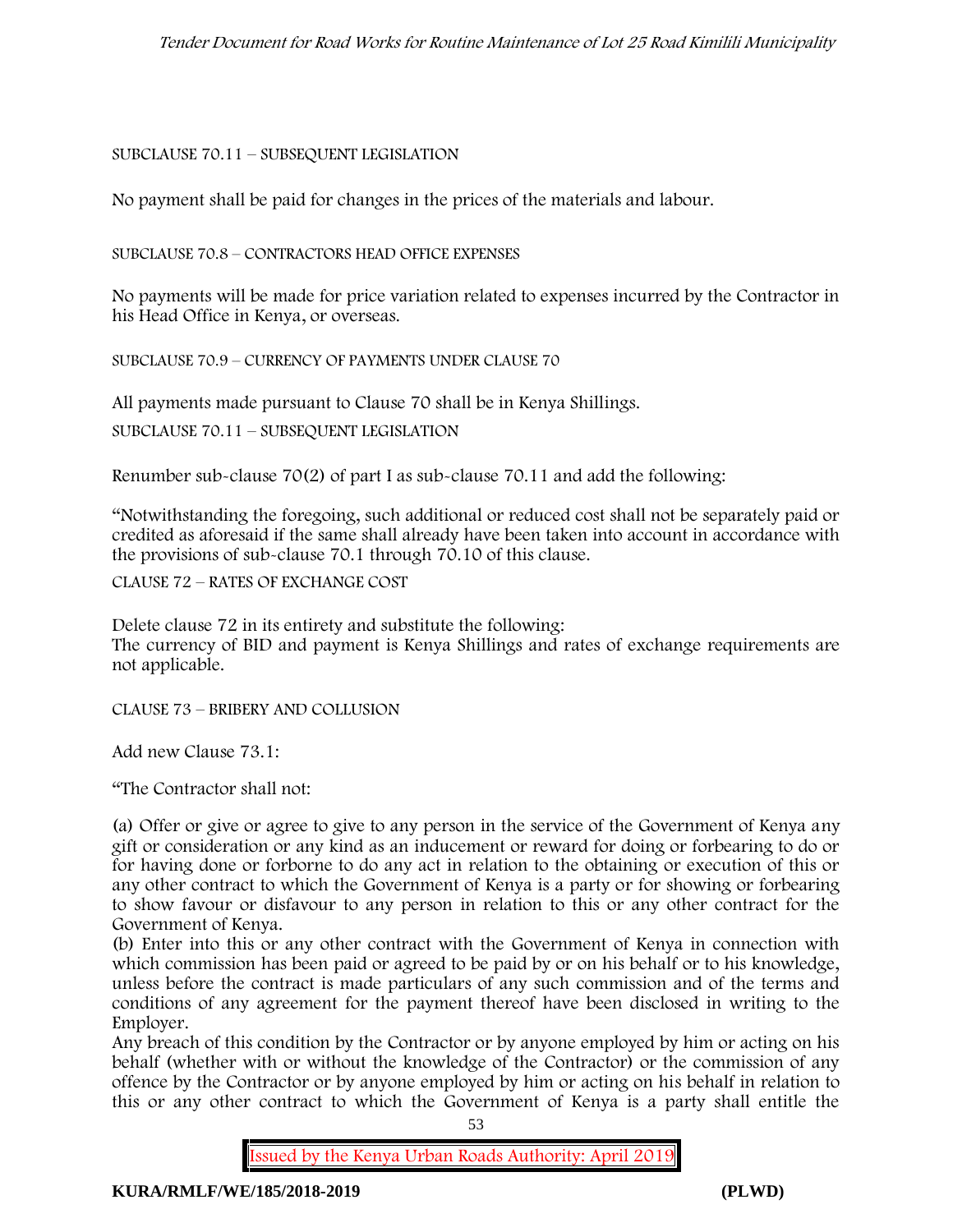### *Tender Document for Road Works for Routine Maintenance of Lot 25 Road Kimilili Municipality*

Employer to determine the Contract (See Condition 63 hereof) and/ or to recover from the Contractor the amount or value of any such gift, consideration or commission.

Any dispute or difference of opinion arising in respect of either the interpretation, effect or application of this condition or of the amount recoverable hereunder by the Employer from the Contractor shall be decided by the Employer, whose decision shall be final and conclusive.

### CLAUSE 74 – CONTRACT CONFIDENTIAL

Add new Clause 74.1:

The Contractor shall treat the details of this Contract as Private and Confidential and shall not publish or disclose the same or any particulars thereof in any trade or technical paper or elsewhere (save in so far as may be necessary for the purpose thereof) without the previous consent in writing of the Government. If any dispute arises as to the necessity of any publication or disclosures for the purposes of this Contract the same shall be referred to the decision of the Engineer mentioned in the said Conditions of Contract whose award shall be final.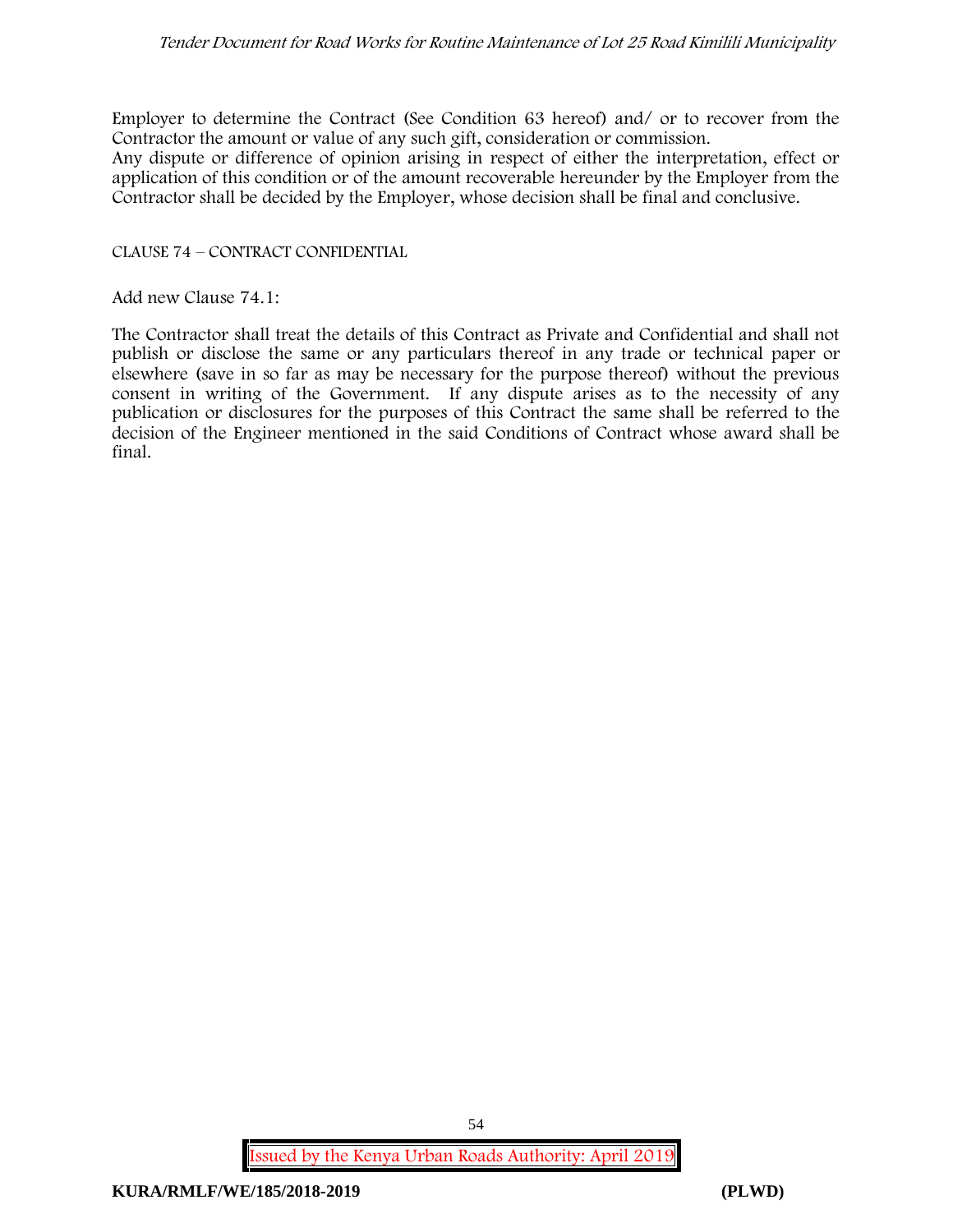*Tender Document for Road Works for Routine Maintenance of Lot 25 Road Kimilili Municipality*

# **SECTION V: SPECIAL SPECIFICATIONS**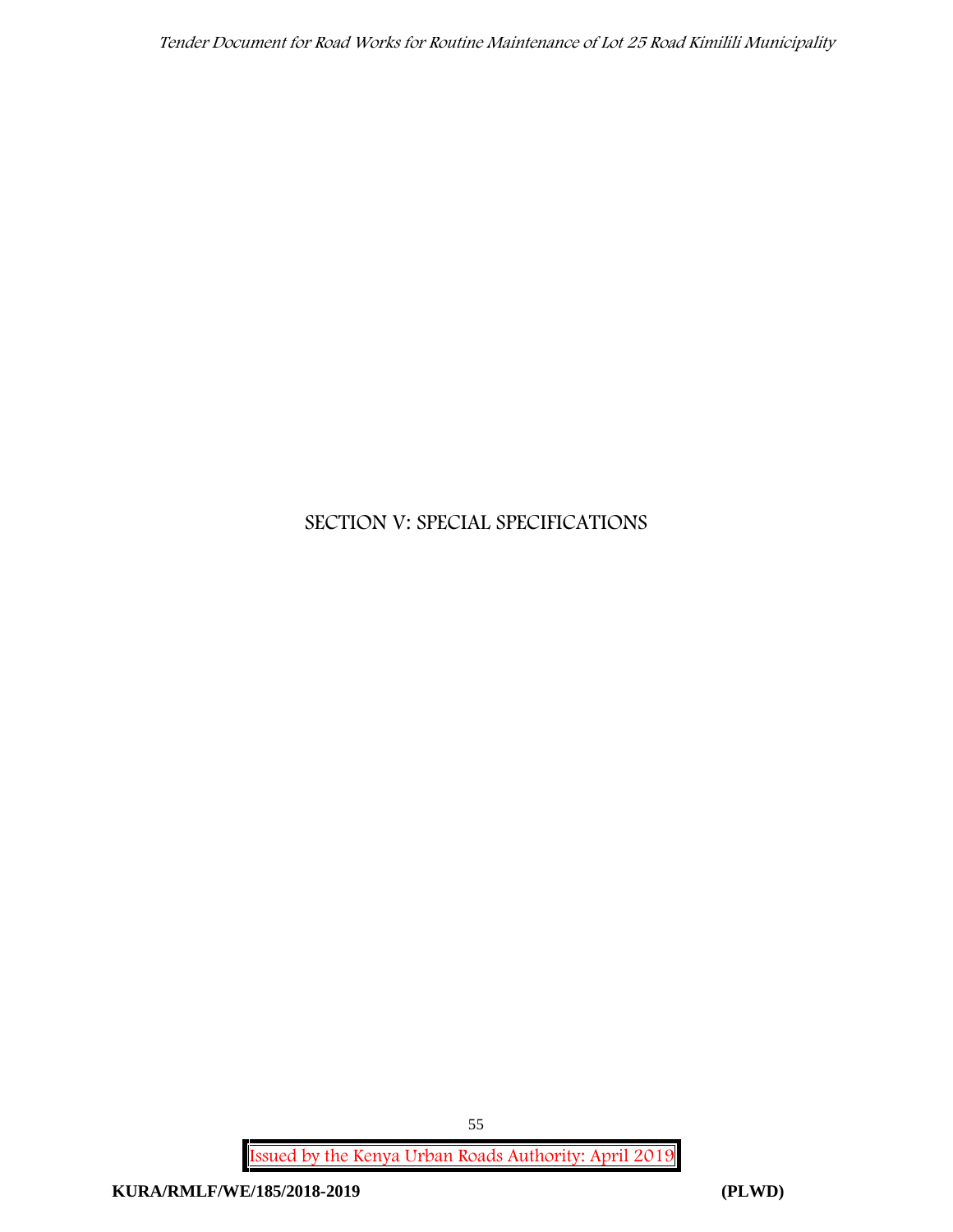# **SPECIAL SPECIFICATIONS**

# **SECTION 1 – GENERAL**

# **101 SPECIAL SPECIFICATIONS**

Special specification is supplementary to the Standard Specifications and the two must be read in conjunction. In any case where there appears to be conflict between the two then the Special Specifications will take precedence.

# **102 LOCATION OF CONTRACT.**

The works are located in Western Region within Kimilili Municipality.

The roads contained in LOT 25 are as detailed below:

| $S/no$ Road |                          | Length KM |
|-------------|--------------------------|-----------|
|             | Kimalewa – Kibingei Road |           |

The length of the roads is approximately 3 km

# **103 EXTENT OF CONTRACT**

The works to be executed under the Contract comprise mainly of but not limited to the following:-

- **1. Road Works**
- Clearance of road reserve
- Cut to spoil/fill
- Grading and Gravelling or filling with approved materials
- **2. Drainage Works**
- Excavation/cleaning of drains and culverts
- Installation/repair of culverts
- Culvert cleaning
- Protection works: Stone pitching etc.
- **3. Maintenance of passage of traffic through and around the works.**
- **4. Relocation of services.**
- **5. Maintenance of works during Contract Period – Defect Liability Period shall be 1 month.**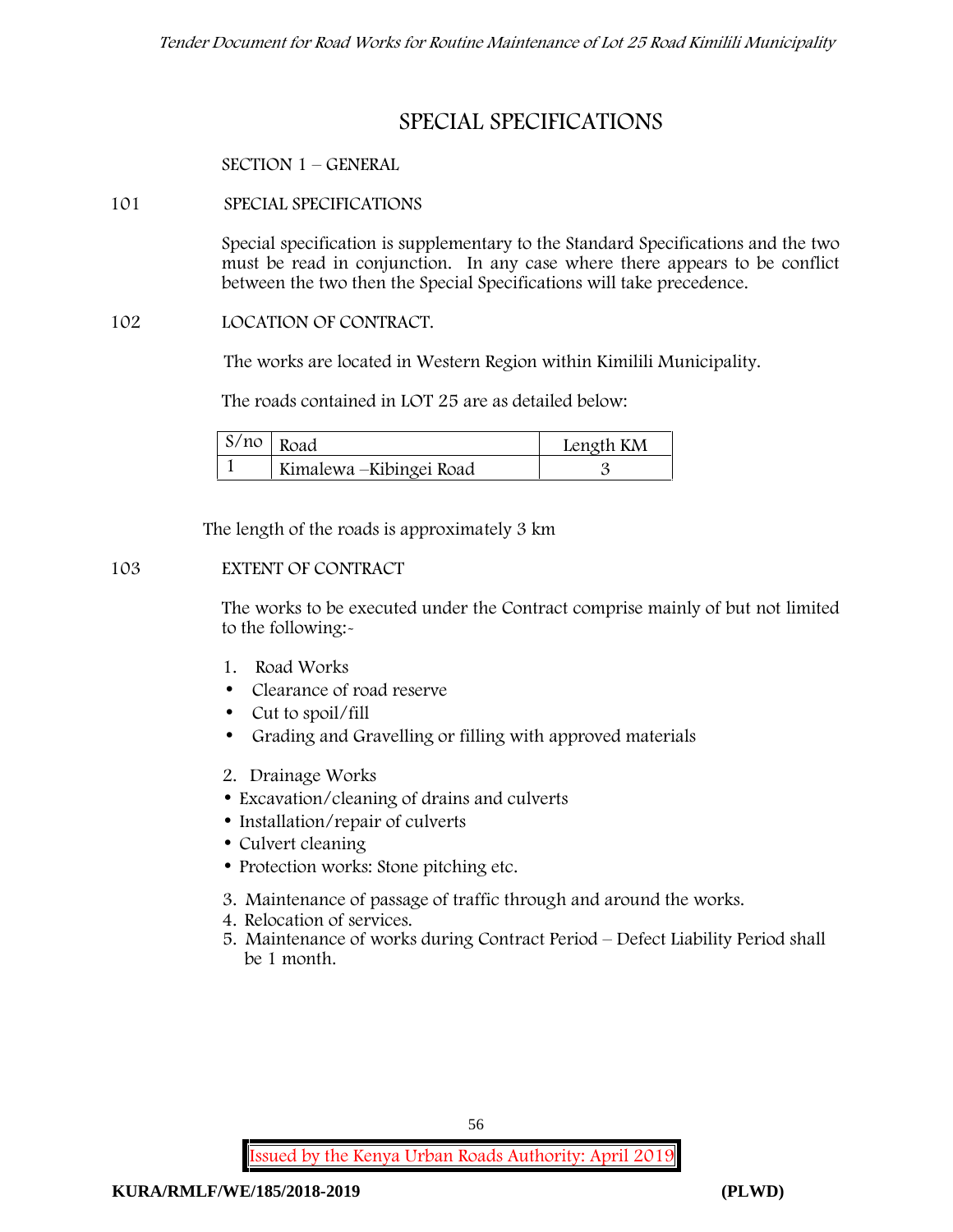Any other activity not listed above in either category but deemed to be necessary by the Engineer, shall be subject to the Engineer's formal instructions within the mode of payment stipulated either by day works or on a measured basis.

# **105 ORDER OF EXECUTION OF WORKS**

In addition to Clause 105 of the Standard Specification the Contractor shall carry out the Works such that a continuous and consecutive output of fully completed work is achieved.

**107 TAKING OVER CERTIFICATE**

The minimum length of the road for which a certificate will be issued under clause 48 of the conditions of Contract shall be the whole length of each section of the road substantially completed.

**109 NOTICE OF OPERATIONS**

Add the following sub- Clause.

# Notification Terms

It shall be the Contractor's responsibility to notify the Engineer when any item of works scheduled are completed and ready for approval, and the contractor shall give sufficient notice to allow control tests to be performed.

Explosive and Blasting

- (a) The requirements of the Laws of Kenya governing explosives and other requirements and regulations of Government of Kenya and other authorities shall be complied with.
- (b) No explosives of any kind shall be used without prior written consent of the Engineer.

The Contractor shall be solely responsible for the provision, handling, storage and transporting of all explosives, ancillary materials and all other items of related kind whatsoever required for blasting.

# **117 HEALTH, SAFETY AND ACCIDENTS**

Add the following:

In addition to providing, equipping and maintaining adequate first aid stations throughout the works in accordance with the laws of Kenya, the contractor shall provide and maintain on site during the duration of the Contract, a fully equipped dispensary. This shall be with a qualified Clinical Officer / Nurse who shall offer the necessary medical advice on HIV and related diseases to the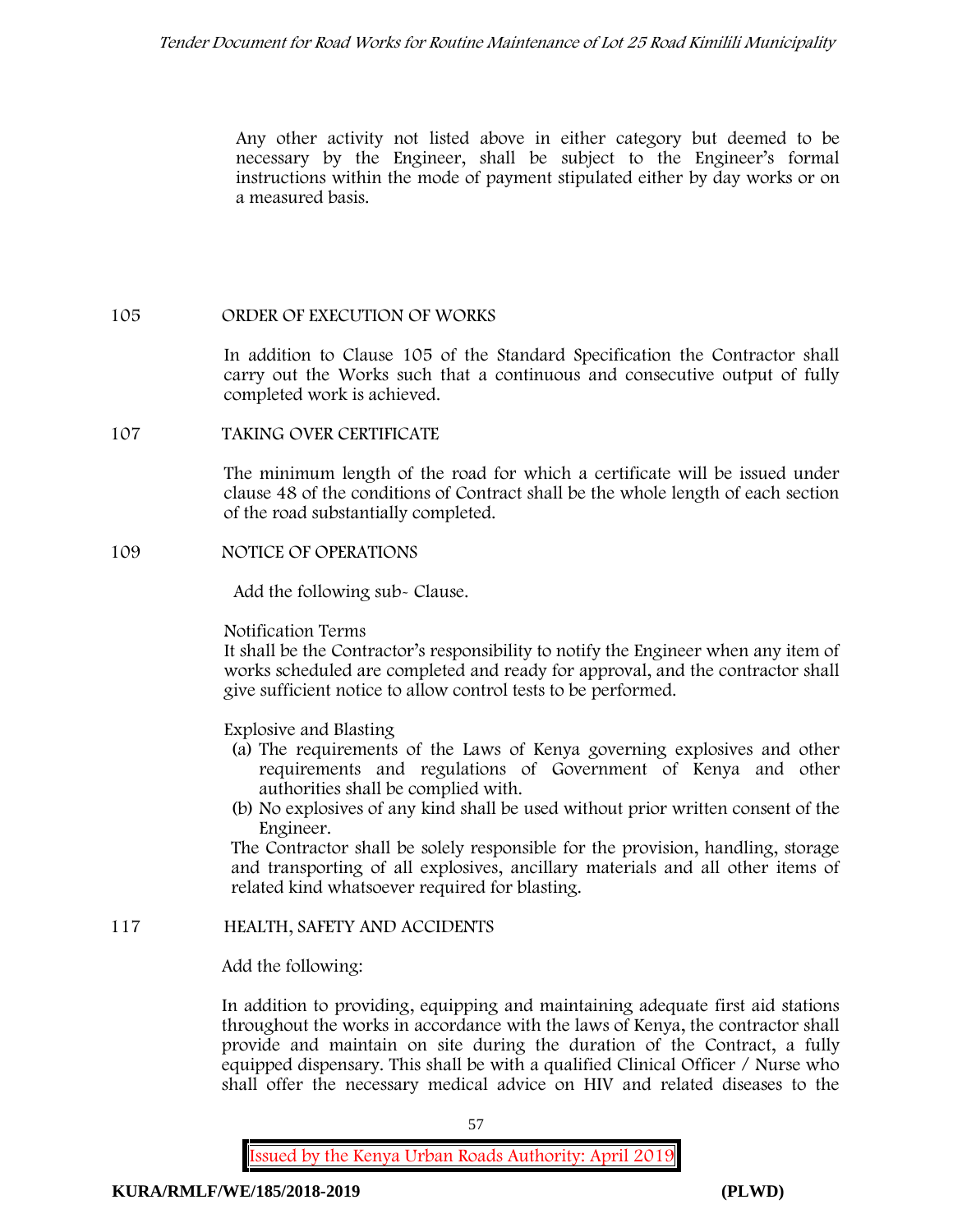Engineer's and Contractor's Site staff. The Contractor shall allow for this in the rates and be responsible for all site welfare arrangements at his own cost.

### **120 PROTECTION OF EXISTING WORKS AND SERVICES**

The Contractor shall acquaint himself with the position of all existing services such as sewers, water drains, cables for electricity and telephone, lighting and telephone poles, water mains, etc., before commencing any excavation or other work likely to affect the existing services.

The cost of all plant, equipment and materials, labour, technical and professional staff, transport and the like necessary for determining the locations of existing services, including the making good of any damage caused to such services all to the satisfaction of the Engineer, shall be deemed to be included in the tender rates. No other payment shall be made for the costs of such operations or for the making good of damage caused thereby to the existing services.

The Contractor shall be held responsible for injury to existing structures, works or services and shall indemnify and keep indemnified the Employer against any claims in this respect (including consequential damages).

### **121 DIVERSION OF SERVICES**

- (a) The Contractor shall acquaint himself with the location of all existing services such as telephone lines, electricity cables, water pipes, sewers etc., before execution of any works that may affect the services. The cost of determining the location of the existing services together with making good or repairing of any damage caused all to the satisfaction of the Engineer shall be included in the BID rates.
- (b) Subject to the agreement with the Engineer, the Contractor shall be responsible for removal of alteration and relocation of existing services.
- (c) The Contractor shall indemnify the Employer against claims originating from damage to existing services or works.

### **123 LIAISON WITH GOVERNMENT AND POLICE OFFICIALS**

The Contractor shall keep in close touch with the Police and the other Government officials of the area regarding their requirements in the control of traffic or other matters, and shall provide all assistance or facilities, which may be required by such officials in the execution of their duties.

### **124 LAND FOR ALL CAMPS SITES AND FOR THE CONTRACTOR'S OWN PURPOSES, INCLUDING TEMPORARY WORKS.**

Notwithstanding Clause 124 of the Standard Specification all requirements of land for temporary works and construction purposes shall be to the approval of the Engineer but the Contractor will make all necessary arrangements with the property owners concerned and pay all charges arising therefrom. On or before completion of the Contract, the Contractor shall remove all temporary works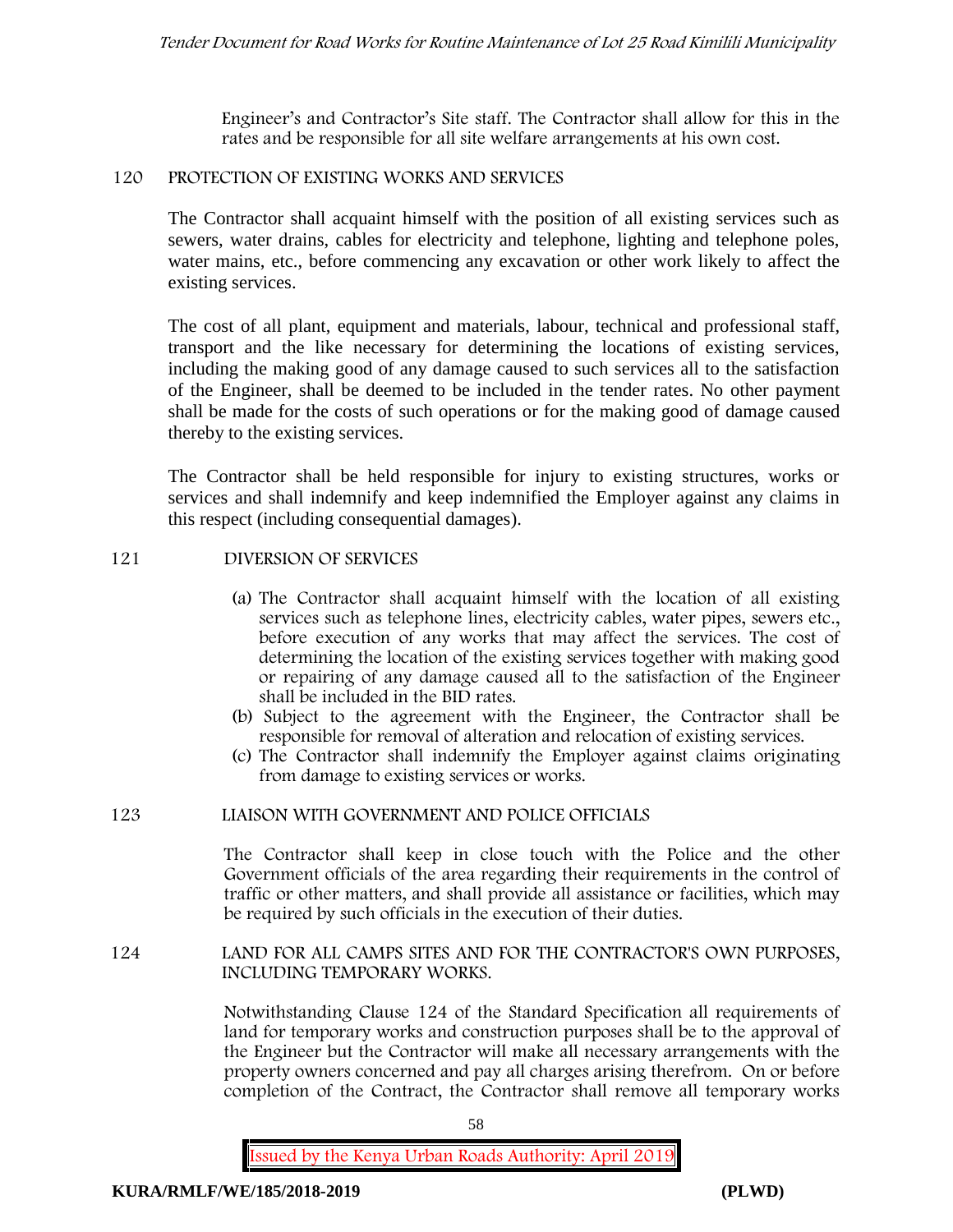and shall restore all such land to the condition in which it was immediately prior to the occupation thereof as far as is reasonable and practicable. No separate payment will be made to the Contractor on account of these items and the Contractor must make due allowance for them in his rates.

Notwithstanding Clause 120 of the Standard Specifications, the Contractor shall be required to appoint competent surveyors who will liaise with the Engineer on matters related to the demarcation of the existing road reserve, site measurements, removal and reinstatement of existing services.

### **128 STORAGE OF MATERIALS**

All materials shall be stored on Site in a manner approved by the Engineer and the Contractor shall carefully protect from the weather all work and materials which may be affected thereby.

### **129 TEST CERTIFICATES**

When instructed by the Engineer the Contractor shall submit certificates of test from the suppliers of materials and goods required in connection with the works as the Engineer may require.

Such certificates shall certify that the materials or goods concerned have been tested in accordance with the requirements of the specifications and shall give the results of all the tests carried out. The Contractor shall provide adequate means of identifying the materials and goods delivered to the site with the corresponding certificates.

# **131 SIGNBOARDS**

The Contractor shall provide and erect two (2) publicity signs on the site as directed. The Engineer shall, as shown in the Drawings, direct the minimum dimensions and thickness of the steel framework and sheet. The framework and sheet shall be prepared and painted black, while the ring at the top of the supporting frames shall be painted white. The wordings and KURA's logo shall be printed on backlit sticker paper resistant to the effects of weather using reflectorised paint or material approved by the Engineer. The sticker shall be placed on both sides of the board. The colours, fonts and heights of the letters shall be as indicated on the typical drawings and as directed by the Engineer.

# **132 OFFICE FOR THE RESIDENT ENGINEER, SURVEY EQUIPMENT AND FURNITURE**

# **132.1 ENGINEER'S REPRESENTATIVE OFFICE**

The contractor, when instructed, shall for the duration of the Contract, furnish and equip Resident engineer's office located at the KURA's Regional offices. The room to be occupied by the Engineer's Representative and its front office shall be provided with a floor carpet to be approved by the Engineer. The windows shall be fitted with curtains and blinders.

59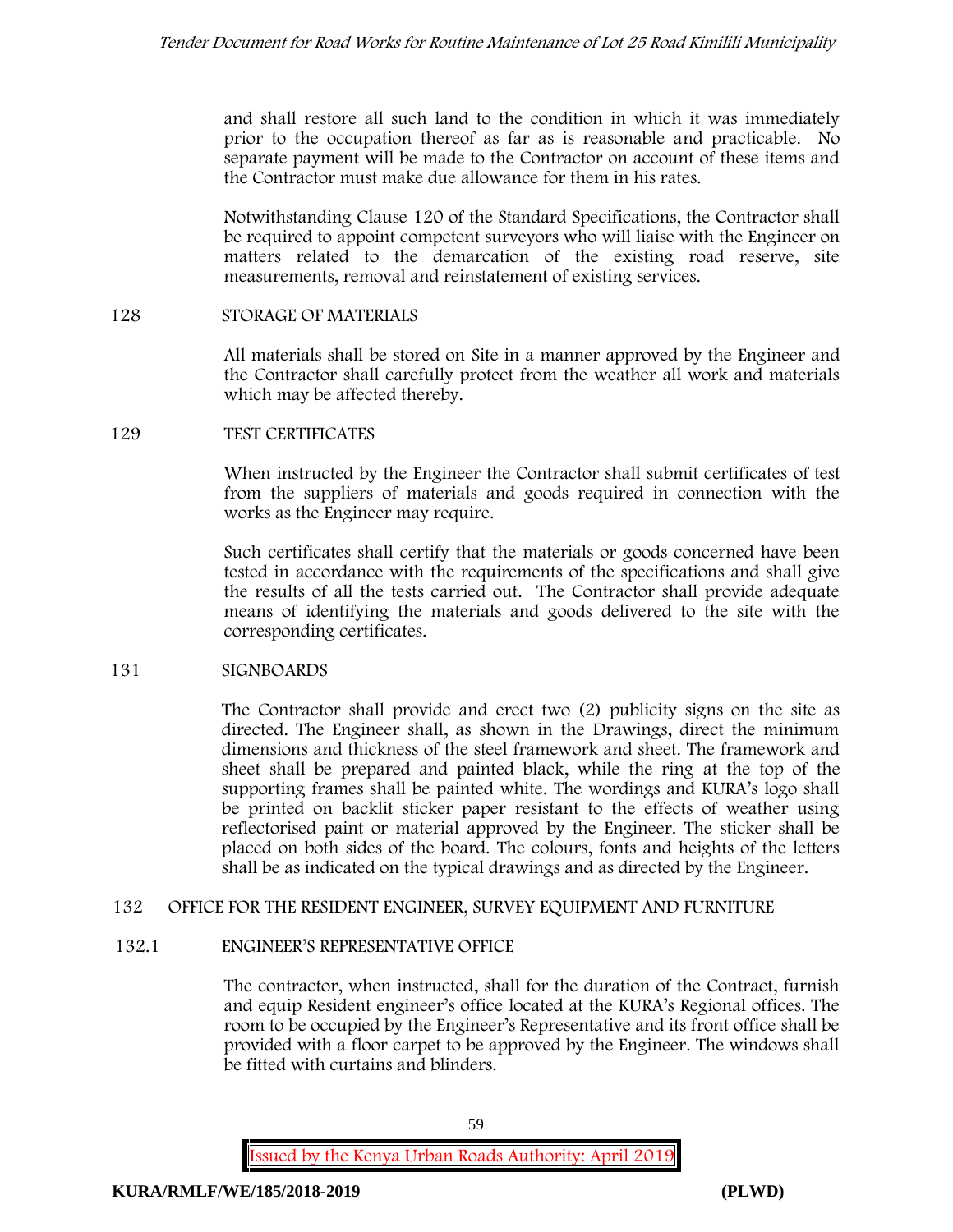A telephone shall also be provided for the Resident Engineer's office for his exclusive use. All the charges and fees related to the installation and maintenance of the telephone shall be deemed to have been included in the rates for providing and maintaining the Office. The Contractor will be reimbursed, separately, the cost of operating the telephone under appropriate bill item in the BoQ.

The offices shall be provided with day and night watchmen and security lights, the cost of which shall be deemed to have been included in the rates for the offices.

The Contractor may be instructed by the Engineer under clause 58 of the General Conditions of Contract to make payments of general receipted accounts for such items as stationery, stores, furniture and equipment, claims and allowances for supervision personnel and any miscellaneous claims or the Engineer may direct the Contractor to purchase or pay for the above. The Contractor will, on provision of receipts, be paid under appropriate bill items in the BoQ.

**The survey equipment to be provided would include:**

| 1. Engineer's automatic level Wild NAK 2 or similar           | 2N <sub>O</sub> |
|---------------------------------------------------------------|-----------------|
| 2. Total station reading 1" with tripod and setting on        |                 |
| pole with datalogger and survey software to match             |                 |
| Total Station Datalogger. Include data transfer program,      |                 |
| and plotting modes, setting out calculations                  |                 |
| and Cogo facilities                                           | 1No             |
| 3. Levelling staff 5m. with levelling bubble Wild GNLE        |                 |
| or similar                                                    | 4No             |
| 4. 50 m. steel band measuring tape                            | 2No             |
| 5. 30 m. linen measuring tape                                 | 2No.            |
| 6. 3m. aluminium straight edge                                | 2N <sub>O</sub> |
| 7. 1m. stainless steel straight edge                          | 1No             |
| 8. 100m. steel band tape                                      | 2No.            |
| 9. Draughtsman's stool                                        | 3No.            |
| 10. Complete set of highway curves                            | 1N <sub>o</sub> |
| 11. Programmable scientific calculators FX 880P or equivalent | 4No             |
| 12. Survey umbrella                                           | 2No.            |
| 13. Roll of tracing paper                                     | 10No            |
| 14. Protractor 360                                            | 2N <sub>O</sub> |
| 15. Graph paper A3 size                                       | 100No           |
| 16. Drawing table                                             | 2No.            |
| 17. Erasing shield                                            | 4No.            |
| 18. 3m. ranging rods                                          | 9N <sub>o</sub> |
| 19. Marker pens                                               | 30No.           |

The contractor may be directed to pay for stationery, equipment or reagents that are foresaid and also pay for servicing and repair of the laboratory equipment being used on the project.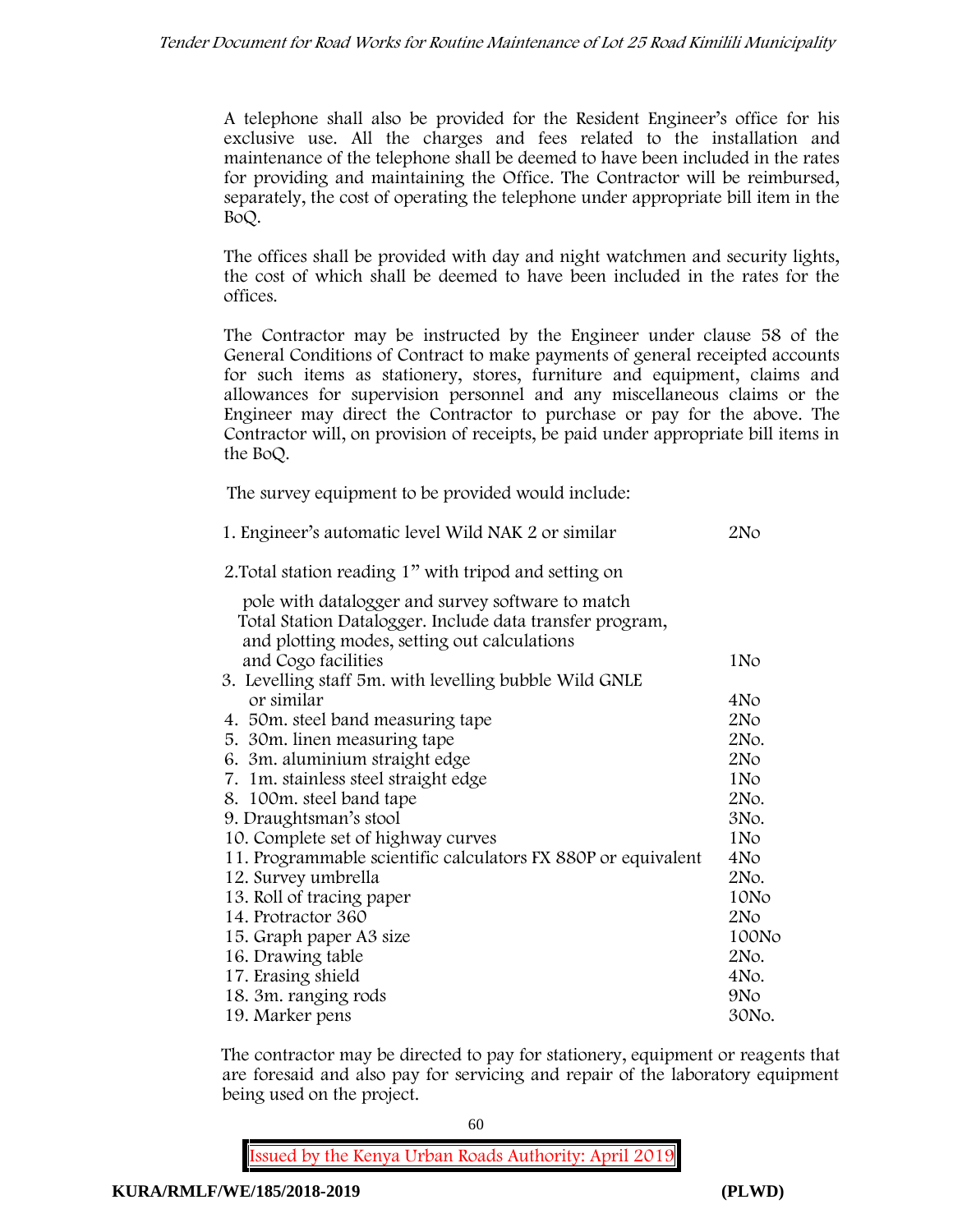The Contractor shall provide, install and maintain in a good state of repair, such survey and other equipment as listed for the duration of the contract.

Such equipment shall be of approved manufacture, and shall be made available to the Engineer for the Engineer's exclusive use throughout the Contract, not later than three (3) weeks after the Engineer's order to supply. All equipment shall be ready to use and complete to perform the tests. The equipment shall revert to the Employer on completion of the Contract.

Any delays to the Contractor or the Contractor's activities caused by the Engineer being unable to perform survey work, field or laboratory tests due to the contractor's failure to supply and/or maintain the said equipment shall be deemed to have been caused entirely by the Contractors own actions, and any consequences of such delays shall be interpreted as such.

The payment to comply with this requirement is provided in the Bill of Quantities and ownership of all equipment paid for as instructed above shall revert to the Employer after the completion of the Works.

Failure by the Contractor to provide or maintain the equipment shall make him responsible to bear all costs that may be incurred as a result of the Engineer's

# **(a) Mobile phones**

staff using alternative means of communication, including delays in supervision and approval of Works by the Engineer.

# **132.3 COMMUNICATION FOR THE ENGINEEER**

The Contractor shall provide, connect and maintain mobile phones for the exclusive use by the Engineer for the duration of the contract. The Contractor shall include for the cost of providing the mobile units complete with charger unit, "hands free" headset for each unit, connection to the network and all service charges applicable all as directed by the Engineer. The Contractor shall provide air-time with each mobile phone which shall be paid for under prime cost sum allowed for in the bills of quantities. The mobile telephones shall be WAP enabled with e-mail capabilities and integrated camera of a minimum of 3.0 mega pixels. Payment for these mobiles and associated costs is included in the Bill of Quantities, and ownership of mobile phones will revert to the Employer after completion of the Works.

# **(b) Internet and e-mail services**

Where directed, the contractor shall provide 24 hours terrestrial or wireless internet connectivity with minimum throughput speed of 128kilobytes per second for the exclusive use by the Engineer, including all accessories and Terminal Equipment and pay for all associated installation, maintenance and usage charges throughout the duration of the contract.

The contractor shall allow for the provision and maintenance of internet connectivity and associated costs as per Appendix to item 1.17 of the Bills of Quantities.

# **137 ATTENDANCE UPON THE ENGINEER AND HIS STAFF**

In addition to the staff stated in Clause 135, the following staff will be provided for the supervision of work: 1No. Artisans, 2No. Labourers, 1No. Office assistants, 2No. Lab attendants. Additional attendant staff, as required by the Engineer, shall be paid for under Item 01-80-030 of the Bill of Quantities.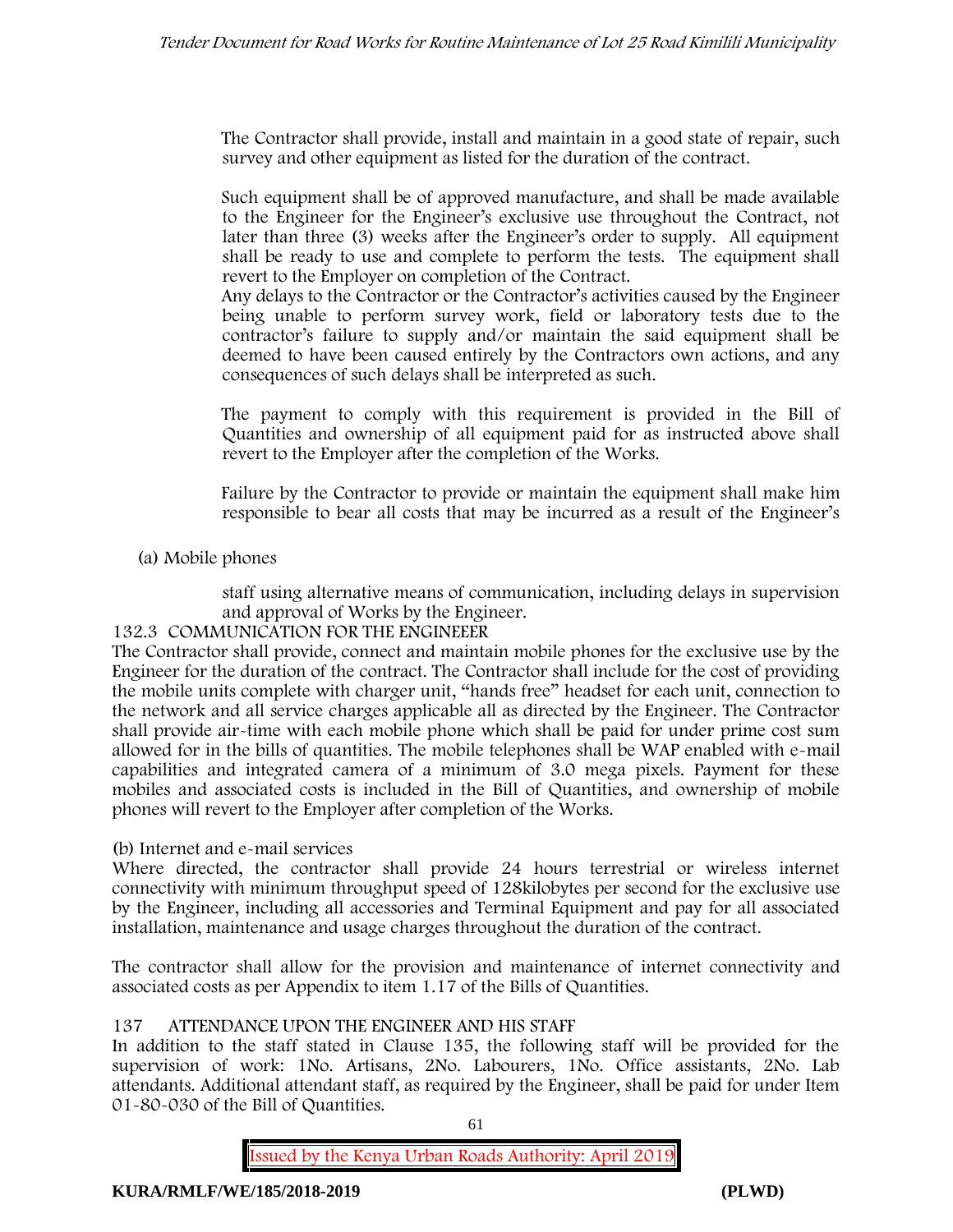### **138 VEHICLES AND DRIVERS FOR THE ENGINEER AND HIS STAFF AND METHOD OF PAYMENT**

In addition to provisions of the Clause 138 of the Standard Specification, the Contractor shall when instructed, provide and maintain in good working condition for the exclusive use of the Engineer and his staff throughout the Contract, the following types and numbers of brand new vehicles or as specified. The Engineer shall approve the type of vehicles and confirm the number of each type to be provided. The Contractor shall insure the vehicles comprehensively for any licensed drivers and shall provide competent drivers during normal working hours and whenever required by the Engineer. The cost of provision of the vehicle shall be inclusive of the first 4,000 kilometers travelled in any month.

.Should any vehicle supplied not be in roadworthy condition, the Contractor shall provide an acceptable equivalent replacement vehicle until such a time as the original vehicle is repaired to the satisfaction of the Engineer and returned for use.

# **(a) Type 1 Vehicles (Double Cabin 4WD Pick up)**

Type 1 Vehicles should be four Wheel Drive (4WD), with power assisted steering, Double wishbone independent suspension at front axle and rigid axle with leaf springs at rear, diesel propelled engine maximum 2,500 cc. The starting mileage of the vehicles shall not exceed 60,000km odometer reading. The vehicles should be fitted with other accessories below:

- (a) Spare tyre and wheel jack;
- (b) FM radio and CD player;
- (c) Power Windows;
- (d) Full Air-conditioning;
- (e) Immobilizer and antitheft security system;
- (e) Driver and passenger SRS Airbags;
- (f) Canvas cover over the carrying deck at the back.

At the end of the contract, all type 1 vehicles shall revert to the Contractor.

# **(c) Type 2 Vehicles (station wagon/saloon)**

Specifications for Type 2 Vehicles shall be station wagon/saloon vehicles; petrol propelled engine maximum 1,800 cc. The starting mileage of the vehicles shall not exceed 60,000km odometer reading. shall in addition be fitted with a fibre glass body or similar and two columns of sitting benches on the carting deck at the back.

The Contractor shall insure comprehensively the vehicles for any licensed drivers and shall provide competent drivers during normal working hours and whenever required by the Engineer.

At the end of the contract, all type 2 vehicles shall revert to the Contractor.

Payment of vehicle shall be per vehicle month in item 01-80-017/18 of the BOQ.

# **139 MISCELLANEOUS ACCOUNTS**

The Contractor maybe instructed by the Engineer to make payments of general miscellaneous accounts for such items as stationary, stores and equipment and miscellaneous supervision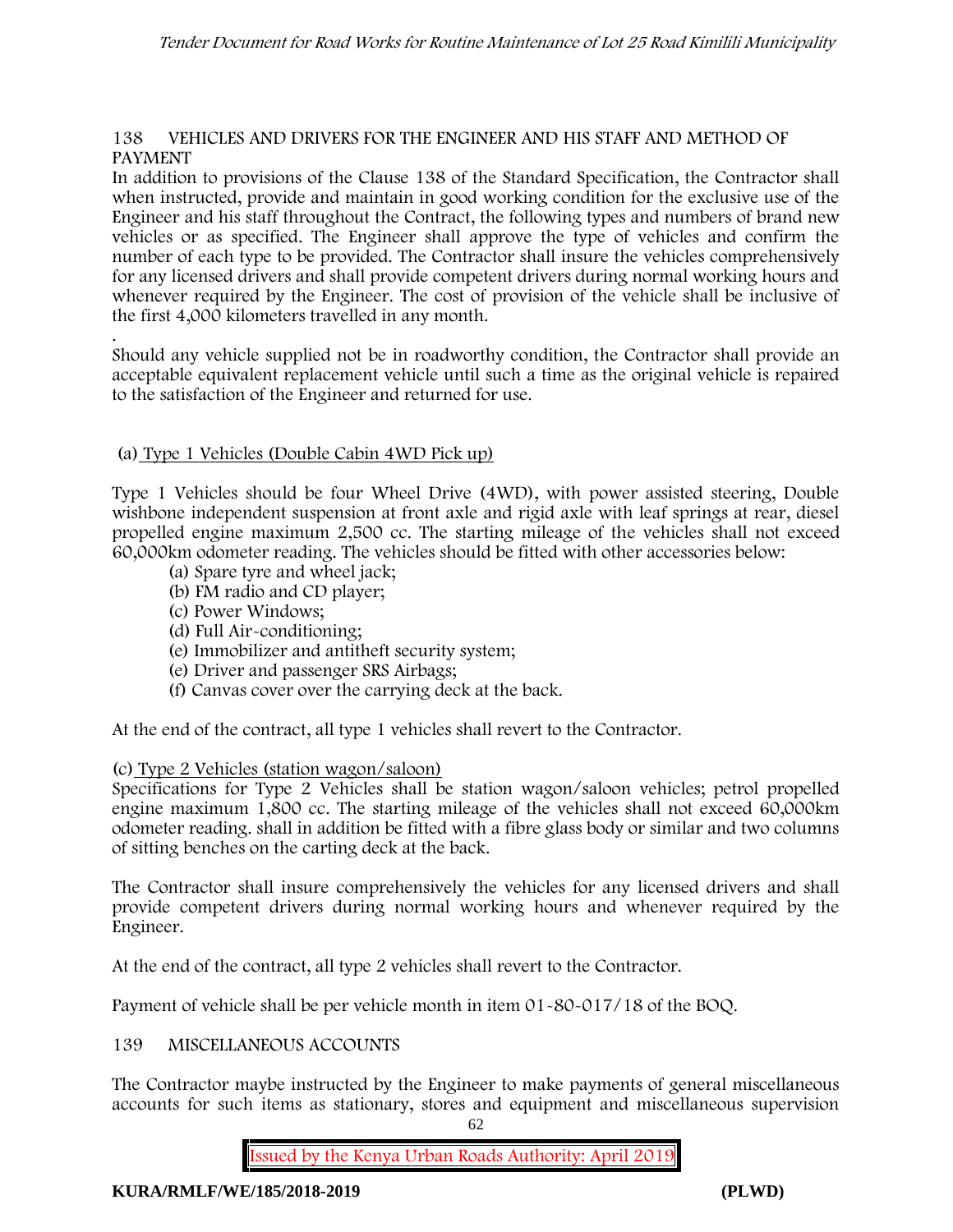personnel and claims or the Engineer may direct the Contractor to purchase or pay for the above. The Contractor will be paid on a prime cost basis plus a percentage for overheads and profits under appropriate items in the Bills of Quantities.

# **142 ENVIRONMENTAL PROTECTION**

The Contractor shall comply with the Statutory Regulations in force in Kenya regarding environmental protection and waste disposal, and shall liaise with the National Environmental Management Agency (NEMA).

The Contractor shall ensure so far as is reasonably practicable and to the satisfaction of the Engineer; that the impact of the construction on the environment shall be kept to a minimum and that appropriate measures are taken to mitigate any adverse effects during the construction.

- (a) The Contractor shall exercise care to preserve the natural landscape and shall conduct his construction operations so as to prevent any unnecessary destruction, scarring, or defacing of the natural surroundings in the vicinity of the work. Except where clearing is required for permanent works, all trees, native shrubbery, and vegetation shall be preserved and shall be protected from damage by the Contractor's construction operations and equipment. All unnecessary destruction, scarring, damage or defacing resulting from the Contractor's operations shall be repaired, replanted, reseeded or otherwise corrected as directed by the Engineer, and at the Contractor's expense.
- (b) The Contractor shall ensure that measures are in place to control soil erosion and water pollution, by use of berms, dykes, silt fences, brush barriers, dams, sediment basins, filter mats, netting, gravel, mulches, grasses, slope drains, contour banks, and other erosion control devices and methods. Temporary erosion control provisions shall be coordinated with permanent erosion control features to assure economical, effective and continuous measures throughout the period of the works. The Contractor's attention is drawn to the requirements of Clause 502, in that works need to be progressively finished so that permanent vegetation can establish quickly to mitigate soil erosion and erosion of drains.
- (c) The Contractor shall provide all the labour, equipment, materials, and means required and shall carry out proper and efficient measures wherever and as often as necessary to minimise the dust nuisance.
- (d) The Contractor shall comply with all applicable Kenyan laws, orders and regulations concerning the prevention, control and abatement of excessive noise. Blasting, use of jackhammers, pile driving, rock crushing, or any other activities producing high-intensity impact noise may be performed at night only upon approval of the Engineer.
- (e) Immediately after extraction of materials, all borrows pits shall be backfilled to the satisfaction of the Engineer. In particular borrow pits near the project road shall be backfilled in such a way that no water collects in them.
- (f) Spilling of bitumen fuels Oils and other pollutants shall be cleared up.
- (a) The Contractor's attention is drawn to the requirements of the Standard Specification in regard to the environment and in particular to the following clauses: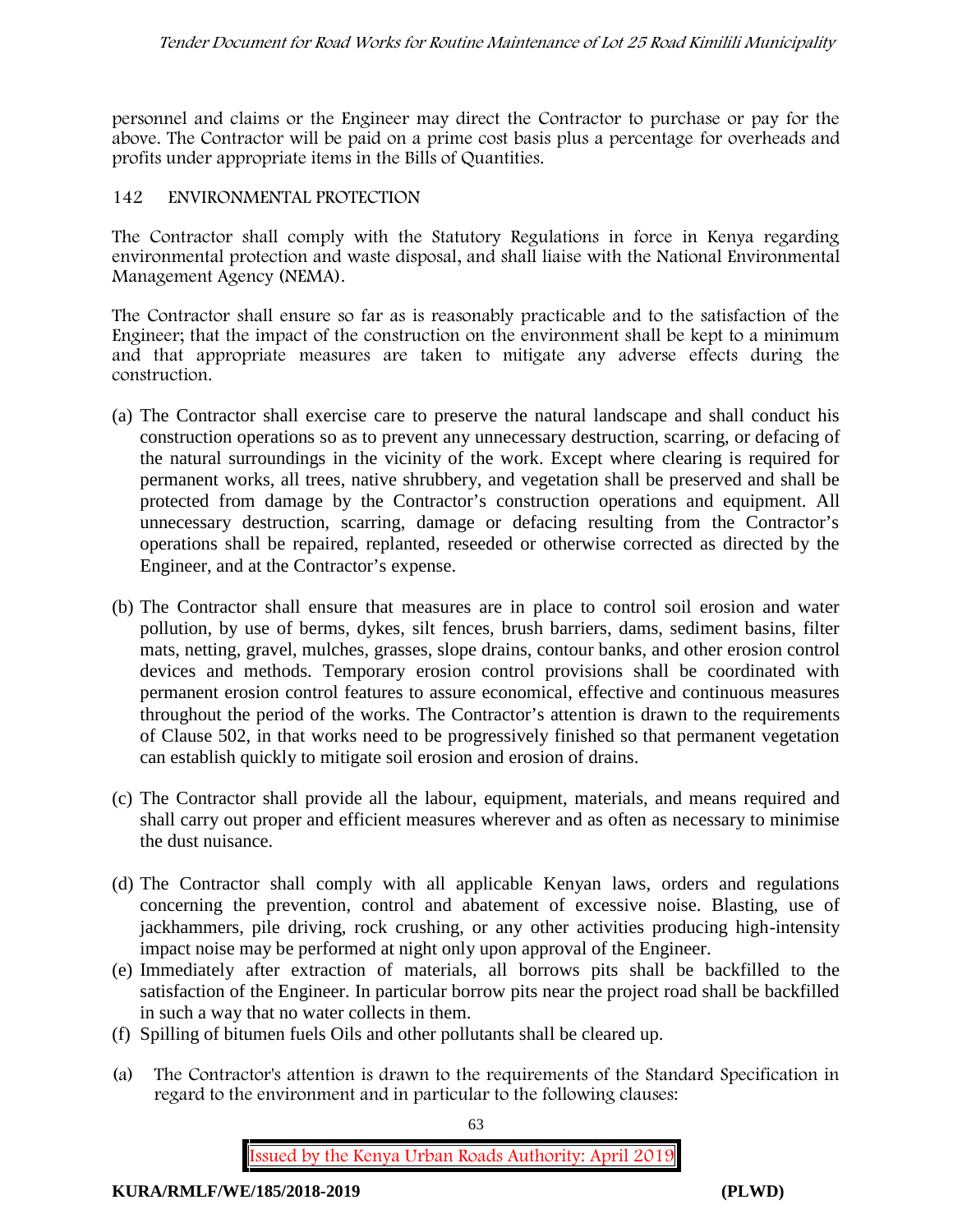| Clause 115: Construction Generally                                  |
|---------------------------------------------------------------------|
| Clause 116: Protection from Water                                   |
| Clause 136: Removal of Camps                                        |
| Clause 605: Safety and Public Health Requirements Clause            |
| Clause 607: Site Clearance and Removal of Topsoil and<br>Overburden |

(h) No additional payment will be made to the Contractor to cover costs arising from the requirements for this Clause and the Contractor must include these costs in the rates inserted into the Bills of Quantities.

### **143 STAFF TRAINING**

The Contractor shall allow for training of engineers, technicians and other support staff as may be instructed by the Engineer.

The payment of the allowances of such staff shall be made as instructed by the Engineer under the relevant provisions in the Bills of Quantities.

**Issued by the Kenya Urban Roads Authority: April 2019**

64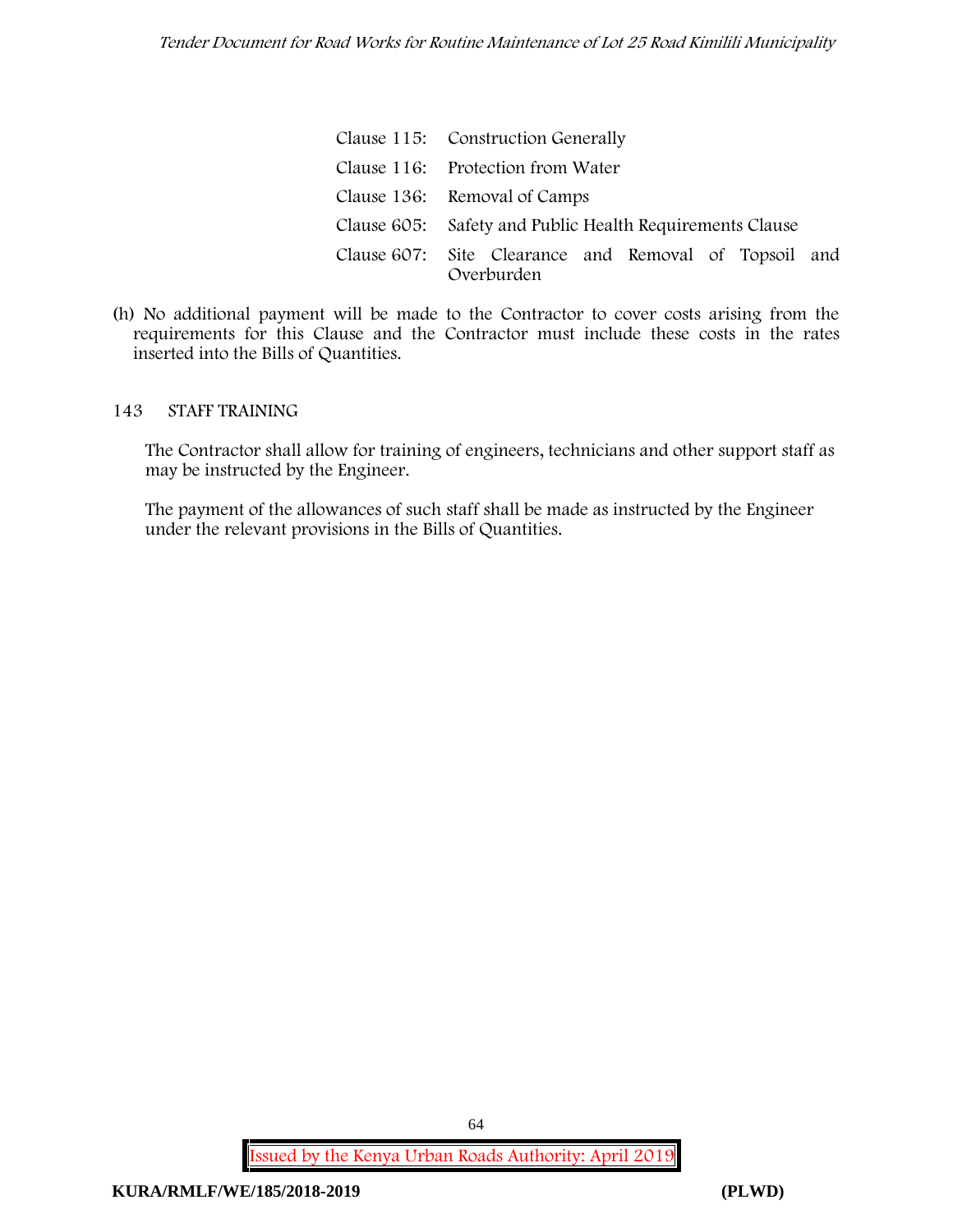# **SECTION 2 - MATERIALS AND TESTING OF MATERIALS**

All materials testing shall be in accordance with Section 2 of the Standard Specifications.

# **SECTION 3 - SETTING OUT & TOLERANCES**

- **301 SETTING OUT**
	- a) In addition to the provisions of clause 3.01(a) if the traverse points to be used for the setting out are close to the existing carriageway and interfere with construction works then the Contractor will have to relocate them to a location where they will not be disturbed. The co ordinates and heights of all traverse points so located shall be listed and provided to the Engineer for checking and/or approval. Contractor shall also monument the new centreline every 200m along straight and all salient points along curves by a pin in the concrete beacon before commencement of any works.

The road reserve boundary posts shall have 12mm diameter steel pins embedded in concrete, 200mm long with 25mm exposed to the air, sticking out form its top surface. This pin shall be co-ordinated and heighted and result of the same shall be provided to the Engineer for approval. Cost of these works shall be included in the rates as no separate item has been provided.

Commencement of the works shall not be permitted until this basic survey data has been provided and approved by the Engineer for at least 2 Kms of the road.

# b) Detailed Setting Out

Reference pegs shall be 50mm by 50mm in section 600mm long driven 400mm firmly into ground and painted white above the ground. The offset from centre line shall be indicated by small nail 20mm to 25mm long with its head driven flush with the top of the peg.

Chainages, offset and reference elevation shall be clearly indicated to the sides of the peg to the satisfaction of the Engineer.

After cutting of benches and prior to commencement of earthworks or subgrade works, Contractor shall take cross-sections again and submit the copy of the same to Engineer for agreement. These cross-sections shall then be used as basis of measurement for all subsequent layers, unless otherwise stated.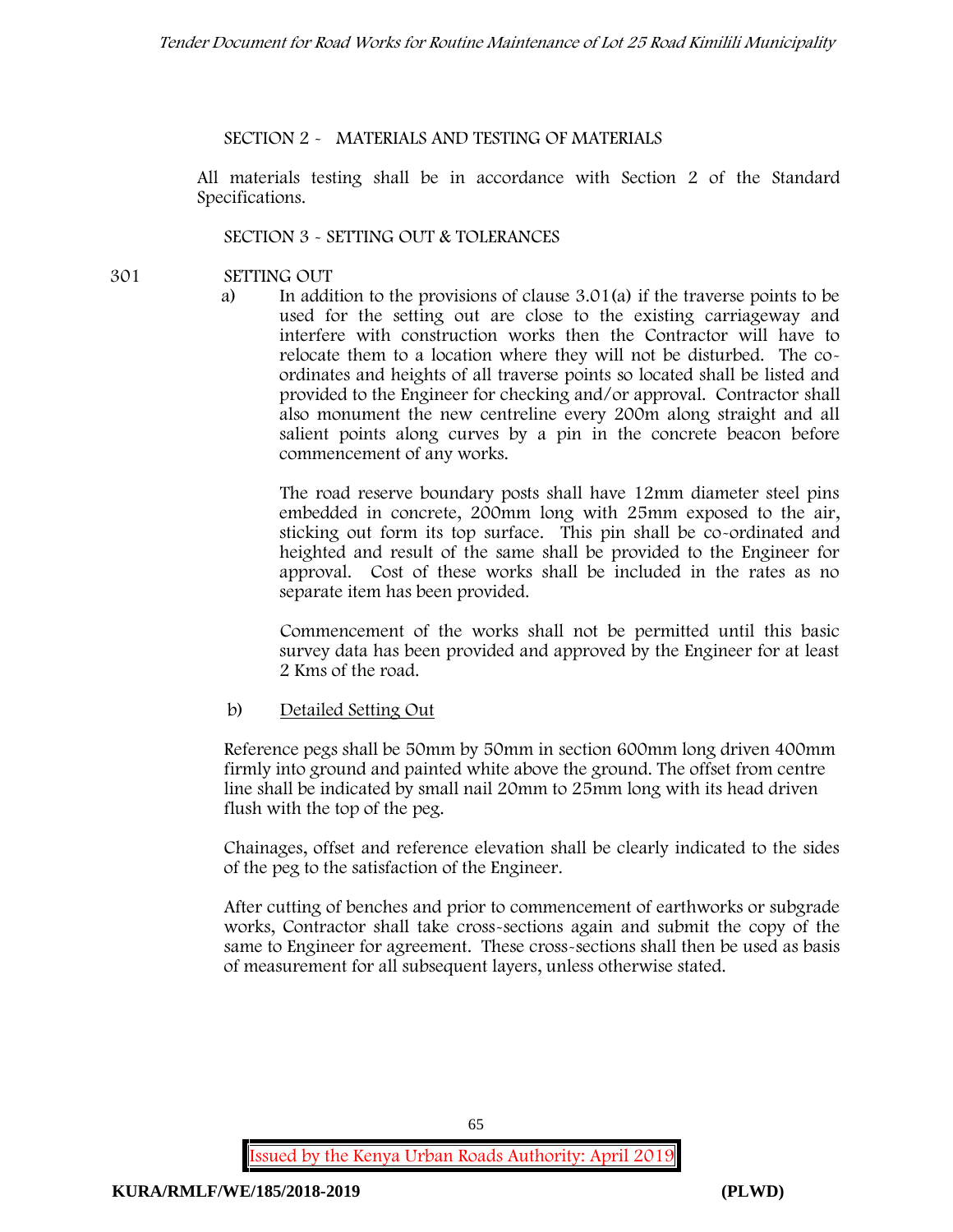**SECTION 4- SITE CLEARANCE AND TOP SOIL STRIPPING**

### **401 SITE CLEARANCE**

Site Clearance shall be carried out as directed by the Engineer.

**402 REMOVAL OF TOPSOIL**

Topsoil shall include up to 200mm depth of any unsuitable material encountered in existing or newly constructed drains, drainage channels, and accesses.

**403 REMOVAL OF STRUCTURES, FENCES AND OBSTRUCTIONS**

When instructed by the Engineer, the Contractor shall demolish or remove any structure and payment for this shall be made on day works basis.

**Issued by the Kenya Urban Roads Authority: April 2019**

66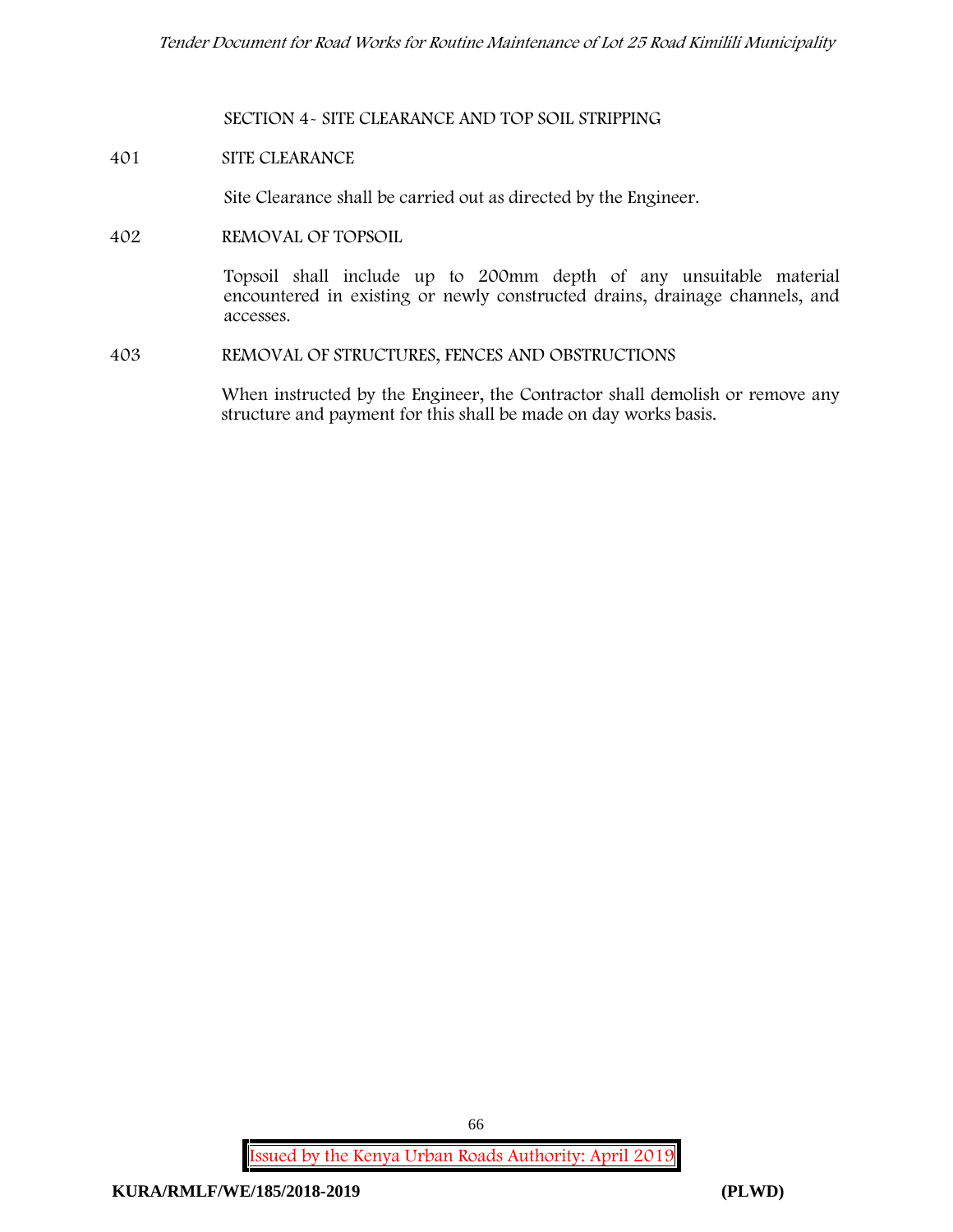# **SECTION 5 - EARTHWORKS**

### **504 PREPARATION PRIOR TO FORMING EMBANKMENT**

Where benching is required for existing pavement to accommodate earthworks subgrade or subbase for widening the road, the rate for compaction of existing ground shall be deemed to cover this activity.

Excavation in the pavement of the existing road shall be kept dry. In the event of water penetrating the underlying layer, construction of the subsequent layers shall be postponed until the underlying layers are dry enough to accommodate the construction plant without deforming or otherwise showing distress.

Step construction shall be carried out per layer at the joint where excavating both vertically and perpendicular to the direction of the travel. The step shall be 500mm perpendicular to the direction of the travel and 150mm vertical unless otherwise instructed by the Engineer.

Special care shall be taken when compacting the new material at the joint ensuring that specified density is achieved.

### **505 CONSTRUCTION OF EMBANKMENTS**

Only material approved by the Engineer shall be used for fill in embankments. Material with high swelling characteristics or high organic matter content and any other undesirable material shall not be used, unless specifically directed by the Engineer. Unsuitable material shall include:

- (i) All material containing more than 5% by weight or organic matter (such as topsoil, material from swamps, mud, logs, stumps and other perishable material)
- (ii) All material with a swell of more than 3% (such as black cotton soil)
- (iii) All clay of plasticity index exceeding 50.
- (iv) All material having moisture content greater than 105% of optimum moisture content (Standard Compaction)

Subgrade: Shall mean upper 300mm of earthworks either insitu or in fill and subgrade shall be provided for as part of earthworks operation and payment shall be made as "fill". The material for subgrade shall have a CBR of not less than 8% measured after a 4 day soak in a laboratory mix compacted to a dry density of 100% MDD (AASHTO T99) and a swell of less than 1%.

Subgrade repair: Where directed by the Engineer, any localized failure in the subgrade shall be repaired by filling in selected soft, hard or natural of minimum CBR 30% and compacted in accordance with clauses in the specifications applying to normal subgrade.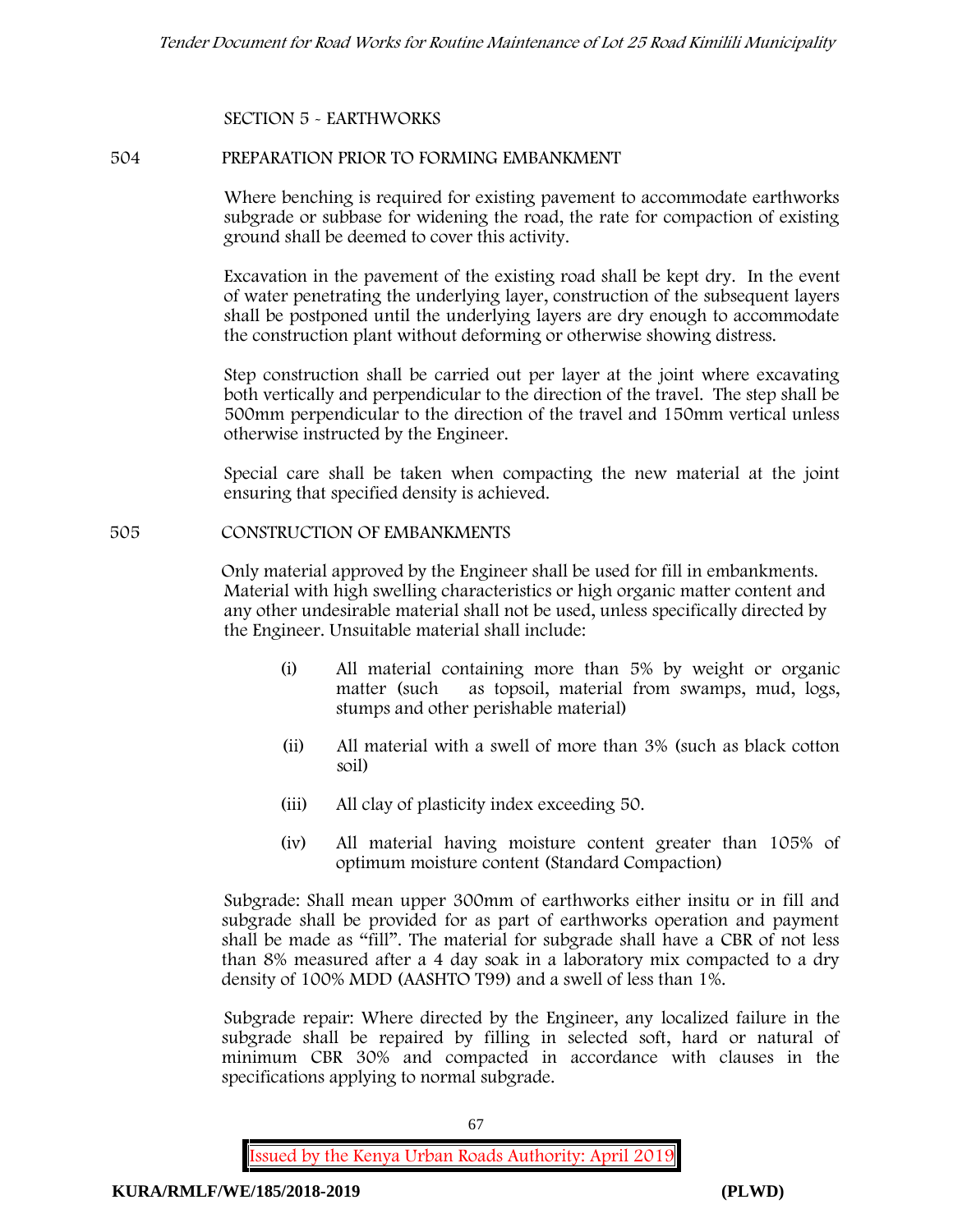Embankment repair: Where directed by the Engineer, any localized filling in soft, hard or natural; selected material requirements shall be executed in accordance with Clause 505.

# **508 COMPACTION OF EARTHWORKS**

At pipe culverts, all fill above ground level around the culverts shall be compacted to density of 100% MDD (AASHTO T.99) up to the level of the top of the pipes or top of the surround(s), if any and for a width equal to the internal diameter of the pipe on either side of the pipe(s) or surround(s) as applicable.

At locations adjacent to structures, all fill above ground level upto the underside of the subgrade shall be compacted to density of 105% MDD (AASHTO T.99). In case of fill around box culverts this should be carried out for the full width of the fill and for a length bounded by the vertical plane passing through the ends of the wingwalls.

Notwithstanding the provision of clause 503 of the standard Specification, Compaction of subgrade material (i.e. material immediately below formation) in cut areas shall not be carried out by the contractor in areas where the formation is formed in hard material, unless specific instructions to the contrary are issued by the Engineer.

Where improved sub-grade material shall be required, this shall be compacted and finished to the same standards and tolerances as those required for normal subgrade and clauses in the specifications applying to normal subgrade shall also apply.

# **511 BORROW PITS**

The first part of the Standard Specification is amended as follows:-

Fill material which is required in addition to that provided by excavation shall be obtained from borrow pits to be located and provided by the Contractor but to the approval of the Engineer contrary to what has been stated.

# **517 MEASUREMENT AND PAYMENT**

Notwithstanding the provisions of clause 517 of the standard specifications, the rate for compaction of fill in soft material shall allow for the requirements of clause 508 of the special specification and no extra payment shall be made for compaction around pipe culverts (100% MDD AASHTO T.99).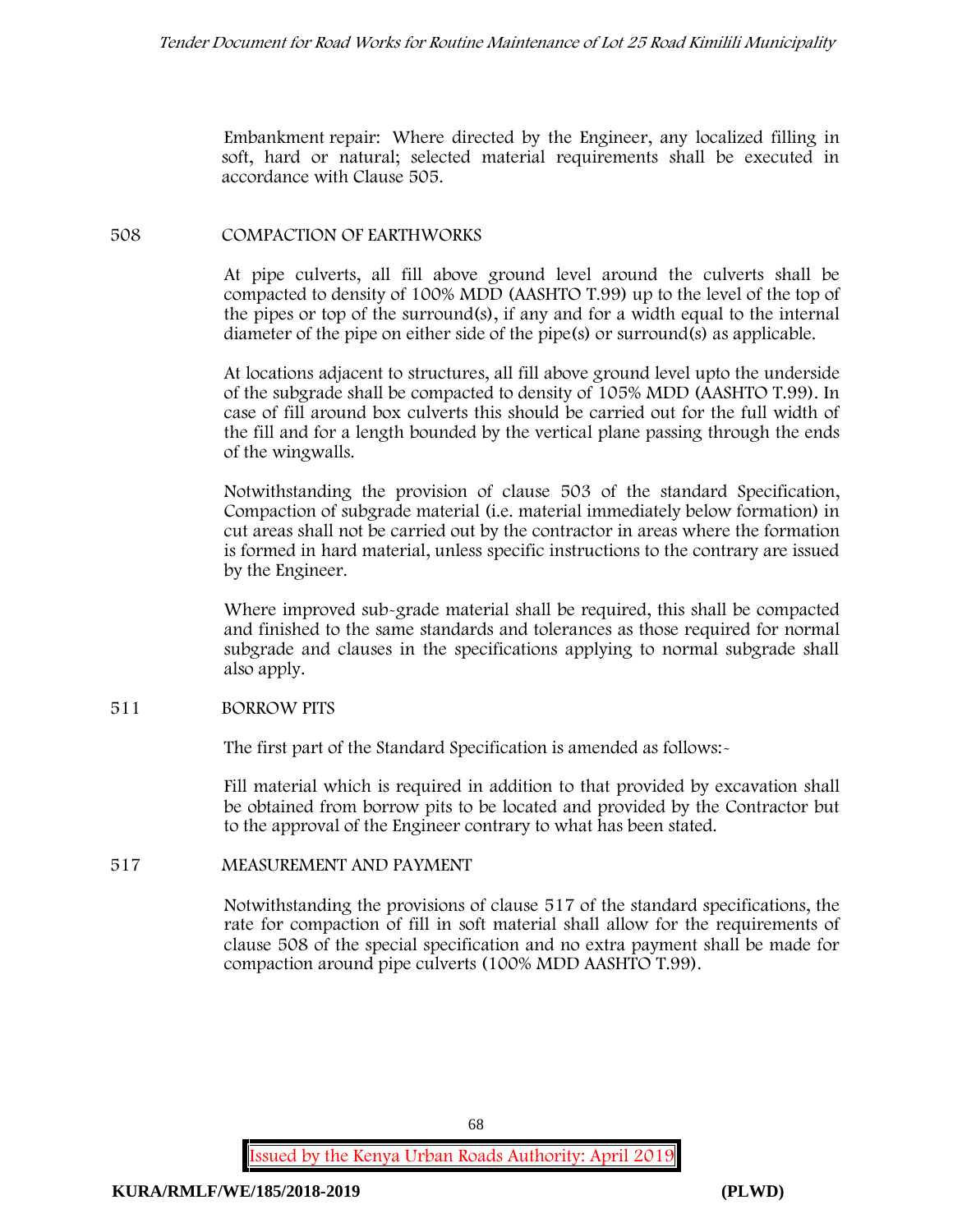### **SECTION 6 - QUARRIES, BORROW PITS, STOCKPILES AND SPOIL AREAS**

### **601 GENERAL**

Notwithstanding any indications to the contrary in the Standard specification the Engineer will not make available to the Contractor any land for quarries, borrow pits, stockpiles and spoil areas, except for those areas in road reserves specifically approved by him.

The contractor will be entirely responsible for locating suitable sources of materials complying with the Standard and Special Specifications, and for the procurement, Wining, haulage to site of these materials and all costs involved therein. Similarly the contractor will be responsible for the provision and costs involved in providing suitable areas for stockpiling materials and spoil dumps. Should there be suitable sites for spoil dumps or stockpiles within the road reserve forming the site of the works the Contractor may utilise these subject to the approval of the Engineer.

No additional payment will be made to the Contractor to cover costs arising from the requirements for this Clause and the Contractor must include these costs in the rates inserted into the Bills of Quantities.

# **602 MATERIAL SITES** The information on possible material sites is given for the general guidance of bidders. Bidders are however advised to conduct their own investigation as the information contained therein is neither guaranteed nor warranted

# **603 PROVISION OF LAND**

Notwithstanding any indications to the contrary in the Standard specification the Engineer will not make available to the Contractor any land for quarries, borrow pits, stockpiles and spoil areas, except for those areas in road reserves specifically approved by him.

The contractor will be entirely responsible for locating suitable sources of materials complying with the Standard and Special Specifications, and for the procurement, Wining, haulage to site of these materials and all costs involved therein. Similarly the contractor will be responsible for the provision and costs involved in providing suitable areas for stockpiling materials and spoil dumps. Should there be suitable sites for spoil dumps or stockpiles within the road reserve forming the site of the works the Contractor may utilise these subject to the approval of the Engineer.

No additional payment will be made to the Contractor to cover costs arising from the requirements for this Clause and the Contractor must include these costs in the rates inserted into the Bills of Quantities.

### **605 SAFETY AND PUBLIC HEALTH REQUIREMENTS**

In addition to clause 605, the contractor shall allow for professionals to conduct lectures to the workers regarding the spread of HIV/Aids.

69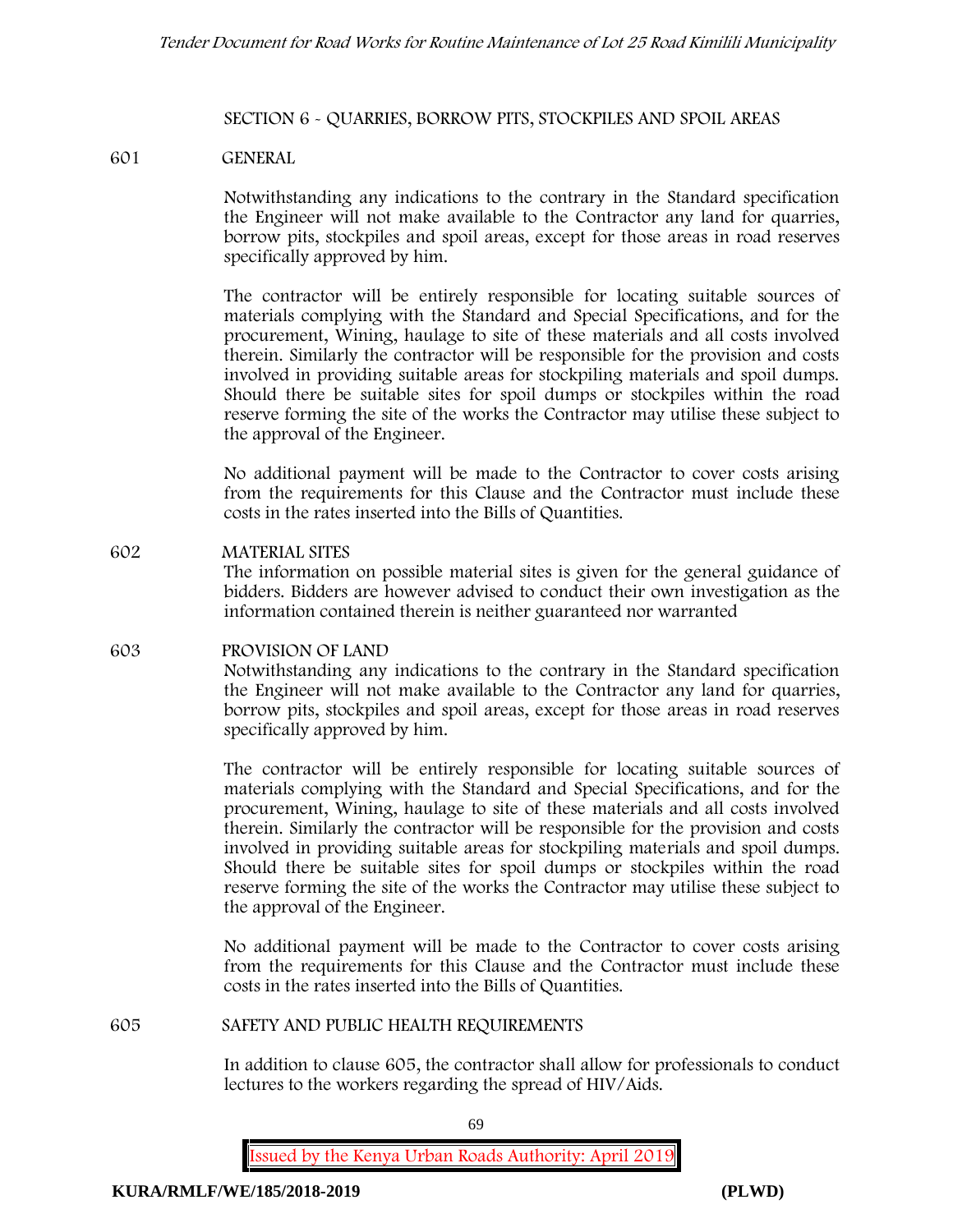### **SECTION 7 - EXCAVATION AND FILLING FOR STRUCTURES**

### **703 EXCAVATION OF FOUNDATIONS FOR STRUCTURES**

Unless otherwise instructed by the Engineer, all excavated surfaces in material other than hard material, on which foundations for structures shall be placed, shall be compacted to 100% MDD (AASHTO T.99) immediately before structures are constructed.

Paragraph 4, last line: - Replace "95%" with "100%".

### **707 BACKFILLING FOR STRUCTURES**

Unless otherwise instructed by the Engineer, all backfilling material shall be compacted to a minimum of 100% MDD (AASHTO T.99).

### **709 EXCAVATIONS FOR RIVER TRAINING AND NEW WATER COURSES**

Payments for river training and establishment of new watercourses shall only be made where such work constitute permanent works. Works done for road deviation or other temporary works shall not qualify for payment.

### **710 STONE PITCHING**

Stone pitching to drains, inlets and outlets of culverts to embankments and around structure shall consist of sound unweathered rock approved by the Engineer.

The stone as dressed shall be roughly cubical in shape with minimum dimensions of 150 x 150mm for normal thickness of stone pitching.

The surface to receive the pitching shall be compacted and trimmed to slope and the stone laid, interlocked and rammed into the material to give an even finished surface.

In areas where stone pitching has been damaged, the Contractor shall identify such areas and notify the Engineer for his agreement of the extent of the Works required and his approval and instructions to proceed with the Works. Stone Pitching Repair and Reconstruction shall be carried out in accordance with Clause 710 of the Standard Specifications.

The Works shall involve removal of the damaged stone pitching and reconstruction of the said areas in accordance with Clause 710 of the Standard Specifications by use of the sound salvaged material together with any necessary additional material where all such materials shall comply with Section 7 of the Standard Specifications.

Contrary to clause 713 of the standard specifications, the rates inserted for stone pitching shall allow for grouting.

**711 GABIONS**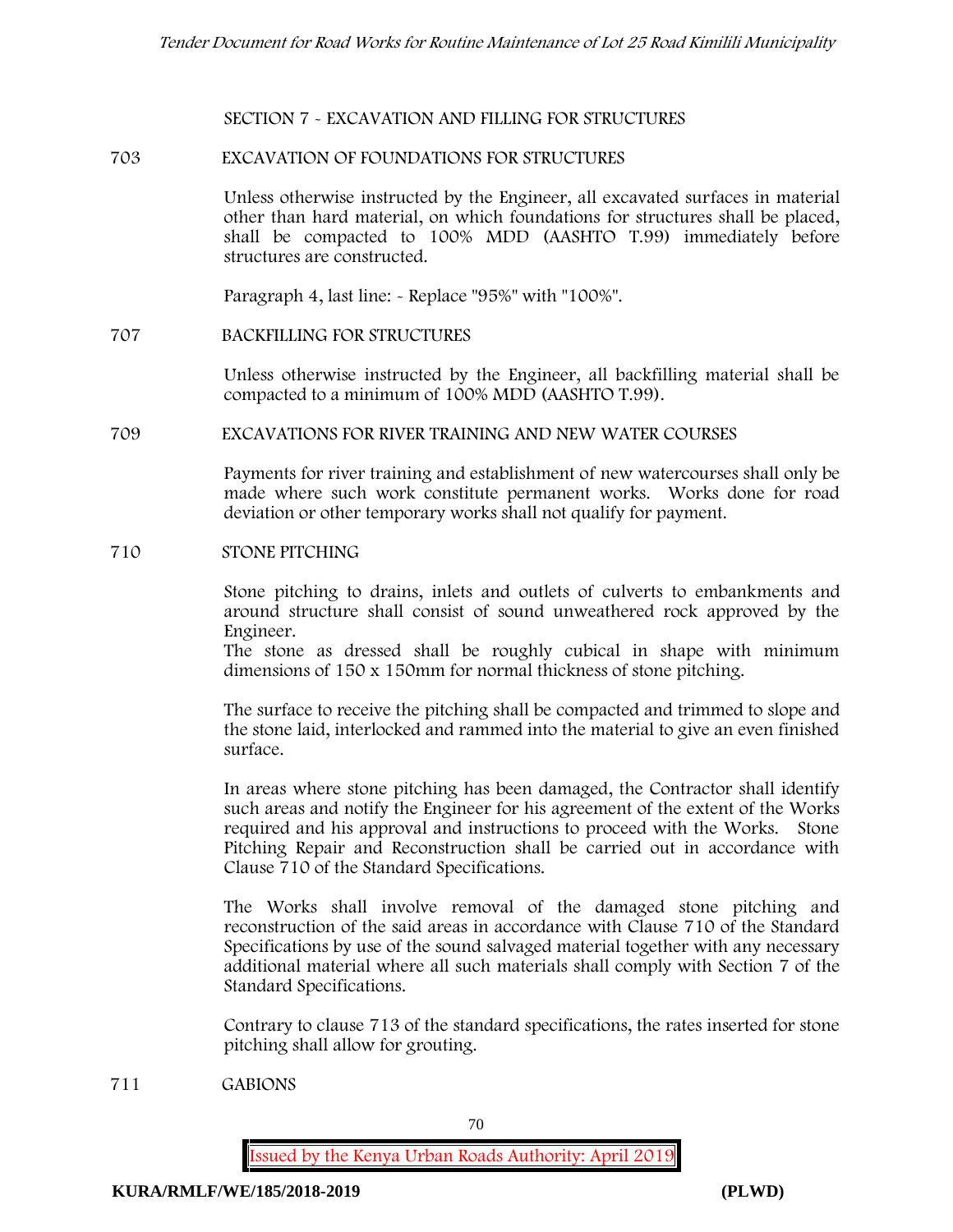Where instructed by the Engineer the Contractor will install gabions as protection works to washout areas or bridge Piers and or Abutments. Gabions shall be constructed in accordance with Clause 711 of the Standard Specification.

I n cases where existing gabions have been damaged, the Contractor shall identify them and notify the Engineer for his agreement of the extent of the Work required and his approval and instructions to proceed with the Works.

The Works shall involve removal of the damaged gabions / rocks, excavation to the correct levels and grades as directed by the Engineer, and in accordance with Clause 711 of the Standard Specifications and reconstruction with new gabions and other necessary materials as necessary. The damaged gabions shall be recovered and transported to the nearest KURA'S Yard or M.O. R &P.W Department depot.

### **712 RIP-RAP PROTECTION WORK**

Quarry waste or similar approved material shall be used to backfill scoured and eroded side, outfall and cut-off drain. The material shall be compacted to form a flat or curved surface preparatory to stone [pitching of drainage channels, existing and new scour checks as directed by the Engineer.

The surface to receive the pitching shall be compacted and trimmed to slope and the stone hand laid, interlocked and rammed into the material to give an even finished surface. The interstices of the Pitching shall be rammed with insitu material. The insitu material immediately behind the pitching shall be compacted to minimum density of 100% MDD compaction (AASHTO T.99)

# **714 BACKFILL BELOW STRUCTRURES**

Where instructed this shall be carried out in compliance with the requirements of Clause 507 and 804 of the Standard Specification.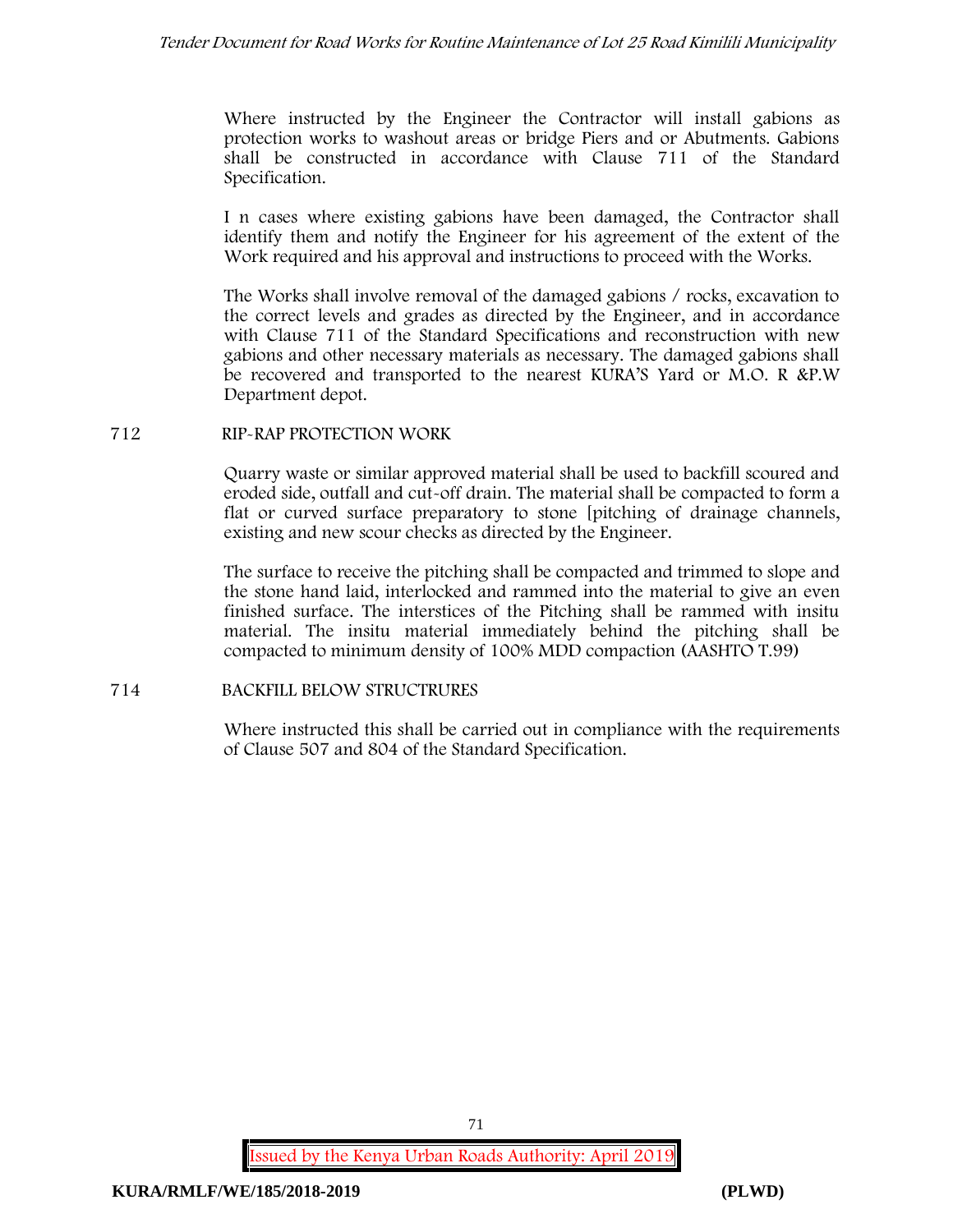### **SECTION 8 - CULVERTS AND DRAINAGE WORKS**

### **801 SCOPE OF SECTION**

The operations specified in this section apply to the installation of drainage works and reinstatement and improvement of the same.

In addition, this Section covers: -

- Extending of existing 450mm, 600mm and 900mm diameter pipes to be compatible with the increased road width or access.
- Desilting and cleaning of existing pipes and outfall drains to make them free flowing.

#### **804 EXCAVATION FOR CULVERTS AND DRAINAGE WORKS**

In the Standard Specifications, make the following amendments: -

- (a) In paragraph 6, line 3, and in paragraph 7, line 5 and in paragraph 11, line 6, delete "95%" and insert "100%".
- (b) Removal of Existing Pipe Culverts

Where instructed by the Engineer, the Contractor shall excavate and remove all existing blocked or collapsed culvert pipes of 450mm, 600mm and 900mm diameter including concrete surround, bedding, inlet and outlet structure.

The void left after removal of culvert pipes shall be widened as necessary to accommodate new concrete bedding, pipe and haunching. The payment of this work shall be per linear metre of pipes removed, and the volume in m<sup>3</sup> of inlet/outlet structure removed. The void left by removal of these pipes shall be carefully preserved in order to accommodate replacement of 450mm, 600mm or 900mm diameter pipe culverts as shall be directed by the Engineer.

- (c) Removal of Other Existing Drainage Structures When instructed by the Engineer, the Contractor shall demolish or remove any other structure and payment for this shall be made on day work basis.
- (d) Excavation for Culverts and Drainage Works The Contractor shall carry out all excavations for new culverts and drainage works to the lines, levels, inclinations, and dimensions shown on the drawings or as instructed by the Engineer.

#### **805 EXCAVATION IN HARD MATERIAL**

In the Standard Specifications, Sub-clauses 805(a) and 805 (b) delete "95%" and insert "100%".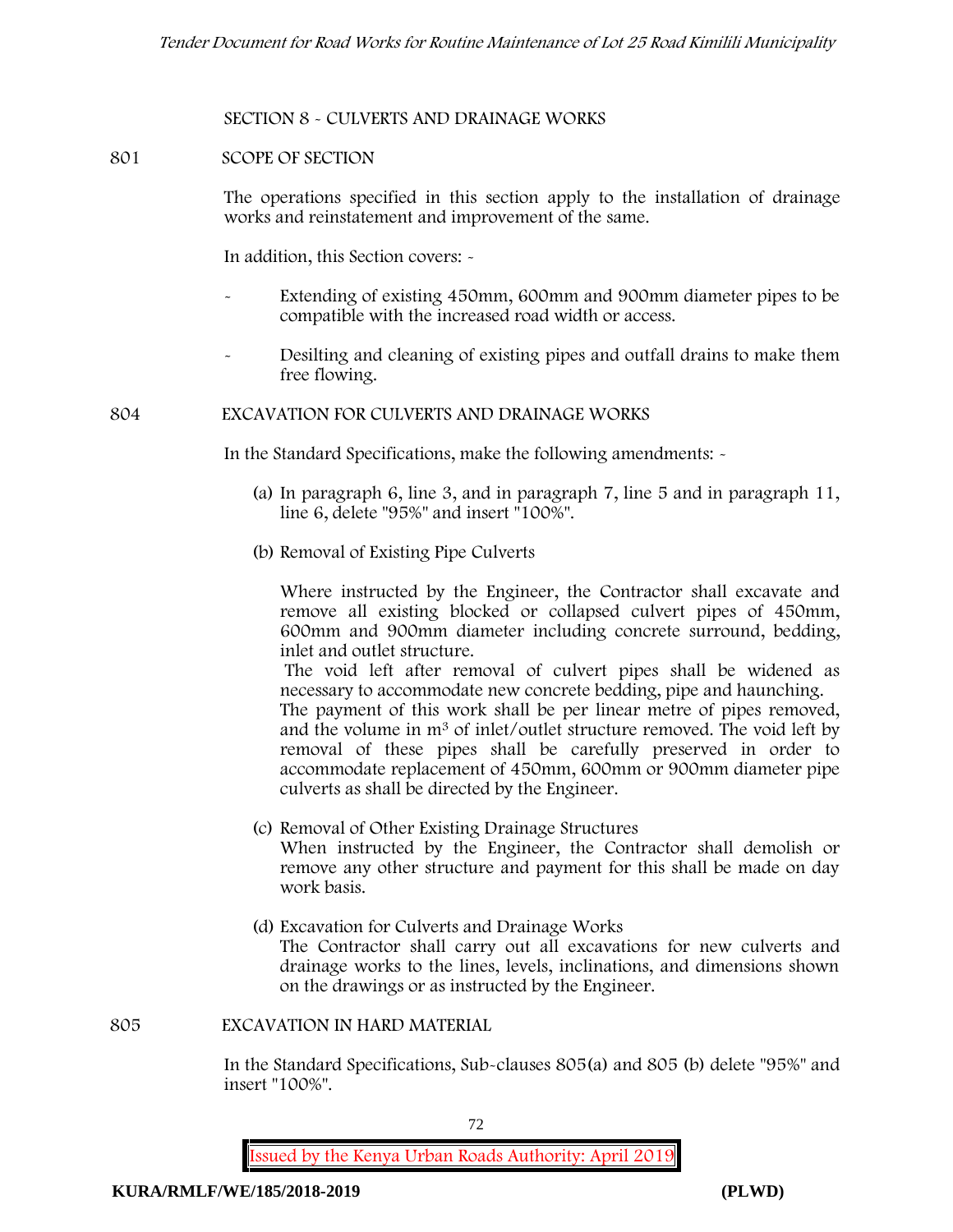In sub-clause 809(a), paragraph 1, line 1, substitute "95%" with "100%".

In sub-clause 809(c), paragraph 2, line 4, between the words "compacted" and "and shaped" insert the words "to 100% MDD (AASHTO T.99)".

Hard material is material that can be excavated only after blasting with explosives or barring and wedging or the use of a mechanical breaker fitted with a rock point in good condition and operated correctly. Boulders of more than 0.2m<sup>3</sup> occurring in soft material shall be classified as hard material.

#### **809 BEDDING AND LAYING OF PIPE CULVERTS**

Concrete pipes shall be laid on a 150mm thick concrete bed of class 15/20 and the pipes shall be bedded on a 1:3 cement: sand mortar at least 50mm thick, 150mm wide and extending the full length of the barrel.

The rates inserted shall allow for compaction of the bottom of excavation to 100% MDD (AASHTO T.99).

**810 JOINTING CONCRETE PIPES**

The concrete pipes for the culverts shall have ogee joints and will be jointed by 1:2 cement: sand mortar and provided with fillets on the outside as described in clause 810 of the Standard Specification.

**812 BACKFILLING OVER PIPE CULVERTS**

In the Standard Specifications, clause 812

a) Wherever the expression "dry density of 95% MDD (AASHTO T. 99)" occurs delete and replace with "dry density of 100% MDD (AASHTO T.99)".

The rates entered for laying of pipe culverts shall allow for backfilling to pipe culverts and compacting to 100% MDD (AASHTO T.99) and these works shall not be measured and paid for separately.

### **814 SUBSOIL DRAINS**

In the event of excavation for repairs exposing local seepage, springs or unacceptably high water table, the Engineer may instruct the provision of counter fort or French drains.

These drains shall consist of a trench excavated to the alignment, width, depth and gradient instructed by the Engineer, and backfilled with approved compacted clean hard crushed rock material as specified in clause 815 of the standard specification. Where these drains lie within the carriageway the carriageway shall be reinstated with compacted stabilised gravel and surfaced with hot asphalt or a surface dressing as instructed by the Engineer.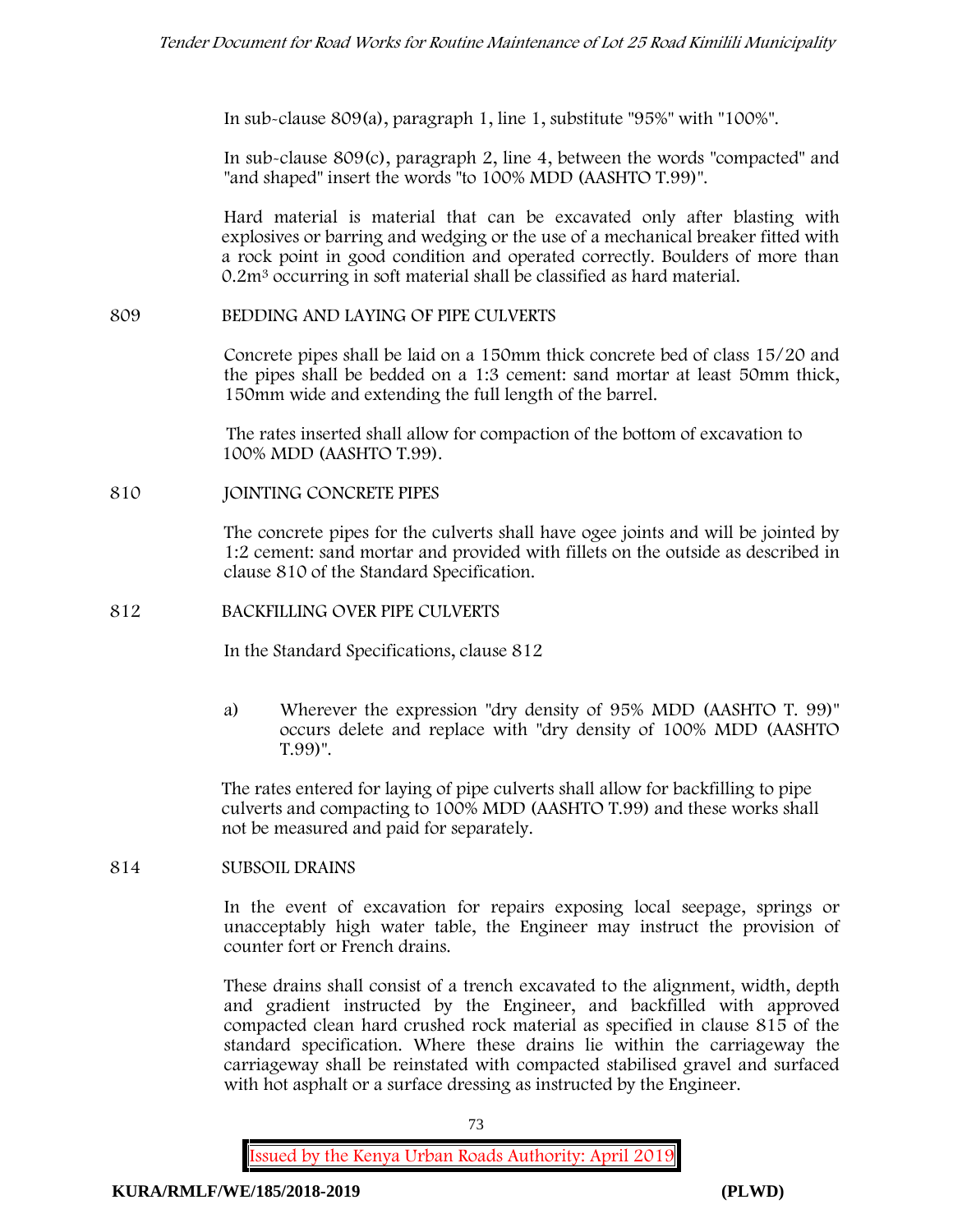#### **815 INVERT BLOCK DRAINS AND HALF ROUND CHANNELS**

Invert Block Drains and Half Round Channels shall be constructed as shown in the drawings provided in accordance with the Standard Specifications where directed by the Engineer.

#### **817 REPAIRS TO DRAINS**

**817.1 Cleaning and Repair of Existing Drains**

In areas of existing side drains, mitre or outfall drains where such are blocked, the Engineer shall instruct the Contractor to clean and clear the drains to free flowing condition.

The work shall consist of:

- (a) Stripping and removal of any extraneous material to spoil including vegetation and roots in the drains to the satisfaction of the engineer.
- (b) Spreading of any spoil to the satisfaction of the Engineer.

Shaping the drains to free flowing condition as directed by the Engineer. Removing any broken side slabs for inverted block drains and replacing with a new removing any broken inverted block drains and replacing with a new one well jointed.

Measurement and Payment for cleaning drains shall be by linear metre of drain cleaned measured as the product of plan area and vertical depth of extraneous material instructed to be removed. No extra payment will be made for removal of vegetation and roots.

**817.2 Channels**

The Engineer may instruct that the Contractor provides open channels in place of existing subdrains where the latter may be damaged or in any other place. The rates entered by the Contractor in the bills of quantities must include for removal and disposal of any subdrain material, excavation to line and level, backfilling and compaction as directed by the engineer. The channels shall be constructed of precast class 20/20 concrete of minimum 80mm thickness and lengths or widths not exceeding 1000mm. Joints shall be at least 15mm wide filled with 1:2 cement sand mortar.

**817.3 Rubble fills for protection work**

Quarry waste or similar approved material shall be used to back fill scoured and eroded side, outfall and cut-off drains. The material shall be compacted to form a flat or curved surface preparatory to stone pitching of drainage channels, existing and new scour checks as directed by the Engineer.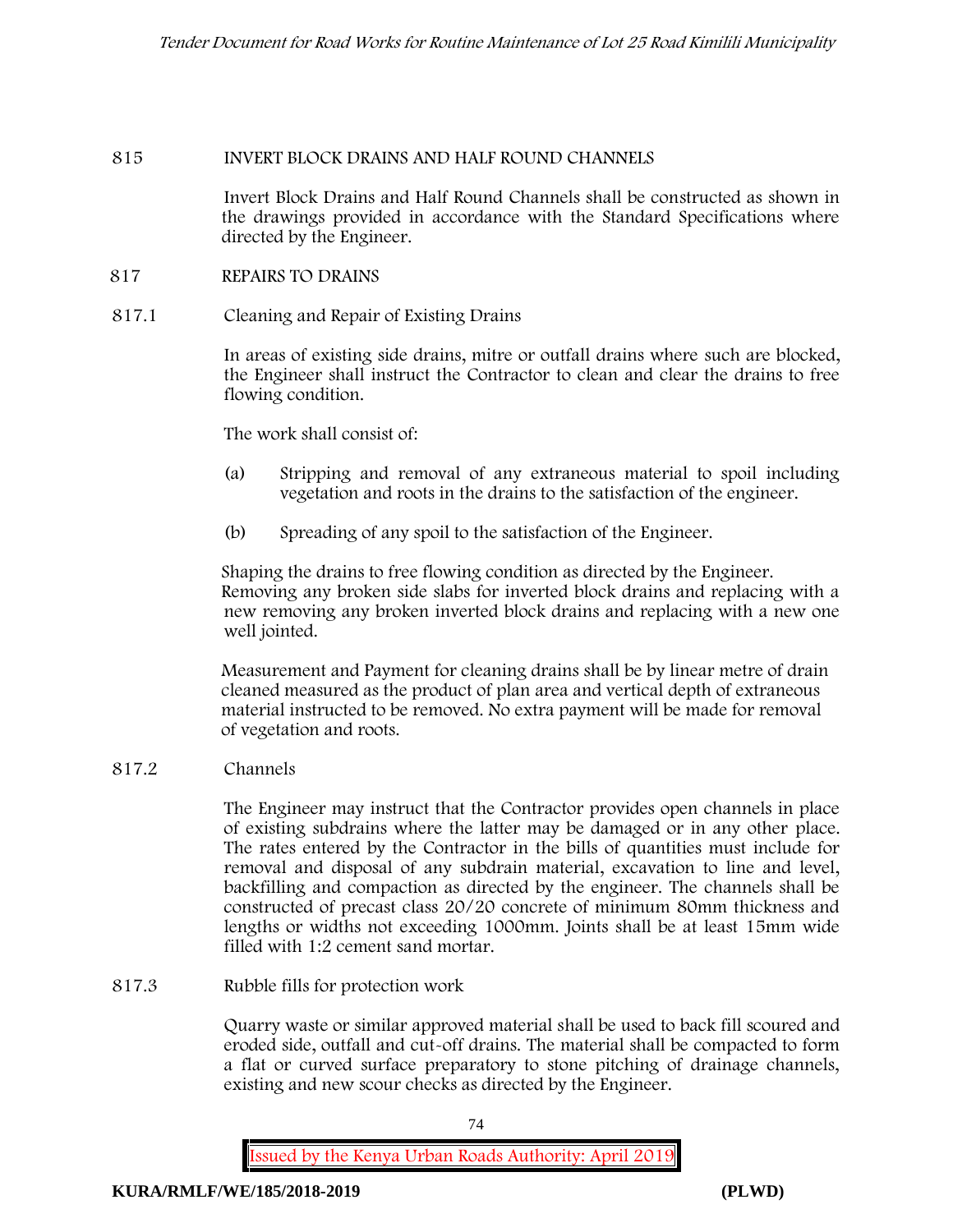### **817.4 Stone Pitching**

Stone pitching shall be constructed in accordance with clause 710 of the standard Specification.

**817.5 Gabions**

Gabions shall be constructed in accordance with clause 711 of the standard Specification.

**817.6 Spoil Material**

The Contractor shall be responsible for removal from site of all materials excavated in the course of undertaking works in this section of the specifications, unless suitable for re-use, and deposit of the material in a spoil dump to be approved by the Engineer.

#### **818 SCOUR CHECKS**

Scour checks are to be constructed in mass concrete in accordance with clause 818 of the standard Specifications and the drawings as shall be provided.

**819 CLEANING AND MAINTENANCE**

#### **819.1 Desilting of Pipe Culverts**

Where instructed, Contractor shall desilt the existing pipe culverts by removing all the material from the pipe to make them clean and free flowing.

Measurement and payment shall be by the linear metres of pipes de-silted, regardless of diameter size.

75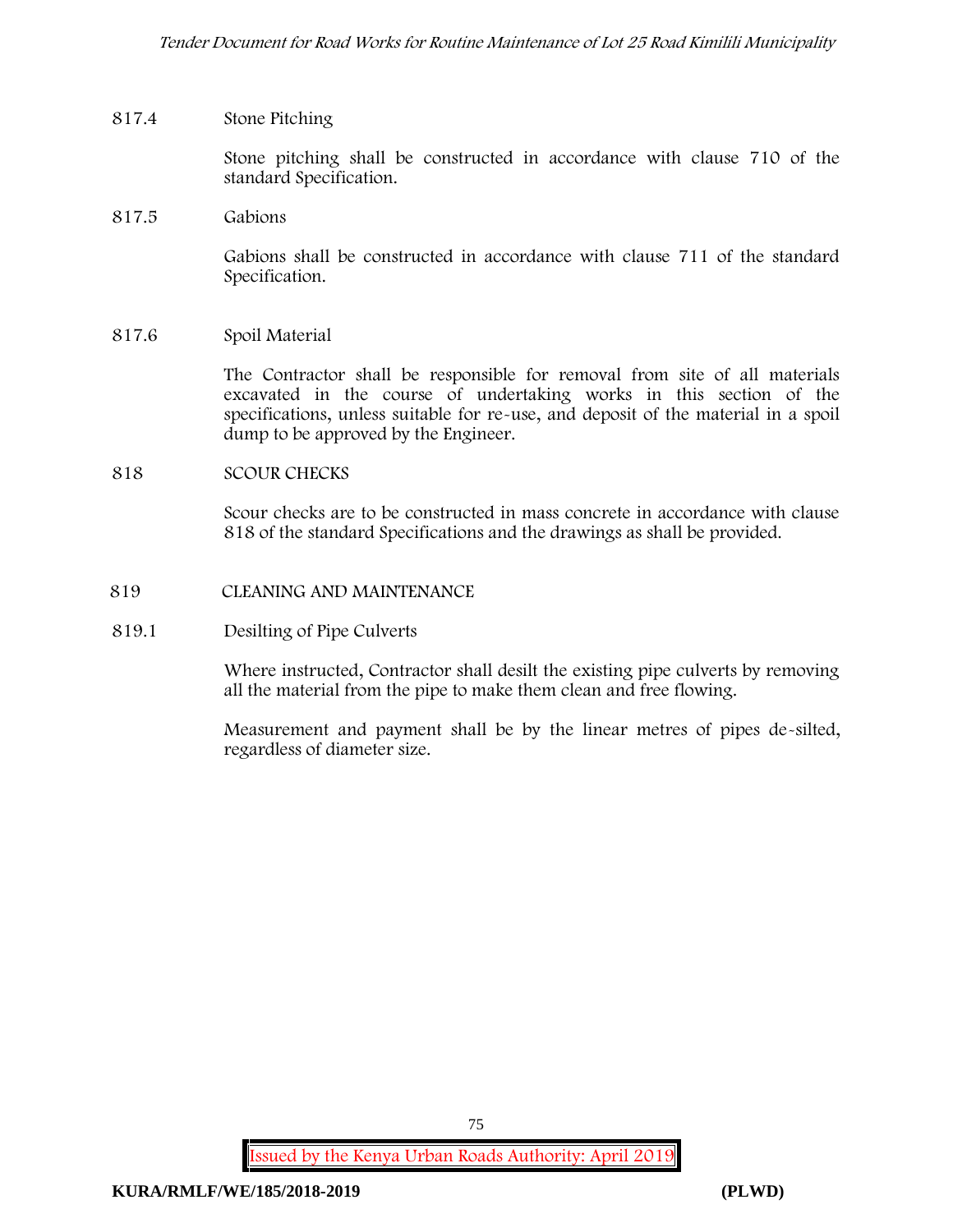#### **SECTION 9 - PASSAGE OF TRAFFIC**

#### **901 SCOPE OF THE SECTION**

The Contractor shall so arrange his work to ensure the safe passage of the Traffic at all times and if necessary construct and maintain an adequate diversion for traffic complete with all the necessary road traffic signs.

The contractor shall provide to the satisfaction of the Engineer adequate warning signs, temporary restriction signs, advance warning signs, barriers, temporary bumps and any other device and personnel equipped with two way radios to ensure the safe passage of traffic through the works.

When carrying out the Works the Contractor shall have full regard for the safety of all road users.

The Contractor shall also provide sign posts and maintain to the satisfaction of the Engineer all deviations necessary to complete the works. The contractor should allow for the costs of complying with the requirements of this clause in his rates.

The contractor will be deemed to have inspected the site and satisfied himself as to the adequacy of his bid for these works and no additional payments will be made to the contractor for any expenditure on traffic control or the provision of deviations. The employer shall not be liable for inadequate prior investigations of this nature by the contractor.

#### **903 MAINTENANCE OF EXISTING ROADS**

The Contractor shall when instructed, maintain the existing project road ahead of works using compacted asphalt concrete type I in accordance with the provisions in clause 1601B – 1607B of the Special Specifications or gravel material depending on the nature of the wearing course surface.

#### **904 CONSTRUCTION OF DEVIATIONS**

(a) **General**

In addition to requirement of this clause, the Contractor shall when instructed construct and complete deviations to the satisfaction of the Engineer before commencing any permanent work on the existing road. Also during these works the contractor is supposed to provide a detour of adequate pipe culverts for pedestrian and traffic crossing where there is bridge works.

Subject to the approval by the Employer, the Contractor may maintain and use existing roads for deviation. Payment for this, made in accordance with clause 912 (a) (i), shall be by the Kilometre used depending on the type of road used, whether bituminous or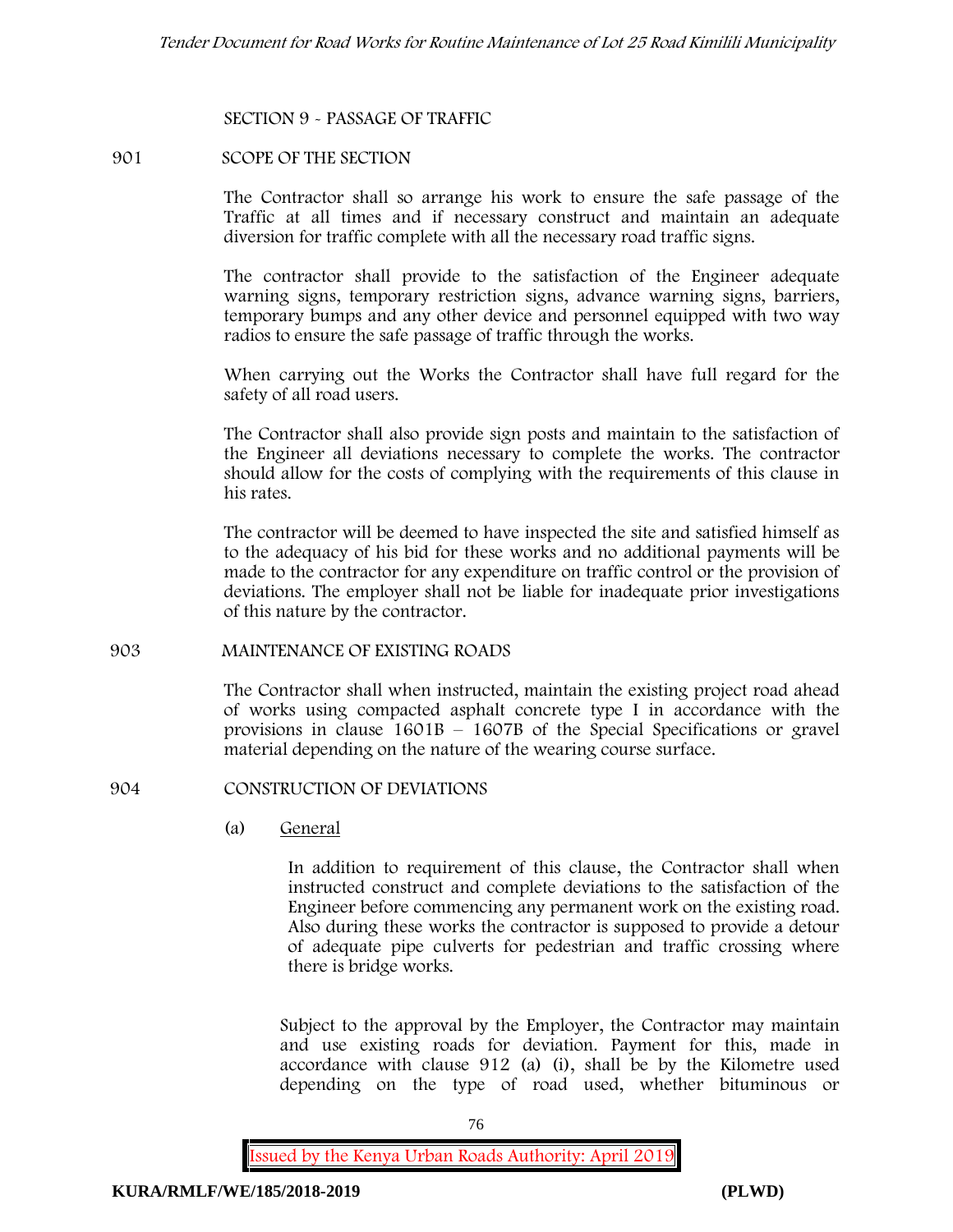earth/gravel. The rates shall include for the provision of materials and the works involved.

b) **Geometry**

The carriageway width of the deviations shall not be less than 6m wide and suitable for 2-way lorry traffic unless otherwise specified.

c) **Construction**

Unless otherwise instructed gravel wearing course for the deviation shall be 150mm compacted thickness complying with section 10 of the Standard Specification. The Contractor shall allow in his rate for removal of any unsuitable material before placing of gravel wearing course, as this will not be paid for separately.

In addition to provision of this clause, Contractor is required to sprinkle water at least 4 times a day at the rate of  $1$  to  $1.4$  litres/ $M<sup>2</sup>$  in regular interval to minimise the effects of dust. Latest sprinkling time shall be one hour before the sunset.

Where existing neighbouring roads are used as deviation, Contractor shall carry out repairs and maintenance in parent materials used for the existing base and surfacing of the road being used.

#### **906 PASSAGE OF TRAFFIC THROUGH THE WORKS**

The Contractor shall arrange for passage of traffic through the works during construction whenever it is not practicable to make deviations.

Any damage caused by passing traffic through the works shall be made good at the contractor's own cost.

**907 SIGNS, BARRIERS AND LIGHTS**

Contractor shall provide signs, barriers and lights as shown in the drawing in Book of Drawings at the locations where the traffic is being carried off the existing road to the deviation and back again to existing road. The Contractor shall provide ramps and carry out any other measures as instructed by the Engineer to safely carry traffic from the road to deviation.

Contrary to what has been specified in this clause the road signs provided shall be fully reflectorised and in conformity with clause 9.1 of the "Manual for Traffic Signs in Kenya Part II".

**909 ASSISTANCE TO PUBLIC**

In addition to provision of clause 909, Contractor shall maintain close liaison with the relevant authorities to clear any broken down or accident vehicles from the deviations and the main road, in order to maintain smooth and safe flow of the traffic. Further, the Contractor shall provide a traffic management plan to be

77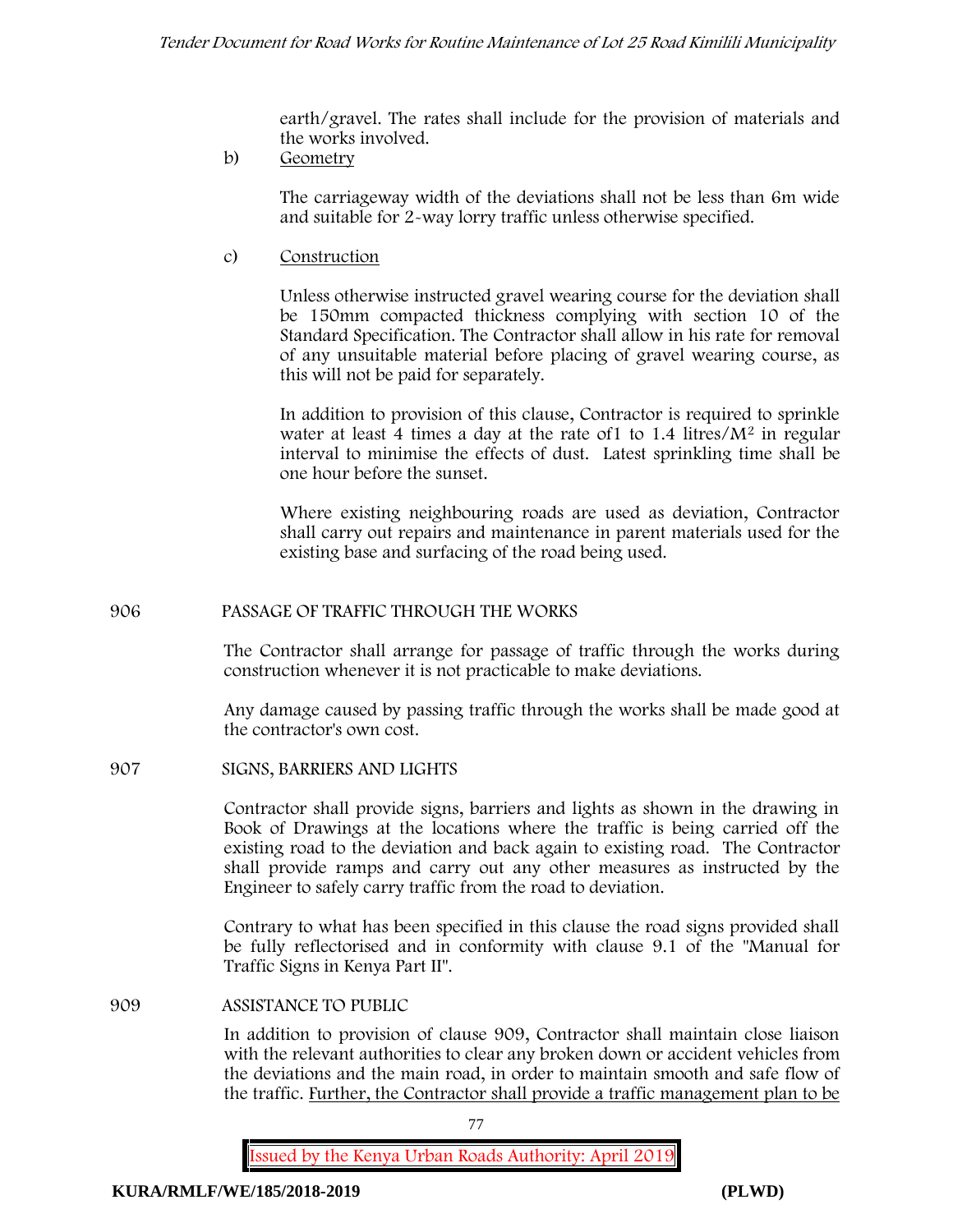approved by the Engineer before the commencement of any construction works and execute the same, to the satisfaction of the Engineer, during the entire period of project implementation. A draft traffic management plan shall be submitted with Bid.

### **912 MEASUREMENT AND PAYMENT**

#### **Construct Deviation**

### **Road Deviation**

The Contractor shall be paid only 50% of the rate for this when he completes deviation road to the satisfaction of the Engineer. The balance shall be paid in equal monthly instalments over the contract period, as he satisfactorily maintains the deviation (as per clause 904 and 905 above) when it is in operation.

Where existing neighbouring road has been used as deviation, payment shall be by the kilometre rate and shall include the cost of repairs and maintenance of the road carried out in parent base and subbase materials.

#### **Deviation using Pipe Culverts**

The Contractor shall be paid only 50% of the rate for this when he completes deviation to the satisfaction of the Engineer. The balance shall be paid in equal monthly instalments over the contract period, as he satisfactorily maintains the deviation when it is in operation. The Contractor shall be paid full amount when the bridge under construction will be in use.

### **Maintain existing road**

Asphalt Concrete or gravel for maintaining the existing road shall be measured by the cubic metre placed and compacted upon the road

### **Passage of traffic through the works**

Payment shall be made on Lump Sum basis.

#### **Assistance to Public**

The Contractor will be deemed to have included cost of this item in other items and no separate payment shall be made.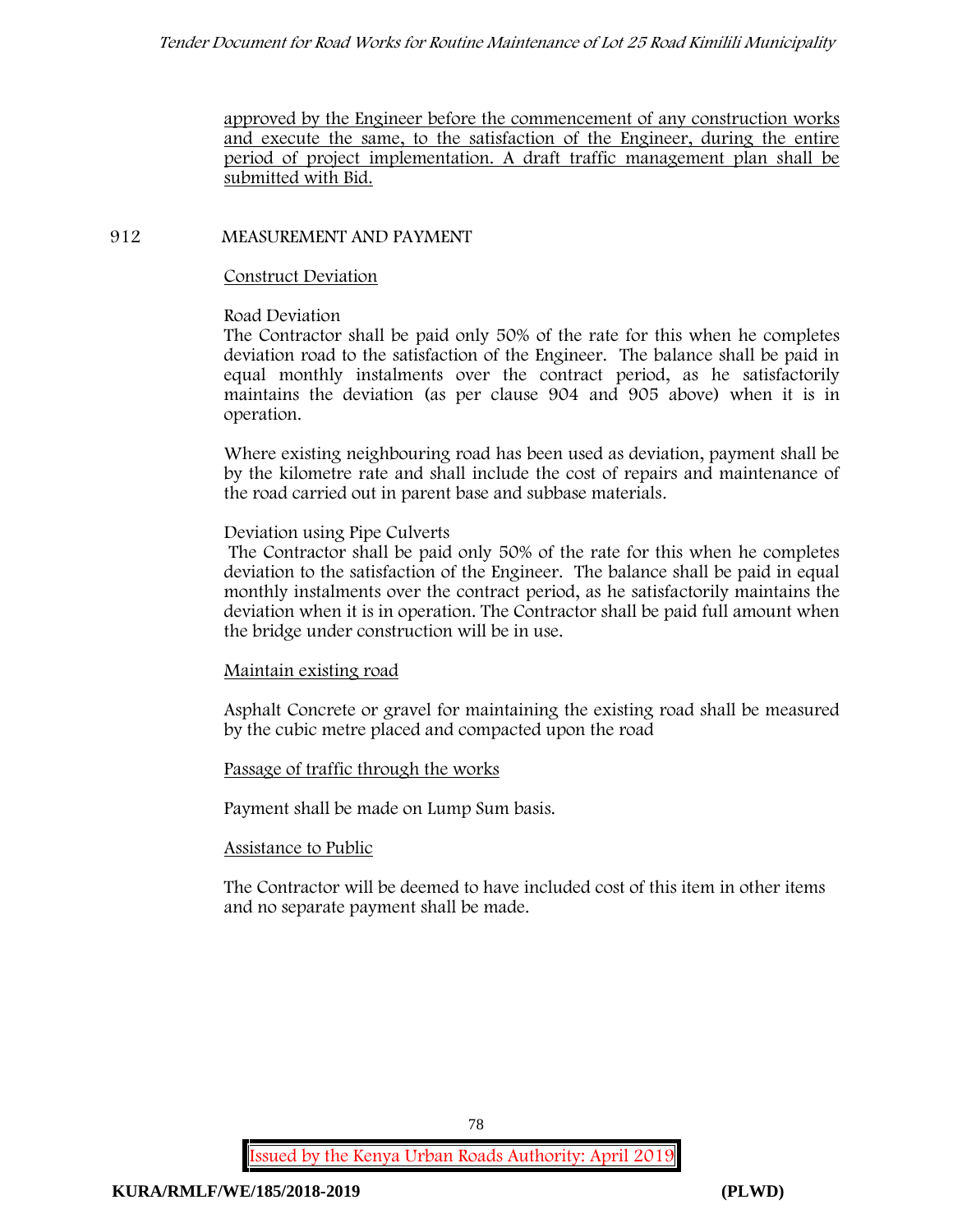### **SECTION 10 – GRADING AND GRAVELLING**

#### **1001 GENERAL**

Grading covers the works involved in the reinstatement of the road carriageway to the camber by removing the high points and filling up gullies, corrugations and wheel ruts to restore smooth running surface. Gravelling consists of excavation, loading, hauling, spreading, watering and compaction of gravel or softstone wearing course material on the formation of the road carriageway.

#### Ditch and Shoulder grading

The activity consists of cutting of a  $V$  – ditch and reinstating or reforming of the shoulders of road using either Towed or Motor grader.

#### Carriageway grading

### **(i) Light grading**

This consists of trimming of the carriageway to control roughness and corrugations using either a towed grader or a motorized grader.

#### **(ii) Heavy grading**

This consists of scarifying the existing carriageway surface, cutting high spots and moving materials to fill potholes, corrugations and wheel ruts and reshaping of the surface to the specified camber, using either a towed grader or a motorized grader. All loose rocks, roots, grasses shall be removed and disposed well clear off the drains.

Heavy grading will be considered if 70% of the road has potholes, corrugations and wheel ruts of over 200mm deep.

The material shall be bladed toward the center of the road starting from both edges until the specified camber is achieved.

### **1002 MATERIALS**

Gravel shall include lateritic gravel, quartzitic gravel, calcareous gravel, decomposed rock, softstone/quarry waste material, clayey sand and crushed rock.

**1003 MATERIAL REQUIREMENTS**

Gravel material shall conform to the requirements given below: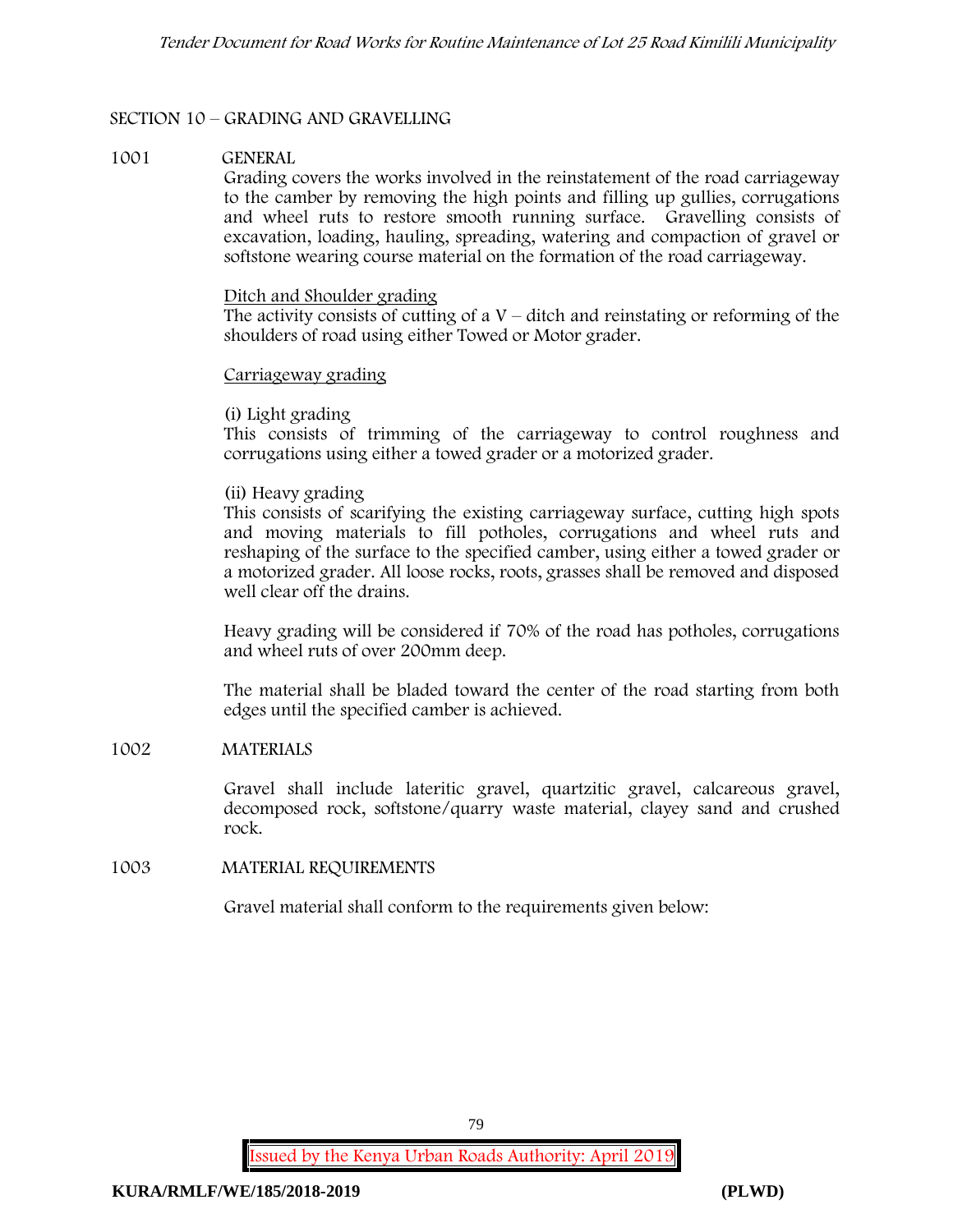### *Tender Document for Road Works for Routine Maintenance of Lot 25 Road Kimilili Municipality*

|       | <b>GRADING REQUIREMENTS</b>      |     |
|-------|----------------------------------|-----|
|       | <b>AFTER COMPACTION</b>          |     |
| Sieve | % by weight                      |     |
| (mm)  | passing                          |     |
| 40    | 100                              |     |
| 28    | $95 - 100$                       |     |
| 20    | $85 - 100$                       |     |
| 14    | $65 - 100$                       |     |
| 10    | $55 - 100$                       |     |
| 5     | $35 - 92$                        |     |
| 2     | $23 - 77$                        |     |
| 1     | $18 - 62$                        |     |
| 0.425 | $14 - 50$                        |     |
| 0.075 | $10 - 40$                        |     |
|       | PLASTICITY INDEX REQUIREMENTS PI |     |
| Zone  | Min                              | Max |
| WET   | 5                                | 15  |
| DRY   | 10                               | 25  |

| BEARING STRENGTH REQUIREMENTS                   |            |                |  |  |
|-------------------------------------------------|------------|----------------|--|--|
| Traffic                                         | <b>CBR</b> | DCP Equivalent |  |  |
| Commercial                                      |            | mm/Blow        |  |  |
| VPD                                             |            |                |  |  |
| Greater than                                    | 20         | 11             |  |  |
| 15                                              |            |                |  |  |
| Less than 15                                    | 15         | 14             |  |  |
| CBR at 95% at MDD, Modified AASHTO and 4        |            |                |  |  |
| days soak                                       |            |                |  |  |
| Lower quality material (CBR 15) may be accepted |            |                |  |  |
| if no better material can be found              |            |                |  |  |

NB: Wet Zone – mean annual rainfall greater than 500mm Dry Zone – mean annual rainfall less than 500mm

**SECTION 11 – SHOULDERS TO PAVEMENT**

80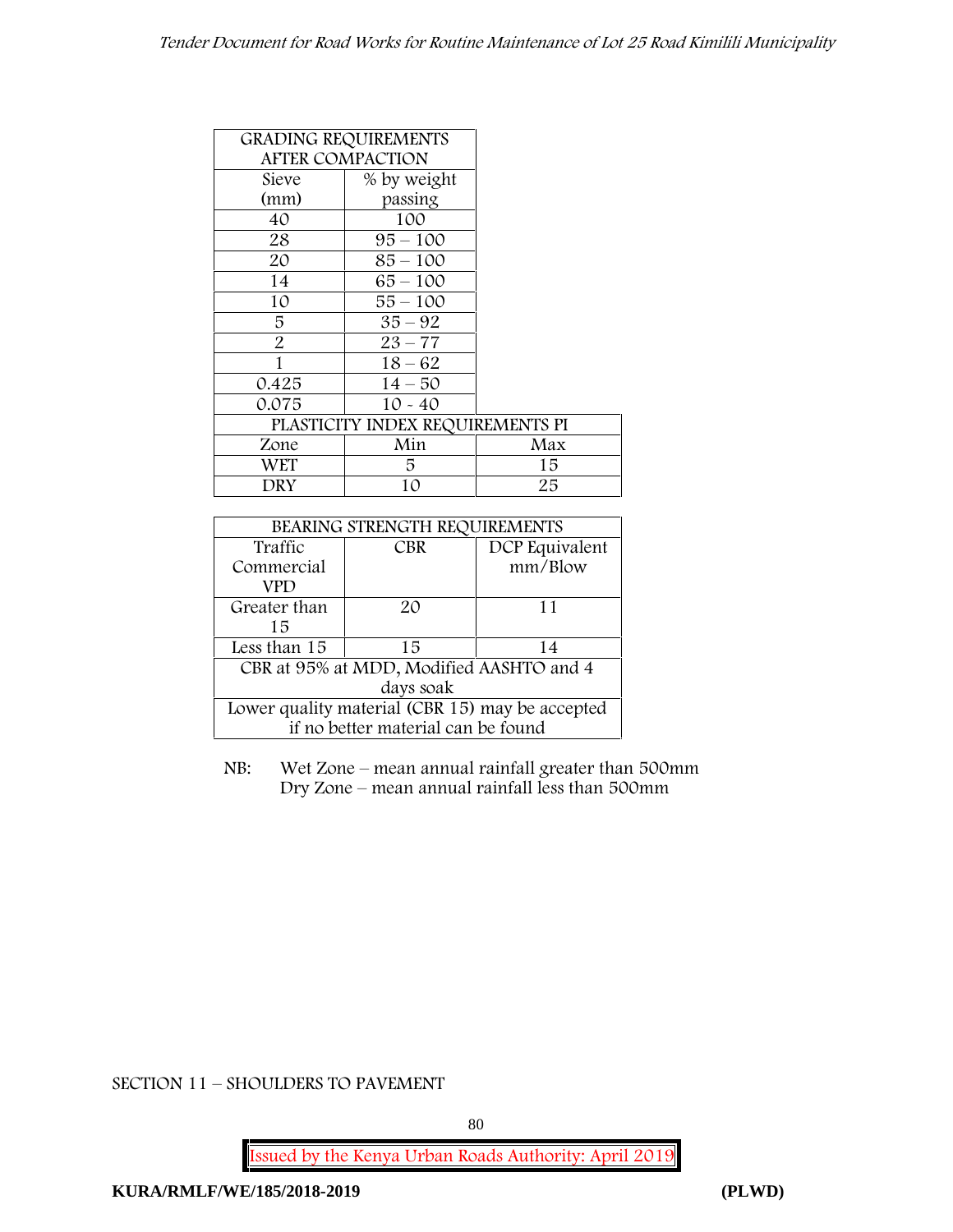#### **1101 GENERAL**

Shoulders shall be constructed in accordance with guidelines given in 1102 and as directed by the Engineer.

For sections where shoulders are extremely low and requires fill material before the shoulder is reconstructed, the construction of fill embankment shall be in accordance with Section 5 of this specification.

#### **1102 MATERIAL FOR CONSTRUCTION OF SHOULDERS**

The shoulders shall be 1.0m wide both sides and shall be formed of 150mm thick well compacted soft stone material and topsoiled with red coffee soil and planted with grass.

Low shoulder shall be reconstructed by cutting benches, filling and compacting approved fill material to form the formation to the shoulders.

Shoulder reconstruction shall be same in all sections including the slip roads.

### **1105 SURFACE TREATMENT OF SHOULDERS**

The shoulders shall be planted with creeping type kikuyu grass.

#### **1106 MEASUREMENT AND PAYMENT**

Payment for shoulder construction shall be in accordance with the relevant clauses in sections 11, 12, 14, 15 and 23 of the relevant Specifications. Payment for fill material on shoulder shall be in accordance with Section 5 of this specification.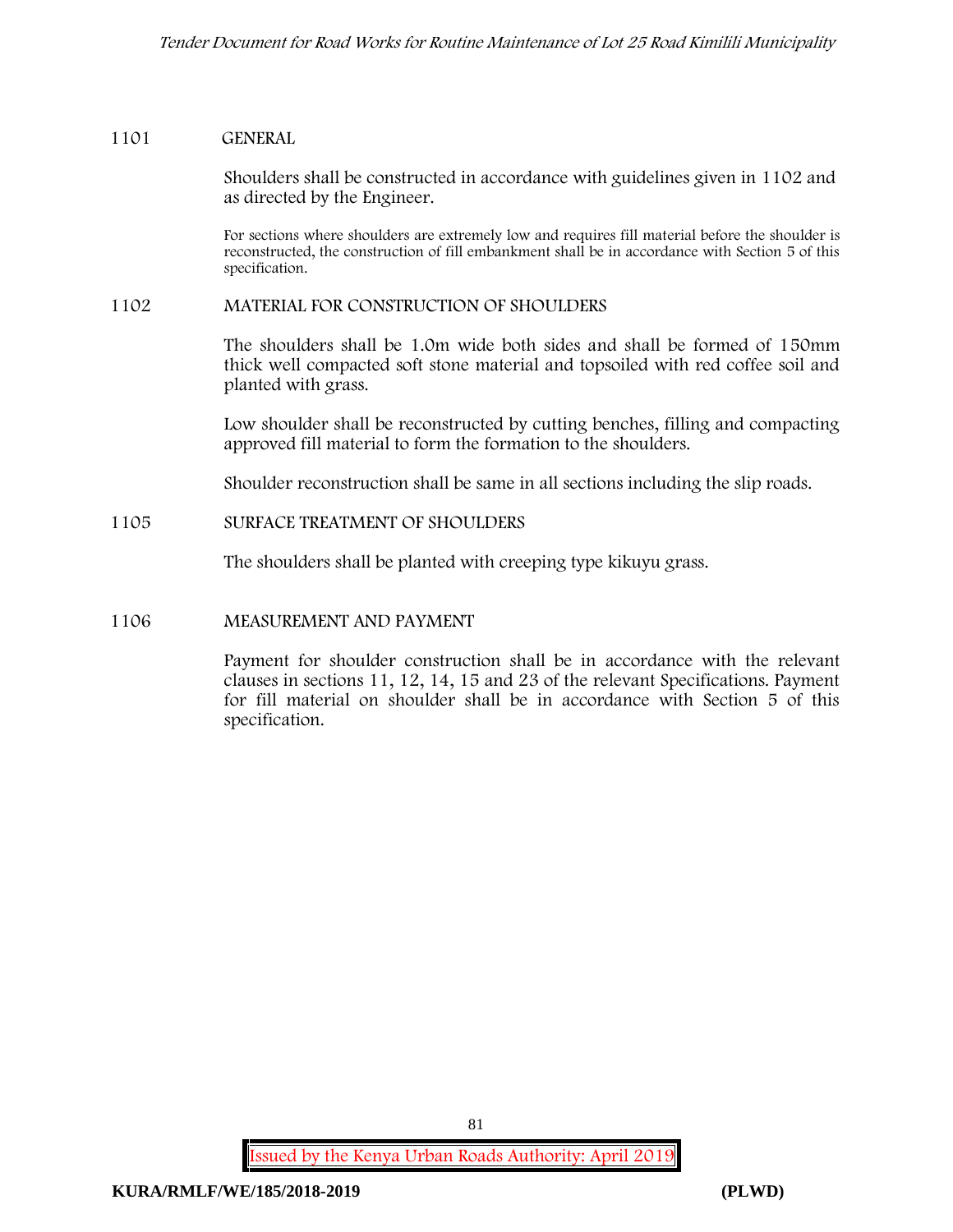### **SECTION 12 - NATURAL MATERIAL SUBBASE AND BASE**

#### **1201 GENERAL**

Where instructed by the Engineer, the Contractor shall undertake repairs, widening and reprocessing to the existing carriageway and shoulders in accordance with sections 12 and 14 of the Special Specifications.

**a) Areas to be scarified and reprocessed**

The contractor will scarify, add new material and reprocess sections as determined by the Engineer.

**b) Pavement repairs**

The Contractor will carry out repairs to base and subbase as directed by the Engineer and according to Specifications given in Sections 12 and 14 of the Standard Specifications.

**c) Pavement widening**

The Contractor shall, as directed by the Engineer, bench and compact the subgrade to 100% MDD (AASHTO T99), provide lay and compact material for subbase and base as directed by the Engineer and in accordance with Sections 5 and 12 of the Standard Specifications.

#### **1203 MATERIAL REQUIREMENTS**

Natural materials for base and subbase shall conform to the specifications given in Section 12 of the Standard Specifications for Road and Bridge Construction for cement and lime improved base and subbase.

#### **1209 MEASUREMENT AND PAYMENT**

Natural material for subbase and base shall be measured by the cubic metre placed and compacted upon the road calculated as the product of the compacted sectional area laid and the length.

#### **1210 HAND PACKED STONE**

Hand packed stone base is a layer of hand laid stone of defined size and durable in nature, laid in a manner such that when proof rolled and compacted it forms a stable and dense matrix as a road base.

#### **a) Material for Hand Packed Stone Base**

This shall consist of durable stone with nominal base dimensions of 75 mm square and minimum height of 150 mm or when compacted to give a layer of 150 mm. The stone shall be class C with the following requirements: **LAA 45 max**

82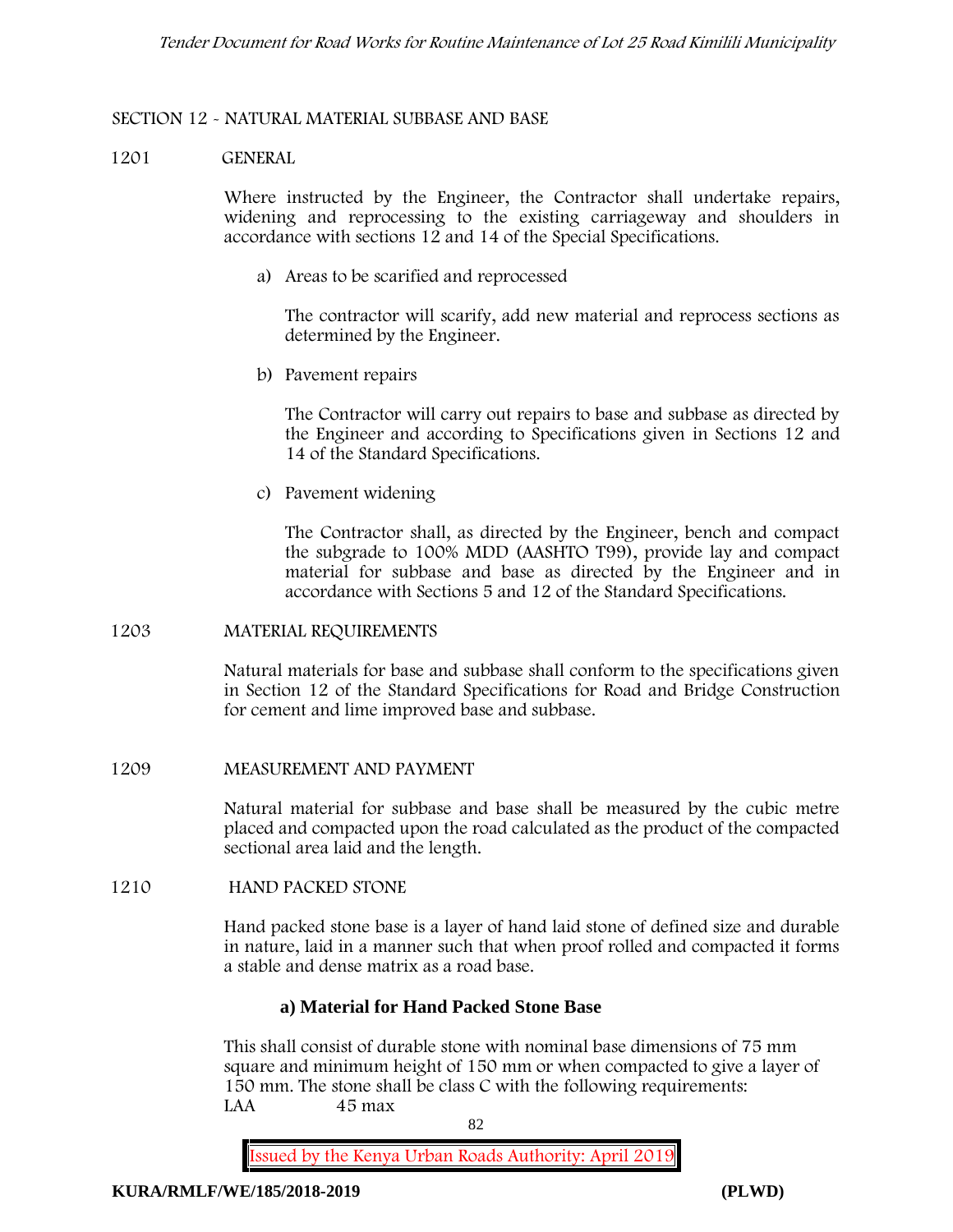| ACV        | 32 max  |
|------------|---------|
| <b>SSS</b> | 12 max  |
| FI.        | 30 max  |
| CR.        | 60 min. |

It shall be free from foreign matter. The fines passing 0.425 mm sieve shall be **NONPLASTIC**

### **b) Laying**

The stone shall be laid by hand closely together. The stone shall be carefully bedded and tightly wedged with suitable spalls. The base of the stone shall alternate with the apex in all directions or as directed by the Engineer. The layer shall be proof rolled with a loaded scrapper or truck with a minimum axle load of 8 tonnes in the presence of the Engineer who shall approve of its stability before compaction.

#### **c) Compaction**

This shall be by a steel wheeled roller of at least five tonnes per metre width of roll. It shall consist of four static runs or until there is no movement under the roller. There shall follow vibratory compaction until an average dry density of 85% minimum of specific gravity of stone has been achieved. No result shall be below 82% of specific gravity. The surface of the compacted layer shall then be levelled by quarry dust (0/6 mm). The dust shall have the following specifications:

|            | Grading    |
|------------|------------|
| Sieve Size | % Passing  |
| 10         | 100        |
| 6.3        | $90 - 100$ |
| 4          | 75-95      |
| 2          | 50-70      |
|            | $33 - 50$  |
| 0.425      | 20-33      |
| 0.300      | $16 - 28$  |
| 0.150      | $10 - 20$  |
| 0.075      | $6 - 12$   |

The stone shall be class C

The dust shall be free from foreign matter and fines passing 0.425 mm sieve shall be **NON-PLASTIC**. The maximum layer shall be 40 mm or as directed by the Engineer

### **d) Measurement and Payment**

Payment shall be by the cubic metre laid  $(m<sup>3</sup>)$ . Measurement of volume shall be determined as the product of length and compacted thickness laid. The rate quoted for this item should include the cost for laying the levelling quarry dust layer, as no extra payment shall be made for this layer.

#### **1211 REPROCESSING EXISTING PAVEMENT LAYERS**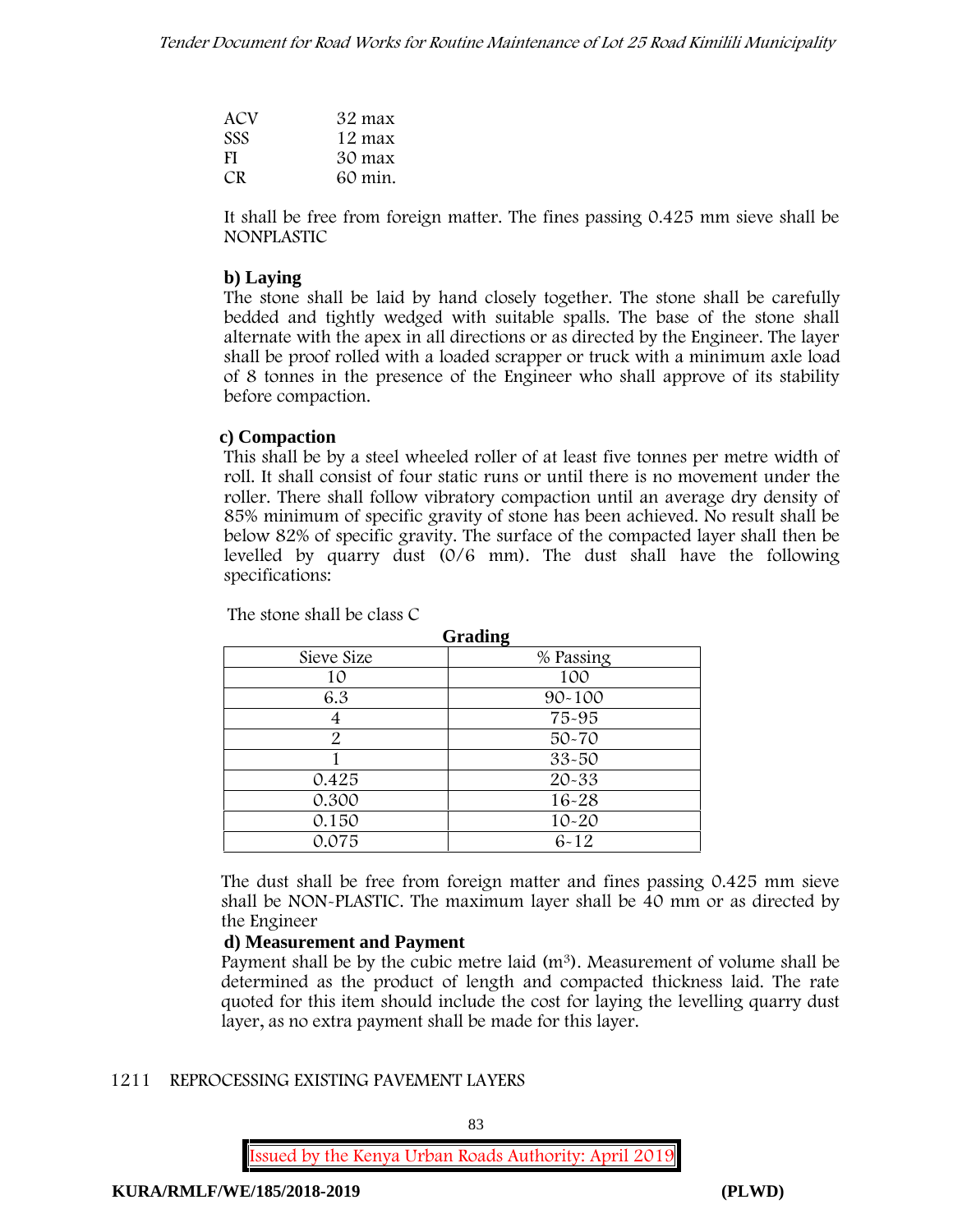# **(b) General**

The existing surfacing and the base shall be reprocessed with additional material and the composite mixture shall be compacted to form the subbase layer.

Before commencement of the work the Contractor shall propose plants and equipments he proposes to use for this activity.

The Contractor after approval of his proposal shall carry out test section in accordance with Section 3 of the Standard Specifications.

- (c) The existing surfacing and base course shall be broken up to specified depth and reprocessed in place, where required. The underlying layers shall not be damaged, and material from one layer may normally not be mixed with that of another layer. Where unauthorized mixing occurs or where the material is contaminated in any way by the actions of the Contractor, and the contaminated material does not meet the specified requirements of for the particular layer, he shall remove such material and replace it with other approved material, all at his own expense.
- (d) Any mixture composition of the new layer must not contain more than 30% of the bituminous material by volume. The mixture must not contain pieces of bound bituminous material larger than 37.5mm, and any such material shall be removed at the Contractor's cost.
- (e) The requirements for imported material used in the respective pavement layers shall comply with the limitations, norms, sizes and strengths specified in the Standard Specifications clause 1203(b) and (d) and shall be worked as per Section 14 of the Standard Specification.
- (f) Material reworked in-situ or that obtained from existing pavement is not expected to comply with the material requirements but the reworking should achieve the specified requirements.
- (g) Where the thickness of any existing pavement layer requires to be supplemented within reprocessing and the thickness of the additional material after compaction will be less than 100mm, the existing layer shall be scarified to a depth that will give a layer thickness of at least 100mm after compacting the loosened existing and the additional material.

# **Controlling the Reworked Depth**

The Contractor shall submit a proven method to method to control the depth of excavation, or layer to be reworked, to the Engineer for approval. The Engineer may order a trial section to be reprocessed before any major length of the road is rehabilitated.

# **Excavations**

Excavations in the pavement shall be kept dry. In the event of water penetrating the underlying layers, construction of the consecutive layers shall be postponed until the

84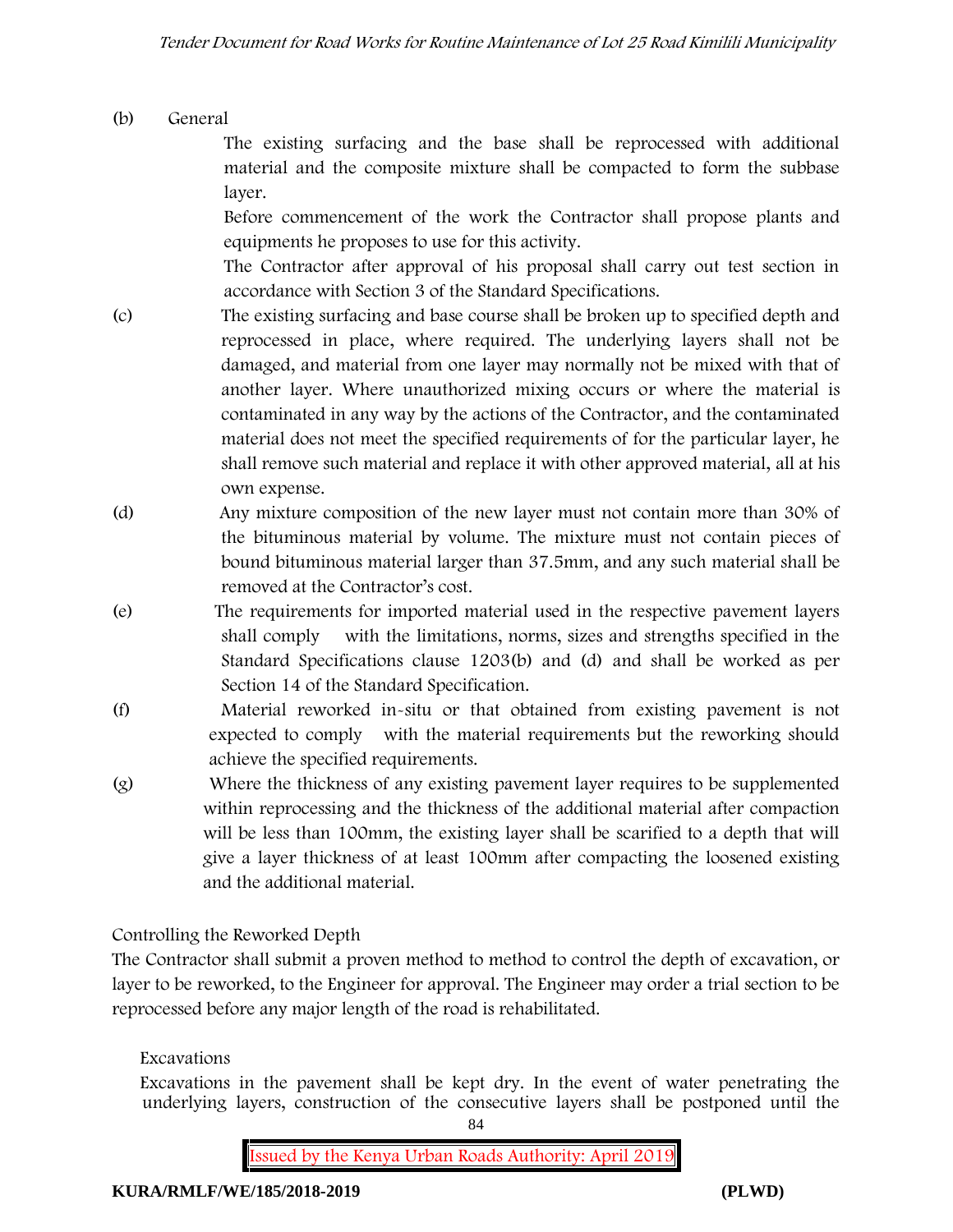underlying layers are dry enough to accommodate the construction plant without deforming or otherwise showing distress.

Step construction shall be carried out per layer at the joint when excavating, both longitudinally (if appropriate) and perpendicular to the direction of travel. The step width shall be 500mm perpendicular to the direction of travel, and 150mm long longitudinally, unless otherwise instructed by the Engineer.

Special care shall be taken when compacting the new material at the joint, ensuring that the specified density is achieved.

### **Measurement and Payment**

(a) Item: In-situ reprocessing of existing pavement layers as subbase compacted to specified density (95% MDD AASHTO T180) and thickness.

Unit: M<sup>3</sup>

The tendered rate shall include full compensation for breaking up the existing pavement layer to specified depth, breaking down and preparing the material and the spreading and mixing in of any additional material

(b) Item: The addition of extra gravel to subbase.

Unit: M<sup>3</sup>

The tendered rate shall include full compensation for procuring and addition of the material to the in-situ scarified layers and the transportation of the material over unlimited free-haul distance. The tendered rates will also include full compensation for prospecting for materials and any payments necessary to acquire the specified quality material.

(c) Excavation of existing bituminous pavement materials including unlimited free-haul.

Unit:  $M^3$ 

The tendered rates shall include full compensation for excavating the existing bituminous material from the pavement layers and for loading, transporting the material for unlimited free-haul, off-loading and disposing of the materials as specified.

### (d) Excavation of the existing pavement

Unit: M<sup>3</sup>

The tendered rate shall include full compensation for excavating the existing material from the pavement layers and for loading, transporting the material for unlimited free-haul distance, off-loading and disposing of the material as specified.

Payment will only be made for breaking up and excavating existing pavement layers to the specified depth if the material is to be removed to spoil.

#### **SECTION 15 - BITUMINOUS SURFACE TREATMENTS**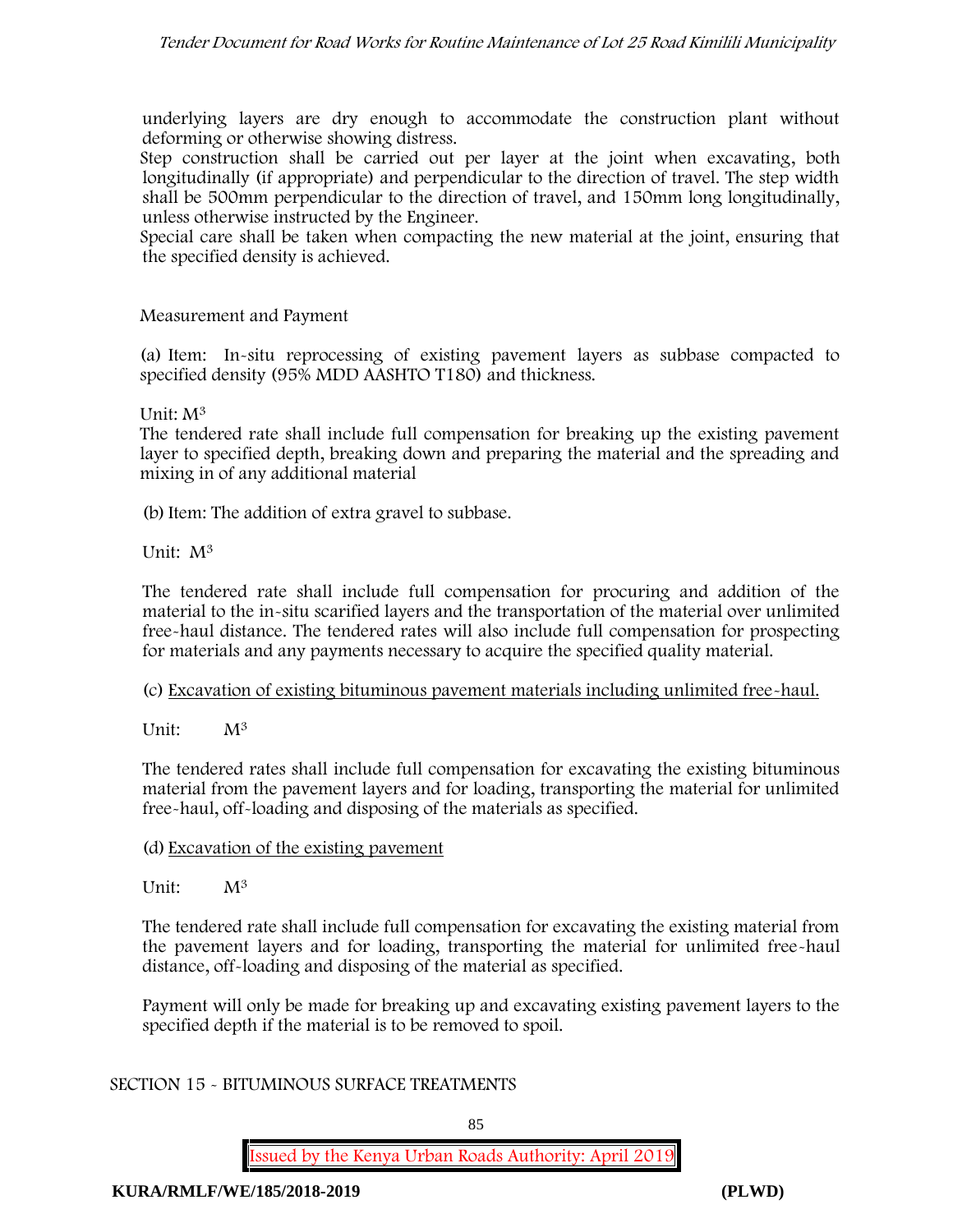### **1501B PREPARATION OF SURFACE**

In addition to requirements of Clause 1503B of the Standard Specifications, the contractor shall prepare and Repair Cracks, Edges, Potholes and Other Failures as follows: **-**

a) **Cracks 3.0mm or less in width**

The entire crack area shall be cleaned by brushing with a wire brush and then blowing with a compressed air jet and the crack sealed with 80/100 cutback bitumen using a pouring pot or pressure lance and hand squeegee. The surface shall then de dusted with sand or crushed dust.

b) **Cracks greater than 3.0mm in width**

Before these cracks are filled a steel wire brush or router shall be used to clean them and then a compressed air jet shall be used to clean and remove any foreign or lose material in the crack until the entire crack area is clean.

When the crack and surrounding area have been thoroughly cleaned, dry sand shall be forced into the crack until it is sealed in the manner specified for cracks less than 3.0mm width.

c) **Potholes, edges and other repair areas**

Where instructed, the Contractor shall prepare areas for the repair of potholes, road edges and other repair areas by excavating off unsuitable or failed material and debris, trimming off excavated edges, cleaning and compacting the resulting surfaces and applying MC 30 or MC 70 cut-back bitumen prime coat at a rate of 0.8-1.2 litres/m2, all as directed by the Engineer. Measurement and payment shall be made under the relevant item of Bill No 15. Where the surface repair on potholes and edges are to be carried out, Asphalt Concrete Type I (0/14gradation) shall be used. Bituminous material for repair of failures and other repair areas shall be paid for under the relevant item of Bill No 16

### **PART B - PRIME COAT**

### **1502B MATERIALS FOR PRIME COAT AND TACK COAT.**

For prime coat, the binder shall be a medium-curing cutback MC 70 unless otherwise directed by the Engineer.

The rate of spray of bituminous prime coat refers to the gross volume of the cutback bitumen, that is to say the volume of the bitumen plus dilatants.

Prime coat shall be applied to gravel areas that are to receive bituminous mixes as directed by the Engineer.

The tack coat shall consist of bitumen emulsion KI-60 unless otherwise directed by the Engineer.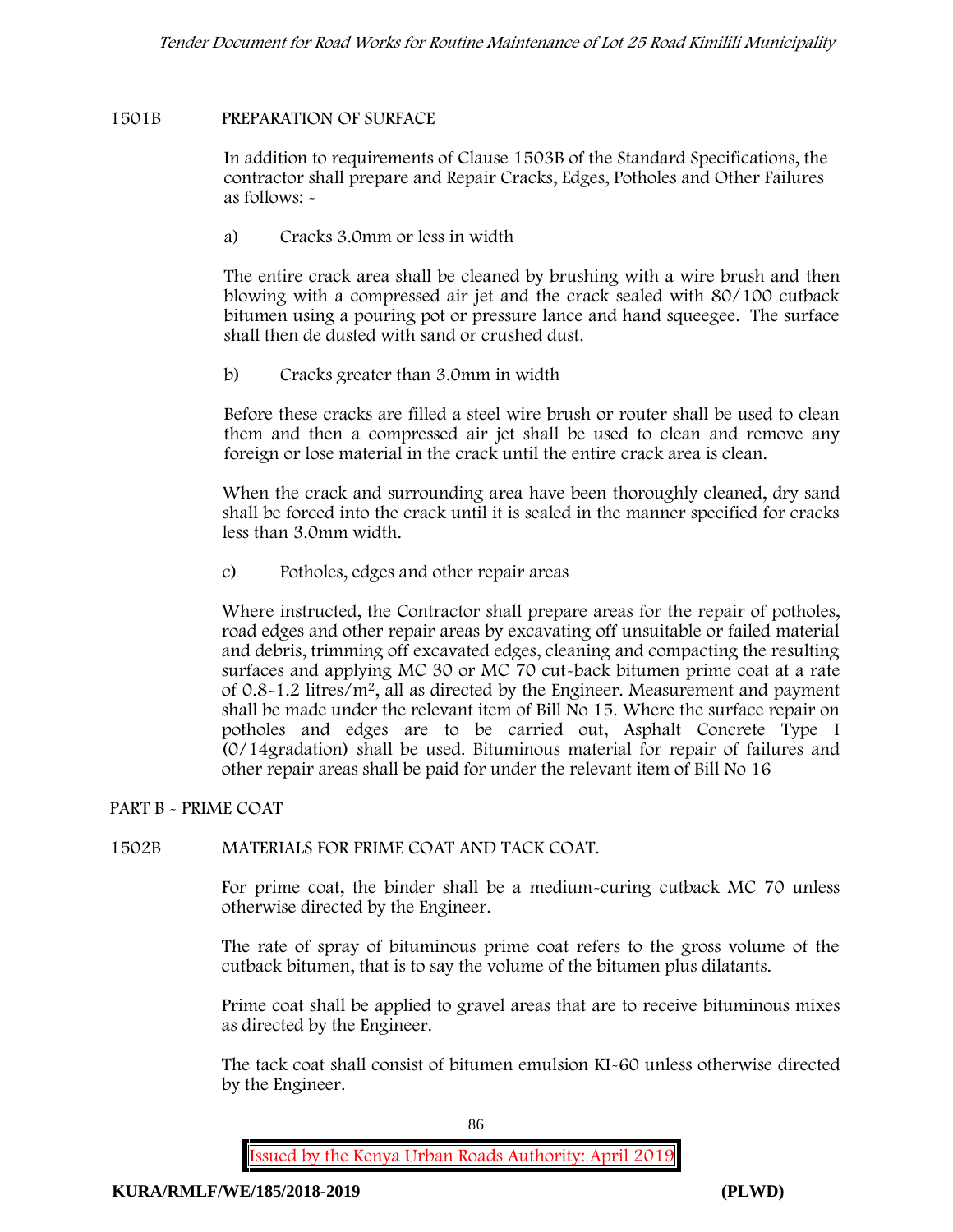The rates of spray of the binder shall be as instructed by the Engineer and shall generally be within the range 0.8-1.2 litres/square metre.

#### **1511C MEASUREMENT AND PAYMENT**

(a) Seal coat

Seal coats shall be measured by the litre, for each type of bituminous binder for each seal coat, calculated as the product of the area in square metres sprayed and the rate of application in litres/square metres, corrected to 15.6  $\circ$  C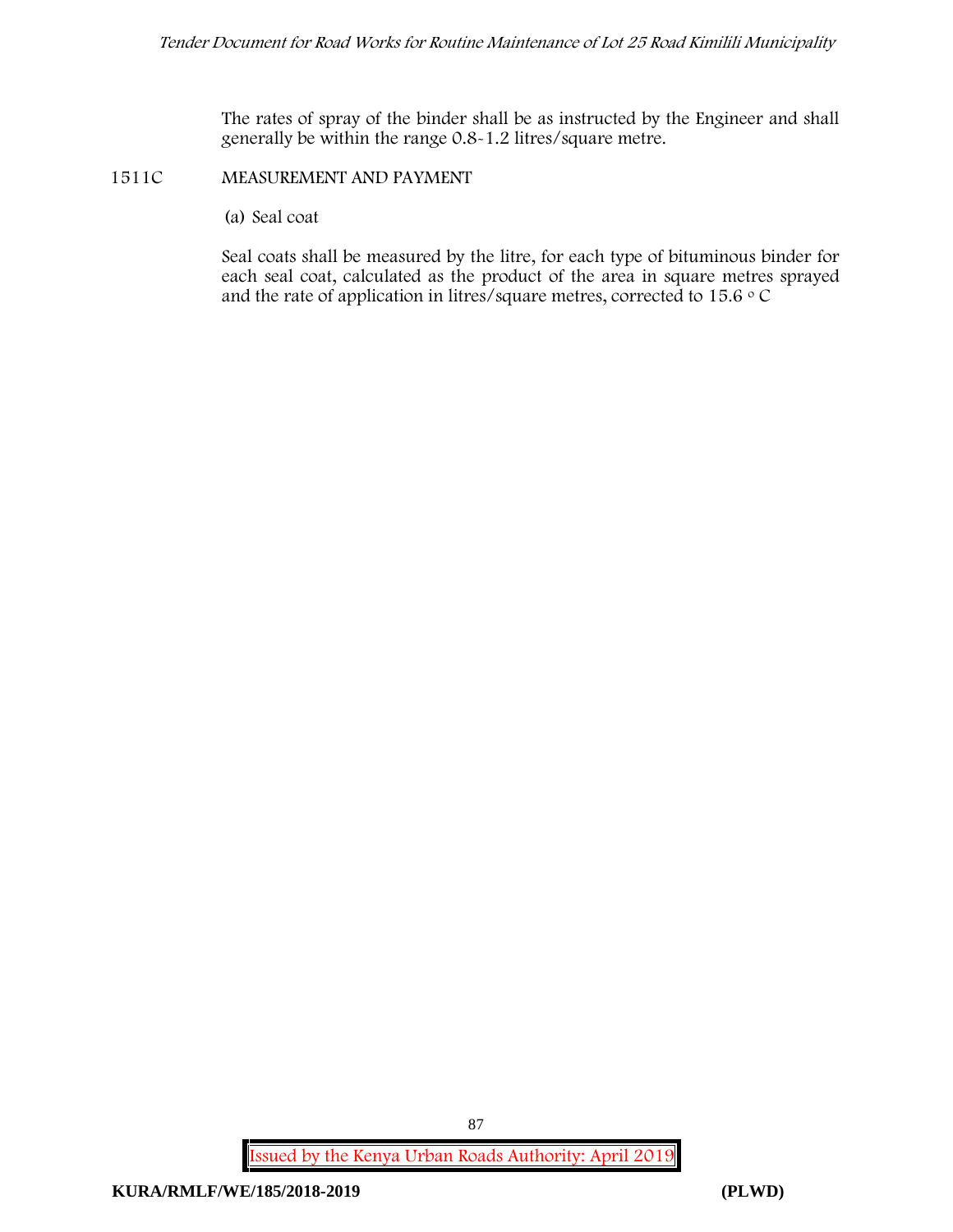**SECTION 16 - BITUMINOUS MIX BASES, BINDER COURSES AND WEARING COURSES**

This section covers different types of bituminous mixes for base and surface (wearing and binder courses) and is divided into the following parts: -

Part A General

Part B Asphalt Concrete for carriageway

#### **PART A –GENERAL**

#### **1601A SCOPE OF PART A**

Part A comprises all the general requirements for bituminous mixes, which apply to Part B as well.

#### **1602A REQUIREMENTS FROM OTHER SECTIONS**

The following sections of this Specification apply to Part B of this section and shall be read in conjunction therewith:-

| Section 2  | Materials and Testing of Materials                 |
|------------|----------------------------------------------------|
| Section 3  | Setting Out and Tolerances                         |
| Section 6  | Quarries, Borrow Pits, Stockpile and Spoil Areas   |
| Section 15 | Bituminous Surface Treatments and Surface Dressing |

#### **1603A CONSTRUCTION PLANT**

(a) **General**

The Contractor shall submit to the Engineer in accordance with Section 1 of its Specification, full details of the construction plant he proposes to use and the procedures he proposes to adopt for carrying out the permanent Works.

The Engineer shall have access at all times to construction plant for the purposes of inspection. The Contractor shall carry out regular calibration checks in the presence of the Engineer and shall correct forthwith any faults that are found.

All construction plant used in the mixing, laying and compacting of bituminous mixes shall be of adequate rated capacity, in good working condition, and shall be acceptable to the Engineer. Obsolete or worn-out plant will not be allowed on the work.

(b) **Mixing Plant**

Bituminous materials shall be mixed in a plant complying with ASTM Designation D995 and shall be located on the Site unless otherwise agreed by the Engineer. It shall be equipped with at least three bins for the storage of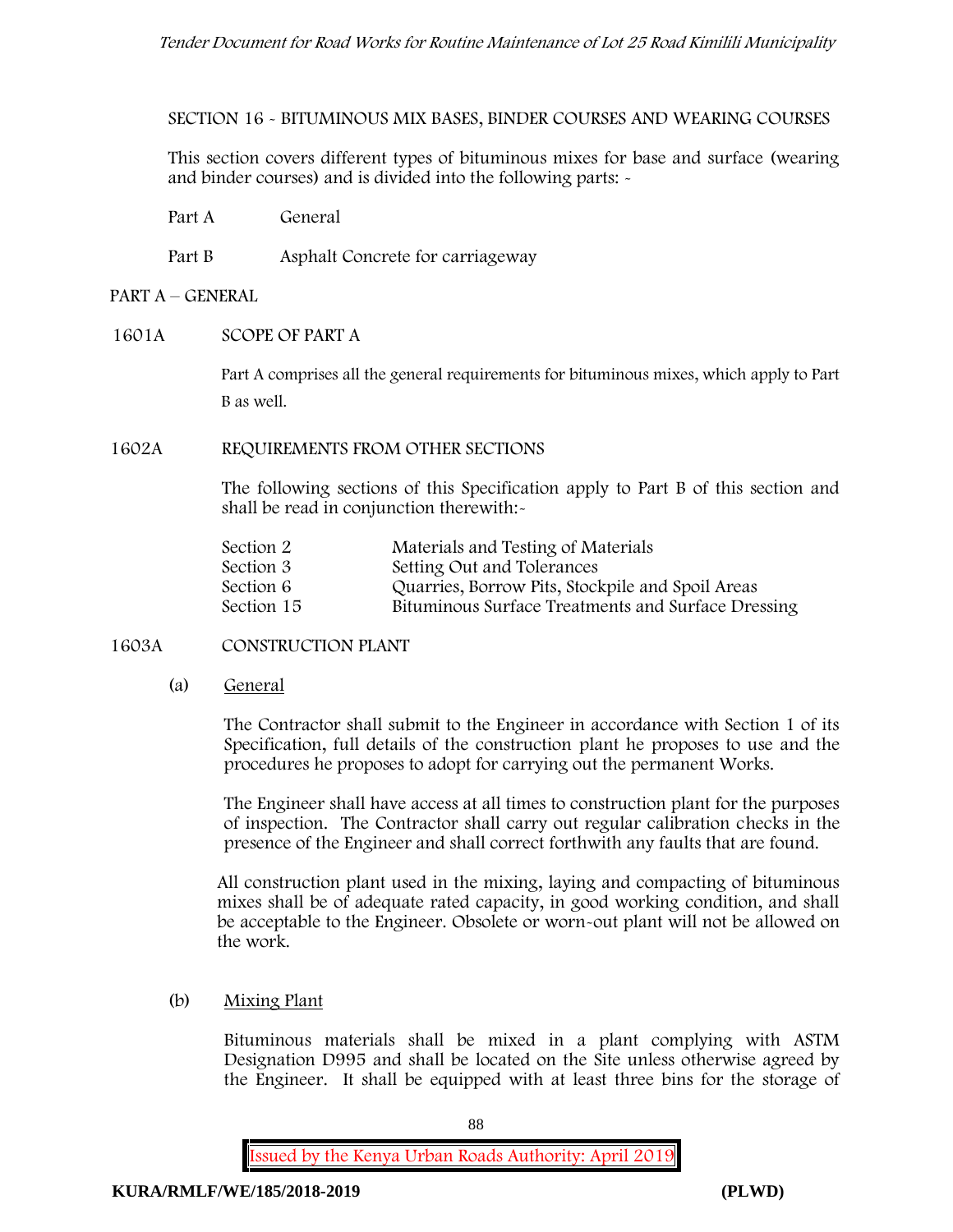heated aggregates and a separate bin for filler. All bins shall be covered to prevent the ingress of moisture.

The plant may be either the batch-mix type or the continuous-mix type and shall be capable of regulating the composition of the mixture to within the tolerances specified in Clause 1614A of this Specification.

The bitumen tank shall be capable of maintaining its contents at the specified temperature within a tolerance of  $5^{\circ}$ C and a fixed thermometer easily read from outside the tank. Any bitumen that has been heated above  $180^{\circ}$ C or has suffered carbonisation from prolonged heating shall be removed from the plant and disposed of.

#### (c) **Laying Plant**

Bituminous materials shall be laid by a self-propelled spreader finisher equipped with a hopper, delivery augers and a heated adjustable vibrating screed. It shall be capable of laying bituminous materials with no segregation, dragging, burning or other defects and within the specified level and surface regularity tolerance. Delivery augers shall terminate not more than 200mm from the edge plates.

### (d) **Compaction Plant**

The Contractor shall provide sufficient rollers of adequate size and weight to achieve the specified compaction. Prior to commencing the laying of bituminous mixes in the permanent Works the Contractor shall carry out site trials in accordance with Section 2 of this Specification to demonstrate the adequacy of his plant and to determine the optimum method of use and sequence of operation of the rollers.

It is important to achieve as high a density as possible at the time of construction and it is expected that vibrating rollers will be required to produce the best results. However, it is essential that thorough pre-construction trials are carried out to ensure that:-

- (a) The roller is set up to have the optimum amplitude and frequency of vibration for the particular material being laid
- (b) That the roller does not cause breakdown of the aggregate particles.
- (c) That the optimum compaction temperatures are established which allow compaction without causing ripple effects or other distortions of the surfacing.

**1604A PREPARATION OF SURFACE**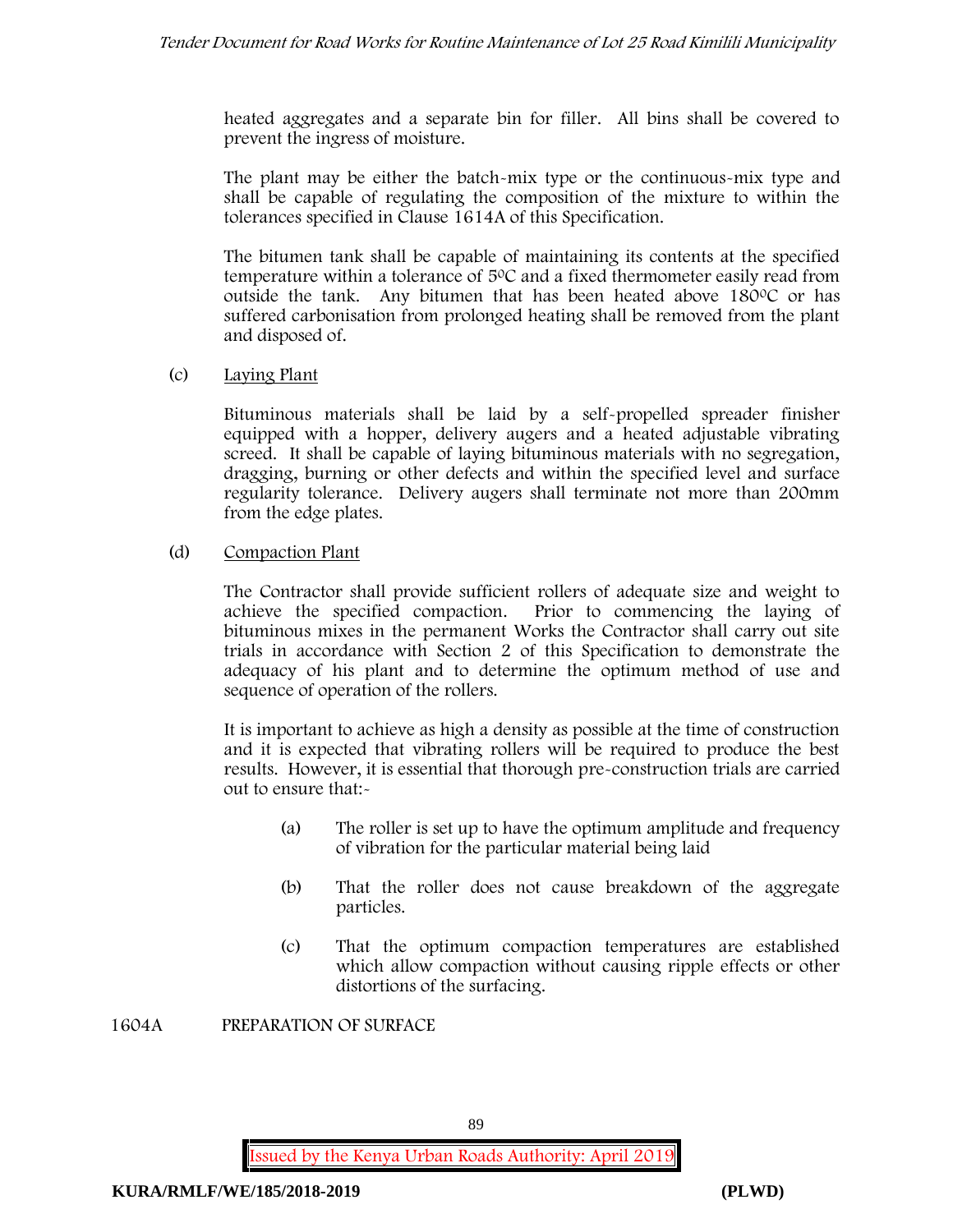Immediately before placing the bituminous mix in the pavement, the existing surface shall be cleaned of all material and foreign matter with mechanical brooms or by other approved methods. The debris shall be deposited well clear of the surface to be covered.

Any defect of the surface shall be made good and no bituminous mix shall be laid until the Engineer has approved the surface.

A tack coat shall be applied in accordance with Section 15 of this Specification. If the Engineer considers a tack coat is required prior to laying the bituminous mix or between layers of the bituminous mix, due solely to the

Contractor's method of working, then such tack coat shall be at the Contractor's expense.

#### **1605A DESIGN AND WORKING MIXES**

At least two months prior to commencing work using a bituminous mix, the Contractor shall, having demonstrated that he can produce aggregates meeting the grading requirements of the Specification, submit samples of each constituent of the mix to the Engineer. The Engineer will then carry out laboratory tests in order to decide upon the proportion of each constituent of the initial design mix or mixes to be used for site trials to be carried out in accordance with Clause 1606A of this Specification.

Should the Engineer conclude from the site trials that the mix proportion or aggregate grading are to be changed, the Contractor shall submit further samples of the constituents and carry out further site trials all as directed by the Engineer.

The Engineer may instruct the alteration of the composition of the -75 micron fraction of the aggregates by the addition or substitution of mineral filler. The Engineer may also instruct the alteration of all or part of the -6.3mm fraction of the aggregates by the addition or substitution of natural sand.

The Contractor shall make the necessary adjustments to his plant to enable the revised mix to be produced.

Following laboratory and site trials the Engineer will determine the proportions of the working mix and the Contractor shall maintain this composition within the tolerances given in Clause 1614A.

Should any changes occur in the nature or source of the constituent materials, the Contractor shall advise the Engineer accordingly. The procedure set out above shall be followed in establishing the new mix design.

### **1606A SITE TRIALS**

Full scale laying and compaction site trials shall be carried out by the Contractor on all asphalt pavement materials proposed for the Works using the construction plant and methods proposed by the Contractor for constructing the Works. The trials shall be carried out with the agreement, and in the presence of the Engineer, at a location approved by the Engineer.

90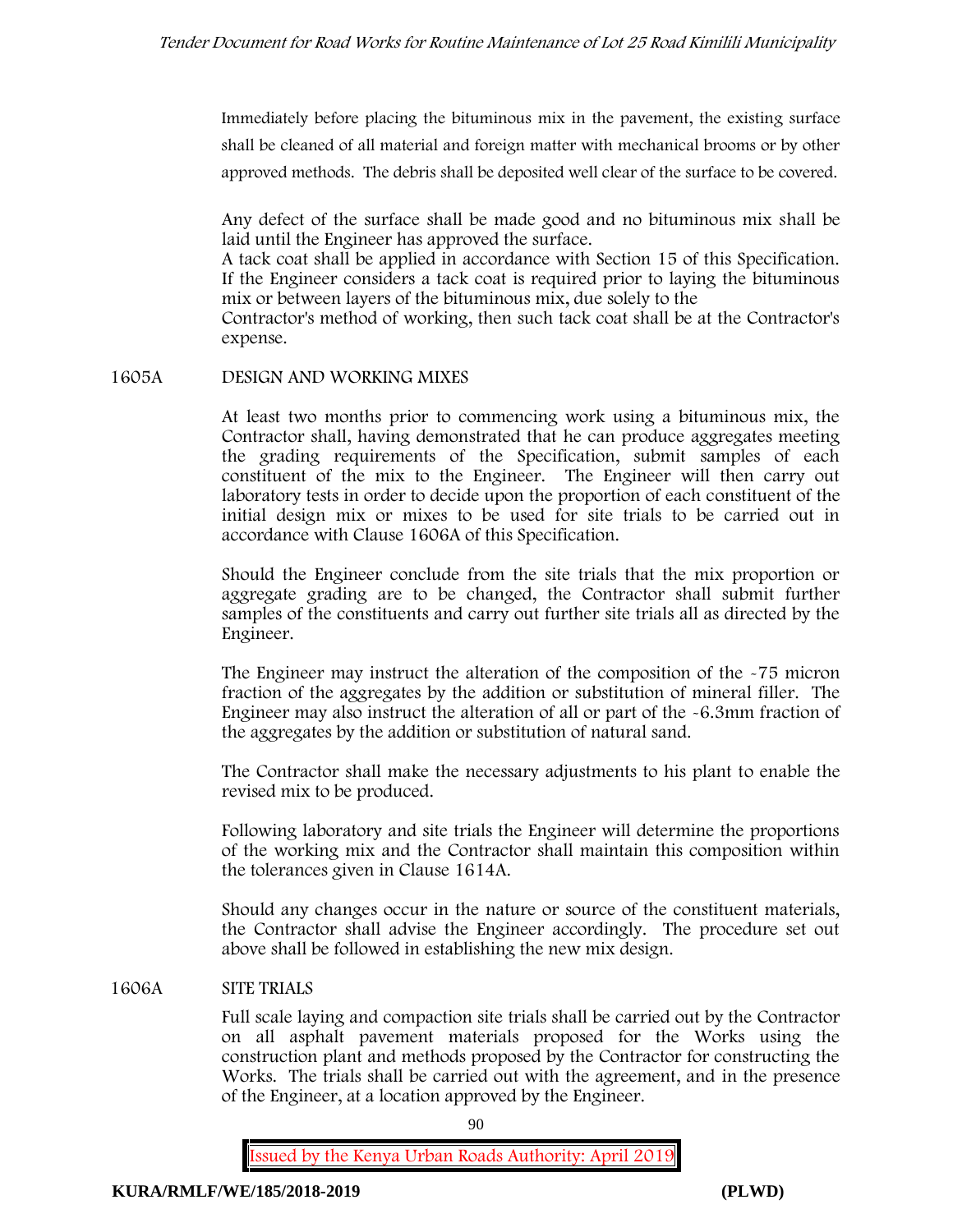The trials shall be carried out to: -

- a) Test materials, designed in the laboratory, so that a workable mix that satisfies the specification requirements can be selected.
- b) To enable the Contractor to demonstrate the suitability of his mixing and compaction equipment to provide and compact the material to the specified density and to confirm that the other specified requirements of the completed asphalt pavement layer can be achieved.

Each trial area shall be at least 100 metres long and to the full construction width and depth for the material. It may form part of the Works provided it complies with this Specification. Any areas that do not comply with this Specification shall be removed.

The Contractor shall allow in his programme for conducting site trials and for carrying out the appropriate tests on them. The trial on any pavement layer shall be undertaken at least 21 days ahead of the Contractor proposing to commence full-scale work on that layer.

The Contractor shall compact each section of trial over the range of compactive effort the Contractor is proposing and the following data shall be recorded for each level of compactive effort at each site trial: -

- i. The composition and grading of the material including the bitumen content and type and grade of bitumen used.
- ii. The moisture content of aggregate in the asphalt plant hot bins.
- iii. The temperature of the bitumen and aggregate immediately prior to entering the mixer, the temperature of the mix on discharge from the mixer and the temperature of the mix on commencement of laying, on commencement of compaction and on completion of compaction. The temperature of the mixture is to be measured in accordance with BS 598, Part 3, Appendix A.
- iv. The type, size, mass, width of roll, number of wheels, wheel load, tyre pressures, frequency of vibration and the number of passes of the compaction equipment, as appropriate for the type of roller.
- v. The target voids and other target properties of the mix together with the results of the laboratory tests on the mix.
- vi. The density and voids achieved.
- vii. The compacted thickness of the layer.
- viii. Any other relevant information as directed by the Engineer.

At least eight sets of tests shall be made by the Contractor and the Engineer on each 100 metres of trial for each level of compactive effort and provided all eight sets of results over

the range of compactive effort proposed by the Contractor meet the specified requirements for the material then the site trial shall be deemed successful. The above data recorded in the trial shall become the agreed basis on which the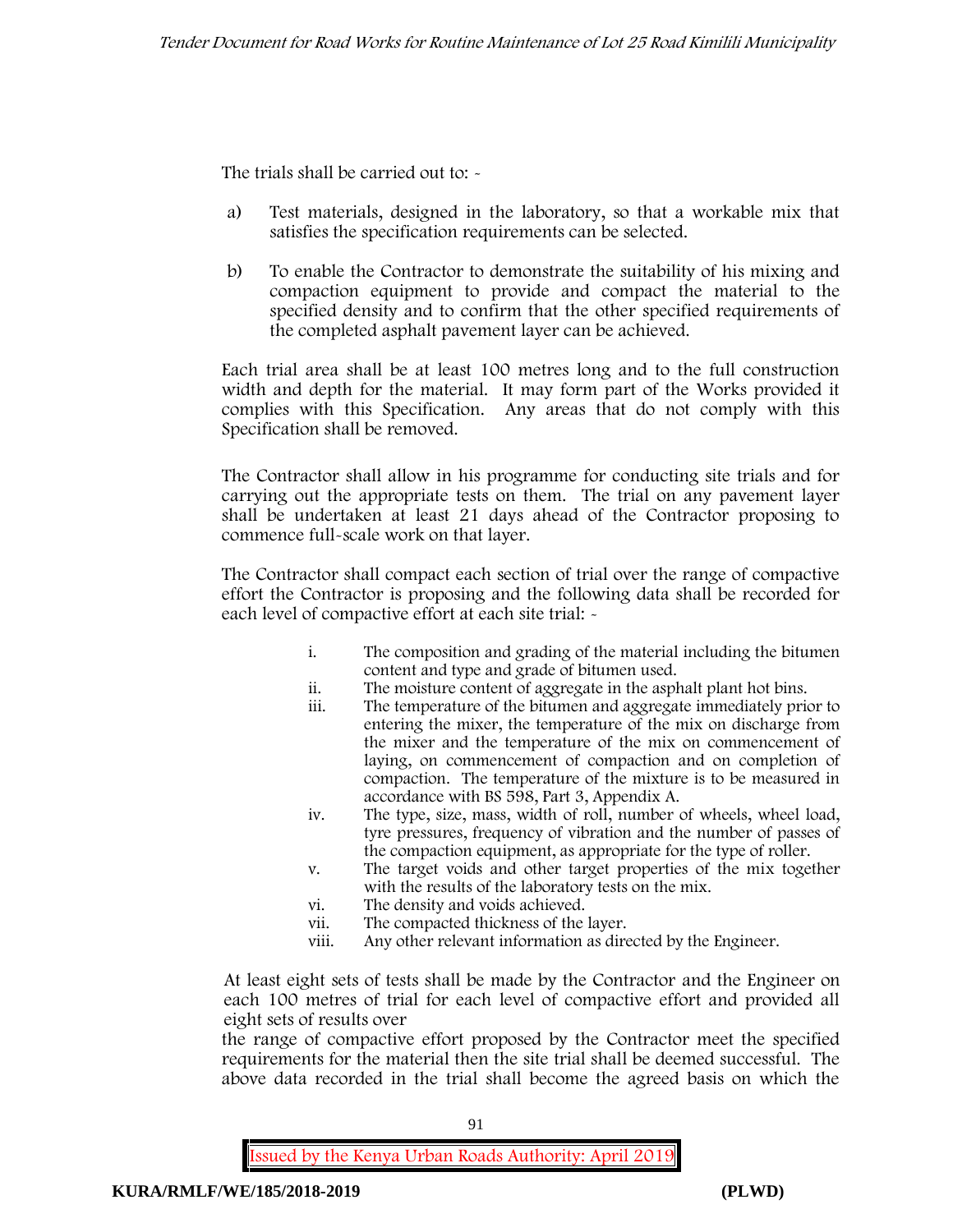particular material shall be provided and processed to achieve the specified requirements.

#### **1607A MIXING OF AGGREGATES AND BITUMEN**

The bitumen shall be heated so that it can be distributed uniformly and care shall be taken not to overheat it. The temperature shall never exceed  $170^{\circ}$ C for 80/100-penetration grade bitumen.

The aggregates shall be dried and heated so that they are mixed at the following temperatures: -

#### 125-1650C when 80/100 bitumen is used

The dried aggregates shall be combined in the mixer in the amount of each fraction instructed by the Engineer and the bitumen shall then be introduced into the mixer in the amount specified. The materials shall then be mixed until a complete and uniform coating of the aggregate is obtained.

The mixing time shall be the shortest required to obtain a uniform mix and thorough coating. The wet mixing time shall be determined by the Contractor and agreed by the Engineer for each plant and for each type of aggregate used. It shall normally not exceed 60 seconds.

**1608A TRANSPORTING THE MIXTURE**

The bituminous mix shall be kept free of contamination and segregation during transportation. Each load shall be covered with canvas or similar covering to protect it from the weather and dust.

#### **1609A LAYING THE MIXTURE**

Immediately after the surface has been prepared and approved, the mixture shall be spread to line and level by the laying plant without segregation and dragging.

The mixture shall be placed in widths of one traffic lane at a time, unless otherwise agreed by the Engineer. The compacted thickness of any layer shall be at least 2.5 times the maximum size of the aggregate for wearing course and at least 2 times for binder course. The minimum thickness shall be 25mm.

Only on areas where irregularities or unavoidable obstacles make the use of mechanical laying impracticable, may the mixture be spread and compacted by hand.

#### **1610A COMPACTION**

Immediately after the bituminous mixture has been spread, it shall be thoroughly and uniformly compacted by rolling.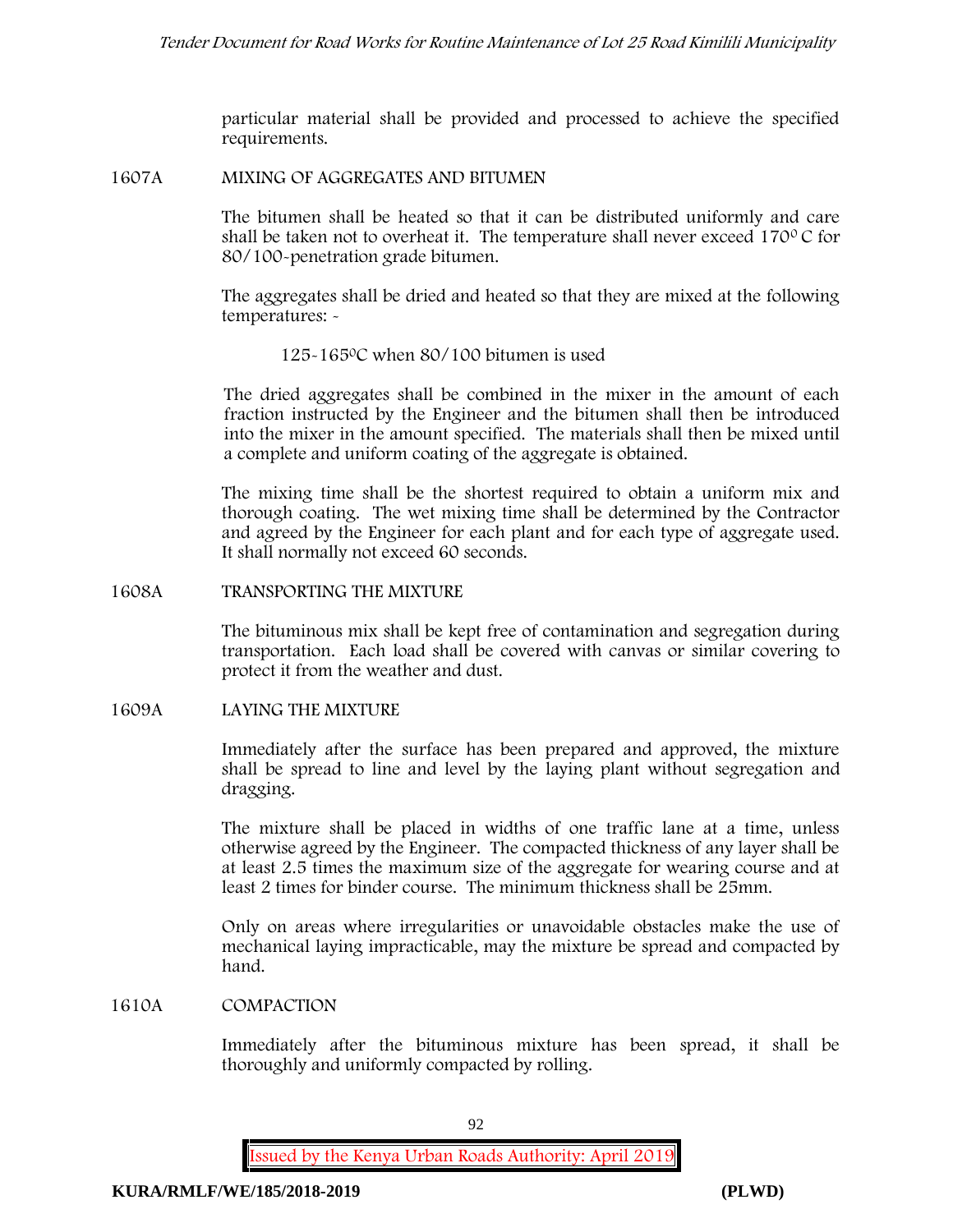The layer shall be rolled when the mixture is in such a condition that rolling does not cause undue displacement or shoving.

The number, weight and type of rollers furnished shall be sufficient to obtain the required compaction while the mixture is in a workable condition. The sequence of rolling operations shall be as agreed with the Engineer and proved during site trials. Initial rolling

with steel tandem or three-wheeled roller shall follow the laying plant as closely as possible. The rollers shall be operated with the drive roll nearest the laying plant, at a slow and uniform speed (not exceeding 5 Km/Hr).

Rolling shall normally commence from the outer edge and proceed longitudinally parallel to the centreline, each trip overlapping one half of the roller width. On super elevated curves, rolling shall begin at the low side and progress to the high side. Where laying is carried out in lanes care must be taken to prevent water entrapment.

Intermediate rolling with a pneumatic-tyred or vibratory roller shall follow immediately. Final rolling with a steel-wheeled roller shall be used to eliminate marks from previous rolling.

To prevent adhesion of the mixture to the rollers, the wheels shall be kept lightly moistened with water.

In areas too small for the roller, a vibrating plate compactor or a hand tamper shall be used to achieve the specified compaction.

### **1611A FINISHING, JOINTS AND EDGES**

Any mixture that becomes loose and broken, mixed with dirt or foreign matter or is in any way defective, shall be removed and replaced with fresh hot mixture, which shall be compacted to conform to the surrounding area.

Spreading of the mixture shall be as continuous as possible. Transverse joints shall be formed by cutting neatly in a straight line across the previous run to expose the full depth of the course. The vertical face so formed shall be painted lightly with hot 80/100 penetration grade bitumen just before the additional mixture is placed against it.

Longitudinal joints shall be rolled directly behind the paving operation. The first lane shall be placed true to line and level and have an approximately vertical face. The mixture placed in the abutting lane shall then be tightly crowded against the face of the previously placed lane. The paver shall be positioned to spread material overlapping the joint face by 20-30mm. Before rolling, the excess mixture shall be raked off and discarded.

When the abutting lane is not placed in the same day, or the joint is destroyed by traffic, the edge of the lane shall be cut back as necessary, trimmed to line and painted lightly with hot 80/100 penetration grade bitumen just before the abutting lane is placed.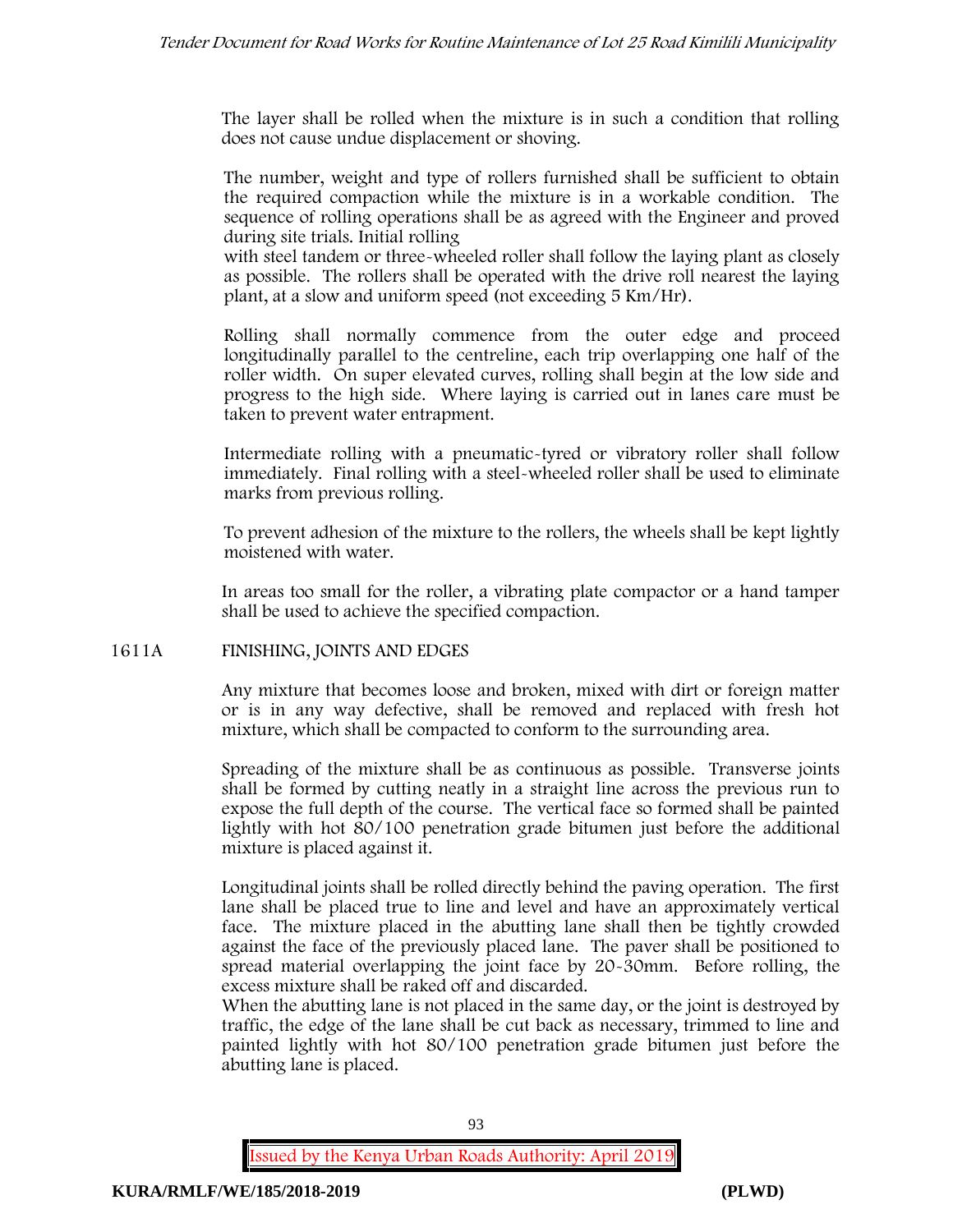Any fresh mixture spread accidentally on the existing work at a joint shall be carefully removed by brooming it back on to uncompacted work, so as to avoid formation of irregularities at the joint. The finish at joints shall comply with the surface requirements and shall present the same uniformity of finish, texture and density as other sections of the work.

The edges of the course shall be rolled concurrently with or immediately after the longitudinal joint. In rolling the edges, roller wheels shall extend 50 to 100mm beyond the edge.

#### **1612A SAMPLING AND TESTING OF BITUMINOUS MIXTURES**

The sampling of bituminous mixtures shall be carried out in accordance with AASHTO T168 (ASTM Designation D979).

**1613A QUALITY CONTROL TESTING**

During mixing and laying of bituminous mixtures, control tests on the constituents and on the mixed material shall be carried out in accordance with Clause 1612A and Section 2 of this Specification.

If the results of any tests show that any of the constituent materials fail to comply with this Specification, the Contractor shall carry out whatever changes may be necessary to the materials or the source of supply to ensure compliance.

If the results of more than one test in ten on the mixed material show that the material fails to comply with this Specification, laying shall forthwith cease until the reason for the failure has been found and corrected. The Contractor shall remove any faulty material laid and replace it with material complying with this Specification all at his own expense.

### **1614A TOLERANCES**

Surfacing courses and base shall be constructed within the geometric tolerances specified in Section 3 of this Specification.

The Contractor shall maintain the composition of the mixture as determined from the laboratory and site trials within the following tolerances, per single test: -

| Bitumen Content         | 0.3% (by total weight of total mix)  |
|-------------------------|--------------------------------------|
| Passing 10mm sieve      | 6% (by total weight of dry aggregate |
| and larger sieves       | including mineral filler)            |
| Passing sieves between  | 4% (by total weight of dry aggregate |
| 10mm and 1.0mm sieves   | including mineral filler)            |
| Passing sieves between  | 3% (by total weight of dry aggregate |
| 1.0mm and 0.075mm sieve | including mineral filler)            |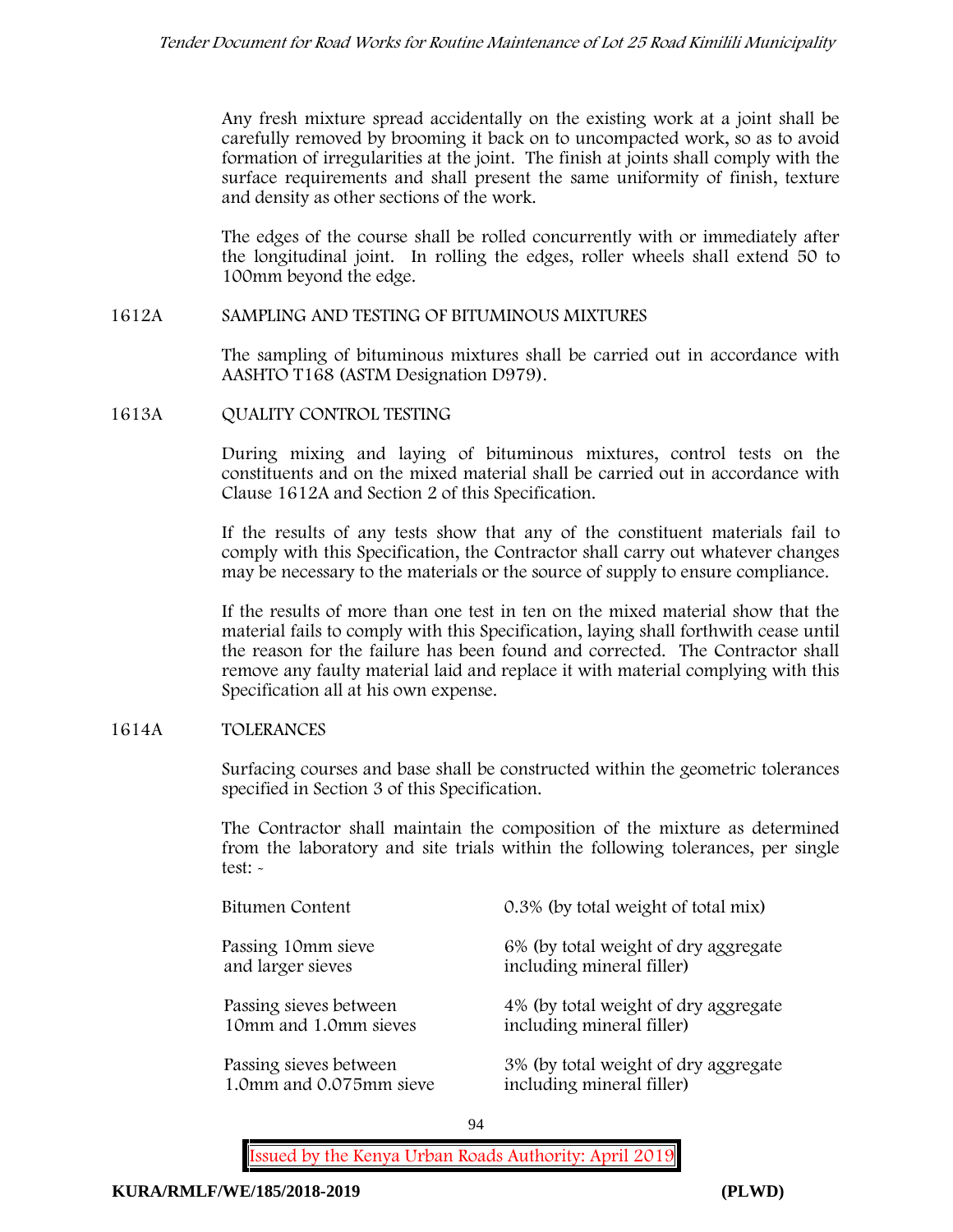| Passing 0.075mm sieve | 2% (by total weight of dry aggregate<br>including mineral filler) |
|-----------------------|-------------------------------------------------------------------|
|                       |                                                                   |

The average amount of bitumen in any length of any layer, calculated as the product of the bitumen contents obtained from single tests and the weight of mixture represented by each test, shall not be less than the amount ordered.

The average amount of bitumen for each day's production calculated from the checked weights of mixes shall not be less than the amount ordered.

The average amount of bitumen in any length of any layer, calculated as the product of the bitumen contents obtained from single tests and the weight of mixture represented by each test, shall not be less than the amount ordered.

The average amount of bitumen for each day's production calculated from the checked weights of mixes shall not be less than the amount ordered.

The final average overall width of the upper surface of a bituminous mix layer measured at six equidistant points over a length of 100m shall be at least equal to the width specified. At no point shall the distance between the centreline of the road and the edge of the upper surface of a bituminous mix layer be narrower than that specified by more than 13mm.

#### **1615A MEASUREMENT AND PAYMENT**

No separate measurement and payment shall be made for complying with the requirements of Clauses 1601A to 1614A inclusive and the Contractor shall be deemed to have allowed in his rates in Parts B and C of Section 16 of this Specification for the costs of complying with the requirements of Part A of Section 16 of this Specification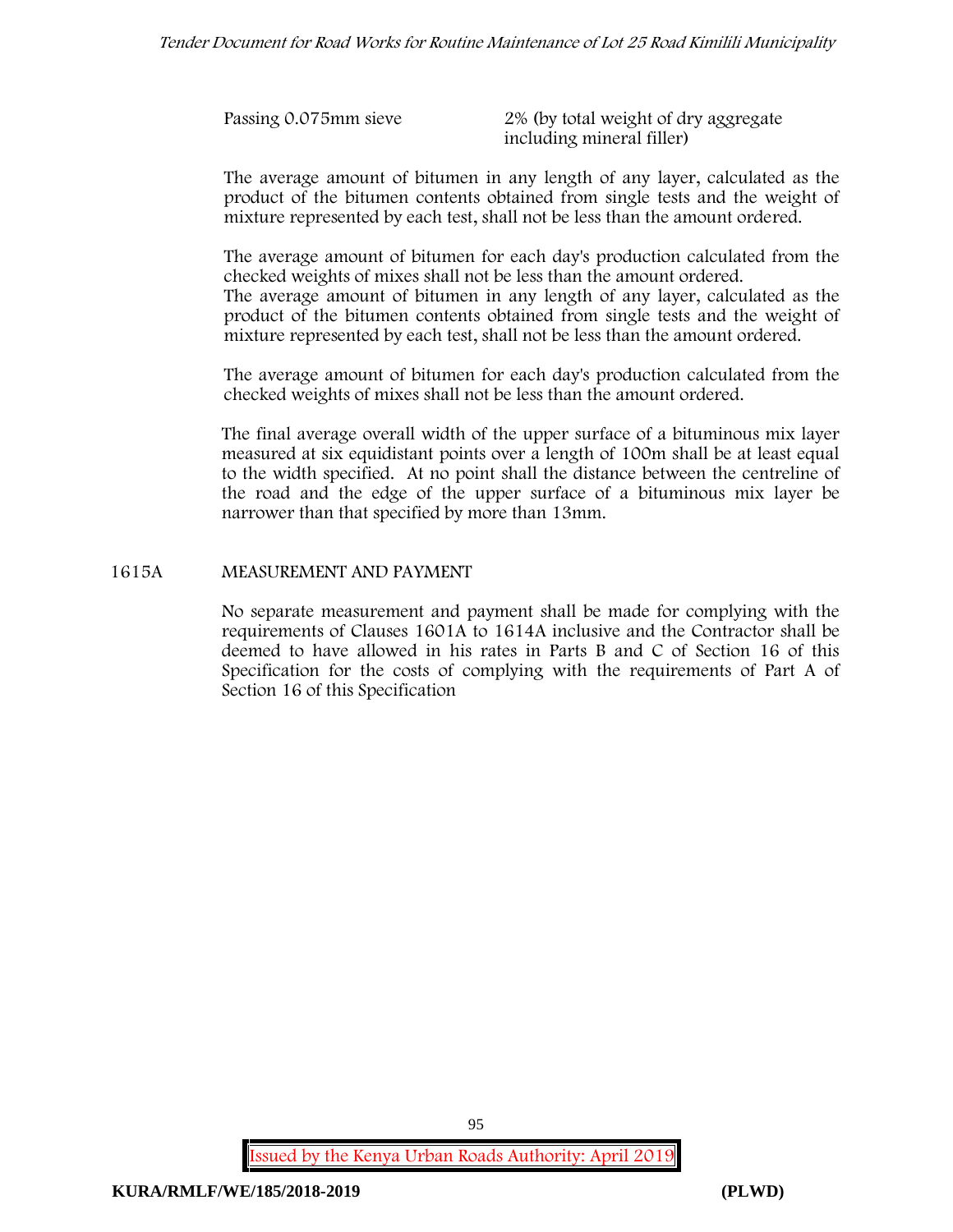### **PART B - ASPHALT CONCRETE FOR SURFACING**

### **1601B DEFINITION**

Asphalt concrete means a thoroughly controlled, hot-mixed, hot-laid, plant mixture of well-graded dried aggregate and penetration grade bitumen, which, when compacted forms a dense material.

A distinction is drawn between asphalt concrete Type I (High Stability) and asphalt concrete Type II (Flexible). The asphalt concrete type to be used will be Type I.

#### **1602B MATERIALS FOR ASPHALT CONCRETE TYPE 1**

a) **Type of bituminous material**

The type of material to be used on severe sites will be of the continuously graded type similar to Asphaltic Concrete or Close Graded Macadam. It is essential that these materials are sealed with a single or double surface dressing or a Cape seal.

b) **Penetration Grade Bitumen**

Bitumen shall be 80/100 penetration grade since material is being laid at an altitude of more than 2,500m.

c) **Aggregate**

Coarse aggregate (retained on a 6.3mm sieve) shall consist of crushed stone free from clay, silt, organic matter and other deleterious substances. The aggregate class will be specified in the Special Specification and it shall comply with the requirements given in Table 16B-1(b). The grading for 0/20 mm for carriageway and 0/14mm for shoulders for binder course is as specified below:

| Sieve size | 0/20       | 0/14       |
|------------|------------|------------|
| 28         | 100        |            |
| 20         | $90 - 100$ | 100        |
| 14         | 75-95      | $90 - 100$ |
| 10         | 60-82      | 70-90      |
| 6.3        | $47 - 68$  | $52 - 75$  |
| 4          | $37 - 57$  | $40 - 60$  |
| 2          | $25 - 43$  | $30 - 45$  |
|            | 18-32      | $20 - 35$  |
| 0.425      | $11 - 22$  | $12 - 24$  |
| 0.300      | $9 - 17$   | $10 - 20$  |
| 0.150      | $5 - 12$   | $6 - 14$   |
| 0.075      | $3 - 7$    | $4 - 8$    |

96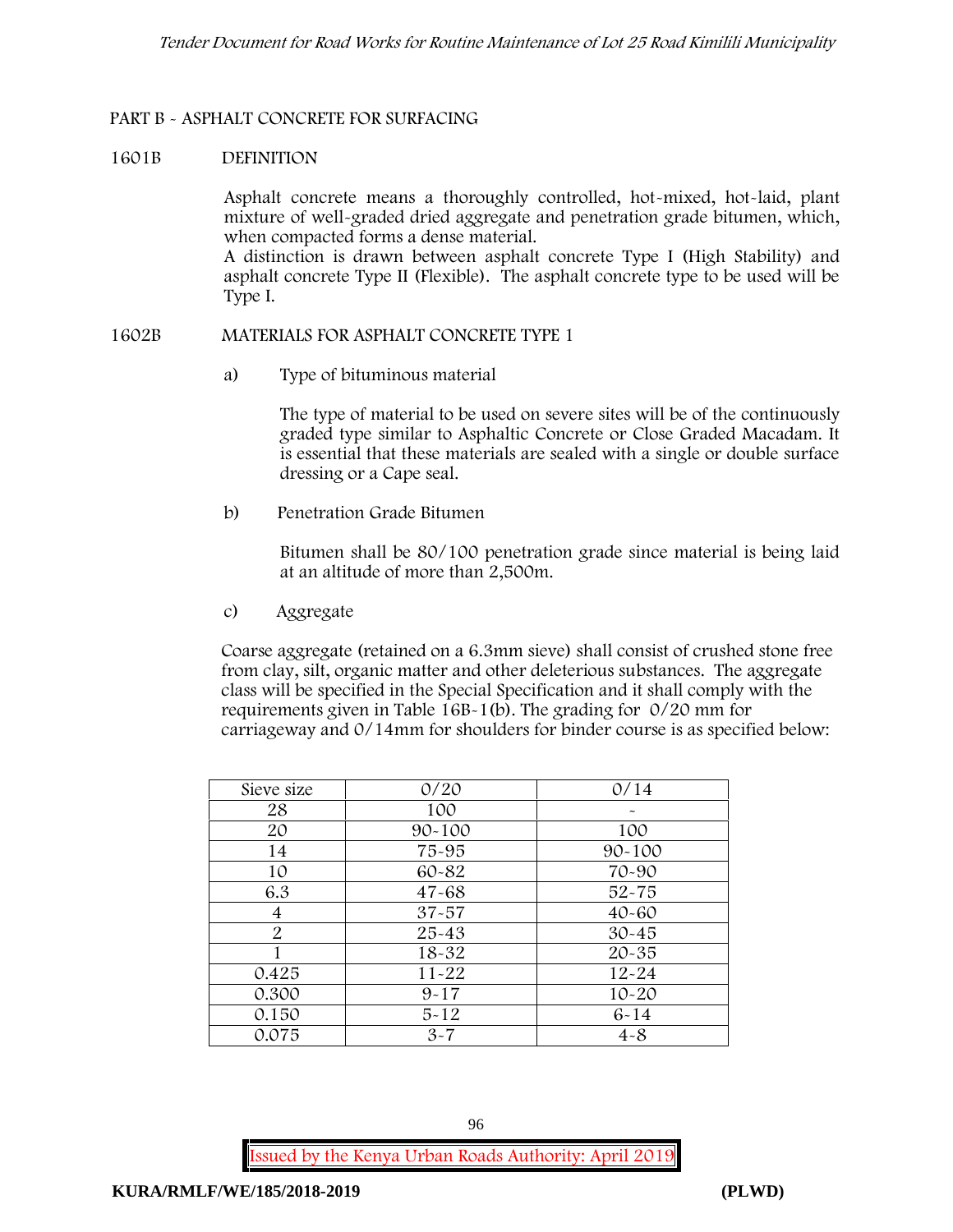### **TABLE 16B-1(b) - REQUIREMENTS FOR COARSE AGGREGATE**

| Coarse Aggregate<br>(Retained on a 6.3mm Sieve) |                      |
|-------------------------------------------------|----------------------|
| Test                                            | Maximum Value        |
| LAA<br><b>ACV</b><br>SSS<br>FI                  | 30<br>25<br>12<br>25 |

Fine aggregate (passing a 6.3mm sieve) shall be free from clay, silt, organic and other deleterious matter and shall be non-plastic. Unless otherwise specified in the Special Specification it shall consist of entirely crushed rock produced from stone having a Los Angeles Abrasion of not more than 40. The Sand Equivalent of the fine aggregate shall not be less than 40 and the SSS not more than 12.

#### **b) Mineral Filler**

Mineral Filler shall consist of ordinary Portland Cement 42.5 Grade

#### **1603B GRADING REQUIREMENTS**

The grading of the mixture of coarse and fine aggregate shall be within and approximately parallel to the grading envelopes given in Table 16B-1(b), for 0/14mm as specified for binder course, as described below.

### **GRADING REQUIREMENTS**

To arrive at a suitable design it is necessary to investigate a number of gradings so that a workable mix, which also retains a minimum of 3 % voids at refusal density, is identified.

The largest particle size used should not be more than 25mm so that the requirements of the Marshall test method can be complied with.

Although the complete range of nominal maximum particle sizes is shown in the Tables, the total thickness of material laid should not be more than 75mm.

#### **1604B REQUIREMENTS FOR ASPHALT CONCRETE TYPE 1**

The mixture shall comply with the requirements given in Table 16B-2 as specified in the Specification. In addition, minimum Marshall Stability for 2 x 75 blows shall be 9 kN and maximum 18 kN and at compaction to refusal shall have 3% VIM.

The proportion, by weight of total mixture, of bitumen shall be  $5.0 - 6.5$  % for  $0/14$  mm and  $4.5 - 6.5$  % for  $0/20$ mm. This shall be termed the nominal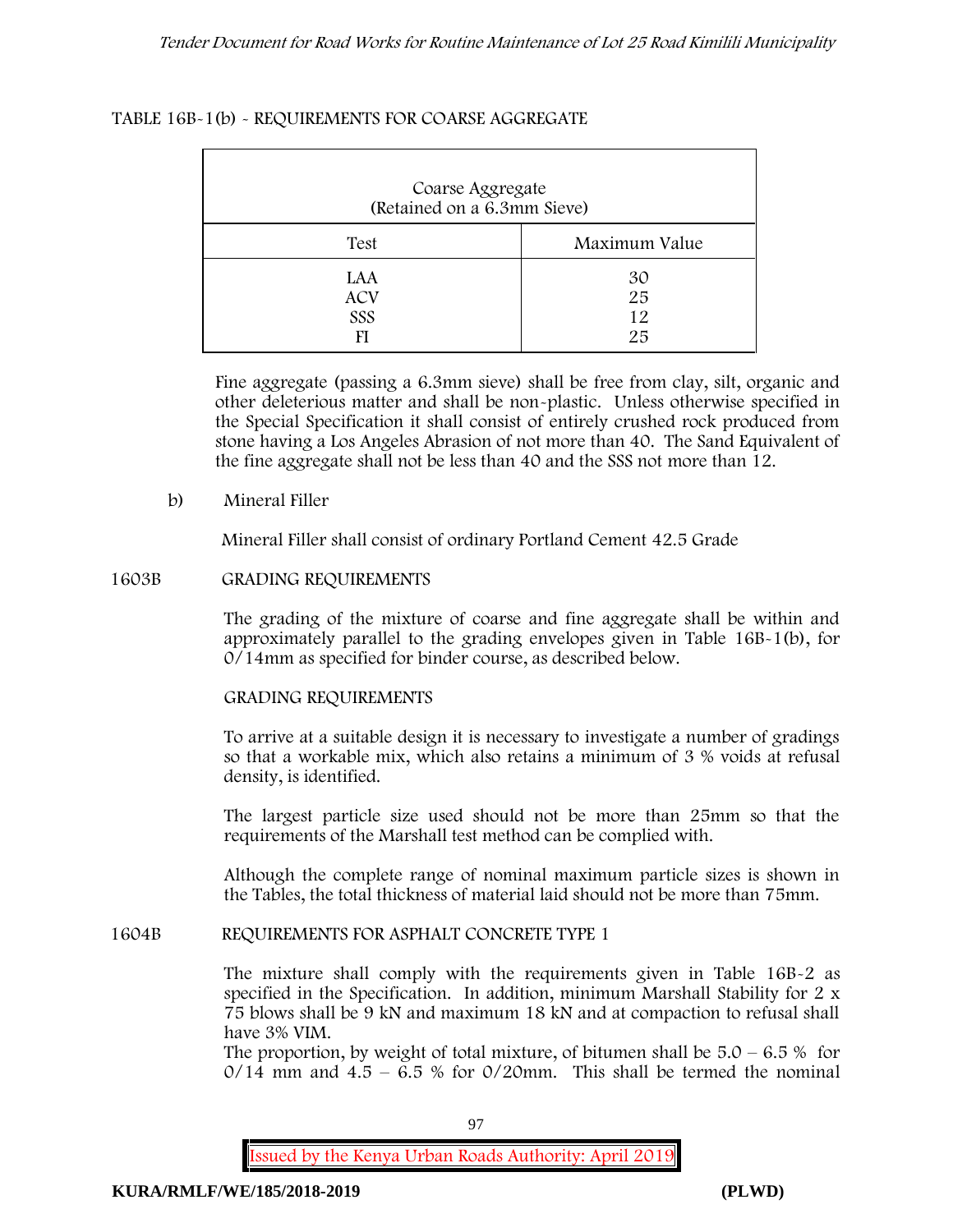binder content. The binder content of the working mix will be instructed by the Engineer following laboratory and site trials.

In order to determine the suitability of a coarse aggregate source a Marshall test programme shall be carried out. It will be advantageous to use a crushed rock which is known from past experience to give good results in this test procedure. A grading conforming to the Type I Binder Course detailed in Table 16B-1(a) 0/20 of this Specification should be tested (but with 100% passing the 25mm sieve) and it shall meet the requirements of Table 16B-2 of this Specification.

Having established the suitability of the aggregate source several grading shall be tested in the laboratory, including that used for the Marshall test, to establish relationships between bitumen content and VIM at refusal density. For each mix, samples will be made up to a range of bitumen contents and compacted to refusal using a gyratory compactor and a vibratory hammer in accordance with the procedure described in BS 598 (Part 104 : 1989), with one revision.

It should first be confirmed that compaction on one face of the sample gives the same refusal density as when the same compaction cycle is applied to both faces of the same sample. The procedure, which gives the highest density, must be used.

From the bitumen content-VIM relationship it will be possible to identify a bitumen content which corresponds to a VIM of  $3 \times 7\%$ . If it is considered that the workability of the mix may be difficult then compaction trials should be undertaken. It is advisable to establish two or more gradings for compaction trials.

The mixes identified for compaction trials should be manufactured to the laboratory design bitumen content and to two other bitumen contents of +0.5% and +1% additional bitumen. Cores will be cut to determine the density of the compacted material, having completed this the core will then be reheated to  $145+/5$  C in the appropriate mould and compacted torefusal in the vibrating hammer test. To be acceptable the cores cut from the compaction trial must have a density equivalent to at least 95% of refusal density.

The compaction trials will identify a workable mix which can be made to a bitumen content which gives 3% VIM at refusal density.

#### **1605B MIXING AND LAYING HEAVY DUTY ASPHALT**

The temperature of the bitumen and aggregates when mixed shall be  $110+/$ 3C above the softening point (R&B) of the bitumen.

Compaction should commence as soon as the mix can support the roller without undue displacement of material and completed before the temperature of the mix falls below 900C.

The minimum thickness of individual layers should be as follows:-

| a) | For the 37.5mm mix | 65mm |  |
|----|--------------------|------|--|
| b) | For the 25.0mm mix | 60mm |  |
| C) | For the 19.0mm mix | 50mm |  |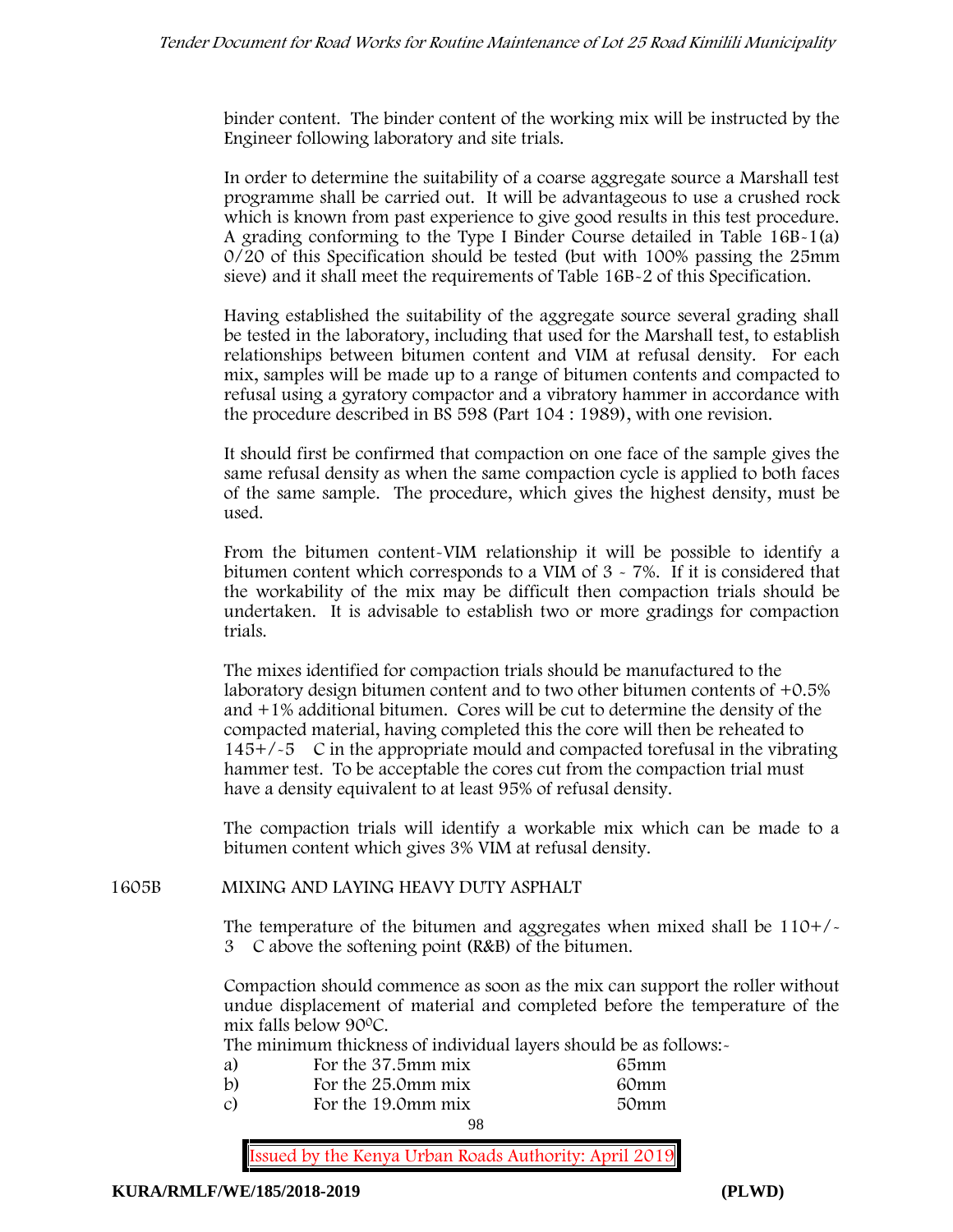d) For the 12.5mm mix 40mm

#### **1606B COMPACTION**

Rolling shall be continued until the voids measured in the completed layer are in accordance with the requirement for a minimum density of 98% of Marshall optimum, or, a minimum mean value of 95% of refusal density (no value less than 93%) as appropriate.

#### **1607B MEASUREMENT AND PAYMENT**

- a) Item : Asphalt Concrete
	- Unit : m<sup>3</sup> of Asphalt Concrete Used

Asphalt concrete shall be measured by the cubic metre compacted on the road calculated as the product of the length instructed to be laid an the compacted cross-sectional area shown on the Drawings or instructed by the Engineer.

The rate for asphalt concrete shall include for the cost of providing, transporting, laying and compacting the mix with the nominal binder content and complying with the requirements of Parts A and B of Section 16 of this Specification.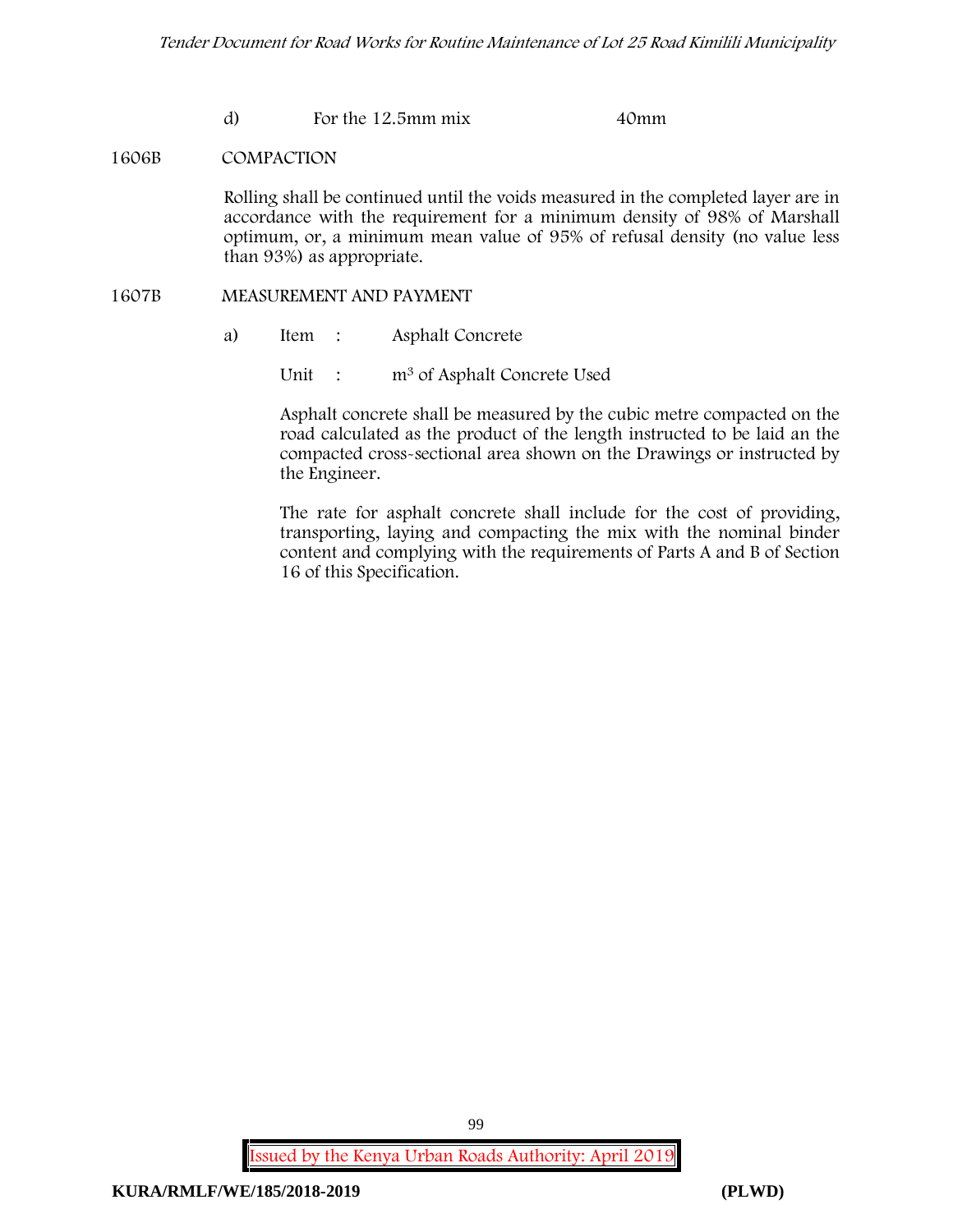## **SECTION 17 - CONCRETE WORKS**

### **1703 MATERIALS FOR CONCRETE**

This work shall consist of placing selected approved material of 250mm minimum diameter on the foundation put after excavation to receive levelling concrete in accordance with these specifications and in conformity with the lines, grades and cross sections shown on the Drawings as directed by the Engineer.

(a) **Materials**

Selected rock: The selected rock builders to be placed for this work shall be hard, sound, durable quarry stones as approved by the Engineer. Samples of the stone to be used shall be submitted to and approved by the Engineer before any stone is placed.

The maximum size of the stone boulders shall be 300mm.

(b) **Construction Method**

After completion of the structural excavation the surface of the loose soil shall be levelled and compacted. Then the stone of the above sizes shall be placed in one layer of 250mm over the compacted bed where the bottom slab will rest. Coarse sand shall be spread to fill up the voids in the stone boulders, and compaction with vibratory compactors should be performed to make this layer dense whereon a concrete of levelling course shall be placed.

(c) **Measurement and payment**

Measurement for the bedding materials shall be made in cubic metres for the completed and accepted work, measured from the dimension shown on the Drawings, unless otherwise directed by the Engineer.

Payment for the bedding Materials for Levelling Concrete Works shall be full compensation for furnishing and placing all materials, all labour equipment, tools and all other items necessary for proper completion of the work in accordance with the Drawings and specifications and as directed by the Engineer.

**1703(A) LEVELLING CONCRETE (CLASS 15/20) FOR BOTTOM SLAB INCLUSIVE OF COST OF FORM WORKS**

> This work shall consist of placing and levelling lean concrete class 15/20 over the prepared bed of stone boulders in the foundation for bottom slab and wingwalls in accordance with these specifications and which conformity with the lines, grades, thickness and typical cross-sections shown on the drawings unless otherwise directed by the Engineer.

(a) **Materials for Levelling Concrete**

100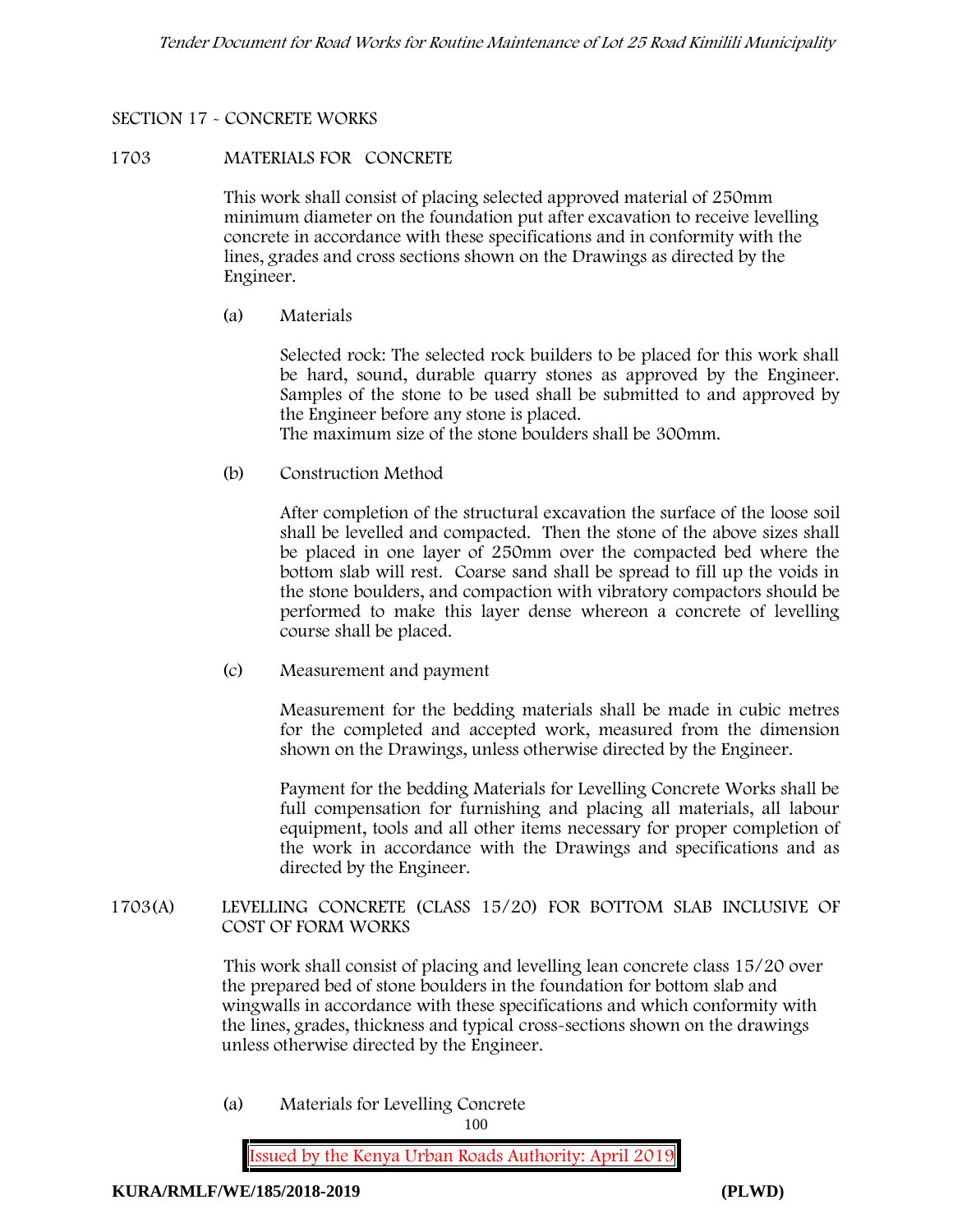Requirement for the concrete class  $15/20$  is specified as follows:-Design compressive strength (28) days :  $15N/mm^2$ Maximum size of coarse aggregate : 20mm Maximum cement content  $: 300 \text{ kg/m}^3$ . Maximum water/cement ration of 50% with slump of 80mm.

### (b) **Construction Method**

The bed of stone boulders upon which the levelling concrete will be placed shall be smooth, compacted and true to the grades and crosssection shall be set to the required lines and grades.

### **36.2** (c) **Measurement and payment**

Measurement for levelling concrete (class 15/20) shall be made in cubic metres completed and accepted levelling concrete work measured in place which is done in accordance with the Drawings and the Specifications.

Payment for this work shall be the full compensation for furnishing and placing all materials, labour, equipment and tools, and other incidentals to Specifications and as directed by the Engineer.

Pay item No. 17/02 Levelling Concrete Works (Class 15/20) for Box Culvert and wingwalls inclusive of Cost of Form works.

### **1703 (C) FORMWORK FOR CULVERT WALLS**

This work shall consist of all temporary moulds for forming the concrete for culvert walls and slabs together with all temporary construction required for their support. Unless otherwise directed by the Engineer all formworks shall be removed on completion of the walls and slabs.

(a) **Materials**

Forms shall be made of wood or metal and shall conform to the shape, lines and dimensions shown on the Drawings.

All timber shall be free from holes, loose material, knots, cracks, splits and warps or other defects affecting the strength or appearance of the finished structure.

Release Agents – Release agents shall be either neat oils containing a surface activating agent, cream emulsions, or chemical agents to be approved by the Engineer.

(b) **Construction Method**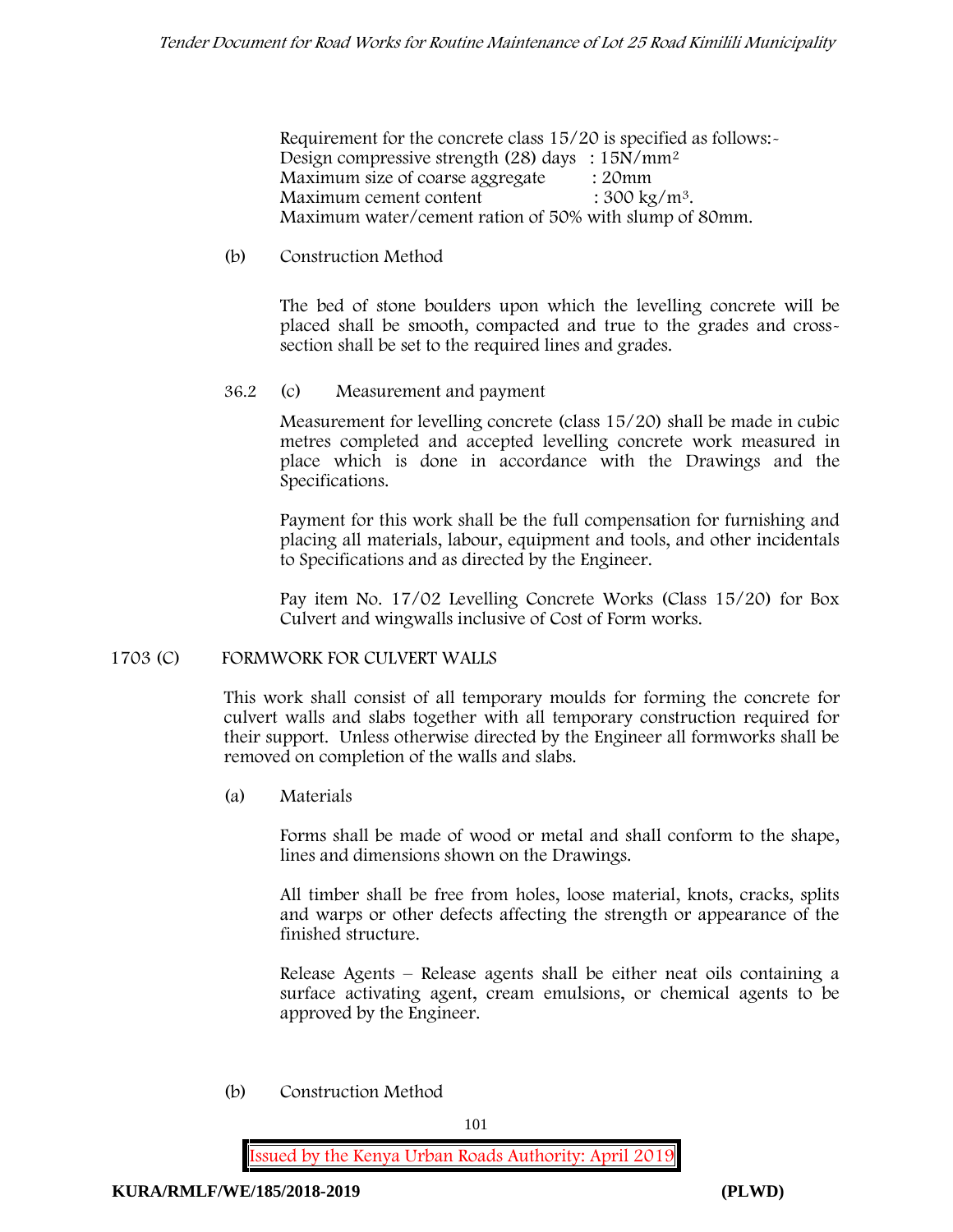(i) **Formworks**

Formworks shall be designed to carry the maximum loads that may be imposed, and so be rigidly constructed as to prevent deformation due to load, drying and wetting, vibration and other causes. After forms have been set in correct location, they shall be inspected and approved by the Engineer before the concrete is placed.

If requested, the contractor shall submit to the Engineer working drawings of the forms and also, if requested, calculations to certify the rigidity of the forms.

### **1703(D) CONCRETE WORKS (CLASS 20/20) OF CULVERT WALLS AND SLABS**

This work shall consist of furnishing, mixing, delivering and placing of the concrete for the construction of culvert walls and slabs, in accordance with these Specifications and in conformity with the requirements shown on the Drawings.

Concrete class 20/20 shall be used for Culvert walls and slabs.

**(a) Concrete Materials**

(i) Cement: Cement shall be of Portland type and shall conform to the requirements of BS 12 or equivalent.

The contractor shall select only one type or brand of cement or others. Changing of type or brand of cement will not be permitted without a new mix design approved by the Engineer. All cement is subject to the Engineer's approval; however, approval of cement by the Engineer shall not relieve the Contractor of the responsibility to furnish concrete of the specified compressive strength.

Conveyance of cement by jute bags shall not be permitted. Storage in the Contractor's silo or storehouse shall not exceed more than two (2) months, and age of cement after manufacture at mill shall not exceed more than four (4) months. The Contractor shall submit to the Engineer for his approval the result of quality certificate prepared by the manufacturer.

Whenever it is found out that cement have been stored too long, moist, or caked, the cement shall be rejected and removed from the project.

**(b) Aggregates**

Fine and coarse aggregates must be clean, hard, strong and durable, and free from absorbed chemicals, clay coating, or materials in amounts that could affect hydration, bonding, strength and durability of concrete. Grading of aggregates shall conform to the following requirements: **(i) Grading of Fine Aggregates**

102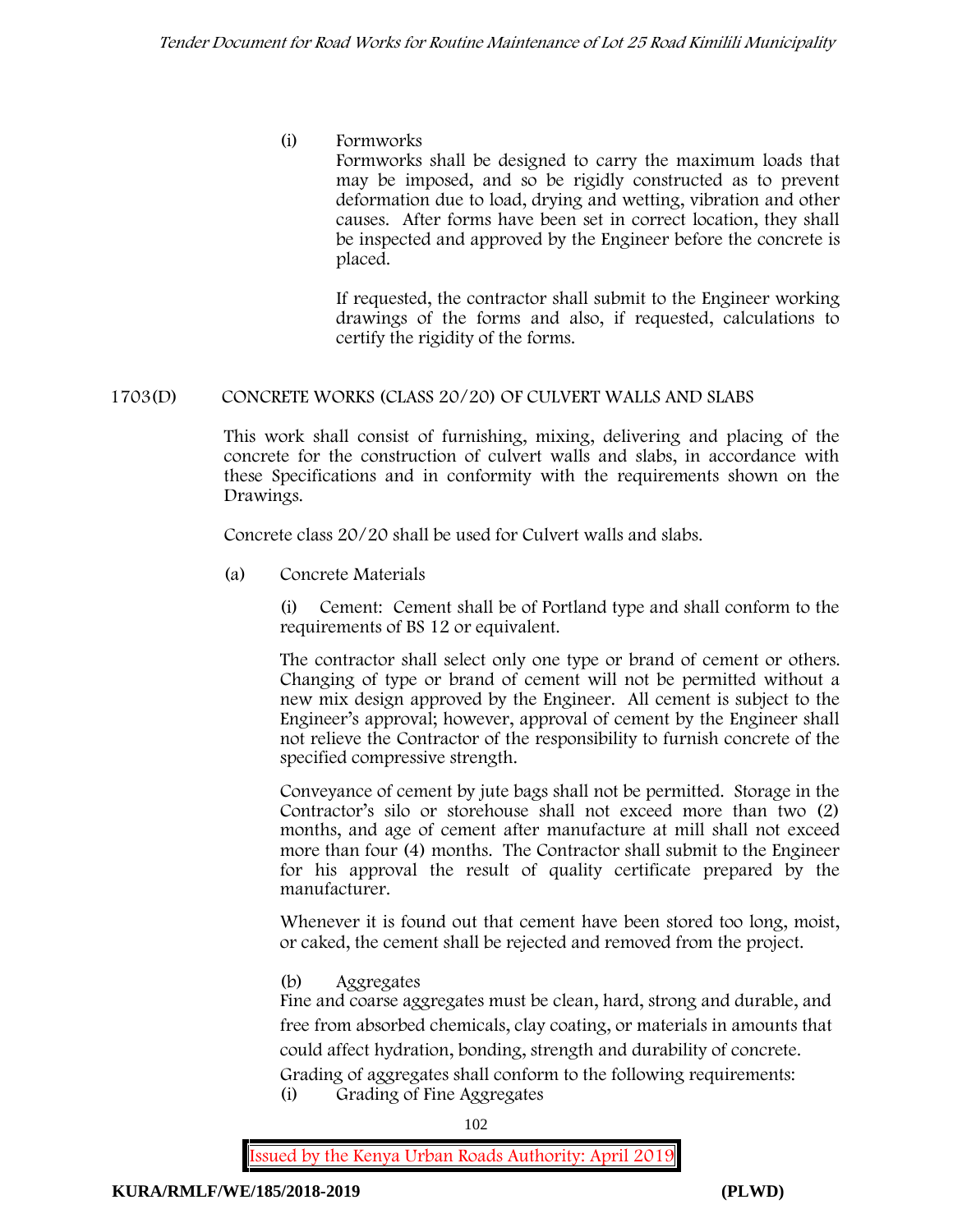| Sieve Size | Percentage by Weight Passing |
|------------|------------------------------|
| 10<br>mm   | 100                          |
| 5<br>mm    | 89-100                       |
| $2.5$ mm   | $60 - 100$                   |
| 1.2<br>mm  | $30 - 100$                   |
| 0.6 mm     | $15 - 54$                    |
| $0.3$ mm   | $5 - 40$                     |
| 0.15 mm    | $0 - 15$                     |

### **(ii) Grading of Coarse Aggregates**

| Size       |  |                       |                       |    | of Amounts finer than each standard sieve percentage by |    |       |          |
|------------|--|-----------------------|-----------------------|----|---------------------------------------------------------|----|-------|----------|
| Coarse     |  | weight                |                       |    |                                                         |    |       |          |
| Aggregat   |  | 40                    | 30                    | 25 | 20                                                      | 15 |       | 局        |
| $\epsilon$ |  | 2.5                   |                       |    |                                                         |    |       |          |
|            |  | 100                   | $\tilde{\phantom{a}}$ |    | $90 - 100$ -                                            |    | 30-69 | $0 - 10$ |
|            |  | $\tilde{\phantom{a}}$ |                       |    |                                                         |    |       |          |

Other requirements for aggregates are as follows:

# **(iii) Fine Aggregates**

| Fitness Modulus, AASHTO M-6                           | $: 2.3 - 3.1$         |
|-------------------------------------------------------|-----------------------|
| Sodium Sulphate Soundness, AASHTO T104: Max. 10% loss |                       |
| Content of Friable Particles AASHTO 112               | : Max $1\%$ by weight |
| Sand Equivalent, AASHTO T176                          | : Min. 75             |

**(iv) Coarse Aggregate**

| Abrasion, AASGTO T96                             | : Max. $405$ loss      |
|--------------------------------------------------|------------------------|
| Soft Fragment and shale, AASHTO M80              | : Max. $5\%$ by weight |
| Thin and elongated Pieces, AASHTO M80 : Max. 15% |                        |

**(v) Water**

All sources of water to be used with cement shall be approved by the Engineer. Water shall be free from injurious quantities of oil, alkali, vegetable matter and salt as determined by the Engineer.

**(vi) Admixture**

Only admixture, which have been tested and approved in the site laboratory through trial mixing for design proportion shall be used. Before selection of admixture, the Contractor shall submit to the Engineer the specific information or guarantees prepared by the admixture supplier.

The contractor shall not exclude the admixture from concrete proportions.

**Concrete class 20/20**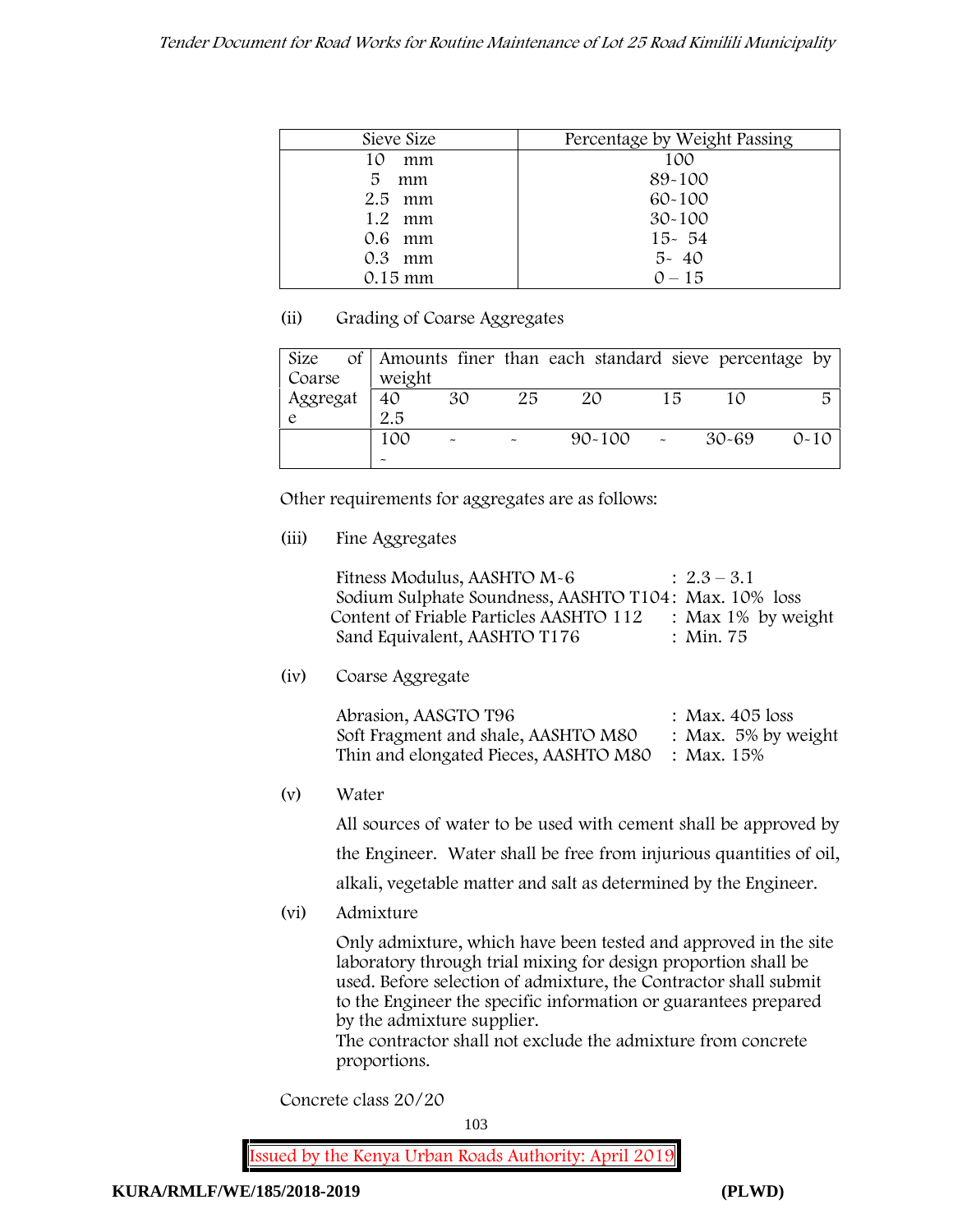Concrete class 20/20 shall be used for culvert walls and slabs. The requirements of Concrete class 20/20 are provided as follows unless otherwise the Engineer will designate any alteration.

Design compressive strength  $(28 \text{ days})$  :  $20N/mm^2$ Maximum size of coarse aggregates : 20mm Maximum water/cement ratio of 45% with slump of 80mm

#### (d) **Proportioning Concrete**

The Contractor shall consult with the Engineer as to mix proportions at least thirty (30) days prior to beginning the concrete work. The actual mix proportions of cement, aggregates, water and admixture shall be determined by the Contractor under supervision of the Engineer in the site laboratory.

The Contractor shall prepare the design proportions which has 120% of the strength requirement specified for the designated class of concrete.

No class of concrete shall be prepared or placed until its job-mix proportions have been approved by the Engineer.

- (e) **Concrete Work**
	- **(ii) Batching**

Batching shall be done by weight with accuracy of:

| Cement              | $\frac{1}{2}$ percent |
|---------------------|-----------------------|
| Aggregate           | $\frac{1}{2}$ percent |
| Water and Admixture | : 1 percent.          |

Equipment should be capable of measuring quantities within these tolerances for the smartest batch regularly used, as well as for larger batches.

The accuracy of batching equipment should be checked every month in the presence of the Engineer and adjusted when necessary.

**(iii) Mixing and delivery**

Slump of mixed concrete shall be checked and approved at an accuracy of +25mm against designated slump in these specifications.

**(iv) Concrete in hot weather**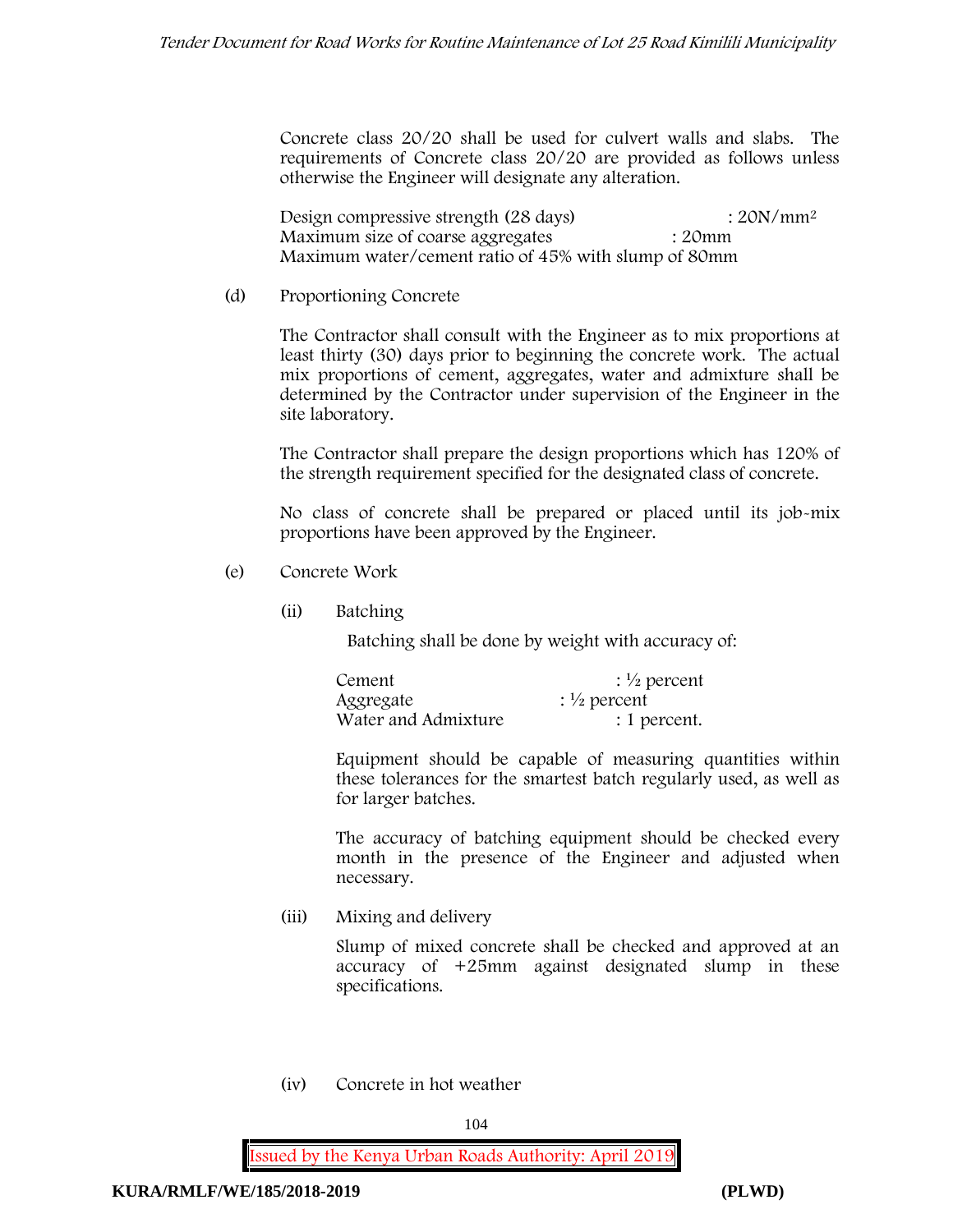No concrete shall be placed when the ambient air temperature is expected to exceed thirty three degrees celsius (330c) during placement operations).

**(v) Concreting at night**

No concrete shall be mixed, placed or finished when natural light is insufficient, unless an adequate approved artificial lighting system is operated; such night work is subject to approval by the engineer.

**(vi) Placing**

In preparation of the placing of concrete, the interior space of forms shall be cleaned and approved by the engineer prior to placing concrete. All temporary members except tie bars to support forms shall be removed entirely from the forms and not buried in the concrete. The use of open and vertical chute shall not be permitted unless otherwise directed by the engineer.

The Contractor shall provide a sufficient number of vibrators to properly compact each batch immediately after it is placed in the forms.

### (f) **Measurement and Payment**

Measurements for the Concrete Works Class 20/20 of culvert walls and slabs shall be made in cubic metres for the walls and slabs actually constructed, measured from their dimensions shown on the Drawings. Payment for the Concrete Works (Class 20/20) of culvert walls and slabs shall be the full compensation for furnishing all materials of the concrete mixing, delivering, placing and curing the concrete, equipment and tools, labour and other incidental necessary for the completion of the work in accordance with the Drawings and these Specifications and as directed by the Engineer.

**SECTION 20 - ROAD FURNITURE**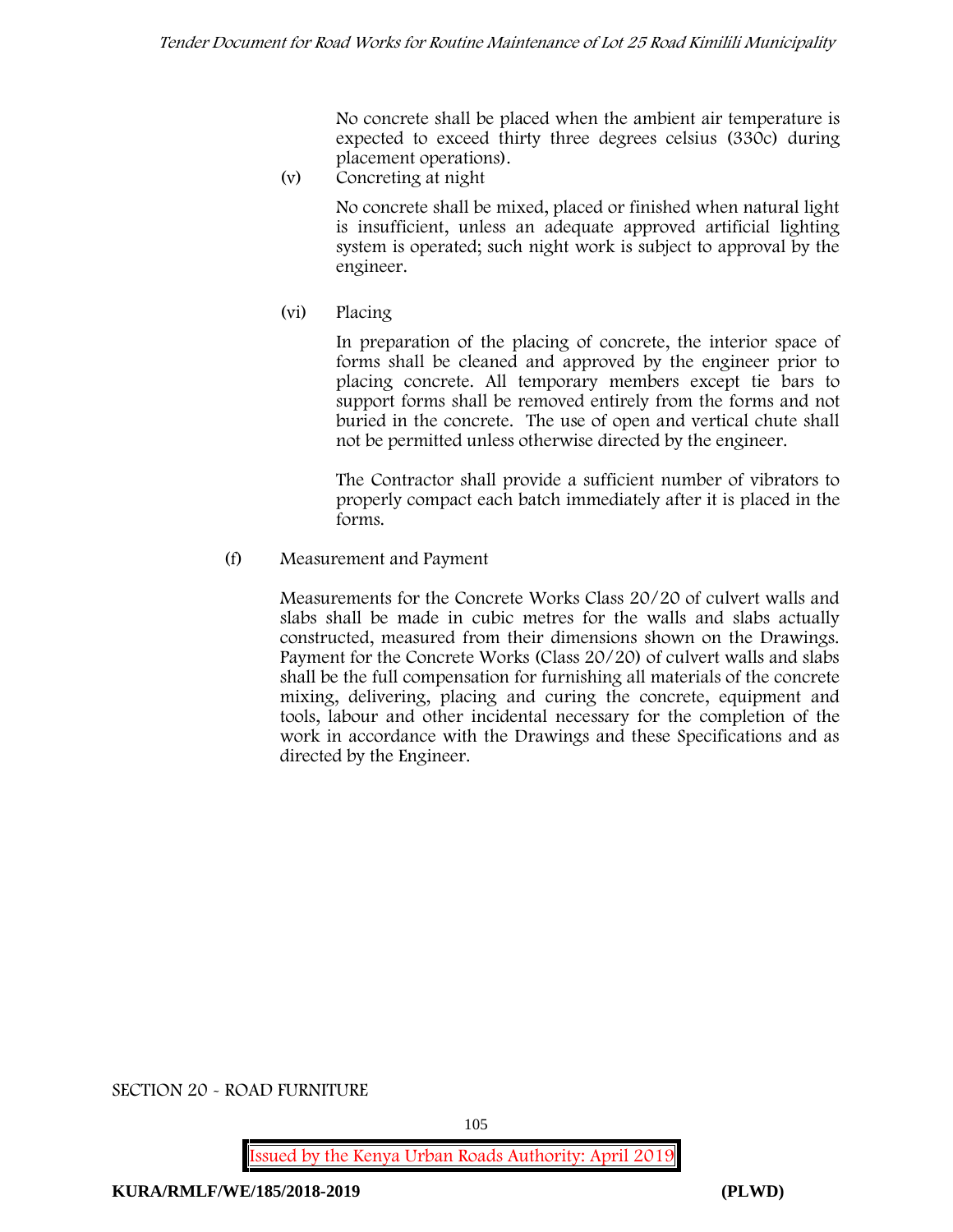#### **2001 ROAD RESERVE BOUNDARY POSTS**

Road reserve boundary posts shall be provided as directed by the Engineer and in compliance with Standard Specification clause 2001. They shall be placed at 50m. intervals along the boundary of the road reserve.

#### **2003 EDGE MARKER POST**

Edge marker post shall be provided as directed by the Engineer and in compliance with Standard Specification clause clause 2003

#### **2004 PERMANENT ROAD SIGNS**

Permanent Road Signs shall be provided as directed by the Engineer and in compliance with the requirements of the "Manual for Traffic Signs in Kenya" Part II and standard Specification clause 2004.

#### **2004B EXISTING ROAD SIGNS**

Where directed by the Engineer, the Contractor shall take down road signs including all posts, nuts, bolts and fittings, and remove and dispose of the concrete foundation and backfill the post holes. The signs shall be stored as directed by the Engineer.

Measurement and payment for taking down road signs shall be made by the number of signs of any type and size taken down, cleaned and stored as directed.

#### **2005 ROAD MARKING**

Paint for road marking shall be internally reflectorised hot applied thermoplastic material in accordance with Clause 219 of the Standard Specification.

The rates inserted in the Bills of Quantities for road marking shall include for prior application of approved tack coat.

### **2005A RAISED PAVEMENT MARKERS – ROAD STUDS**

#### **MATERIAL**

Road studs are moulded of acrylonitrile butadiene styrene (ABS) conforming to ASTM Specification D1788 –  $68$ , class  $5-2-2$  shell filled with inert, thermosetting compound and filler. The lens portion of the marker of the marker is of optical menthly methacrylic.

#### **CONSTRUCTION**

The road studs shall be constructed of high impact ABS containing a multi-biconvex glass lens reflector system. It shall be of monolithic construction, and not less than 98.5. m2. The height of the marker shall not exceed 17mm and the underside shall contain a non-honeycomb base (flat). **REQUIREMENTS**

106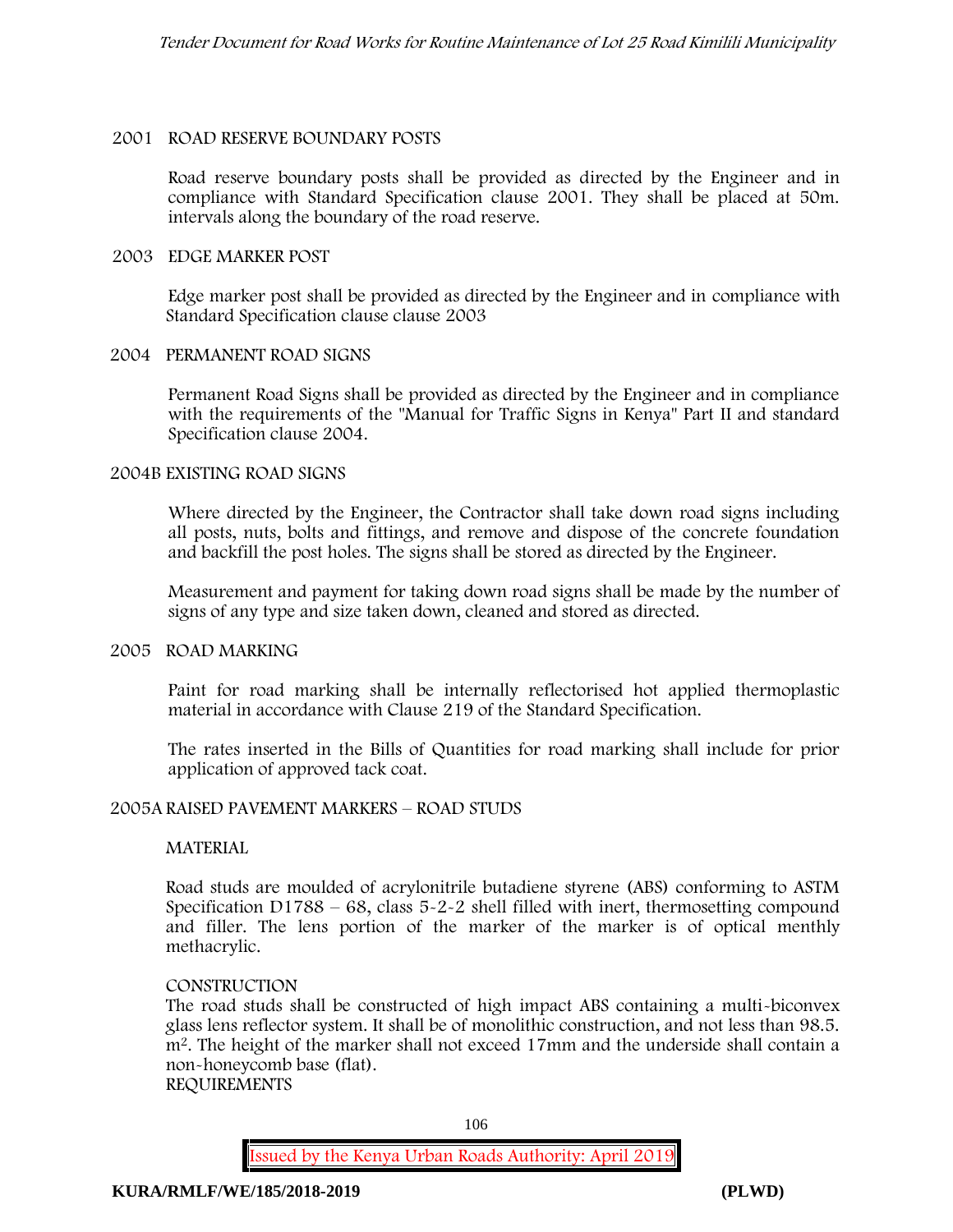The markers shall conform to the following requirements

**Colour**

Shall be white, yellow or red as specified and the Retro – reflectance values should conform to the testing procedures of ASTME 809.

**Impact Resistance**

The market shall not crack or break when tested using a 1000**-**gram weight from a height of 1 metre. (ASTM D 2444) or BS 3900 Part E3.

**Resistance to Water Penetration**

Shall not have water penetration behind the lens after submerged in a water bath at 70 + 50 oF for 10 minutes. And it should still meet the reflectance Requirement. BS 998.

**Heat Resistance**

Shall comply with the initial brightness as per BS 873 Part IV of 1978

**Night Visibility**

The marker shall be bright as per BS 873 Part IV of 1978

**Compression Resistance**

There shall be no cracking sound at a pressure lower than 25 tones as per BS 873 Part IV of 1978.

**Corrosion Resistance**

After immersing a sample of Road stud in a solution containing 30g/1 of sodium chloride for 30 days, there shall not be any signs of corrosion **-**(BS998).

**NOTE**: These markers are intended for application directly to pavement surfaces and are compatible with raised pavement makers. These adhesives should be of high quality and tested for conformance to customer requirements.

### **ADHESIVES**

They shall be of Resin Type–Epoxy of 2 different components part 1 and 2 i.e Adhesive and Reactor without any volatile solvents in both.

| Pot life:             | not less than 20 minutes at 20 $\degree$ C  |
|-----------------------|---------------------------------------------|
| Rotational cure time: | between 20 and 30 minutes at 20 $\degree$ C |
| Hard cure:            | Between 40 and 60 minutes at 20 $\degree$ C |

**APPLICATION INSTRUCTION**

**Preparation of Pavements**

107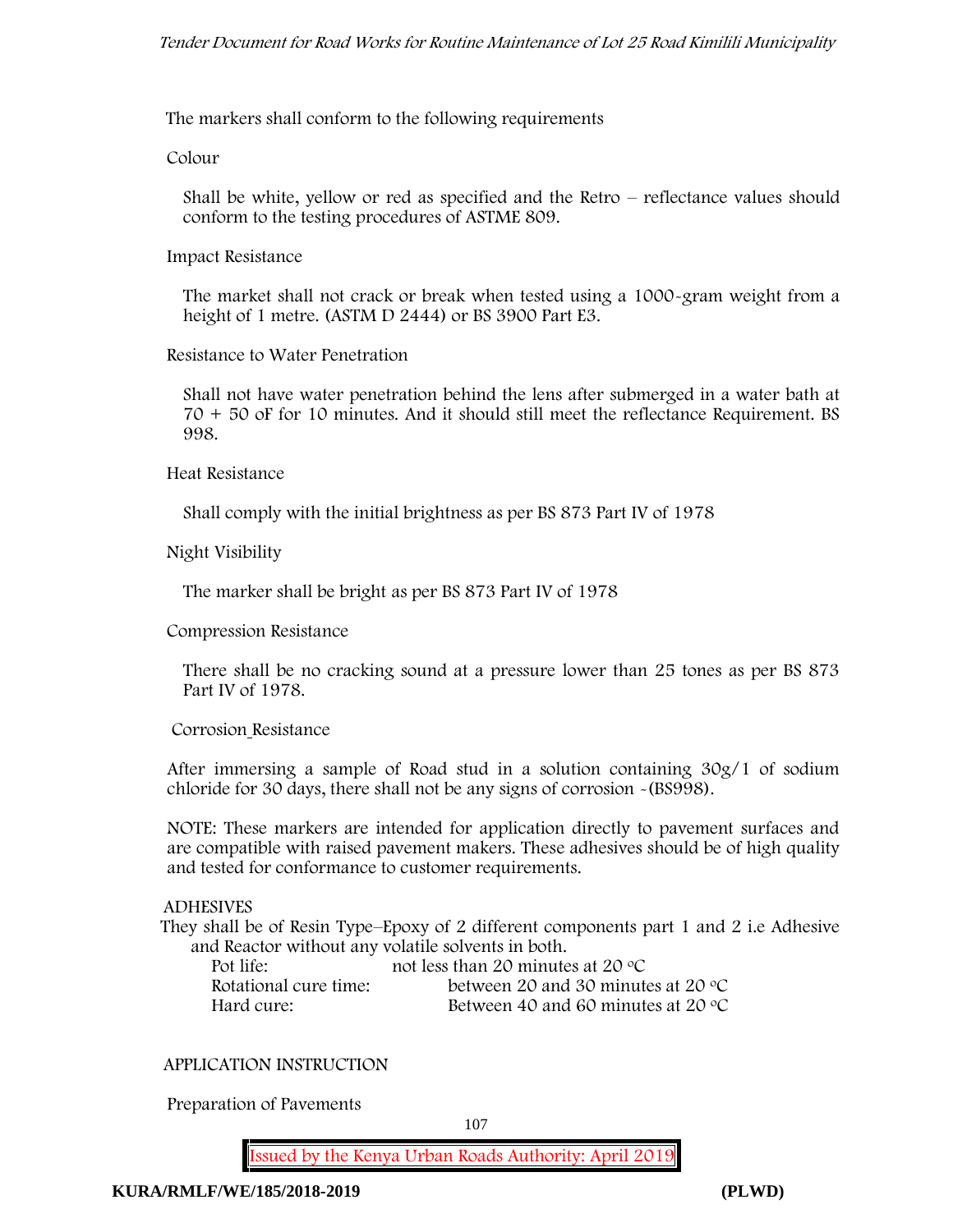Make sure that the road surface is absolutely dry and free of oil and grease**.**

**Mixing of Adhesive**

Pour component B into the container of component A. Stir mixture by hand with a wooden or metal stick until uniform Grey Tint without a striae is obtained.

**Installation**

Pour the mixture on to the underside of the road stud. Then place the road stud firmly on the road surface. Adhesive should stand out for about 5mm to 10 mm over the edges of the stud.

**Protection from the Traffic**

Protect studs from traffic for 2 hours until the adhesive has properly hardened. Try by touching the adhesive.

**NUMBER OF STUDS NEEDED FOR LABORATORY TESTS.**

In order to approve a particular type of road stud, 4 sample road studs of each colour shall be submitted.

**2006 GUARDRAILS**

Contrary to the Standard Specification, guardrail posts shall be concrete 200 mm diameter set vertically at least 1.2m into the shoulder as directed by the Engineer. Spacer blocks shall also be made of concrete.

Beams for guardrails shall be "Armco Flexbeam" or similar obtained from a manufacturer approved by the Engineer.

#### **2007 KERBS**

a) **Vertical Joints**

Vertical joints between adjacent Kerbs shall not be greater than 5 mm in width and shall be filled with a mortar consisting of 1:3 cement: sand by volume.

b) **Transition between flush and raised kerbs**

The transition between flush and raised kerbs (e.g. at bus bays) shall be termed as ramped kerbs. The transition between flush and raised kerbs shall occur within a length of 2.0 m.

#### **2008 KILOMETRE MARKER POSTS**

Kilometre marker posts shall be provided as directed by the Engineer and in compliance with Standard Specification clause 2008.

108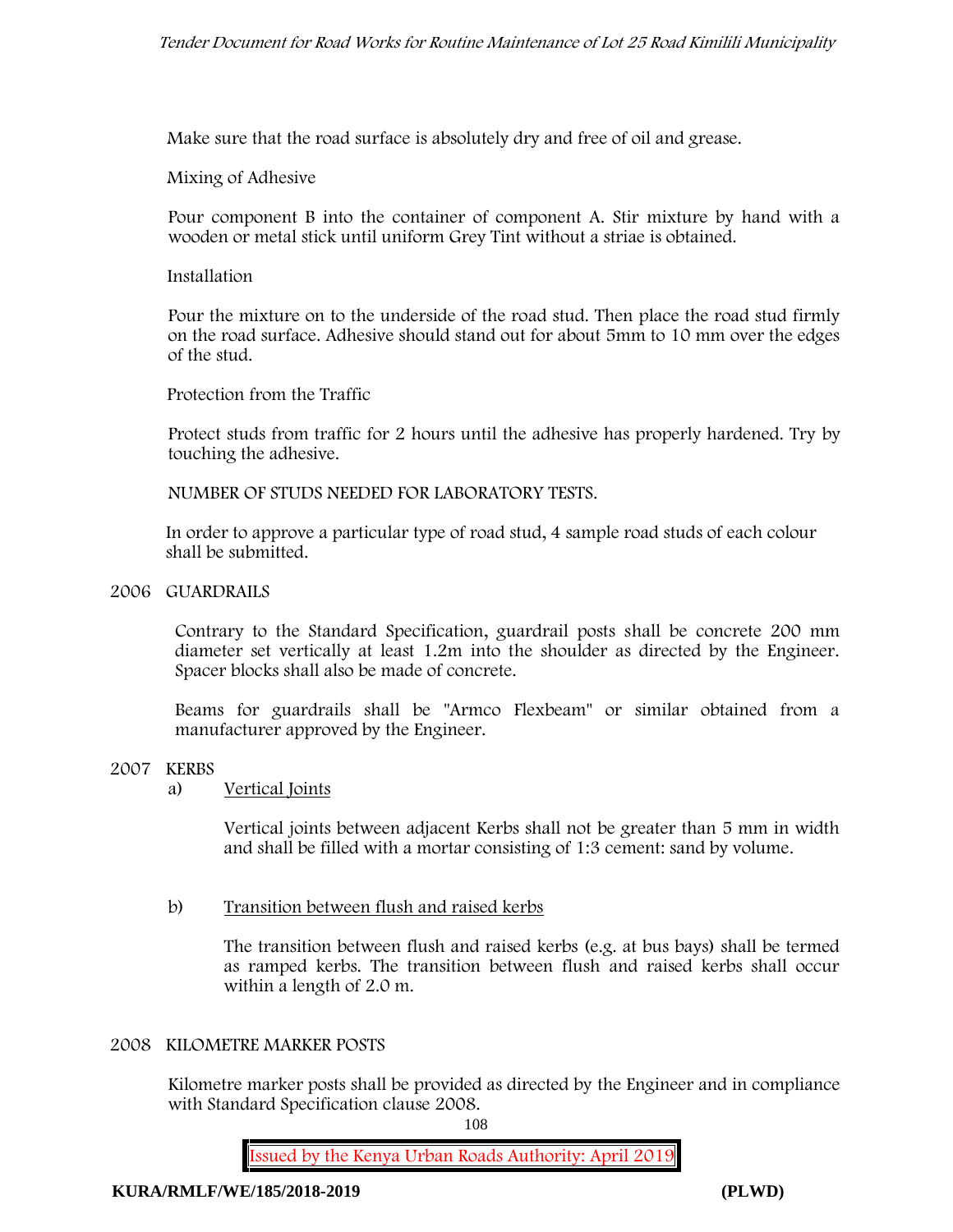#### **2009 RUMBLE STRIPS**

Where directed by the Engineer, the Contractor shall provide, place, trim, shape and compact to line and level asphalt concrete rumble strips on the finished shoulders. This shall be done to the satisfaction of the Engineer

#### **2011 MEASUREMENT AND PAYMENT**

#### **Road reserve boundary posts**

Road reserve boundary posts shall be measured by the number erected

#### **Permanent road signs**

Permanent road signs shall be measured by the number of each particular size erected.

#### **Road marking**

Road markings in yellow or white material shall be measured in square metres calculated as the plan area painted.

#### **Road Studs**

Road studs shall be measured by the number of each particular size erected.

**Guardrail** Guardrail shall be measured by the metre as the length of the guardrail constructed.

**Kerbs**

Kerbs shall be measured by the metre as the length of kerb constructed

#### **SECTION 22-DAYWORKS**

#### **2202 MEASUREMENTS AND PAYMENT**

(a) Plant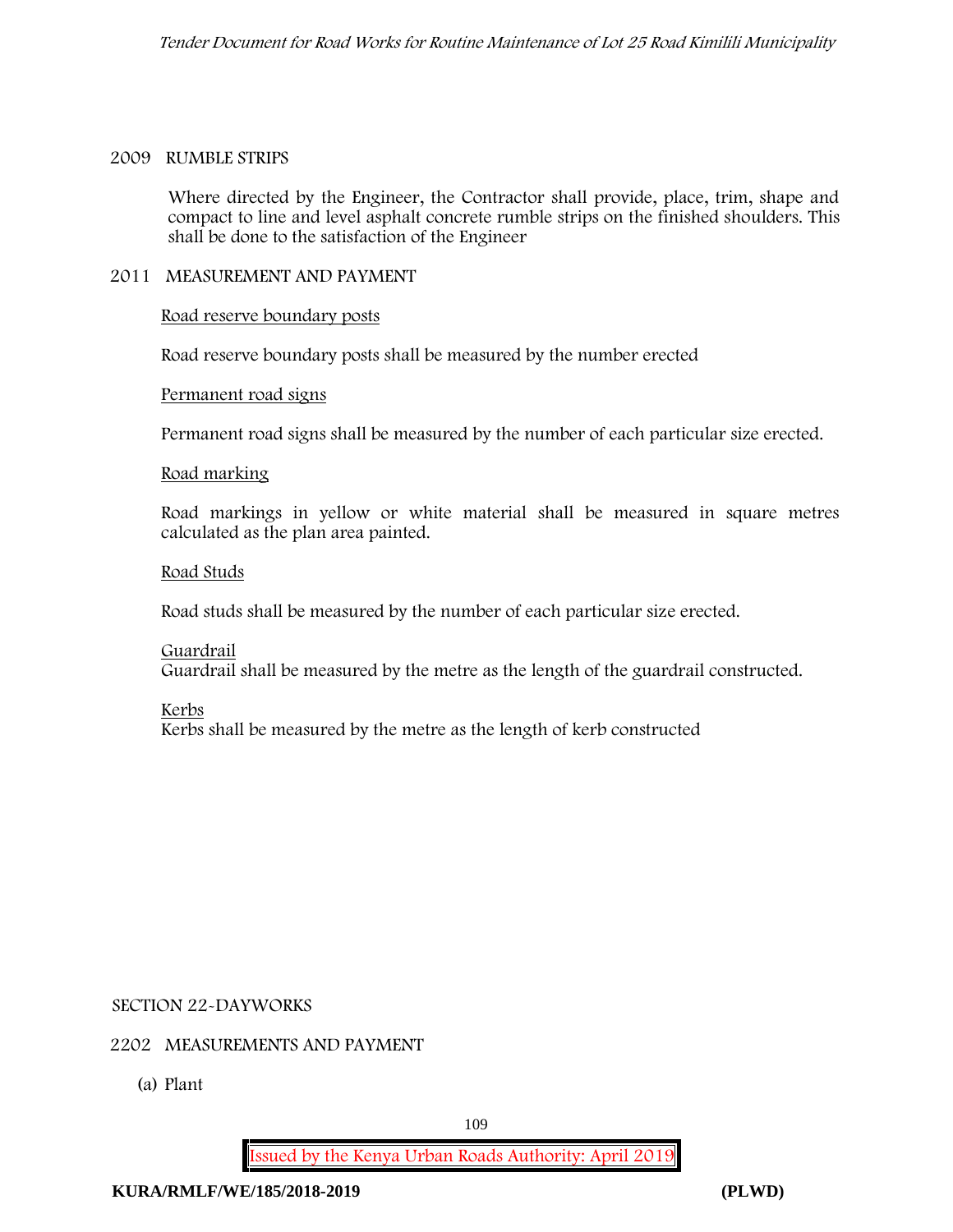Where items of major plant listed in the schedule of Day works are specified by type (e.g. Concrete mixer etc.) the power rating if such items of plant are provided by the Contractor shall not be lower than the power ratings of such plant manufactured within the last two years prior to the date of BID. Any item of major plant employed upon Dayworks that has a power rating lower than specified above shall be paid for at rates lower than those in the schedule of Dayworks. The reduction in the rate payable shall be in proportion to the reduction in power rating below that specified above.

## SECTION 23: CONCRETE PAVING BLOCKS

This works shall consist of providing, laying and fixing of concrete paving blocks and concrete paving slabs on a sand base on the driveway and walkways and other areas as directed by the Engineer.

## **a. Concrete Paving Blocks**

The paving blocks shall be of type S of any shape fitting within a 295 mm square coordinating space and a work size thickness of at least 30 mm. The blocks shall confirm to the requirements of BS 6717:Pt. 1:1986 or Kenya standard equivalent.

The laying shall be broken at intervals of 50 m by concrete ribs of class 25 concrete.

The blocks shall be laid on a 40 mm minimum sand base whose specifications are as in section (b) of this specification.

#### **b. Sand For Sand Base**

Sand used as bedding for paving blocks and slabs shall be natural sand either pit or river sand. The grading shall conform and be parallel as much as possible to KS02 – 95 Parts 1 &2: 1984 for zones 1,2 or 3. The other requirements shall be as specified in section 1703 (c ) of Standard Specifications.

#### **c. Measurement and Payment**

Payment for paving blocks and paving slabs shall be by square metre laid. The rate quoted would include the cost of haulage to site of the blocks, slabs and sand, as no extra payment shall be made for haulage

## **SECTION VI: SUPERVISION AND CONTRACT EVALUATION MANUAL 2012**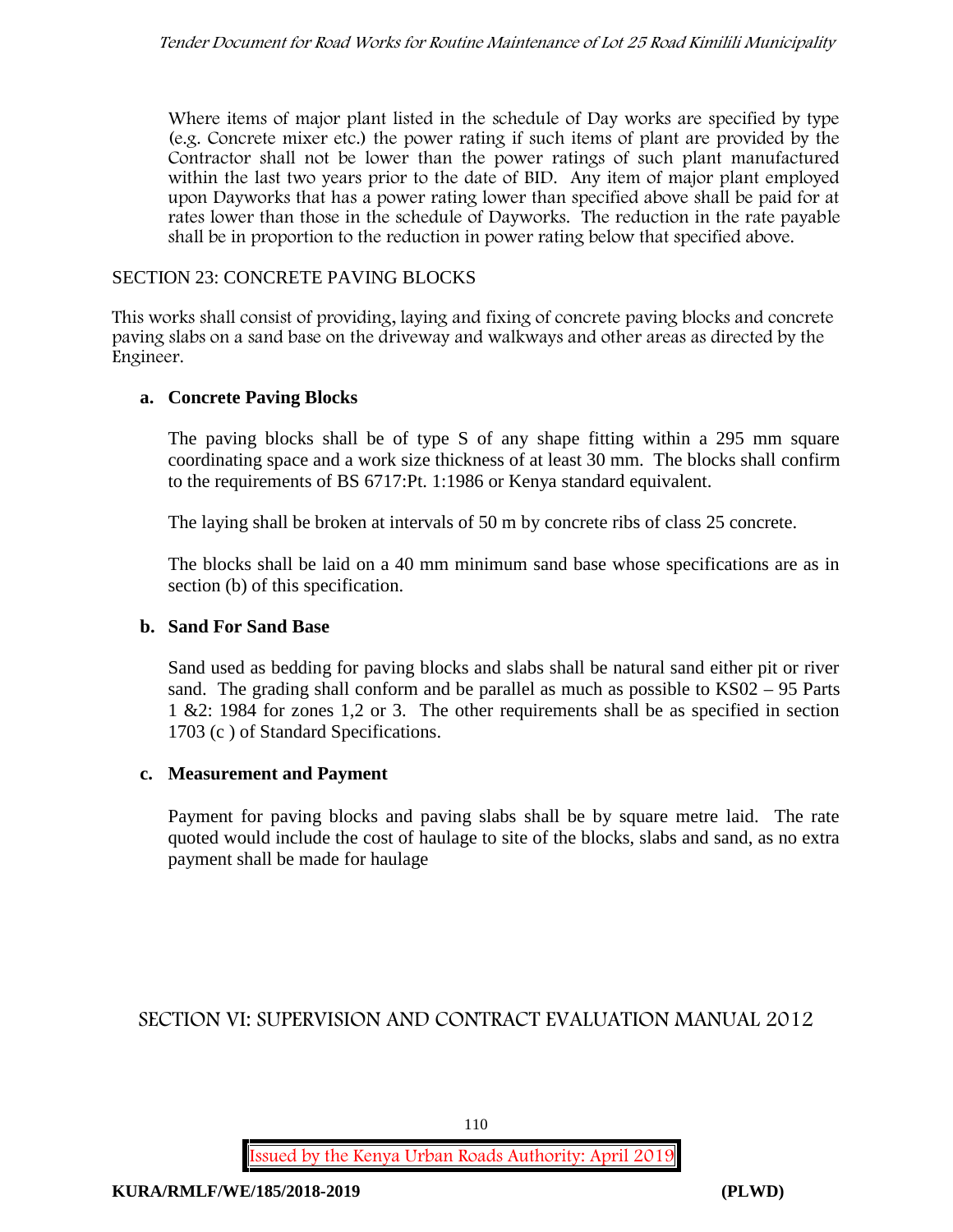The Manual refers to the Ministry of Roads 'Supervision and Contract evaluation Manual for Road Maintenance Works 2012.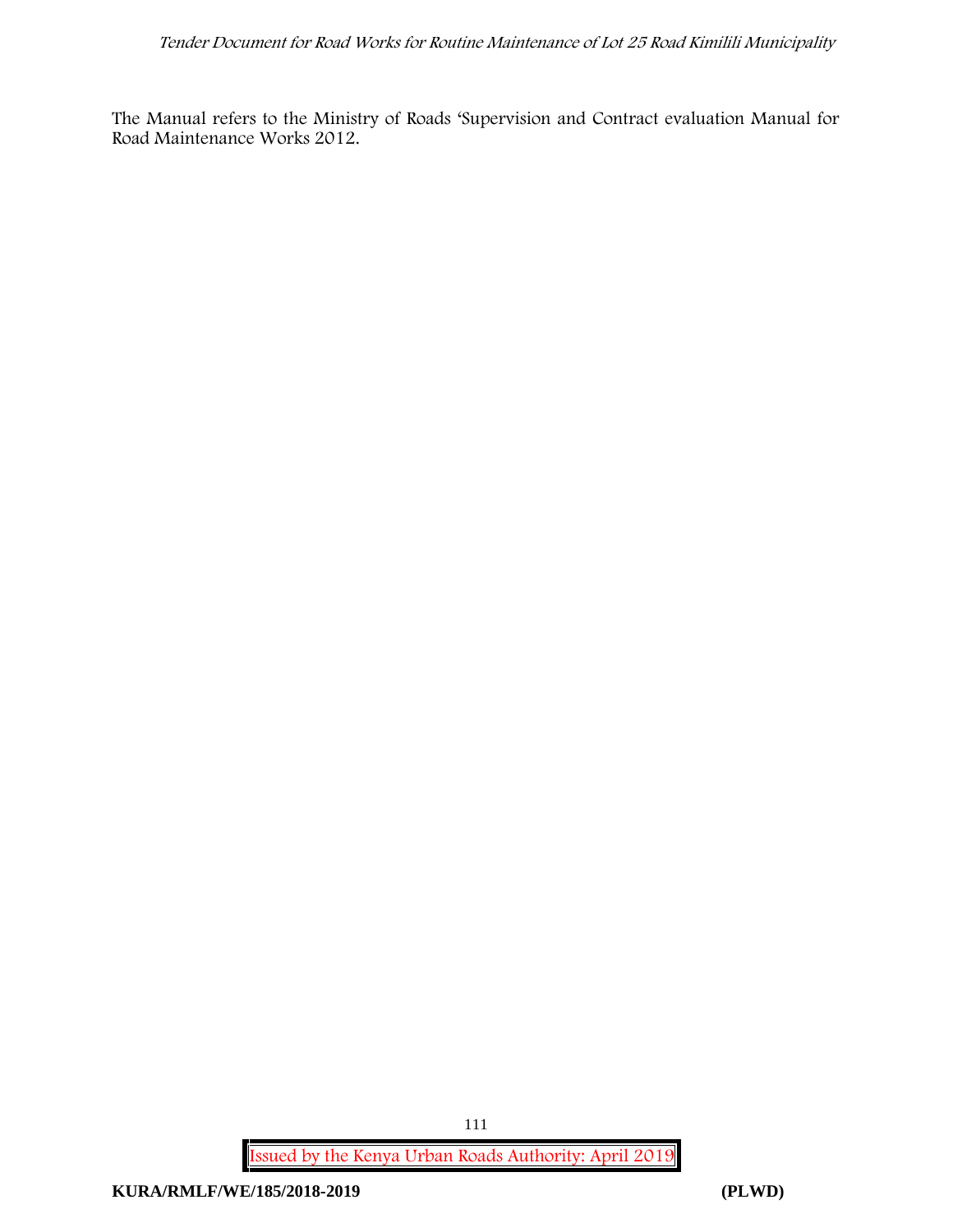## **SECTION VII: DRAWINGS**

The bidder shall provide design drawings on A3 sheets including plan and profile, typical cross-sections, layouts and standard drawings, setting out data and design reports which should include design standards used and key project features as described in section 14.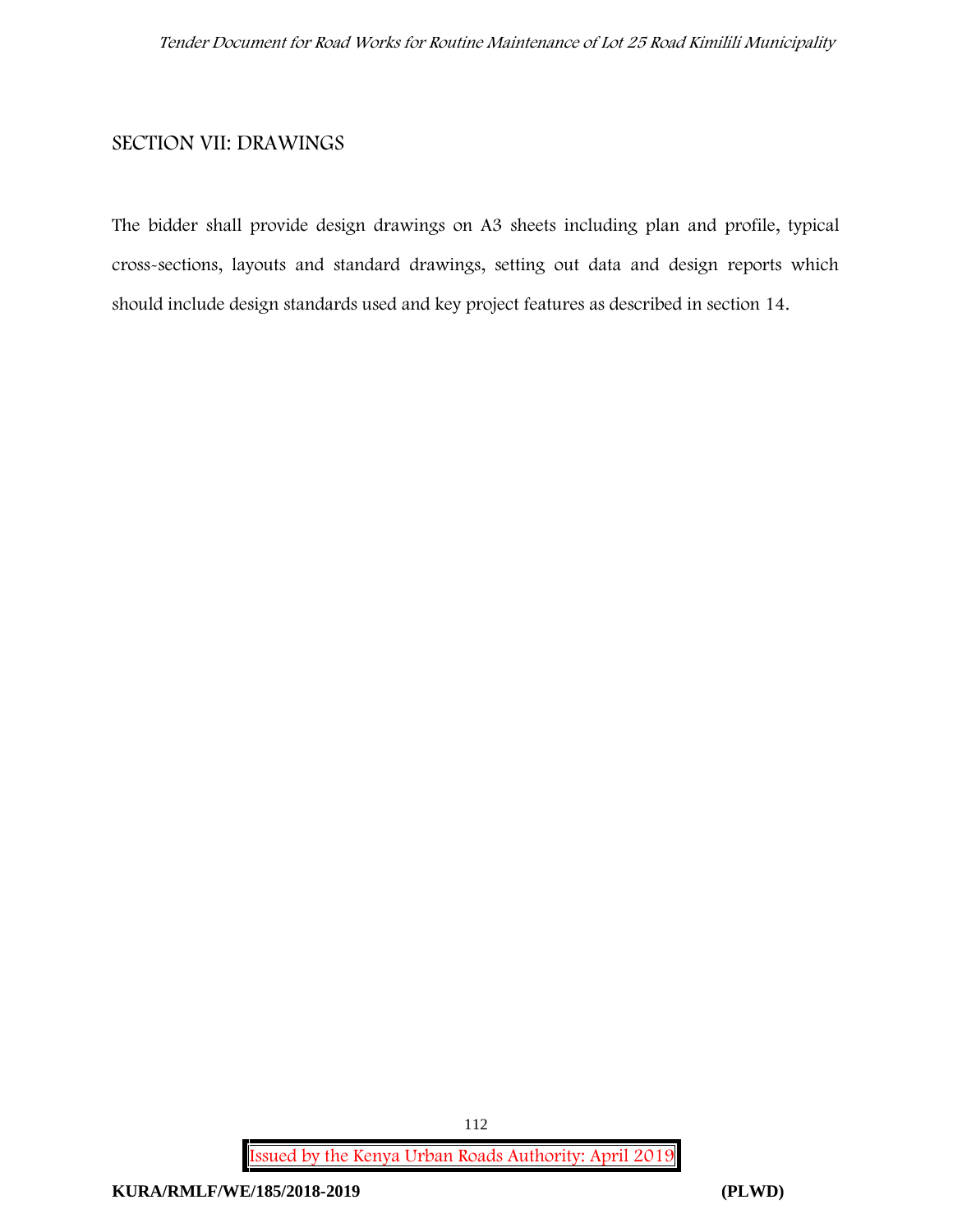## **SECTION VIII: ROAD MAINTENANCE MANUAL**

The Manual refers to the Ministry of Roads 'Road Maintenance Manual, May 2010 Edition'.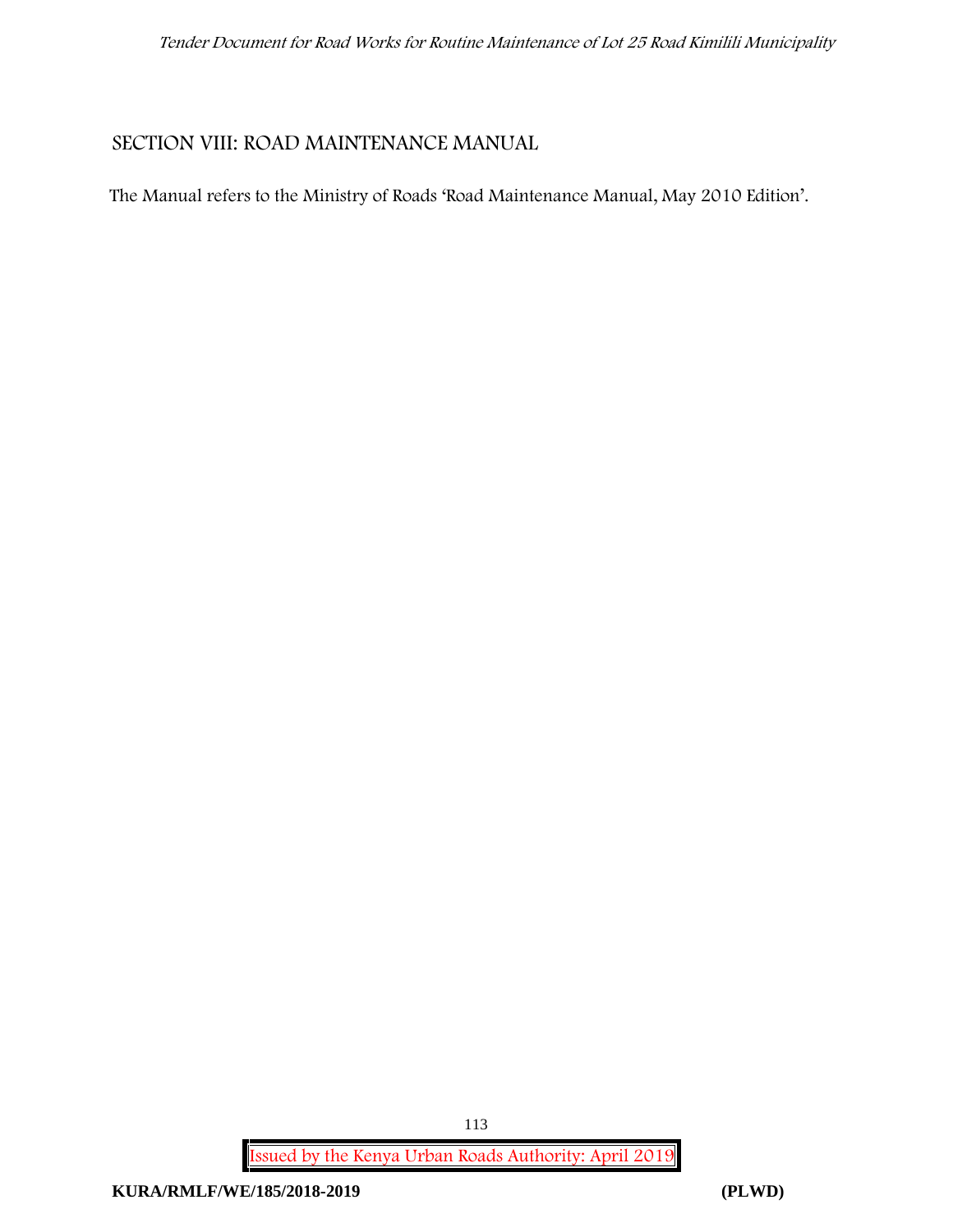## **SECTION IX: BILLS OF QUANTITIES**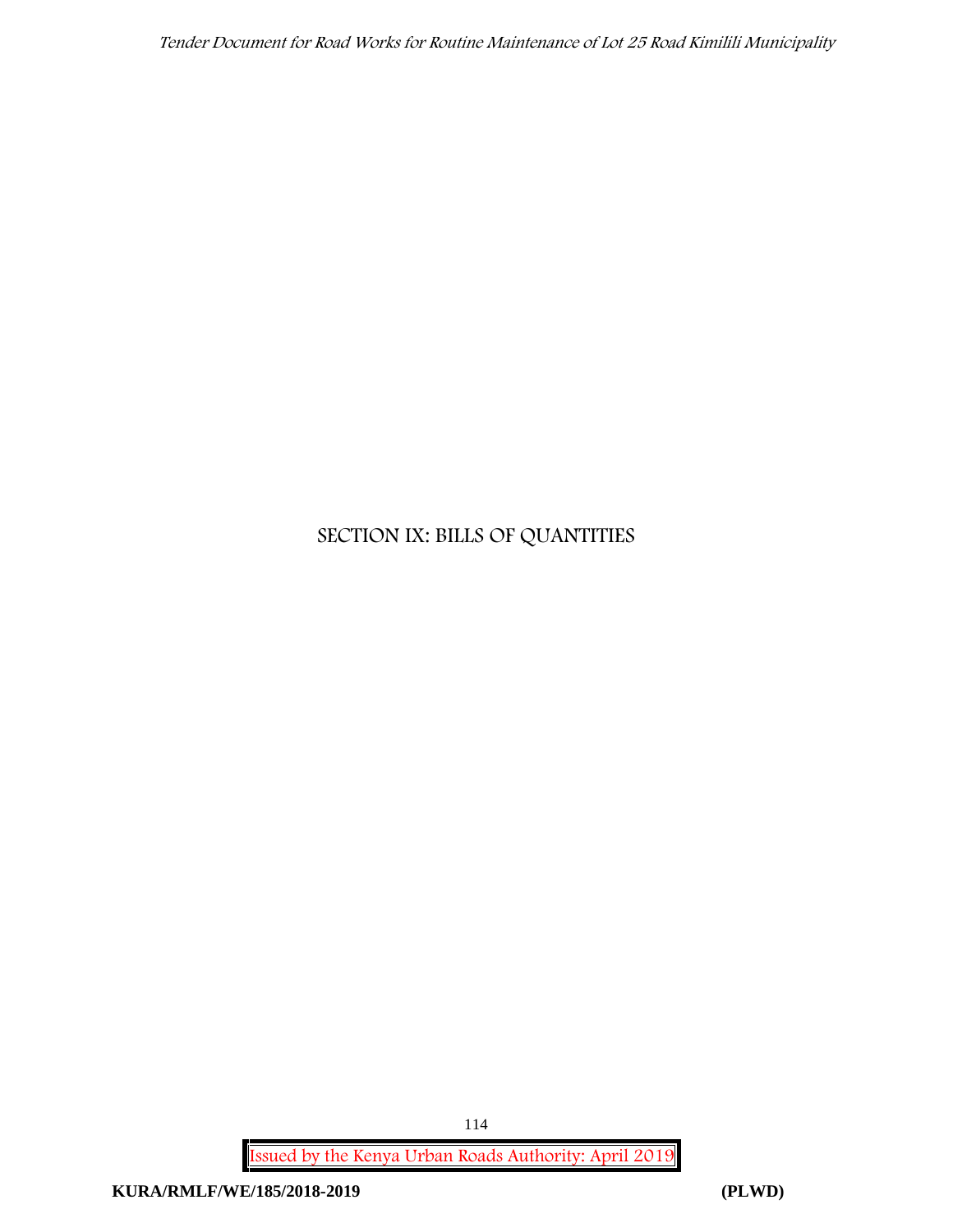## **PREAMBLE TO BILL OF QUANTITIES**

- 1. The Bills of Quantities forms part of the Contract Documents and are to be read in conjunction with the Instructions to Bidders, Conditions of Contract Parts I and II, Specifications and Drawings.
- 2. The brief description of the items in the Bills of Quantities is purely for the purpose of identification, and in no way modifies or supersedes the detailed descriptions given in the conditions of Contract and Specifications for the full direction and description of work and materials.
- 3. The Quantities set forth in the Bills of Quantities are estimated, representing substantially the work to be carried out, and are given to provide a common basis for bidding and comparing of Bids. There is no guarantee to the Contractor that he will be required to carry out all the quantities of work indicated under any one particular item or group of items in the Bill of Quantities. The basis of payment shall be the Contractor's rates and the quantities of work actually done in fulfilment of his obligation under the Contract.
- 4. The prices and rates inserted in the Bills of Quantities will be used for valuing the work executed, and the Engineer will only measure the whole of the works executed in accordance with this Contract.
- 5. The rates inserted in any road in the tender shall apply to other roads within the same lot upon written instructions to be issued by the Engineer or his representative during execution of works and shall be used only to pay for activities of similar description and nature which may not have been included in the Bills of Quantities for that road.
- 6. A price or rate shall be entered in ink against every item in the Bills of Quantities with the exception of items that already have Provisional sums affixed thereto. The bidders are reminded that no "nil" or "included" rates or "lump-sum" discounts will be accepted. The rates for various items should include discounts if any. Bidders who fail to comply will be disqualified.
- 7. Provisional sums (including Dayworks) in the Bills of Quantities shall be expended in whole or in part at the discretion of the Engineer or his representative.
- 8. Where there are no quantities against the line item especially on dayworks, the bidder shall only fill his rates
- 9. Quantified instructions shall be extracted from the main BOQ for purposes of part implementation of the works and interim measurements/payments shall be based on the quantified instructions read together with the bills of quantities.

The price and rates entered in the Bills of Quantities shall, except insofar as it is otherwise provided under the Contract, include all Constructional plant to be used, labour, insurance, supervision, compliance testing, materials, erection, maintenance of works, overheads and profits, taxes and duties together with all general risks, liabilities and obligations set out or implied in the Contract, transport, electricity and telephones, water, use and replenishment of all consumables, including those required under the contract by the Engineer and his staff.

Errors in the pricing of the Bills of Quantities will be corrected in accordance with Clause (29) of instructions to bidders.

**Road Name: Kimalewa – Kibingei Road**

115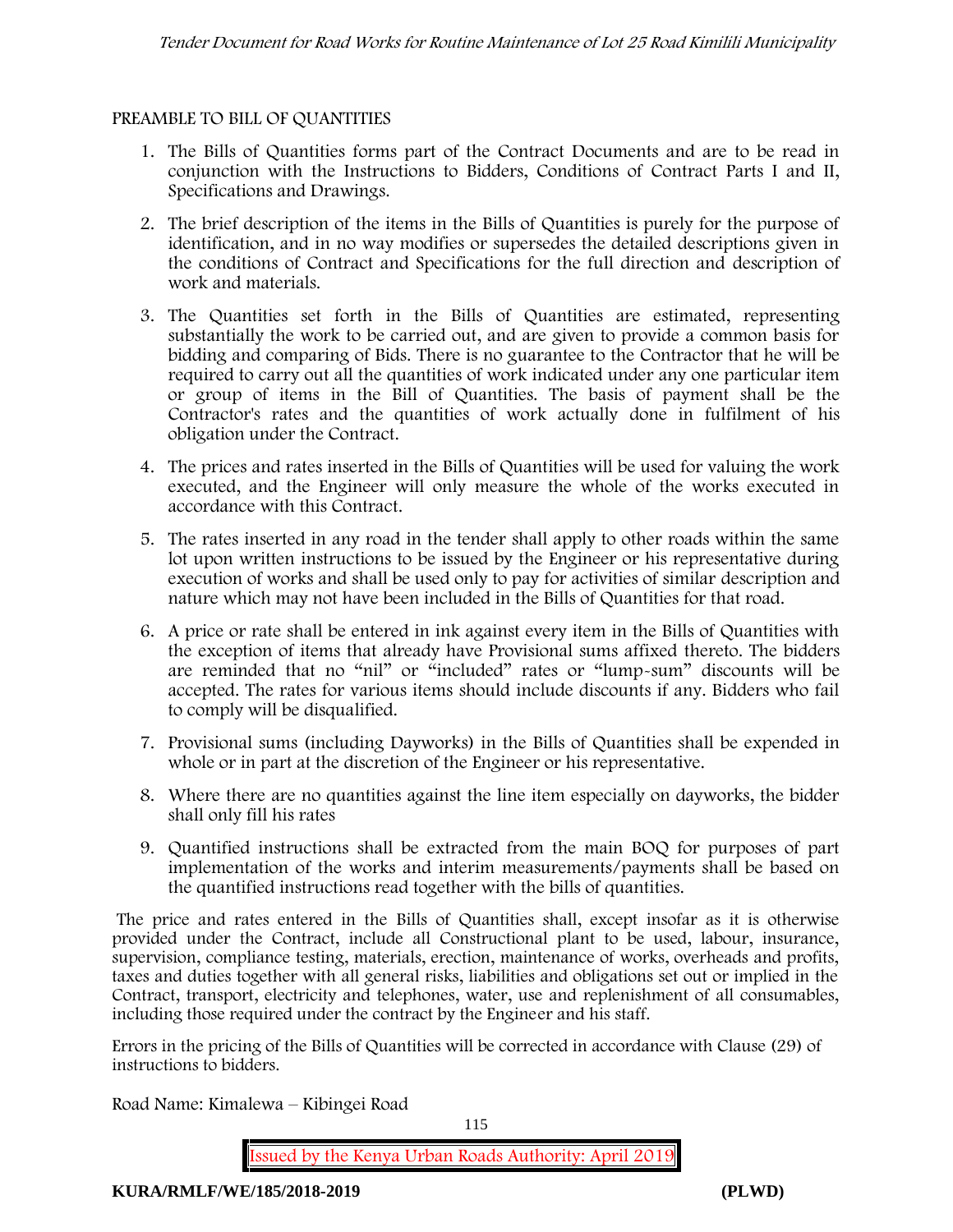| Bill of Quantities |                                                                                                                   |               |              |                        |            |
|--------------------|-------------------------------------------------------------------------------------------------------------------|---------------|--------------|------------------------|------------|
| Bill No.1          | General: Office administration and<br>overheads/Preliminaries                                                     |               |              |                        | Project:   |
| Item No.           | Description                                                                                                       | Units         | Quantity     | Unit Bid<br>Rate (Ksh) | Amount Ksh |
| 01-80-010          | Provisional sum for off - site<br>material testing                                                                | PC Sum        | $\mathbf{1}$ | 50,000.00              | 50,000.00  |
| 01-80-011          | Extra Over on Item 01-80-010 for<br>the Contractor's Overheads and<br>Profit.                                     | $\frac{0}{0}$ | 50,000.00    |                        |            |
| $01 - 80 - 026$    | Prime cost sum for RE's<br>miscellaneous account                                                                  | PC Sum        | 1            | 50,000.00              | 50,000.00  |
| $01 - 80 - 027$    | Extra Over on Item 01-80-026 for<br>the Contractor's Overheads and<br>Profit.                                     | $\%$          | 50,000       |                        |            |
| 01-80-030          | Prime cost sum for wages for RE's<br>site staff inclusive of overtime,<br>taxes and other statutory<br>deductions | PC Sum        | 100,000.00   | 1.00                   | 100,000.00 |
| 01-80-031          | Extra Over on Item 01-80-030 for<br>the Contractor's Overheads and<br>Profit.                                     | $\%$          | 100,000.00   |                        |            |
| 01-80-030a         | Prime cost sum for payment of<br>allowances for Engineer's site staff                                             | PC Sum        | 100,000.00   | 1.00                   | 100,000.00 |
| 01-80-030b         | Extra Over on Item 01-80-030a for<br>the Contractor's Overheads and<br>Profit.                                    | $\frac{0}{0}$ | 100,000.00   |                        |            |
|                    |                                                                                                                   |               |              |                        |            |
|                    | Total Carried Forward to<br>Summary:                                                                              |               |              |                        |            |

**Bill of Quantities**  $\Big| \text{Page: 2}$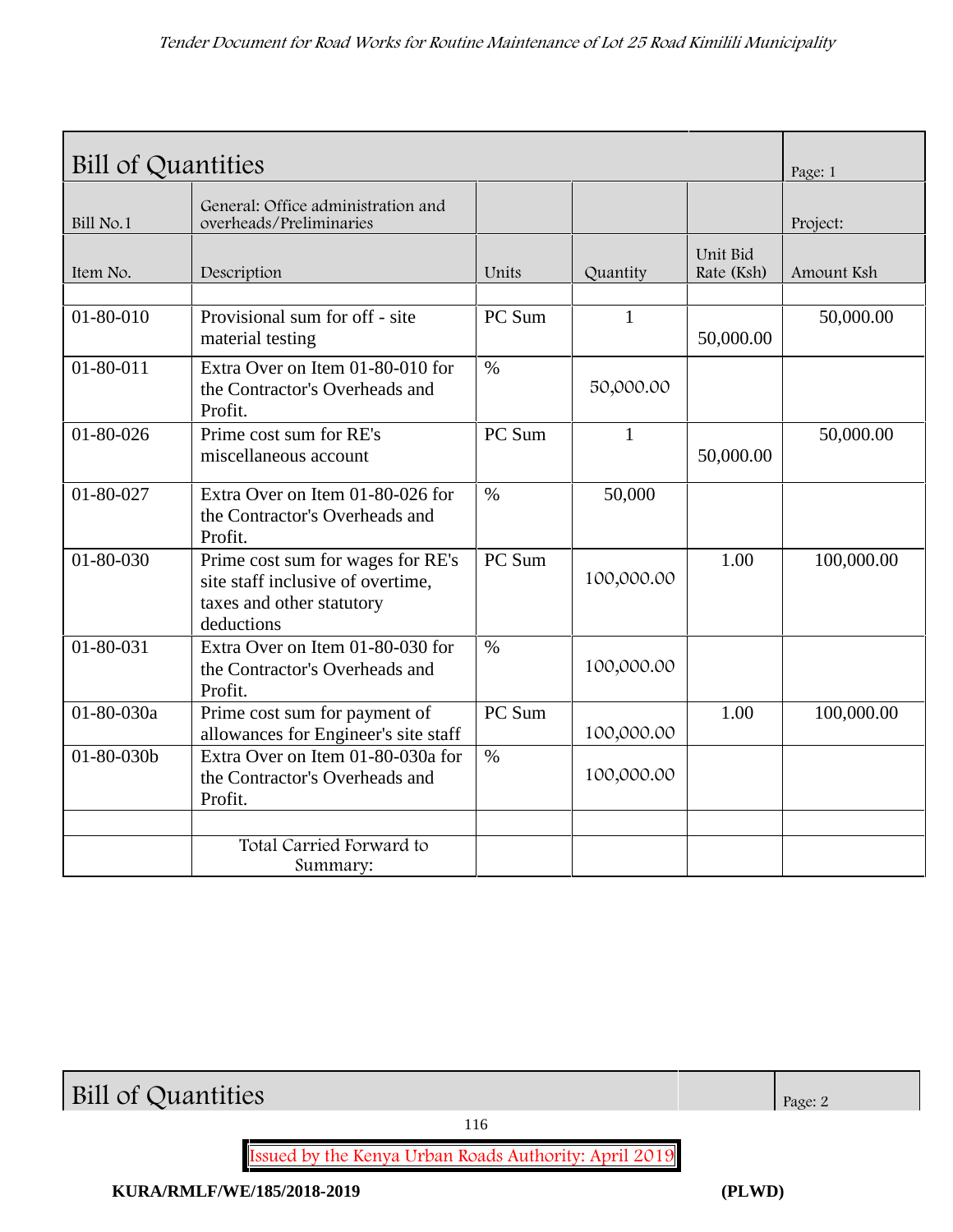| Bill No.4 | Site Clearance                    |       |          |                        | Project:   |
|-----------|-----------------------------------|-------|----------|------------------------|------------|
| Item No.  | Description                       | Units | Quantity | Unit Bid<br>Rate (Ksh) | Amount KSh |
|           |                                   |       |          |                        |            |
| 04-50-004 | Light Bush Clearing               | $M^2$ | 6000     |                        |            |
|           |                                   |       |          |                        |            |
|           |                                   |       |          |                        |            |
|           |                                   |       |          |                        |            |
|           |                                   |       |          |                        |            |
|           |                                   |       |          |                        |            |
|           |                                   |       |          |                        |            |
|           |                                   |       |          |                        |            |
|           |                                   |       |          |                        |            |
|           |                                   |       |          |                        |            |
|           |                                   |       |          |                        |            |
|           | Total Carried Forward to Summary: |       |          |                        |            |

**Bill of Quantities** Page: 2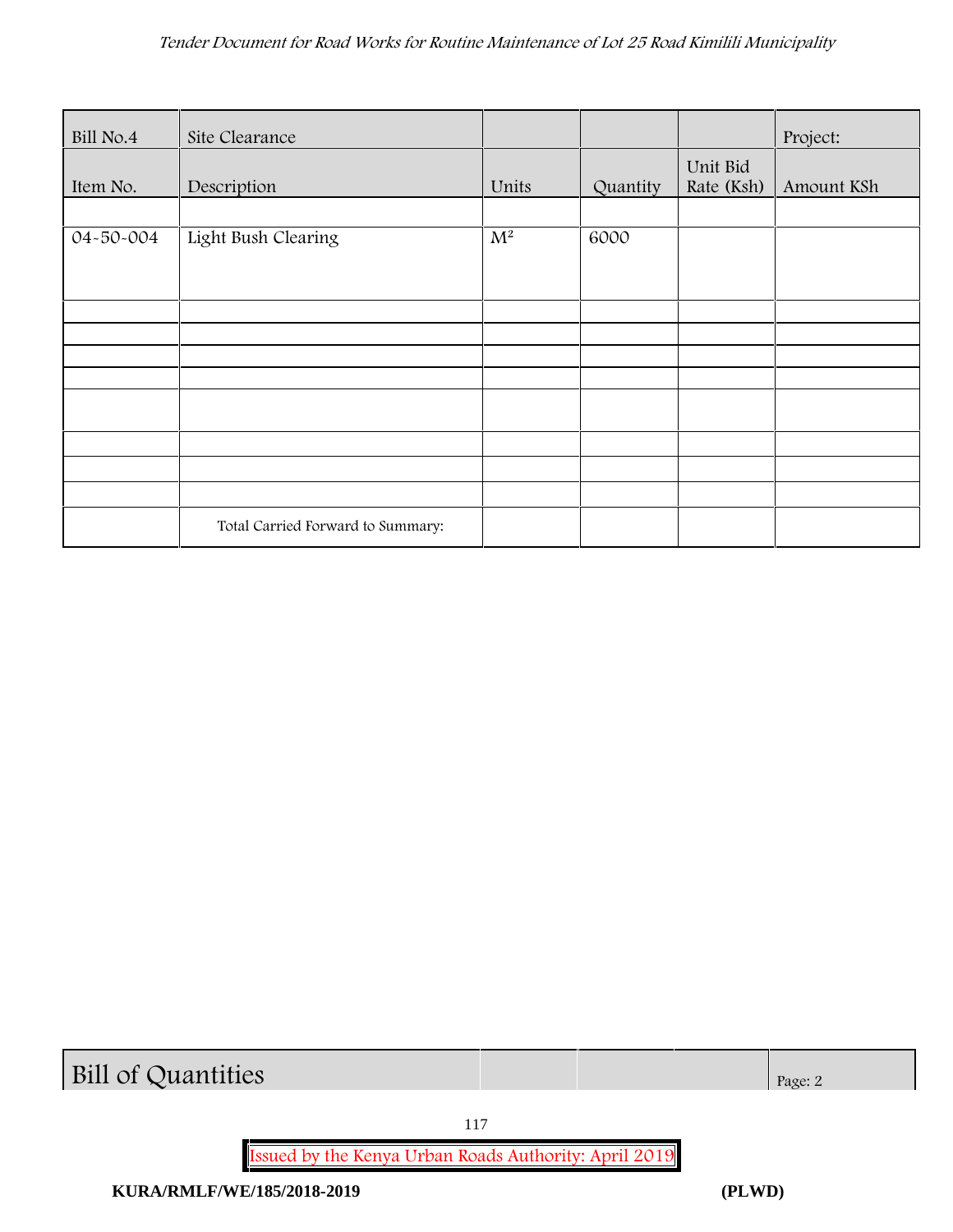| Bill No.5 | Earthwork                         |       |          |                        | Project:   |
|-----------|-----------------------------------|-------|----------|------------------------|------------|
| Item No.  | Description                       | Units | Quantity | Unit Bid<br>Rate (Ksh) | Amount KSh |
|           |                                   |       |          |                        |            |
| 05-50-008 | Cut to Spoil in soft.             | M3    | 10       |                        |            |
|           |                                   |       |          |                        |            |
|           |                                   |       |          |                        |            |
|           |                                   |       |          |                        |            |
|           |                                   |       |          |                        |            |
|           |                                   |       |          |                        |            |
|           |                                   |       |          |                        |            |
|           |                                   |       |          |                        |            |
|           | Total Carried Forward to Summary: |       |          |                        |            |

# **Bill of Quantities** Page: 4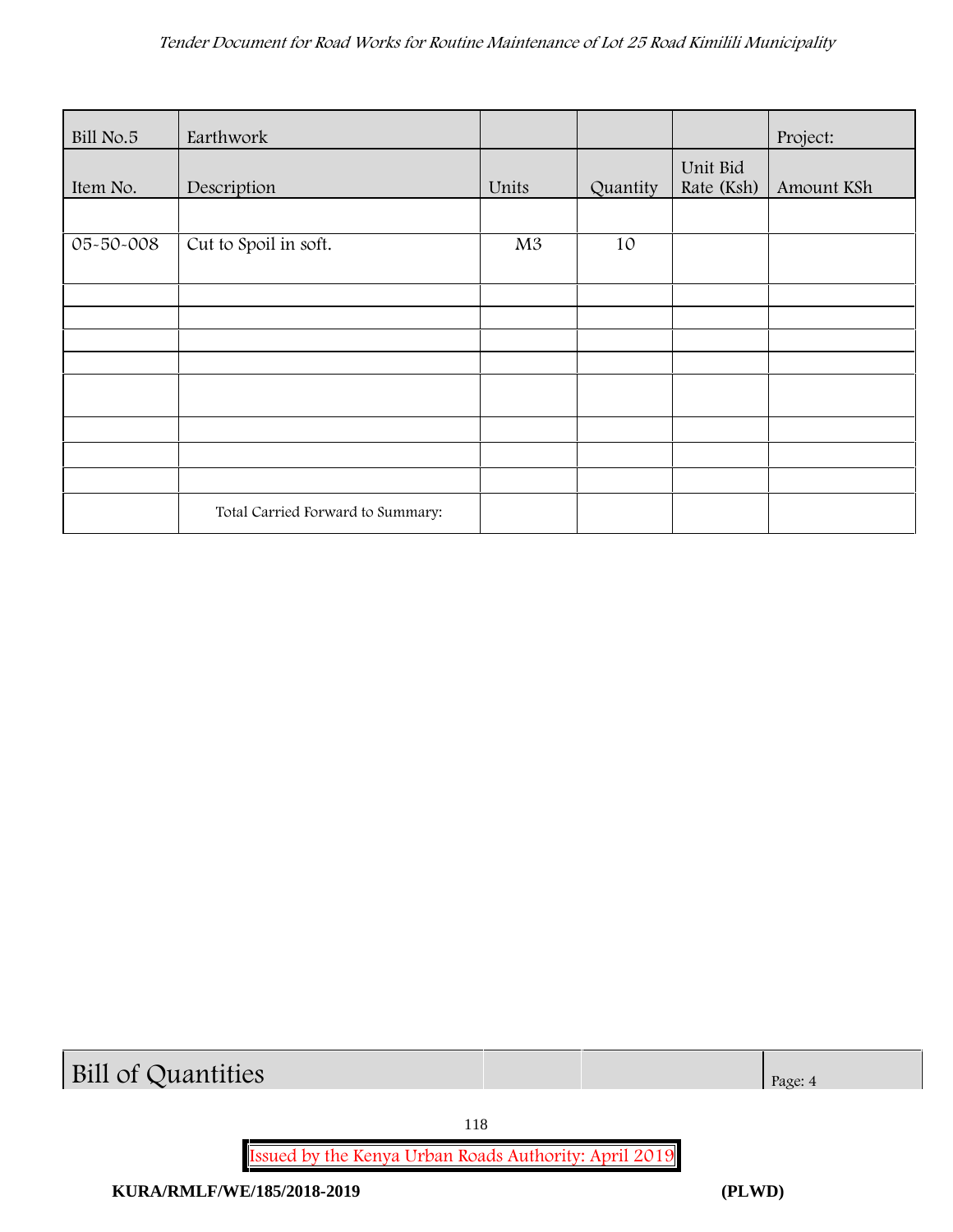| Bill No.8 | Culvert and Drainage Works                                                                                                                                      |                |                |                  | Project:   |
|-----------|-----------------------------------------------------------------------------------------------------------------------------------------------------------------|----------------|----------------|------------------|------------|
|           |                                                                                                                                                                 |                |                | Unit Bid<br>Rate |            |
| Item No.  | Description                                                                                                                                                     | Units          | Quantity       | (Ksh)            | Amount KSh |
| 08-60-003 | Culvert Cleaning- Partially blocked -<br>$600$ mm                                                                                                               | <b>MT</b>      | 30             |                  |            |
| 08-60-025 | Culvert Installation 600 mm with<br>surround                                                                                                                    | <b>METERS</b>  | 30             |                  |            |
| 08-60-030 | Excavate in soft material for culverts                                                                                                                          | M <sup>3</sup> | 45.8           |                  |            |
| 08-60-031 | Excavate in hard material for culverts                                                                                                                          | M <sup>3</sup> | 10             |                  |            |
| 08-60-037 | Provide and place A142 fabric mesh<br>reinforcement                                                                                                             | M <sup>2</sup> | 20             |                  |            |
| 08-70-007 | <b>Construction Of scour checks</b><br>(Concrete Class 20/20)                                                                                                   | M <sup>3</sup> | $\overline{2}$ |                  |            |
| 08-90-001 | Excavate for inlet, out fall, catch<br>water drains, mitre and cut-off drains<br>in soft material.                                                              | M <sup>3</sup> | 110            |                  |            |
| 08-90-008 | Provide and place class 15/20<br>concrete to beds                                                                                                               | M <sup>3</sup> | 4.5            |                  |            |
| 08-90-009 | Provide and place class 25/20<br>concrete to headwalls, wing walls,<br>aprons, surrounds to walls, inlets and<br>outlets to pipe culverts including<br>formwork | M <sup>3</sup> | 7.5            |                  |            |
| 08-90-015 | Provide and place 200mm thick stone<br>pitching including grouting to outfall<br>drains as detailed in the drawings or<br>as directed by the Engineer           | M <sup>2</sup> | 170.00         |                  |            |
| 08-90-021 | Provide and place class 20/20<br>concrete as lining for stormwater<br>drains beds as directed by the<br>Engineer                                                | $M^3$          | 3              |                  |            |
|           | Total Carried Forward to Summary:                                                                                                                               |                |                |                  |            |

**Bill of Quantities** Page: 5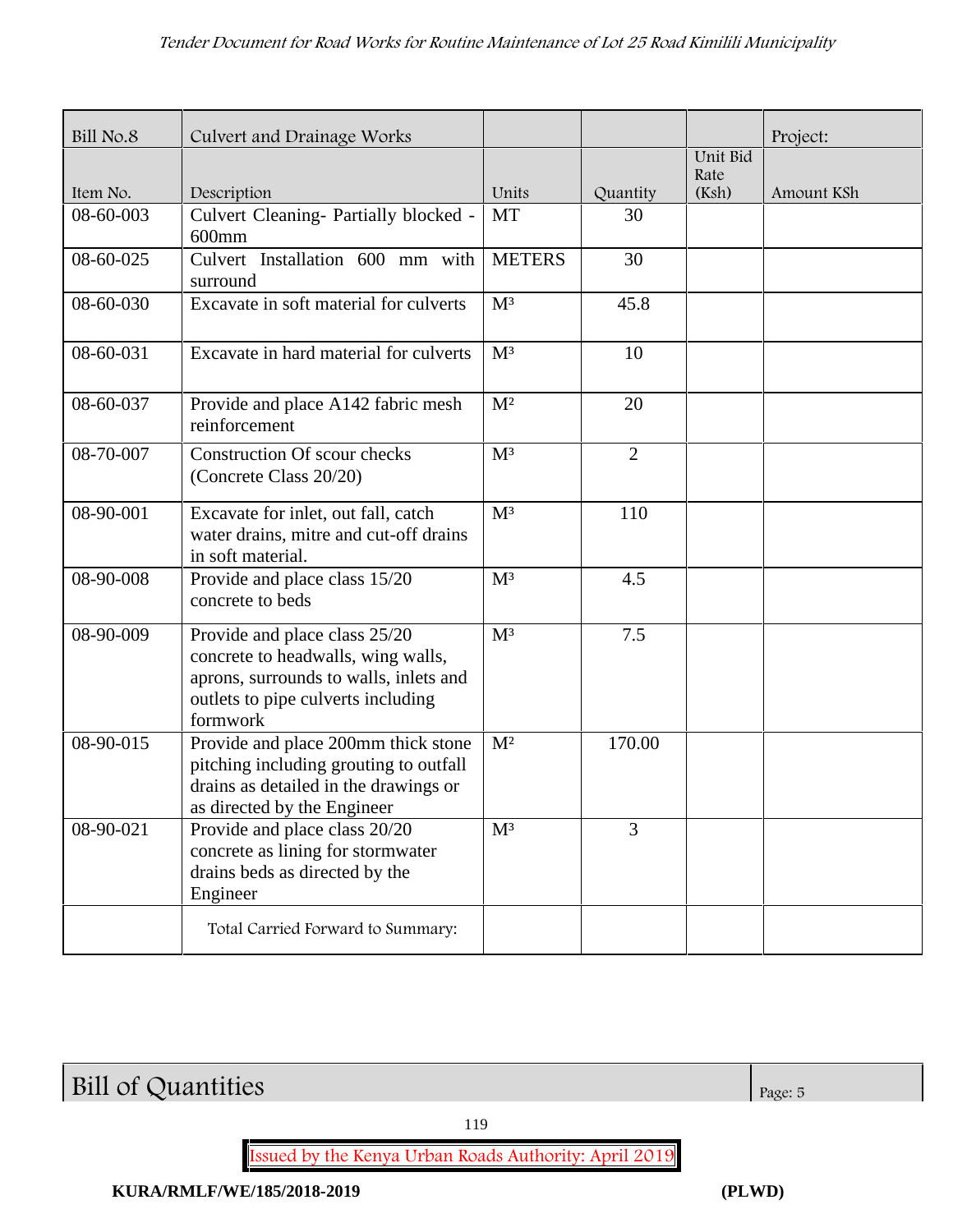| Bill No.10      | Grading and Gravelling                                                                |                  |           |                  | Project:   |
|-----------------|---------------------------------------------------------------------------------------|------------------|-----------|------------------|------------|
|                 |                                                                                       |                  |           | Unit Bid<br>Rate |            |
| Item No.        | Description                                                                           | Units            | Quantity  | (Ksh)            | Amount KSh |
|                 |                                                                                       |                  |           |                  |            |
| 10-50-003       | Carriageway grading -Light grading                                                    | $\overline{M^3}$ | 21,000.00 |                  |            |
| $10 - 60 - 001$ | Provide gravel wearing course-<br>excavation, free haul, spread and<br>compact gravel | $M^3$            | 787.5     |                  |            |
|                 |                                                                                       |                  |           |                  |            |
|                 |                                                                                       |                  |           |                  |            |
|                 |                                                                                       |                  |           |                  |            |
|                 |                                                                                       |                  |           |                  |            |
|                 |                                                                                       |                  |           |                  |            |
|                 |                                                                                       |                  |           |                  |            |
|                 |                                                                                       |                  |           |                  |            |
|                 |                                                                                       |                  |           |                  |            |
|                 |                                                                                       |                  |           |                  |            |
|                 |                                                                                       |                  |           |                  |            |
|                 |                                                                                       |                  |           |                  |            |
|                 |                                                                                       |                  |           |                  |            |
|                 | Total Carried Forward to Summary:                                                     |                  |           |                  |            |

| Bill of Quantities | Page: 10 |
|--------------------|----------|
|--------------------|----------|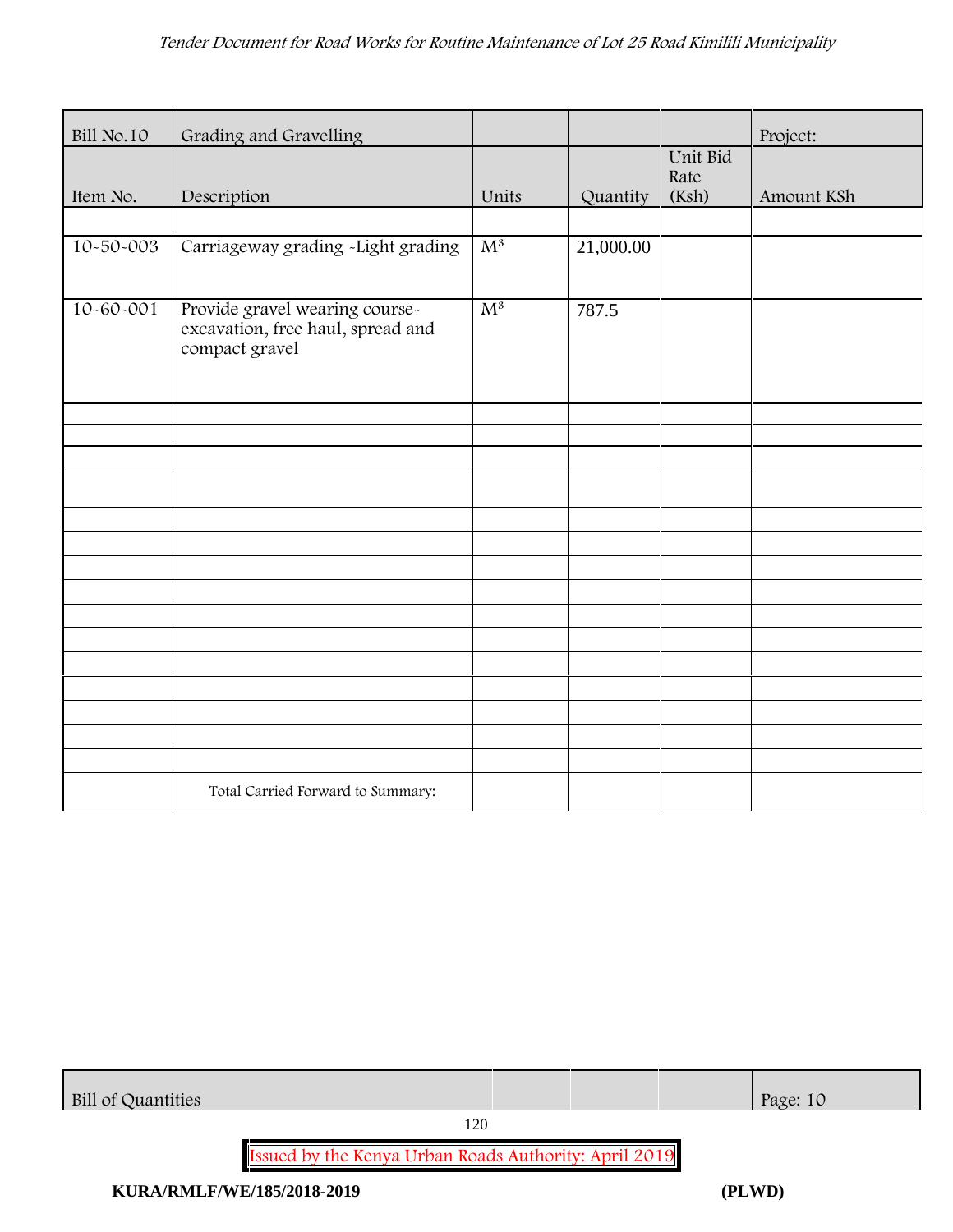| Bill No.25 | <b>Bituminous Mixes</b>                                                                                                                                 |       |          |                           | Project:   |
|------------|---------------------------------------------------------------------------------------------------------------------------------------------------------|-------|----------|---------------------------|------------|
| Item No.   | Description                                                                                                                                             | Units | Quantity | Unit Bid<br>Rate<br>(Ksh) | Amount KSh |
|            |                                                                                                                                                         |       |          |                           |            |
| 25-50-029a | Provide, erect, brand and maintain<br>publicity signs and return to the<br>employer upon expiry of the contract<br>period as instructed by the Engineer | No.   | 1.00     |                           |            |
|            |                                                                                                                                                         |       |          |                           |            |
|            |                                                                                                                                                         |       |          |                           |            |
|            |                                                                                                                                                         |       |          |                           |            |
|            |                                                                                                                                                         |       |          |                           |            |
|            |                                                                                                                                                         |       |          |                           |            |
|            |                                                                                                                                                         |       |          |                           |            |
|            |                                                                                                                                                         |       |          |                           |            |
|            |                                                                                                                                                         |       |          |                           |            |
|            |                                                                                                                                                         |       |          |                           |            |
|            |                                                                                                                                                         |       |          |                           |            |
|            |                                                                                                                                                         |       |          |                           |            |
|            |                                                                                                                                                         |       |          |                           |            |
|            | Total Carried Forward to Summary:                                                                                                                       |       |          |                           |            |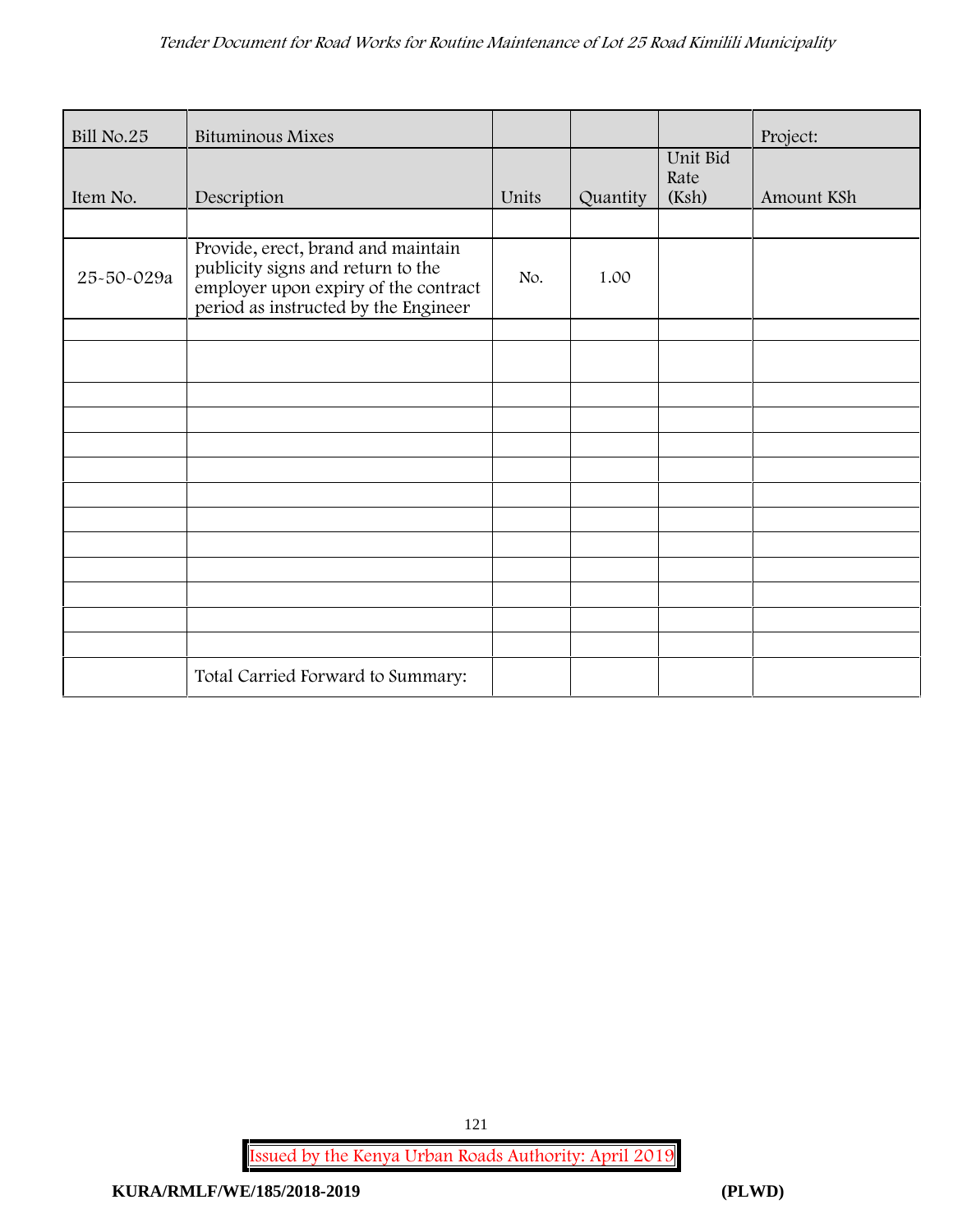| <b>Bill of Quantities</b> |                                                                      | Page: 11      |
|---------------------------|----------------------------------------------------------------------|---------------|
|                           | Summary                                                              | Project:      |
| Item No.                  | Description                                                          | Amount (Kshs) |
| $\mathbf{1}$              | <b>GENERAL: OFFICE ADMINISTRATION AND</b><br>OVERHEADS/PRELIMINARIES |               |
| $\overline{4}$            | SITE CLEARANCE                                                       |               |
| 5                         | <b>EARTHWORKS</b>                                                    |               |
| 8                         | CULVERT AND DRAINAGE WORKS                                           |               |
| 10                        | GRADING AND GRAVELLING                                               |               |
| 25                        | CROSS CUTTING ISSUES                                                 |               |
|                           | Sub Total Carried to Summary page                                    |               |
|                           | VAT @16%                                                             |               |
|                           | Total Carried To Page On The Form Of Tender                          |               |
|                           |                                                                      |               |
|                           |                                                                      |               |
|                           |                                                                      |               |
|                           |                                                                      |               |
|                           |                                                                      |               |
|                           |                                                                      |               |
|                           |                                                                      |               |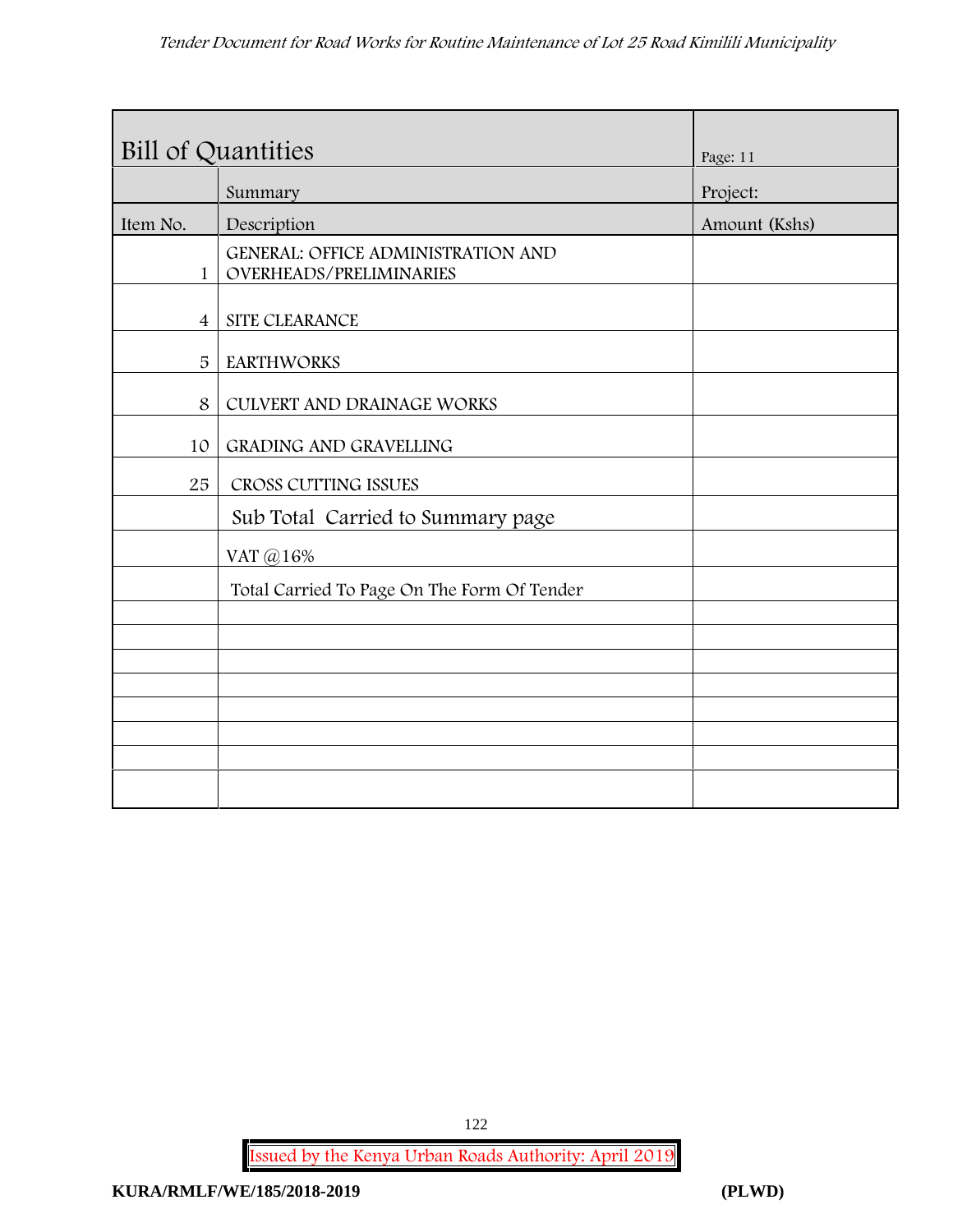## **SECTION X: STANDARD FORMS**

**Issued by the Kenya Urban Roads Authority: March 2019**

**KURA/RMLF/WE/…../2018-2019 (PLWD)**

123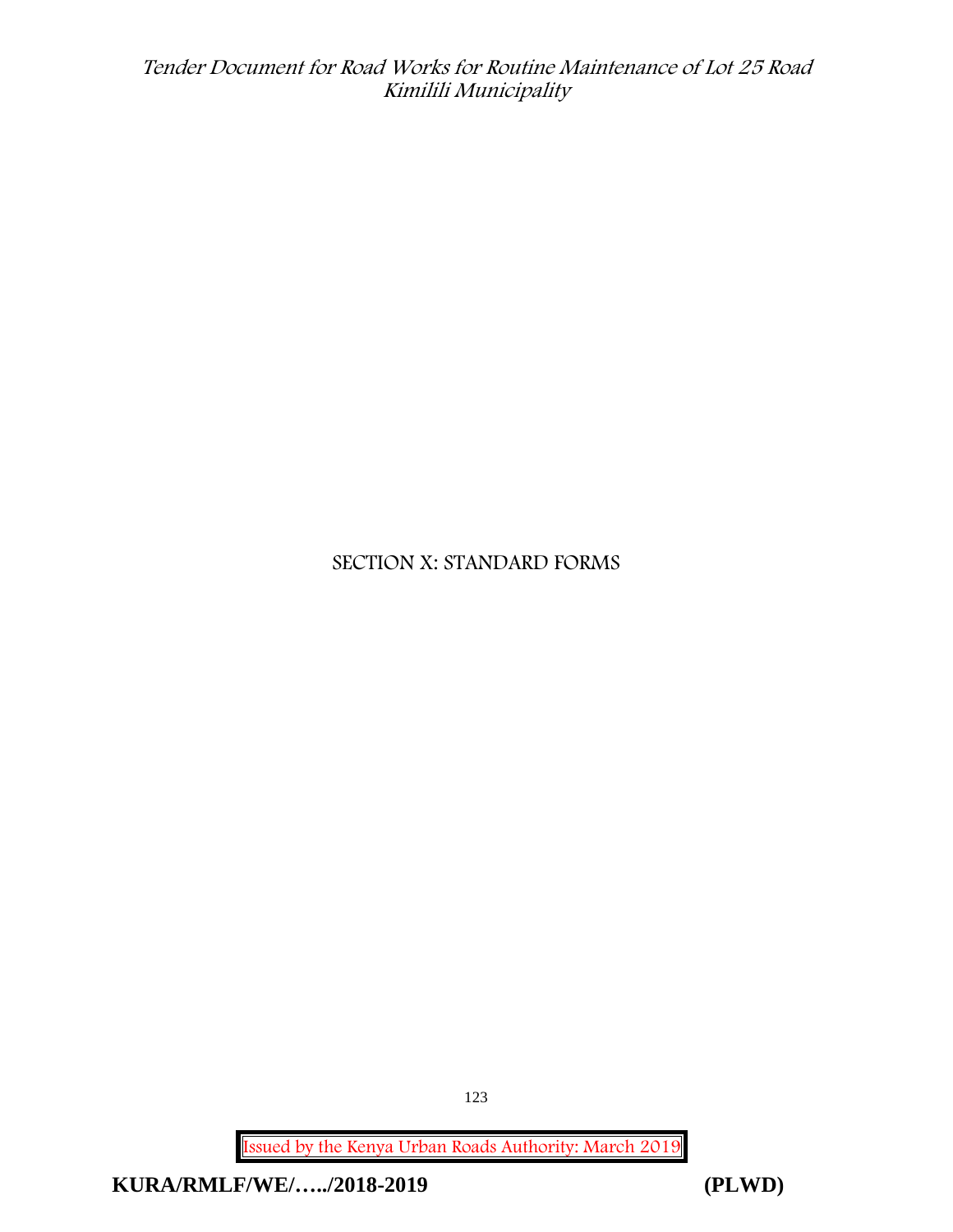## **Form of Bid**

(NOTE: The Appendix forms part of the Bid. Bidders are required to fill all the blank spaces in this form of Bid and Appendix)

#### **NAME OF CONTRACT:**

## **ROUTINE MAINTENANCE OF LOT 25 ROAD KIMILILI MUNICIPALITY**

TO: Director General, Kenya Urban Roads Authority, P. O. Box 41727-00100, **NAIROBI, KENYA**

Sir,

8. Having examined the Conditions of Contract, Specifications, Bill of Quantities, and Drawings for the execution of the above-named works we, the undersigned, offer to construct and install such works and remedy any defects therein in conformity with the said Bill of Quantities, Conditions of Contract, Specifications and Drawings for the sum of

(Insert amount in words)

………………………………………………………………………………………………..

…………………………………………………………………………………………………

(Insert amount in figures)…………………………………………………………………

as specified in the Appendix to Bid or such other sums as may be ascertained in accordance with the said Conditions.

- 9. We undertake, if our bid is accepted, to commence the works within fourteen (14) days of receipt of the Engineer's order to commence, and to complete and deliver the whole of the works comprised in the contract within the time stated in the Appendix to Bid.
- 10. If our bid is accepted we will, when required, obtain the guarantee of a Bank or other sureties (to be approved by you) to be jointly and severally bound with us in a sum not exceeding 5% of the above named sum for the due performance of the contract under the terms of a Bond to be approved by you.
- 11. We agree to abide by this bid for the period of 120 days from the date fixed for receiving the same and it shall remain binding upon us and may be extended at any time before the expiration of that period.
- 12. We understand that you are not bound to accept the lowest or any bid you may receive.
- 13. On the basis of our previous experience we are fully experienced and competent in the type of work included in this tender and we have adequate financial resources to carry out the works

124

**Issued by the Kenya Urban Roads Authority: April 2019**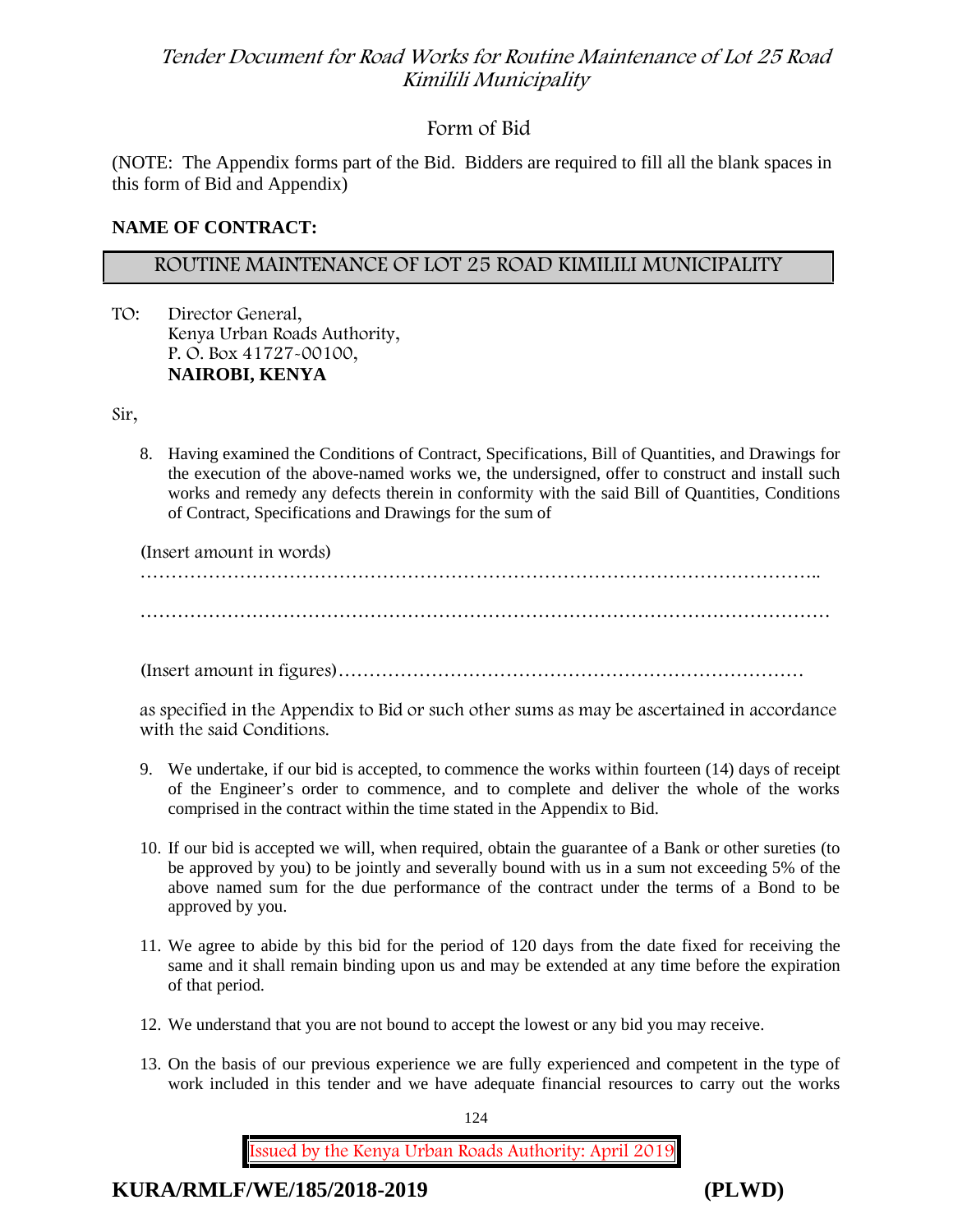described within the period for completion. We are in a position to fulfil the contract for which we have tendered.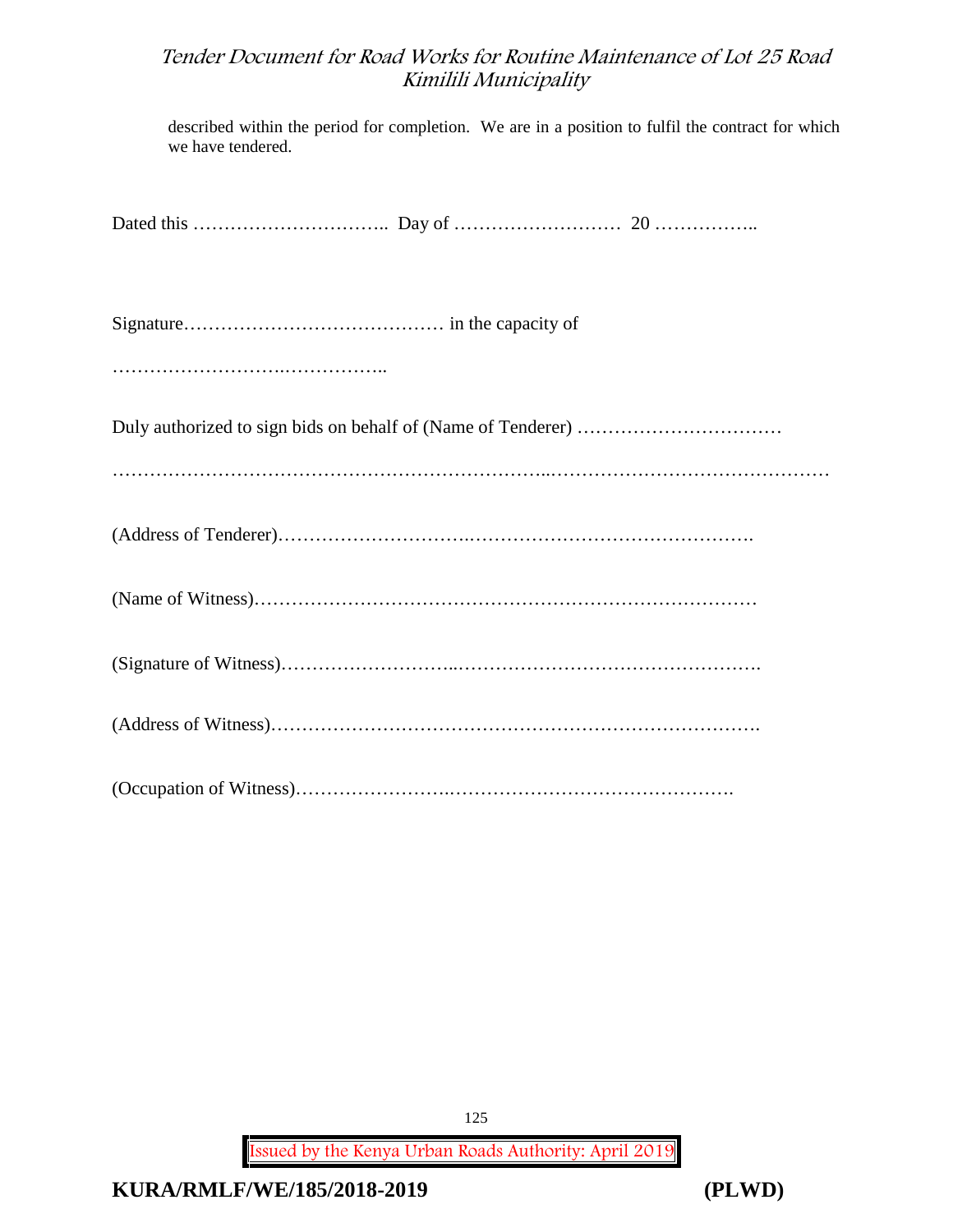**Appendix to Form of Bid**

**Issued by the Kenya Urban Roads Authority: April 2019**

**KURA/RMLF/WE/185/2018-2019 (PLWD)**

126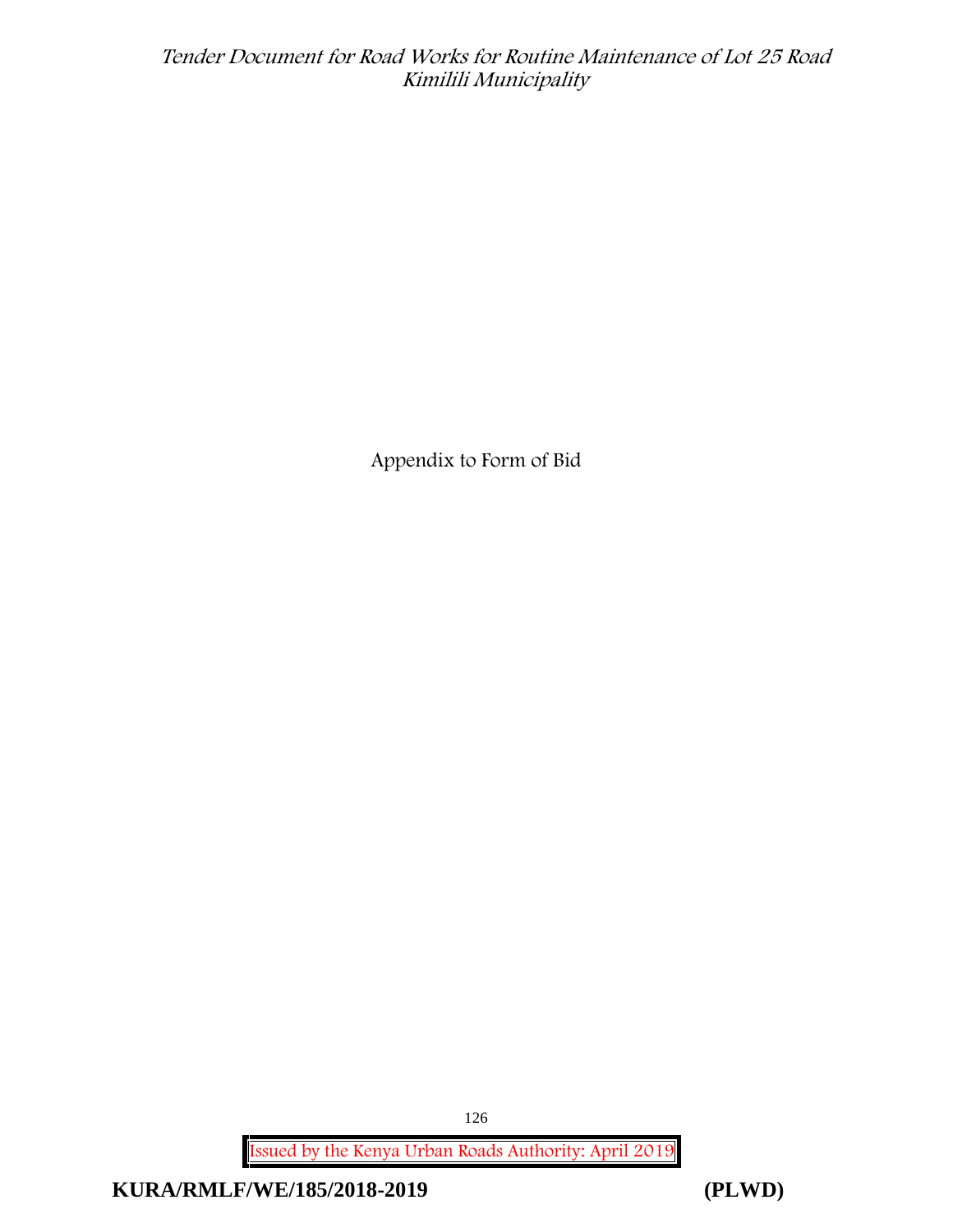# **Appendix to Form of Bid**

| (This appendix forms part of the bid)          |               |                                           |
|------------------------------------------------|---------------|-------------------------------------------|
| CONDITIONS OF CONTRACT                         | <b>CLAUSE</b> | <b>AMOUNT</b>                             |
| <b>Bid Security</b>                            |               | The bidder must fill the Bid Securing     |
|                                                |               | Declaration Form                          |
| Instructions in Writing                        | 2.5           | Execution of works under site             |
|                                                |               | instructions from Resident Engineer to    |
|                                                |               | commence within three (3) days            |
| Amount of Performance Security                 | 10.1          | 2.5 per cent of Tender Sum in the form of |
| (Unconditional Bank Guarantee)                 |               | Unconditional Bank Guarantee              |
| Program to be submitted                        | 14.1          | Immediately after issuance of Order to    |
|                                                |               | Commence                                  |
| Cash flow estimate to be submitted             | 14.3          | Immediately after issuance of Order to    |
|                                                |               | Commence                                  |
| Minimum amount of Third Party Insurance        | 23.2          | 1% of the Contract Sum                    |
|                                                |               |                                           |
| Period for commencement, from Engineer's       | 41.1          | 14 days                                   |
| order to commence                              |               |                                           |
|                                                |               |                                           |
| Time for completion                            | 43.1          | 6 months                                  |
| Amount of liquidated damages                   | 47.1          | 0.05% of Contract Sum per day             |
|                                                |               |                                           |
| Limit of liquidated damages                    | 47.1          | 5% of Contract Sum                        |
| Defects Liability period                       | 49.1          | 1 month                                   |
|                                                |               |                                           |
| Percentage of Retention                        | 60.3          | 5% of Interim Payment Certificate         |
|                                                |               |                                           |
| Limit of Retention Money                       | 60.3          | 5% of Contract Sum                        |
|                                                |               |                                           |
| Minimum amount of interim certificates         | 60.2          | Kshs 500,000.00                           |
| Time within which payment to be made after     | 60.10         | 28 days                                   |
| Interim Payment Certificate signed by Engineer |               |                                           |
| Time within which payment to be made after     | 60.10         | 28 days                                   |
| Final Payment Certificate signed by Engineer   |               |                                           |
| Appointer of Adjudicator                       | 67.3          | The Chartered Institute of Arbitrators    |
|                                                |               | (Kenya)                                   |
| Notice to Employer and Engineer                | 68.2          | The Employers address is:                 |
|                                                |               | The Director General,                     |
|                                                |               | Kenya Urban Roads Authority (KURA),       |
|                                                |               | P.O. Box 41727 - 00100                    |
|                                                |               |                                           |
|                                                |               | <b>NAIROBI</b>                            |
|                                                |               |                                           |
|                                                |               | The Engineer's address is:                |
|                                                |               | Director (RACM)                           |
|                                                |               | Kenya Urban Roads Authority (KURA),       |
|                                                |               | P.O. Box 41727 - 00100                    |
|                                                |               | <b>NAIROBI</b>                            |

Signature of Tenderer…………………………………….……. Date ………………………

127

**Issued by the Kenya Urban Roads Authority: April 2019**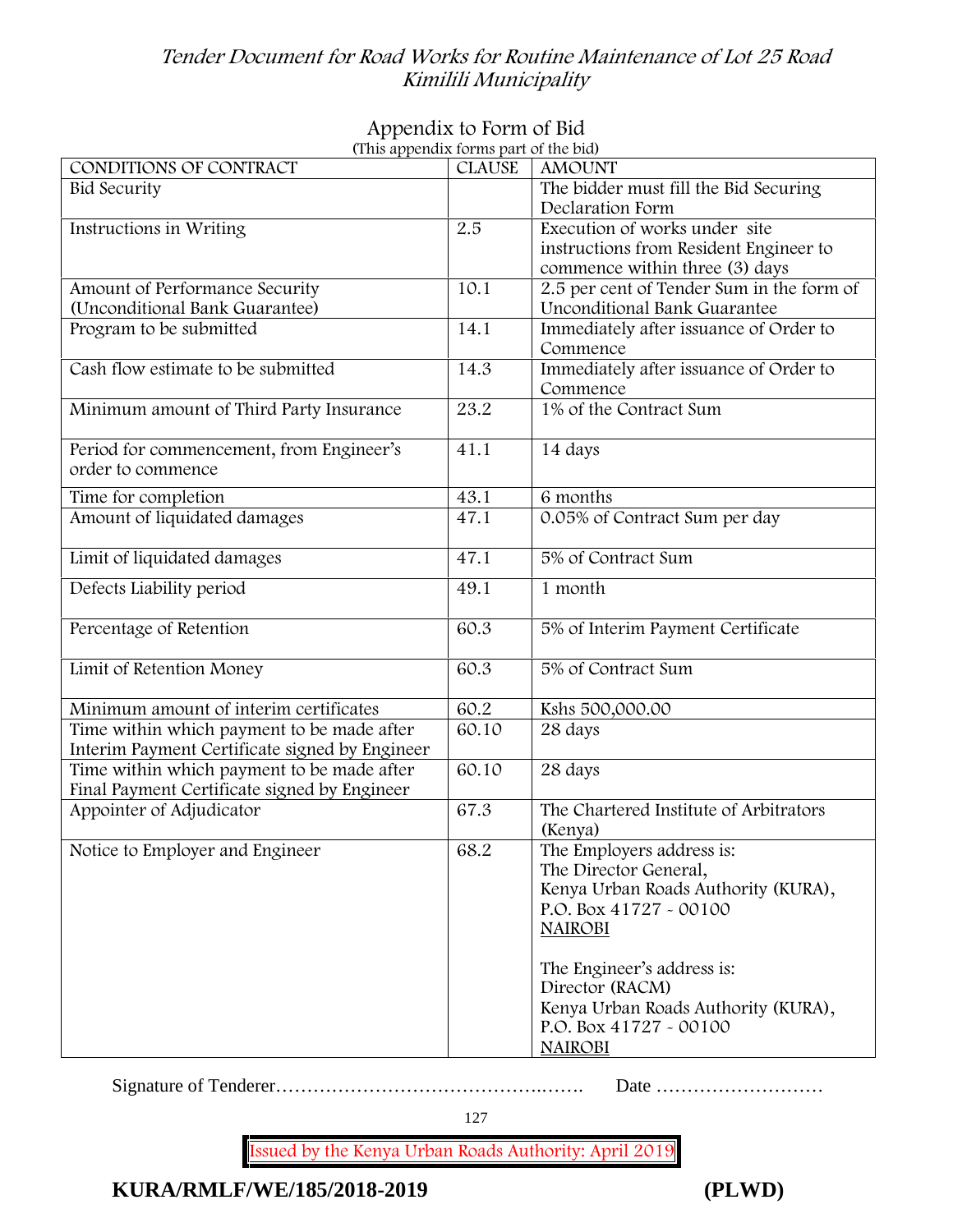**Tender Securing Declaration Form**

**Issued by the Kenya Urban Roads Authority: April 2019**

**KURA/RMLF/WE/185/2018-2019 (PLWD)**

128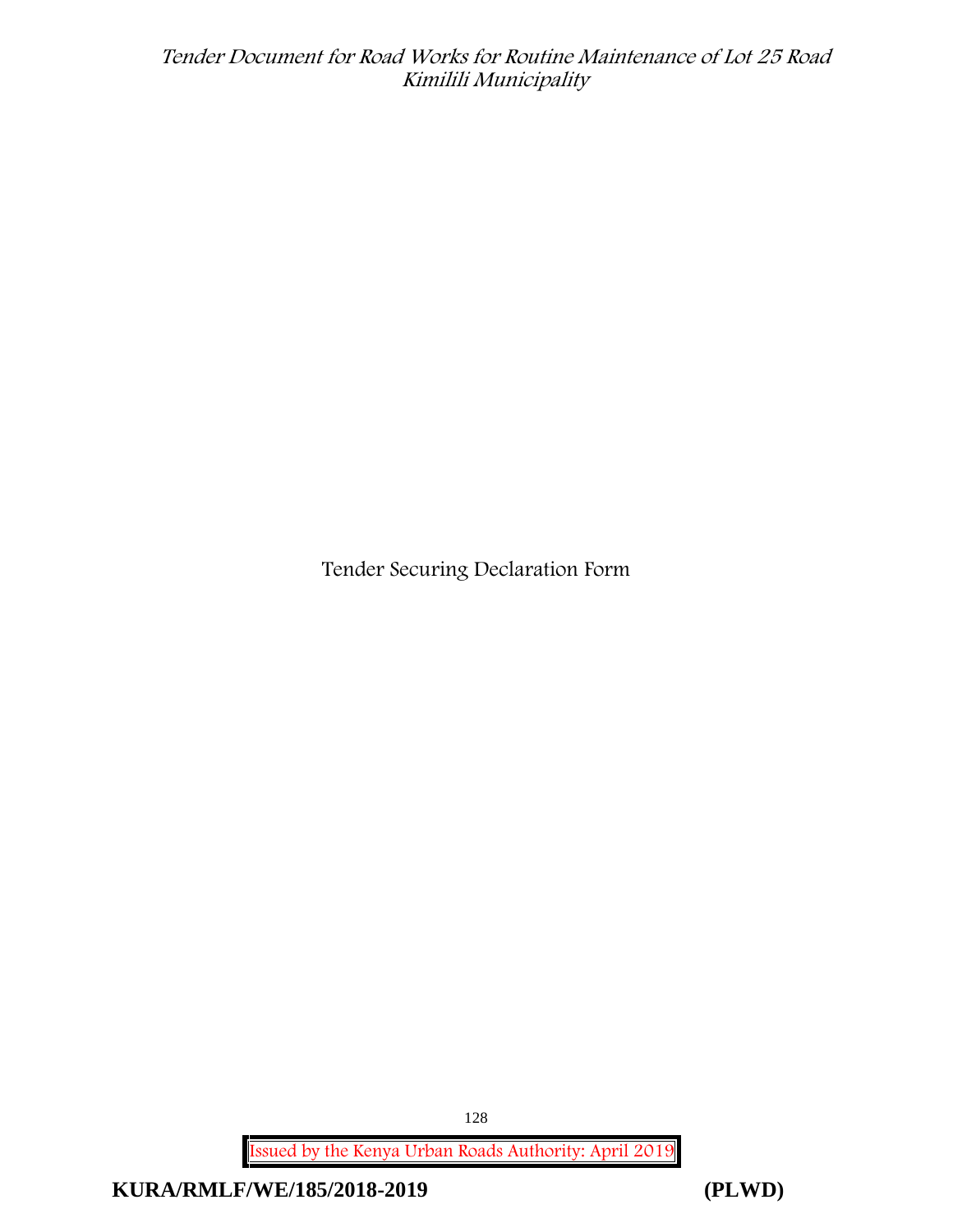# **BID SECURING DECLARATION FORM**

[The Bidder shall complete in this Form in accordance with the instructions indicated]

| complete name of Purchaser |  |
|----------------------------|--|

We, the undersigned, declare that:

- 1 We understand that, according to your conditions, bids must be supported by a Bid-Securing Declaration.
- 2 We accept that we will automatically be suspended from being eligible for bidding in any contract with the Purchaser for the period of time of 5 years starting on the date of expiration of tender vality period, if we are in breach of our obligation(s) under the bid conditions, because we –
	- (a) have withdrawn our Bid during the period of bid validity specified by us in the Bidding Data Sheet; or
	- (b) having been notified of the acceptance of our Bid by the Purchaser during the period of bid validity,
		- (i) fail or refuse to execute the Contract, if required, or
		- (ii) fail or refuse to furnish the Performance Security, in accordance with the Instruction to tenderers.
- 3 We understand that this Bid Securing Declaration shall expire if we are not the successful Bidder, upon the earlier of
	- (i) our receipt of a copy of your notification of the name of the successful Bidder; or
	- (ii) twenty-eight days after the expiration of our Tender.
- 4 We understand that if we are a Joint Venture, the Bid Securing Declaration must be in the name of the Joint Venture that submits the bid, and the Joint Venture has not been legally constituted at the time of bidding, the Bid Securing Declaration shall be in the names of all future partners as named in the letter of intent.

Signed: *…………………………[signature of person whose name and capacity are shown]* in the capacity of ……………………………………………………… [*insert legal capacity of person signing the Bid Securing Declaration]*

Name: ……………………………………………… [*complete name of person signing the Bid Securing Declaration]*

Duly authorized to sign the bid for and on behalf of:

…………………………………………………………………*[complete name of Bidder]*

Dated on …………………. day of ……………., ………………. [*date of signing*]

129

**Issued by the Kenya Urban Roads Authority: April 2019**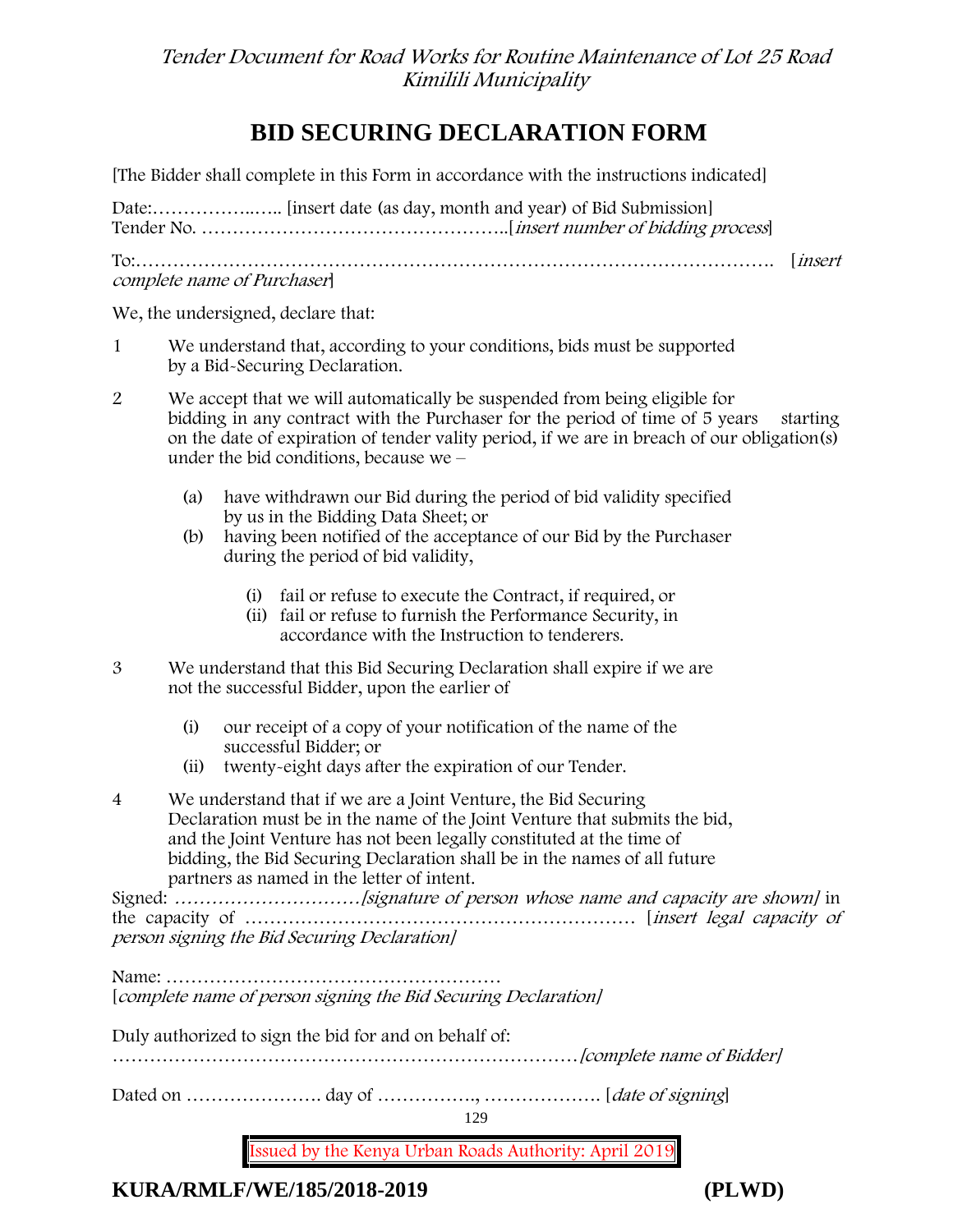## **SECTION XI: SCHEDULES OF SUPPLEMENTARY INFORMATION**

**Issued by the Kenya Urban Roads Authority: April 2019**

**KURA/RMLF/WE/185/2018-2019 (PLWD)**

130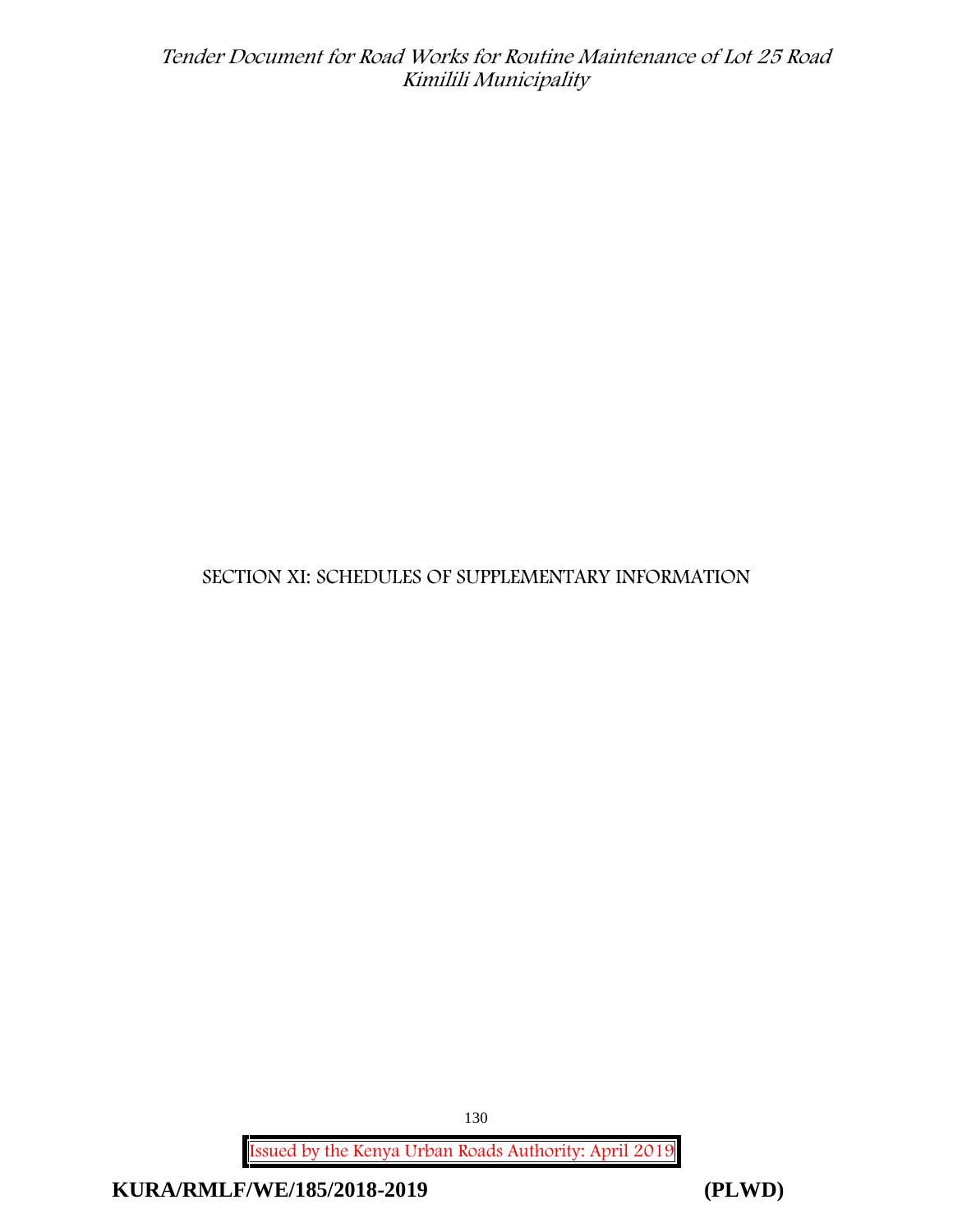| SCHEDULE 4: MAJOR ITEMS OF CONSTRUCTION PLANT AND EQUIPMENT  138       |  |
|------------------------------------------------------------------------|--|
|                                                                        |  |
| SCHEDULE 6: SCHEDULE OF ROADWORKS CARRIED OUT BY THE BIDER IN THE LAST |  |
|                                                                        |  |
|                                                                        |  |
|                                                                        |  |
|                                                                        |  |
|                                                                        |  |
|                                                                        |  |

**Issued by the Kenya Urban Roads Authority: April 2019**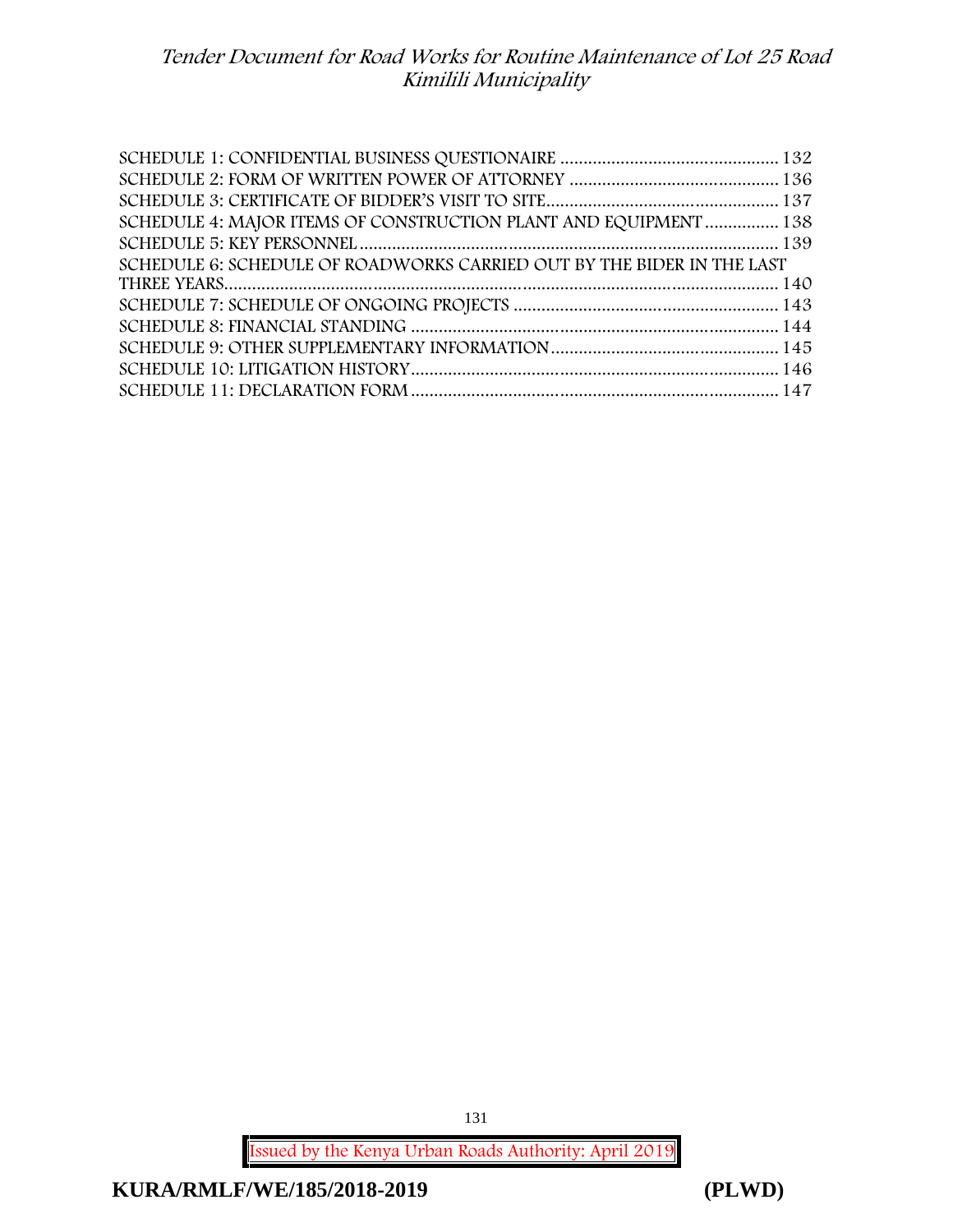## **SCHEDULE 1: CONFIDENTIAL BUSINESS QUESTIONAIRE**

This Confidential Business Questionnaire of the Government of Kenya shall be completed by the Bidder.

**Issued by the Kenya Urban Roads Authority: April 2019**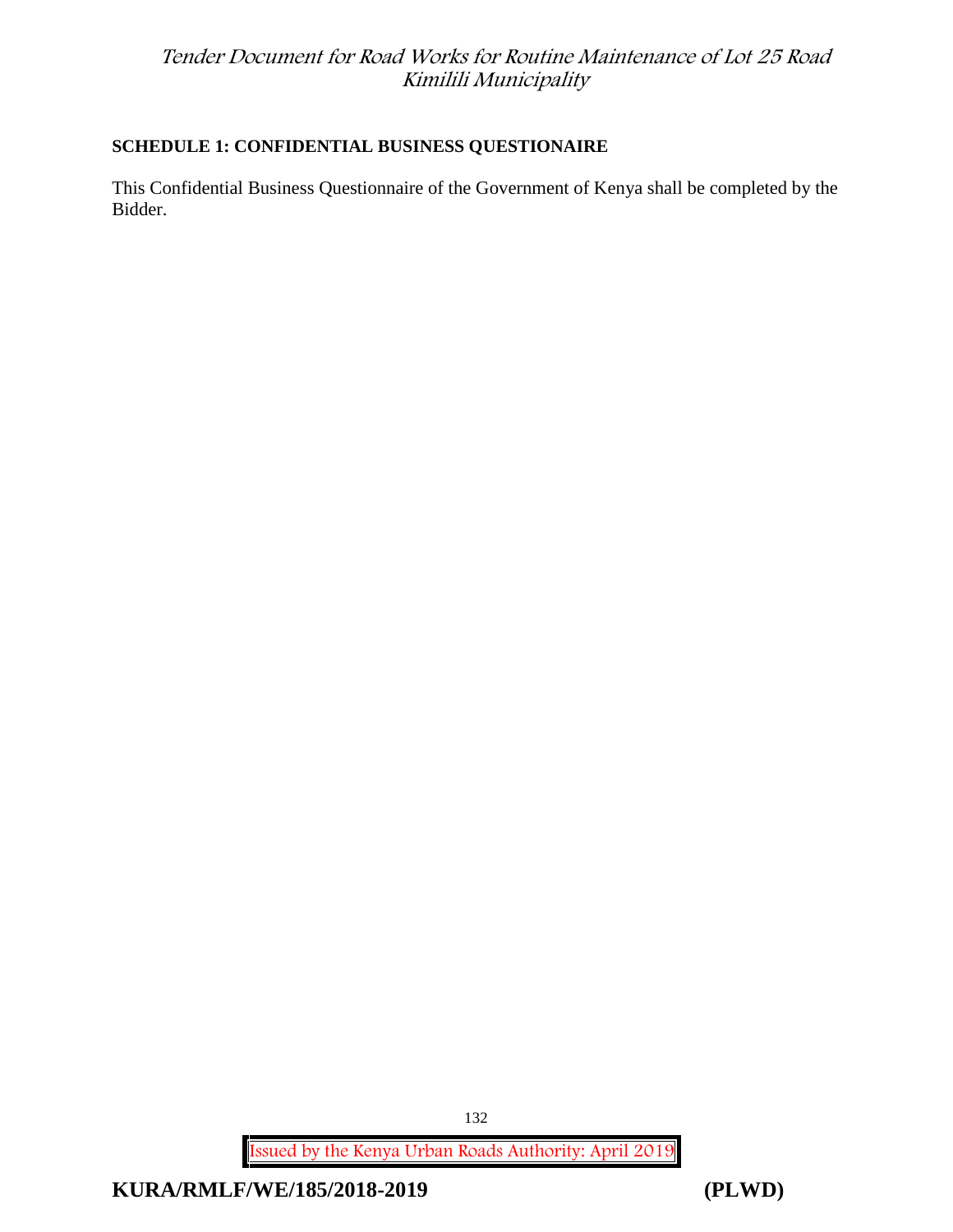#### **REPUBLIC OF KENYA**

#### **CONFIDENTIAL BUSINESS QUESTIONNAIRE**

| You are requested to give the particulars indicated in Part 1 and either Part 2 (a). $2(b)$ or $2(c)$<br>whichever applies to your type of business.<br>You are advised that it is a serious offence to give false information on this Form.<br>Part 1 - General: |
|-------------------------------------------------------------------------------------------------------------------------------------------------------------------------------------------------------------------------------------------------------------------|
| <b>Business name</b>                                                                                                                                                                                                                                              |
| Location of business premises                                                                                                                                                                                                                                     |
|                                                                                                                                                                                                                                                                   |
|                                                                                                                                                                                                                                                                   |
|                                                                                                                                                                                                                                                                   |
|                                                                                                                                                                                                                                                                   |
| Maximum value of business which you can handle at any one time:                                                                                                                                                                                                   |
|                                                                                                                                                                                                                                                                   |
|                                                                                                                                                                                                                                                                   |
|                                                                                                                                                                                                                                                                   |
| Part $2(a)$ - Sole Proprietor:                                                                                                                                                                                                                                    |
| Your name in full                                                                                                                                                                                                                                                 |
|                                                                                                                                                                                                                                                                   |
|                                                                                                                                                                                                                                                                   |
|                                                                                                                                                                                                                                                                   |
|                                                                                                                                                                                                                                                                   |

133

**Issued by the Kenya Urban Roads Authority: April 2019**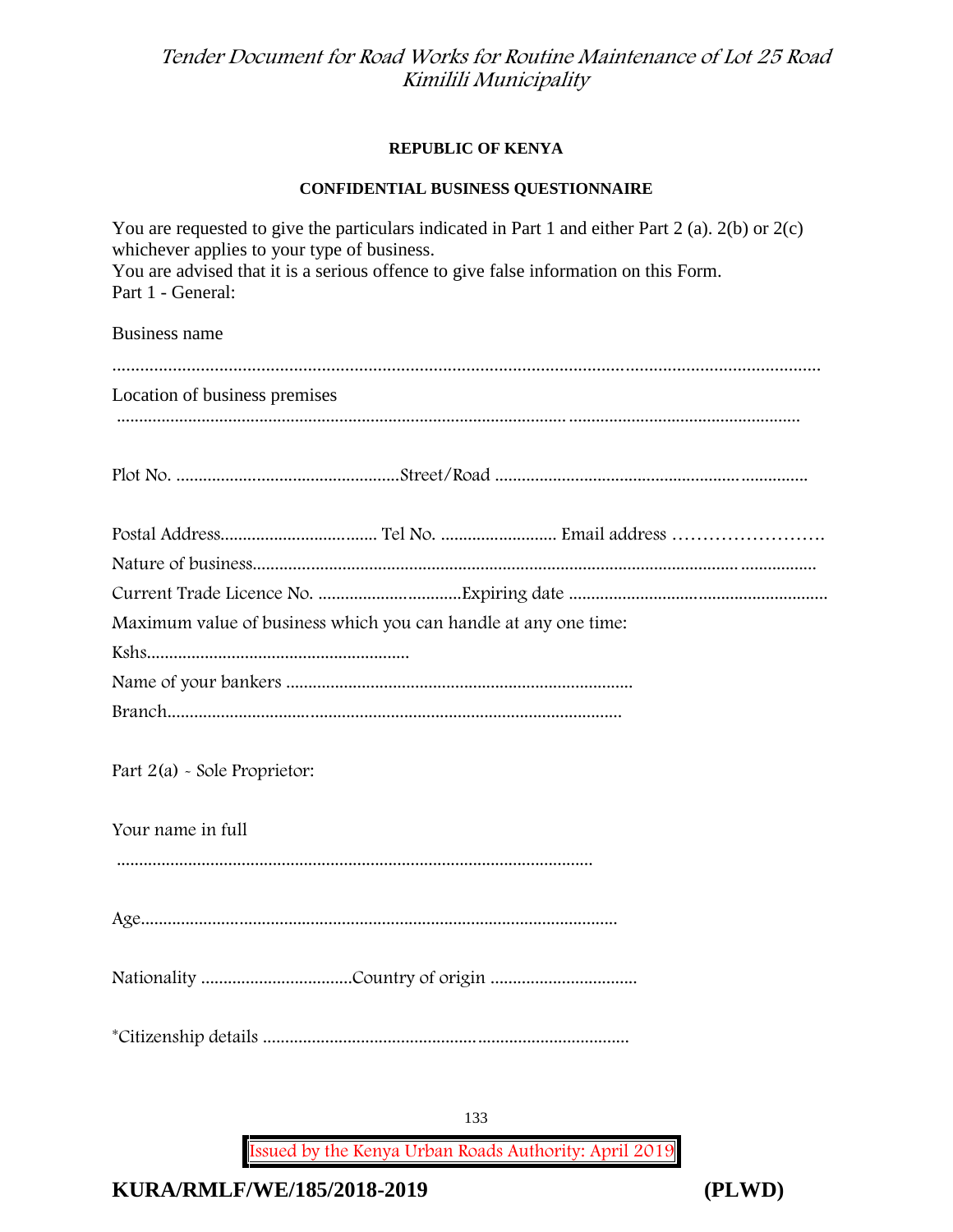Part 2(b) - Partnership:

| Give details of partners as follows: |                      |                                                                                                                                                                                                                                                                                                                                                                    |
|--------------------------------------|----------------------|--------------------------------------------------------------------------------------------------------------------------------------------------------------------------------------------------------------------------------------------------------------------------------------------------------------------------------------------------------------------|
| Nationality                          |                      | Shares                                                                                                                                                                                                                                                                                                                                                             |
|                                      |                      |                                                                                                                                                                                                                                                                                                                                                                    |
|                                      |                      |                                                                                                                                                                                                                                                                                                                                                                    |
|                                      |                      |                                                                                                                                                                                                                                                                                                                                                                    |
|                                      |                      |                                                                                                                                                                                                                                                                                                                                                                    |
|                                      |                      |                                                                                                                                                                                                                                                                                                                                                                    |
| Part 2(c) - Registered Company:      |                      |                                                                                                                                                                                                                                                                                                                                                                    |
|                                      |                      |                                                                                                                                                                                                                                                                                                                                                                    |
|                                      |                      |                                                                                                                                                                                                                                                                                                                                                                    |
|                                      |                      |                                                                                                                                                                                                                                                                                                                                                                    |
|                                      |                      |                                                                                                                                                                                                                                                                                                                                                                    |
| Nationality                          | Citizenship Details• | Shares                                                                                                                                                                                                                                                                                                                                                             |
|                                      |                      |                                                                                                                                                                                                                                                                                                                                                                    |
|                                      |                      |                                                                                                                                                                                                                                                                                                                                                                    |
|                                      |                      |                                                                                                                                                                                                                                                                                                                                                                    |
|                                      |                      |                                                                                                                                                                                                                                                                                                                                                                    |
|                                      |                      |                                                                                                                                                                                                                                                                                                                                                                    |
|                                      |                      |                                                                                                                                                                                                                                                                                                                                                                    |
|                                      |                      |                                                                                                                                                                                                                                                                                                                                                                    |
|                                      | 134                  |                                                                                                                                                                                                                                                                                                                                                                    |
|                                      |                      |                                                                                                                                                                                                                                                                                                                                                                    |
|                                      |                      | Citizenship Details•<br>State the nominal and issued capital of the company-<br>Give details of all directors as follows:<br>Attach proof of citizenship (Compulsory)<br>Attach certified copy of Form CR12 (Compulsory)<br>I certify that the information given above is correct.<br>Signature of Bidder<br>Issued by the Kenya Urban Roads Authority: April 2019 |

KURA/RMLF/WE/185/2018-2019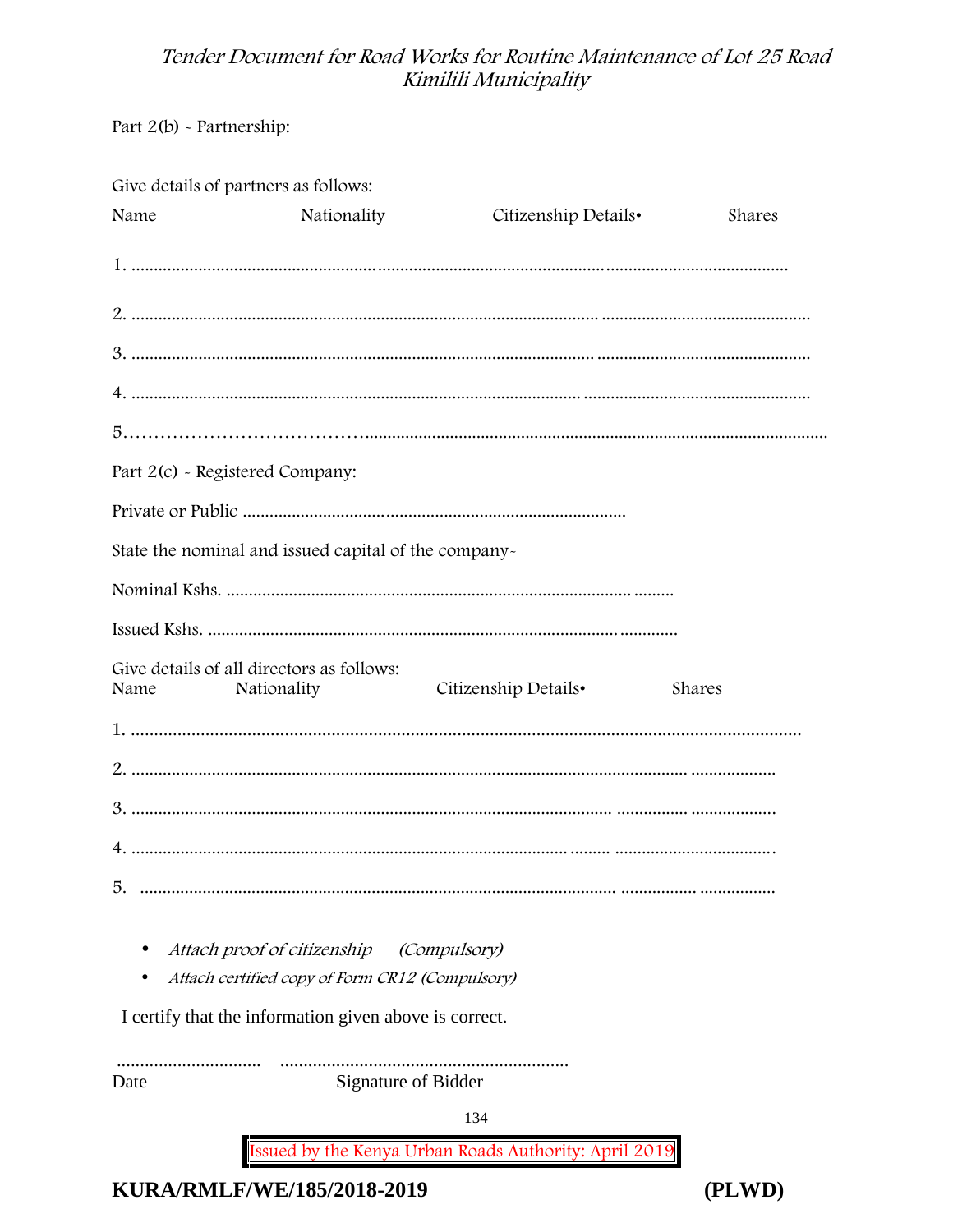Part 3: Interest in the Firm:

Is there any person / persons in the Kenya Urban Roads Authority (KURA) who has interest in this firm? Yes /No\*\*………………………….

I certify that the information given above is correct.

............................... ..............................................................

Date Signature of Bidder

**\*\* Delete as necessary**

**Issued by the Kenya Urban Roads Authority: April 2019**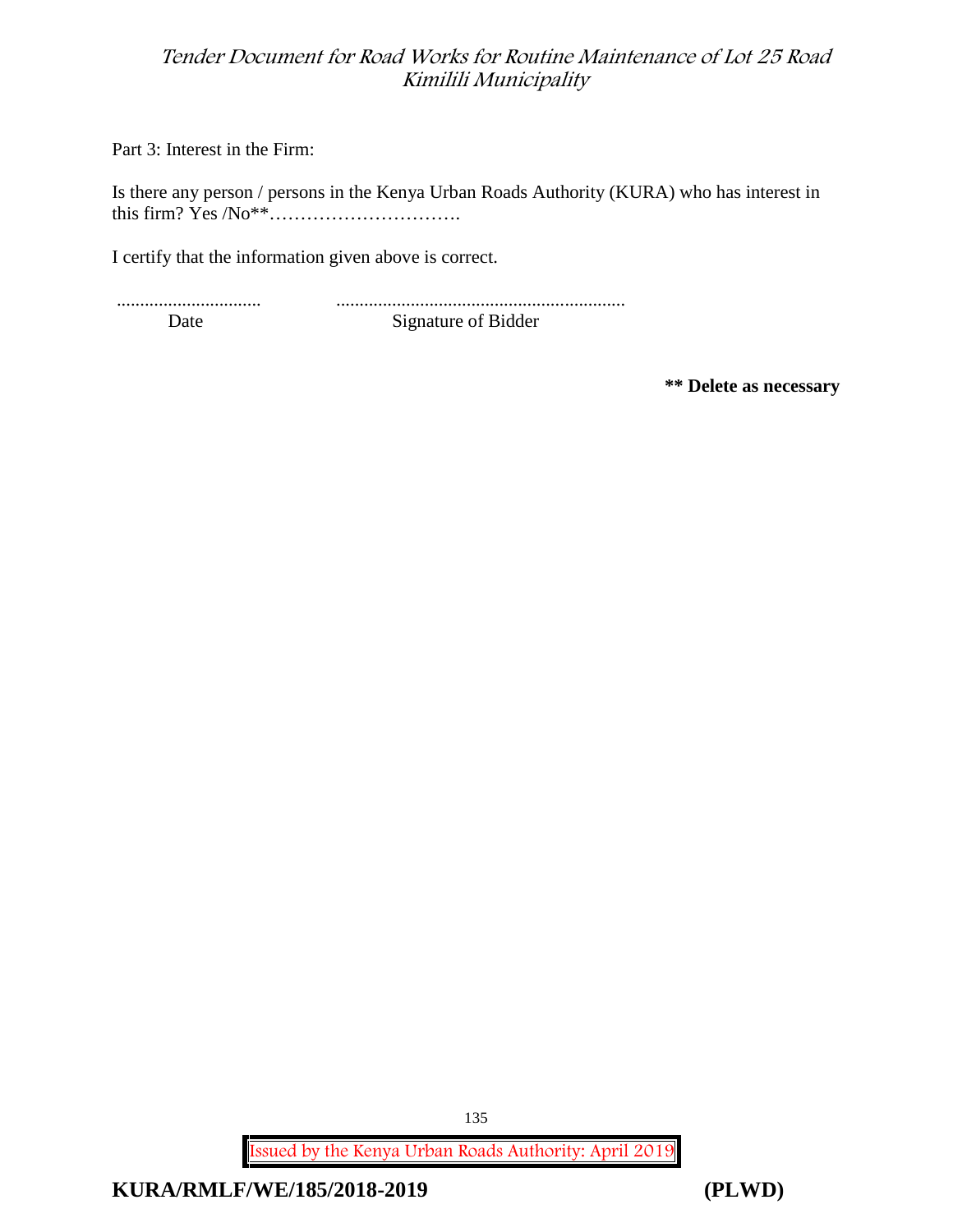## **SCHEDULE 2: FORM OF WRITTEN POWER OF ATTORNEY**

The Bidder shall state here below the name(s) and address of his representative(s) who is/are authorized to receive on his behalf correspondence in connection with the Bid.

………………………………………………………….. (Name of Bidder's Representative in block letters)

………………………………………………………….. (Address of Bidder's Representative)

………………………………………………………….. (Signature of Bidder's Representative)

Alternate:

………………………………………………………….. (Name of Bidder's Representative in block letters)

………………………………………………………….. (Address of Bidder's Representative)

…………………………………………………………………… (Signature of Bidder's Representative)

\*To be filled by all Bidders.

\*Both representative and alternate **must** attach copy of National Identification card or Passport.

136

**Issued by the Kenya Urban Roads Authority: April 2019**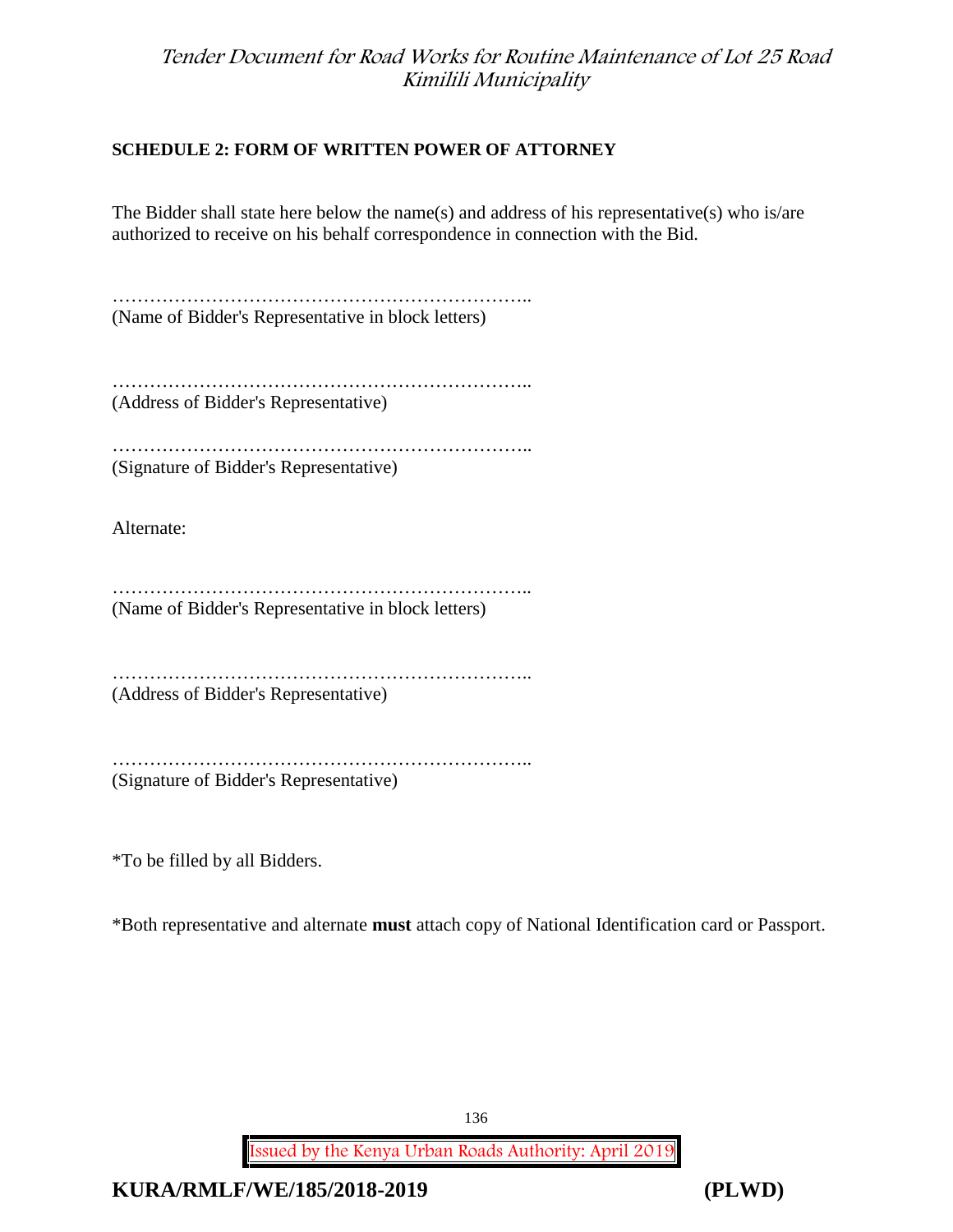## **SCHEDULE 3: CERTIFICATE OF BIDDER'S VISIT TO SITE**

This is to certify that

[*Name/s*]……………………………………………………………………………………

………………………………………………………………….

Being the authorized representative/Agent of [*Name of bidder*]

…………………………………………………………………………………………………

…………………………………………………………………………………………………

participated in the organised inspection visit of the site of the works for the

## **ROUTINE MAINTENANCE OF LOT 25 ROAD KIMILILI MUNICIPALITY**

held on………………………..day of……………………………20……………………….

| (Employer's Representative)         |              |
|-------------------------------------|--------------|
|                                     |              |
| (Name of Employer's Representative) | Designation) |

NOTE: This form is to be completed at the time of the organized site visit.

137

**Issued by the Kenya Urban Roads Authority: April 2019**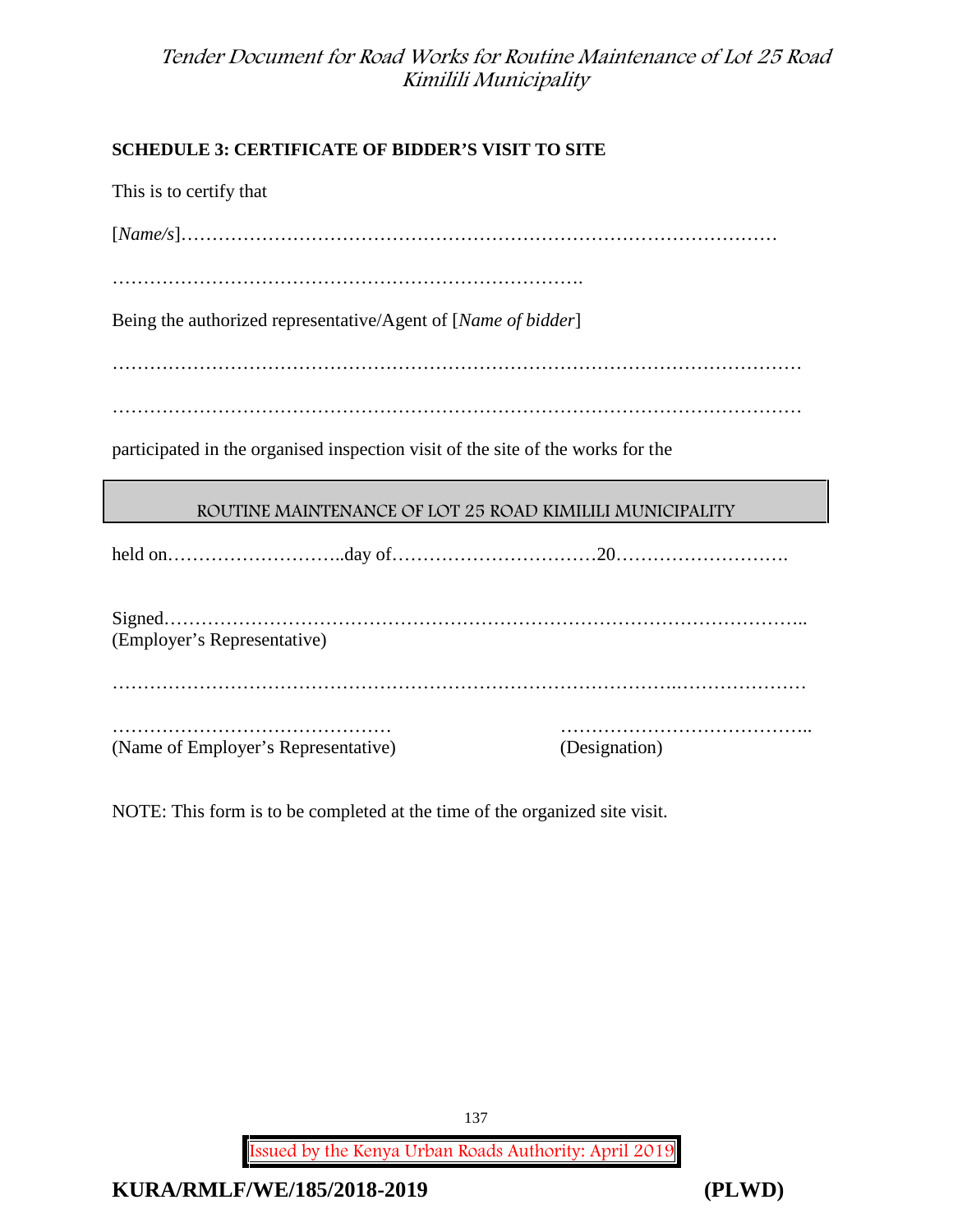| Project (Days<br>commence)<br>Arrival on<br>Date of<br>after                                                                                                                                                                                                                                                                       |                                                             |  |  |
|------------------------------------------------------------------------------------------------------------------------------------------------------------------------------------------------------------------------------------------------------------------------------------------------------------------------------------|-------------------------------------------------------------|--|--|
| Rating<br>Power                                                                                                                                                                                                                                                                                                                    |                                                             |  |  |
| Imported<br>Owned/<br>Leased/                                                                                                                                                                                                                                                                                                      |                                                             |  |  |
| Sourc<br>$\mathbf 0$                                                                                                                                                                                                                                                                                                               |                                                             |  |  |
| Imported)<br>Mombasa<br>Estimated<br>(If to be<br>Value<br><b>UE</b>                                                                                                                                                                                                                                                               |                                                             |  |  |
| Capacit<br>t or $\rm m^3$                                                                                                                                                                                                                                                                                                          |                                                             |  |  |
| Used<br>New<br>$\sigma$                                                                                                                                                                                                                                                                                                            |                                                             |  |  |
| Manufactur<br>Year of<br>$\mathbf{o}$                                                                                                                                                                                                                                                                                              |                                                             |  |  |
| $rac{60}{h}$<br>Lo to                                                                                                                                                                                                                                                                                                              |                                                             |  |  |
| Descriptio<br>n Type,<br>Model,<br>Make                                                                                                                                                                                                                                                                                            |                                                             |  |  |
|                                                                                                                                                                                                                                                                                                                                    | SCHEDULE 4: MAJOR ITEMS OF CONSTRUCTION PLANT AND EQUIPMENT |  |  |
| The Bidder shall enter in this schedule all major items of plant and equipment which he proposes<br>to bring to site. Only reliable plant in good working order and suitable for the work required of it<br>shall be shown on this Schedule. Summary of the same shall be entered in Section 5:<br>Qualification Criteria, Part 7. |                                                             |  |  |
| I certify that the above information is correct.                                                                                                                                                                                                                                                                                   |                                                             |  |  |
| (Signature of Bidder)                                                                                                                                                                                                                                                                                                              | (Date)                                                      |  |  |

## **SCHEDULE 4: MAJOR ITEMS OF CONSTRUCTION PLANT AND EQUIPMENT**

138

**Issued by the Kenya Urban Roads Authority: April 2019**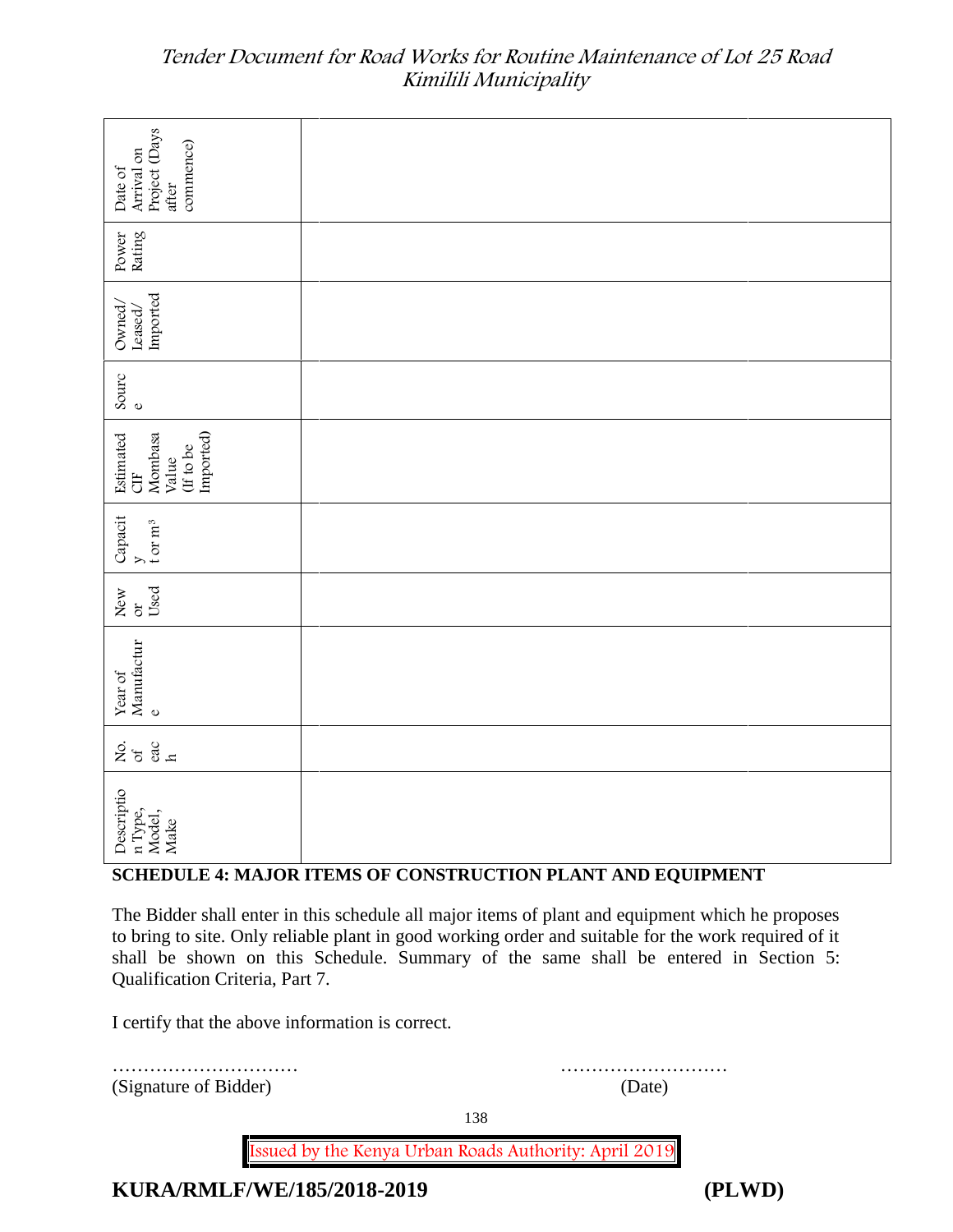## **SCHEDULE 5: KEY PERSONNEL**

| <b>DESIGNATION</b>                                           | <b>NAME</b> | <b>NATIONALITY</b> | SUMMARY OF QUALIFICATIONS AND<br><b>EXPERIENCE</b> |                     |                     |
|--------------------------------------------------------------|-------------|--------------------|----------------------------------------------------|---------------------|---------------------|
|                                                              |             |                    | Qualifications                                     | General             | Specific            |
|                                                              |             |                    |                                                    | Experience<br>(Yrs) | Experience<br>(Yrs) |
|                                                              |             |                    |                                                    |                     |                     |
| Headquarters                                                 |             |                    |                                                    |                     |                     |
| Partner/Director<br>or other key staff<br>(give designation) |             |                    |                                                    |                     |                     |
|                                                              |             |                    |                                                    |                     |                     |
|                                                              |             |                    |                                                    |                     |                     |
| Site Office                                                  |             |                    |                                                    |                     |                     |
| 1. Site Agent                                                |             |                    |                                                    |                     |                     |
| 2. Site Surveyor                                             |             |                    |                                                    |                     |                     |
|                                                              |             |                    |                                                    |                     |                     |
| 3. Foreman                                                   |             |                    |                                                    |                     |                     |
|                                                              |             |                    |                                                    |                     |                     |
|                                                              |             |                    |                                                    |                     |                     |
|                                                              |             |                    |                                                    |                     |                     |

**Note:** The Bidder shall list in this schedule the key personnel he will employ from the Contractor's headquarters and from the Contractor's site office to direct and execute the work together with their qualifications, experience, position held and nationality in accordance with Clause 15.2 and 16.3 of the Conditions of Contract Part II (where required, use separate sheets to add extra data for column 4). Bidders shall attach certified copies of academic certificates, and CVs of all key staff.

I certify that the above information is correct.

(Signature of Bidder) (Date)

………………………… ………………………

139

**Issued by the Kenya Urban Roads Authority: April 2019**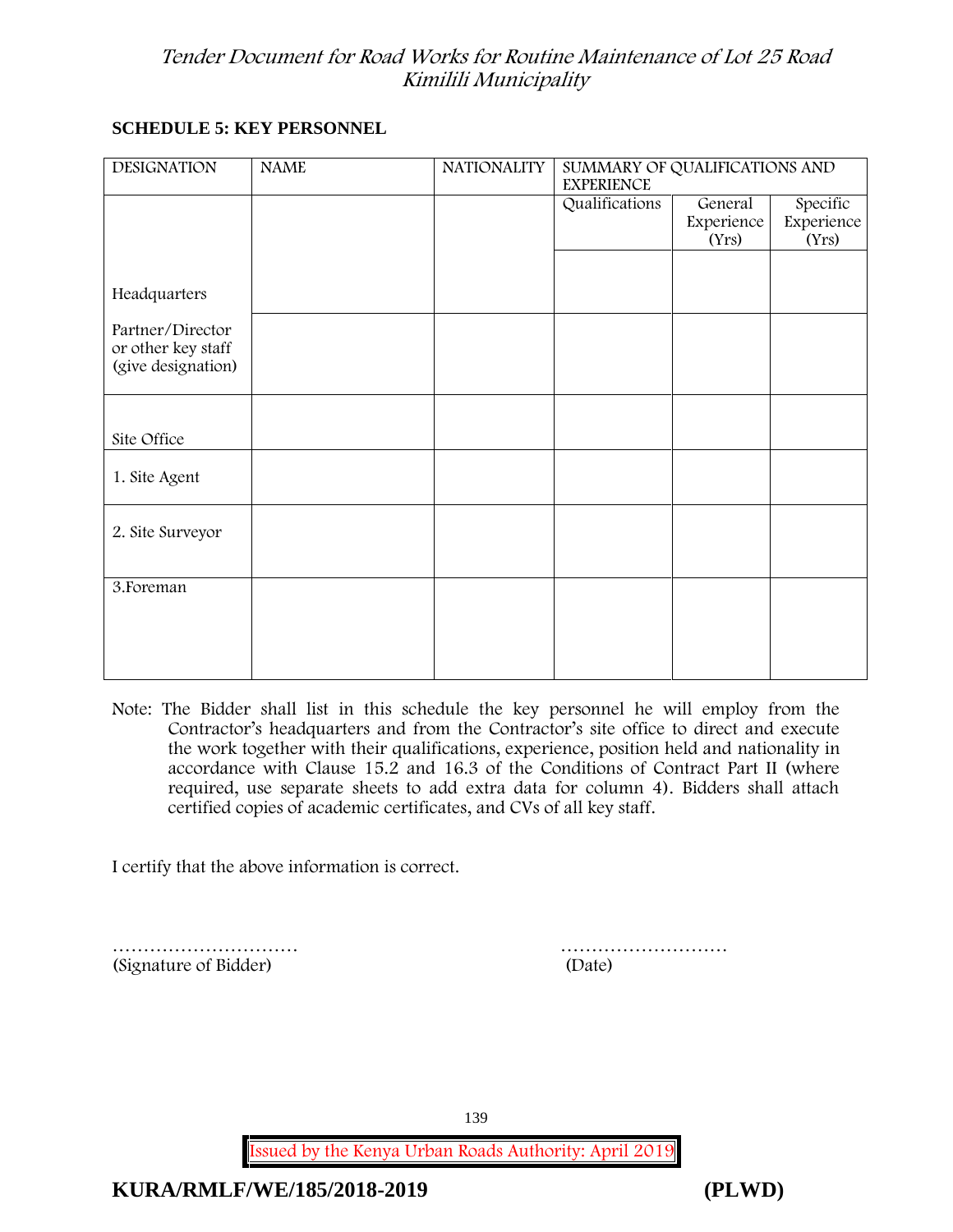#### **SCHEDULE 6: SCHEDULE OF ROADWORKS CARRIED OUT BY THE BIDER IN THE LAST THREE YEARS**

#### **SCHEDULE 6A: COMPLETED WORKS**

| $\frac{1}{2}$<br>DESCRIPTION OF WORKS | NAME OF CLIENT | VALUE OF<br>WORKS (KSHS) * | YEAR COMPLETED/<br><b>REMARKS</b> |
|---------------------------------------|----------------|----------------------------|-----------------------------------|
|                                       |                |                            |                                   |
|                                       |                |                            |                                   |
|                                       |                |                            |                                   |
|                                       |                |                            |                                   |
|                                       |                |                            |                                   |
|                                       |                |                            |                                   |
|                                       |                |                            |                                   |
|                                       |                |                            |                                   |
|                                       |                |                            |                                   |
|                                       |                |                            |                                   |
|                                       |                |                            |                                   |
|                                       |                |                            |                                   |

**Note:** Bidders shall attach certified copies of letters of award (for each listed project), certified copies of completion certificates.

I certify that the above works were successfully carried out by this Bidder.

(Signature of Bidder) (Date)

………………………… ………………………

140

**Issued by the Kenya Urban Roads Authority: April 2019**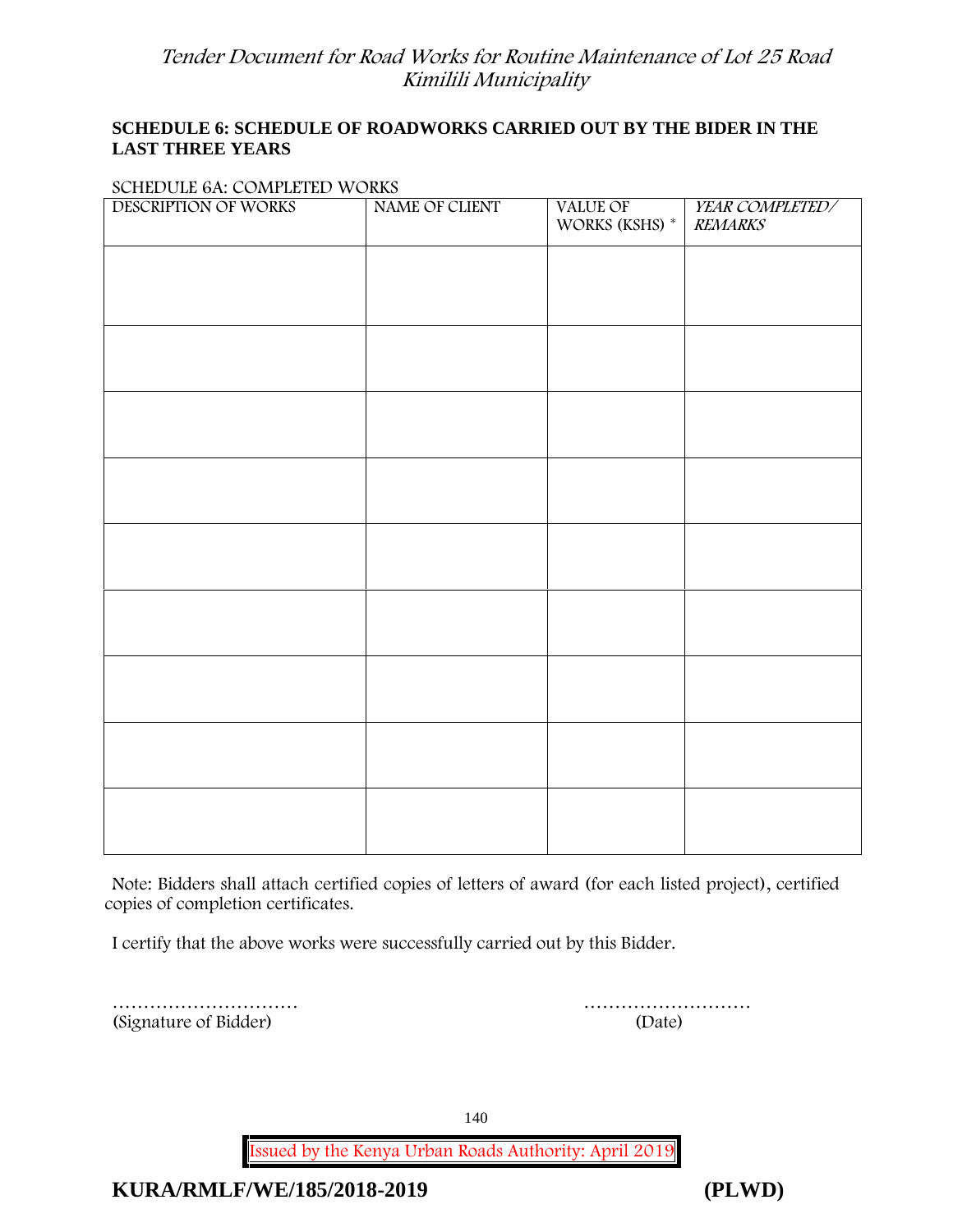## \* **Value in Kshs using Central Bank of Kenya mean exchange rate at a reference date 7 days before date of BID opening**

#### **SCHEDULE 6B: NON-COMPLETED WORKS BEYOND COMPLETION DATE**

| DESCRIPTION OF WORKS | NAME OF CLIENT | VALUE OF<br>WORKS (KSHS) * | YEAR COMPLETED/<br><b>REMARKS</b> |
|----------------------|----------------|----------------------------|-----------------------------------|
|                      |                |                            |                                   |
|                      |                |                            |                                   |
|                      |                |                            |                                   |
|                      |                |                            |                                   |
|                      |                |                            |                                   |
|                      |                |                            |                                   |
|                      |                |                            |                                   |
|                      |                |                            |                                   |
|                      |                |                            |                                   |
|                      |                |                            |                                   |
|                      |                |                            |                                   |
|                      |                |                            |                                   |
|                      |                |                            |                                   |
|                      |                |                            |                                   |
|                      |                |                            |                                   |
|                      |                |                            |                                   |
|                      |                |                            |                                   |

**Note:** Bidders shall attach certified copies of letters of award (for each listed project), certified evidence for executed works for non-completed projects e.g. copy of recent payment certificate.

I certify that the above works were successfully carried out by this Bidder.

(Signature of Bidder) (Date)

………………………… ………………………

141

**Issued by the Kenya Urban Roads Authority: April 2019**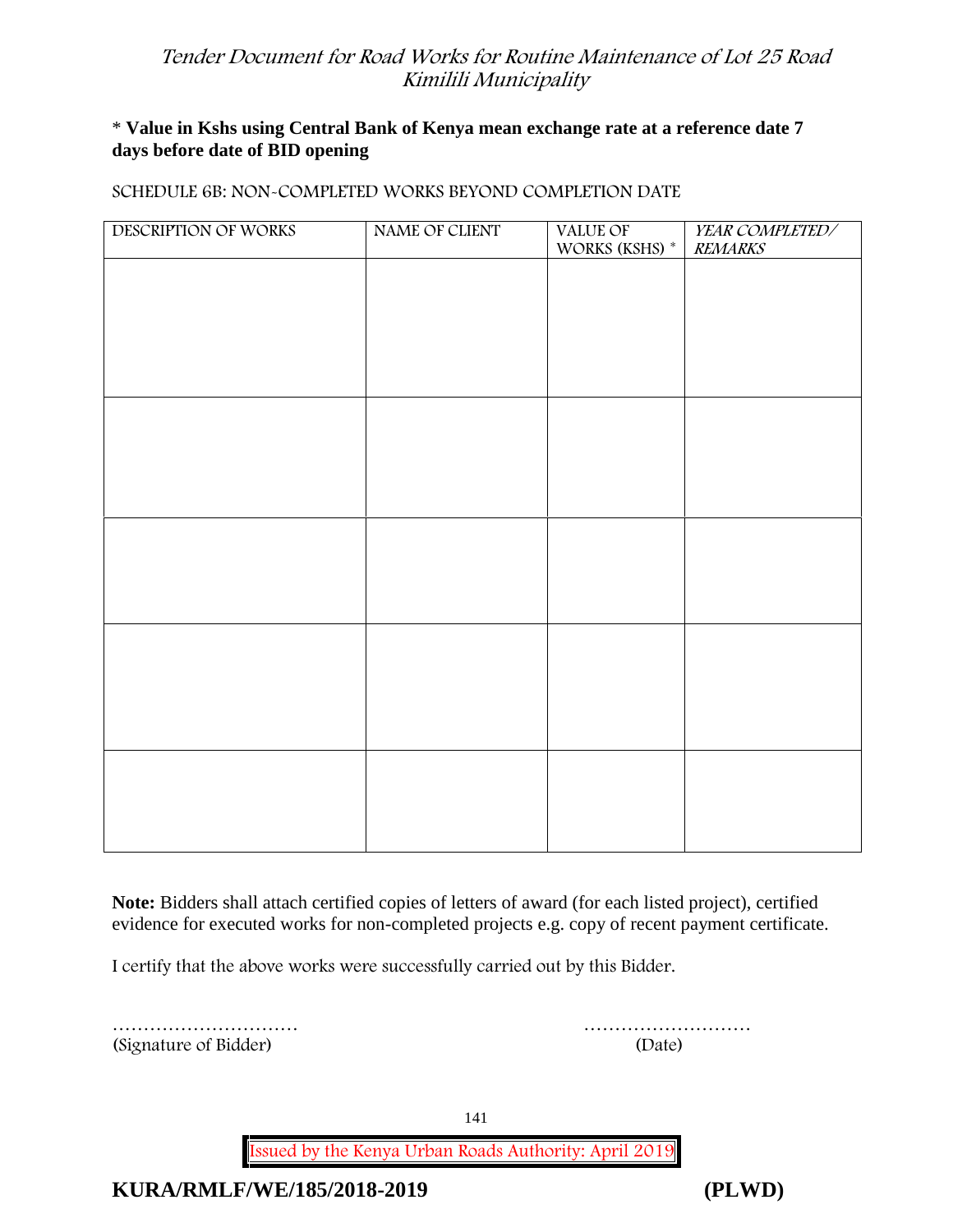## \* **Value in KShs using Central Bank of Kenya mean exchange rate at a reference date 7 days before date of BID opening**

## **SCHEDULE 6C: SPECIFIC EXPERIENCE**

| DESCRIPTION OF WORKS | NAME OF CLIENT | VALUE OF WORKS (KSHS) * | YEAR COMPLETED/<br><b>REMARKS</b> |
|----------------------|----------------|-------------------------|-----------------------------------|
|                      |                |                         |                                   |
|                      |                |                         |                                   |
|                      |                |                         |                                   |
|                      |                |                         |                                   |
|                      |                |                         |                                   |
|                      |                |                         |                                   |
|                      |                |                         |                                   |
|                      |                |                         |                                   |
|                      |                |                         |                                   |
|                      |                |                         |                                   |
|                      |                |                         |                                   |
|                      |                |                         |                                   |
|                      |                |                         |                                   |
|                      |                |                         |                                   |
|                      |                |                         |                                   |
|                      |                |                         |                                   |
|                      |                |                         |                                   |

**Note:** Bidders shall attach certified copies of letters of award (for each listed project), certified evidence for executed works for non-copleted projects e.g copy of recent payment certificate.

I certify that the above works were successfully carried out by this Bidder.

(Signature of Bidder) (Date)

………………………… ………………………

142

**Issued by the Kenya Urban Roads Authority: April 2019**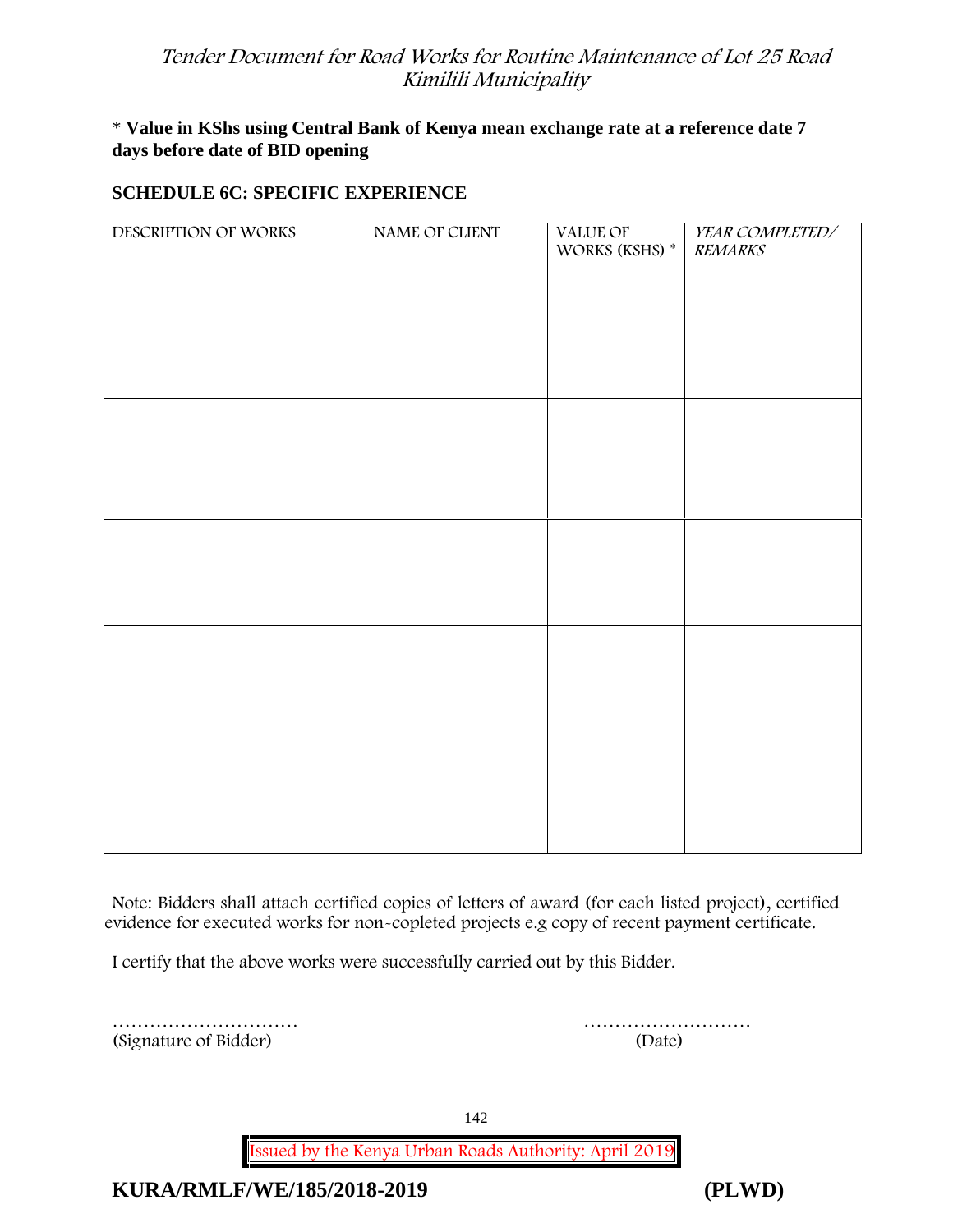\* **Value in Kshs using Central Bank of Kenya mean exchange rate at a reference date 7 days before date of BID opening**

#### **SCHEDULE 7: SCHEDULE OF ONGOING PROJECTS**

| <b>DESCRIPTION OF</b><br><b>WORKS</b> | NAME OF<br><b>CLIENT</b> | DATE OF<br>COMMENC<br><b>EMENT</b> | DATE OF<br>COMPLETION | VALUE OF<br>WORKS (KSHS) | <b>VALUE</b><br>COMPLETED<br>UP TO DATE<br>$\%$ | <b>PHYSICALLY</b><br>COMPLETED<br>UP TO DATE<br>$\%$ |  |
|---------------------------------------|--------------------------|------------------------------------|-----------------------|--------------------------|-------------------------------------------------|------------------------------------------------------|--|
|                                       |                          |                                    |                       |                          |                                                 |                                                      |  |
|                                       |                          |                                    |                       |                          |                                                 |                                                      |  |
|                                       |                          |                                    |                       |                          |                                                 |                                                      |  |
|                                       |                          |                                    |                       |                          |                                                 |                                                      |  |
|                                       |                          |                                    |                       |                          |                                                 |                                                      |  |
|                                       |                          |                                    |                       |                          |                                                 |                                                      |  |
|                                       |                          |                                    |                       |                          |                                                 |                                                      |  |
|                                       |                          |                                    |                       |                          |                                                 |                                                      |  |

**Note:** 1. Bidders shall attach certified copies of letters of award (for each listed project) and any certified evidence for executed works e.g copy of recent payment certificate.

2. Bidders must indicate all their on-going works as at the time of bidding. Any non disclosure shall constitute non-responsiveness)

I certify that the above works are being carried out by me and that the above information is correct.

(Signature of Bidder) (Date)

………………………… ………………………

143

**Issued by the Kenya Urban Roads Authority: April 2019**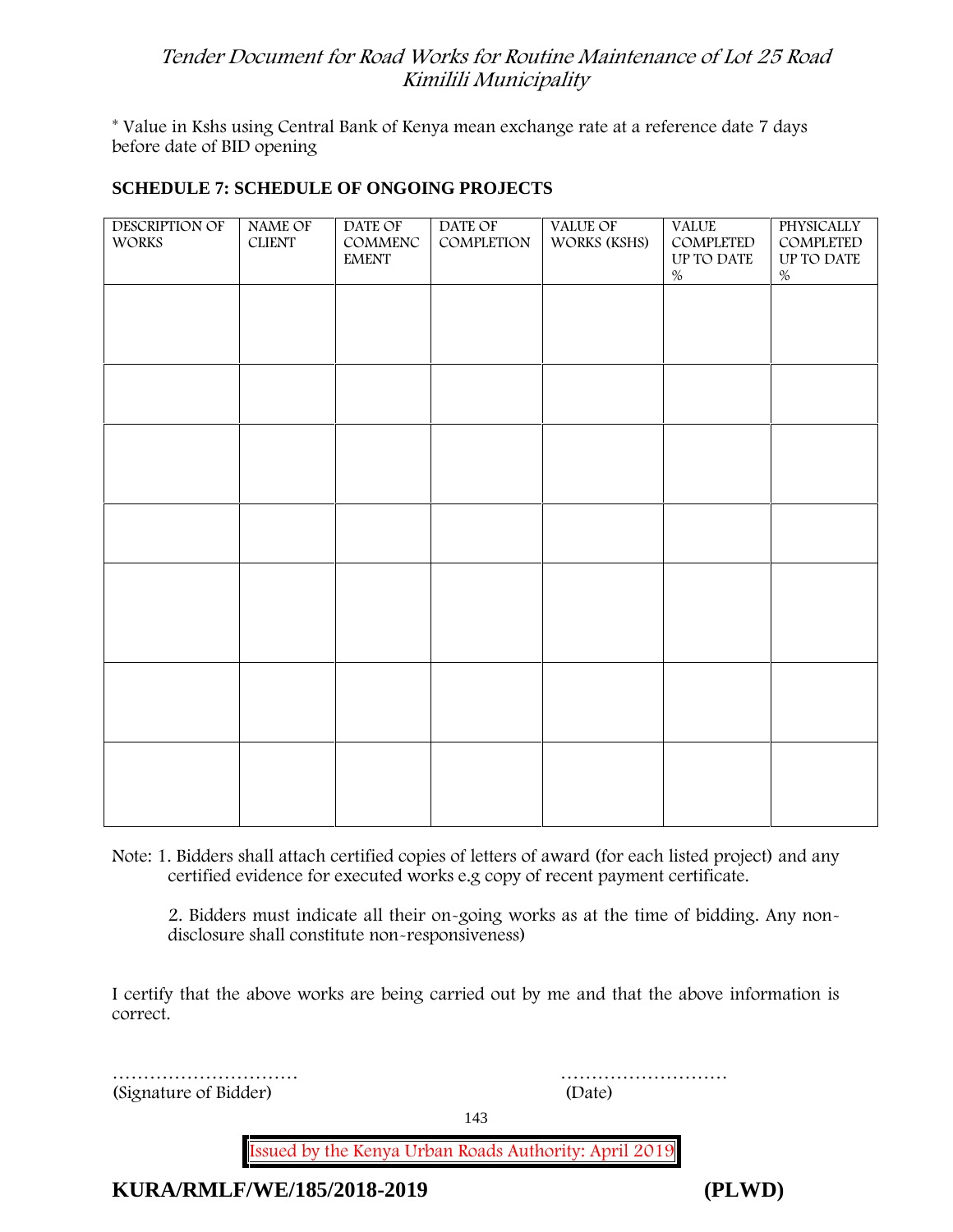#### **SCHEDULE 8: FINANCIAL STANDING**

- 1 Submit copies of audited profit and loss statements and balance sheet for the last five calendar years and estimated projection for the next two years with certified English translation where appropriate.
- 2 Give turnover figures for each of the last two (2) financial years. Quote in millions and decimal thereof.

|                               | Year 1(2014) | Year 2(2015) |
|-------------------------------|--------------|--------------|
|                               | Ksh.         | Ksh.         |
| Road works                    |              |              |
| Other civil Engineering works |              |              |
| Other (specify)               |              |              |
| Total                         |              |              |

#### SUMMARY OF ASSETS AND LIABILTIES OF THE AUDITED FINANCIAL STATEMENTS OF THE LAST TWO (2) FINANCIAL YEARS.

|                              | Year 1(2014) | Year 2(2015) |
|------------------------------|--------------|--------------|
|                              | KShs.        | KShs.        |
| 1. Total Assets              |              |              |
| 2. Current Assets            |              |              |
| 3. Bank Credit Line Value    |              |              |
| 4. Total Liabilities         |              |              |
| 5. Current Liabilities       |              |              |
| 6. Net Worth $(1-4)$         |              |              |
| 7. Working capital $(2+3-4)$ |              |              |

(a) Name/Address of Commercial Bank providing credit line

………………………………………………………………………………………………

………………………………………………………………………………………………

(b) Total amount of credit line KShs………………………………………………

Attach a certified copy of Undertaking of the Bank to provide the credit.

(c) Attach bank statements for the last six (6) months

144

**Issued by the Kenya Urban Roads Authority: April 2019**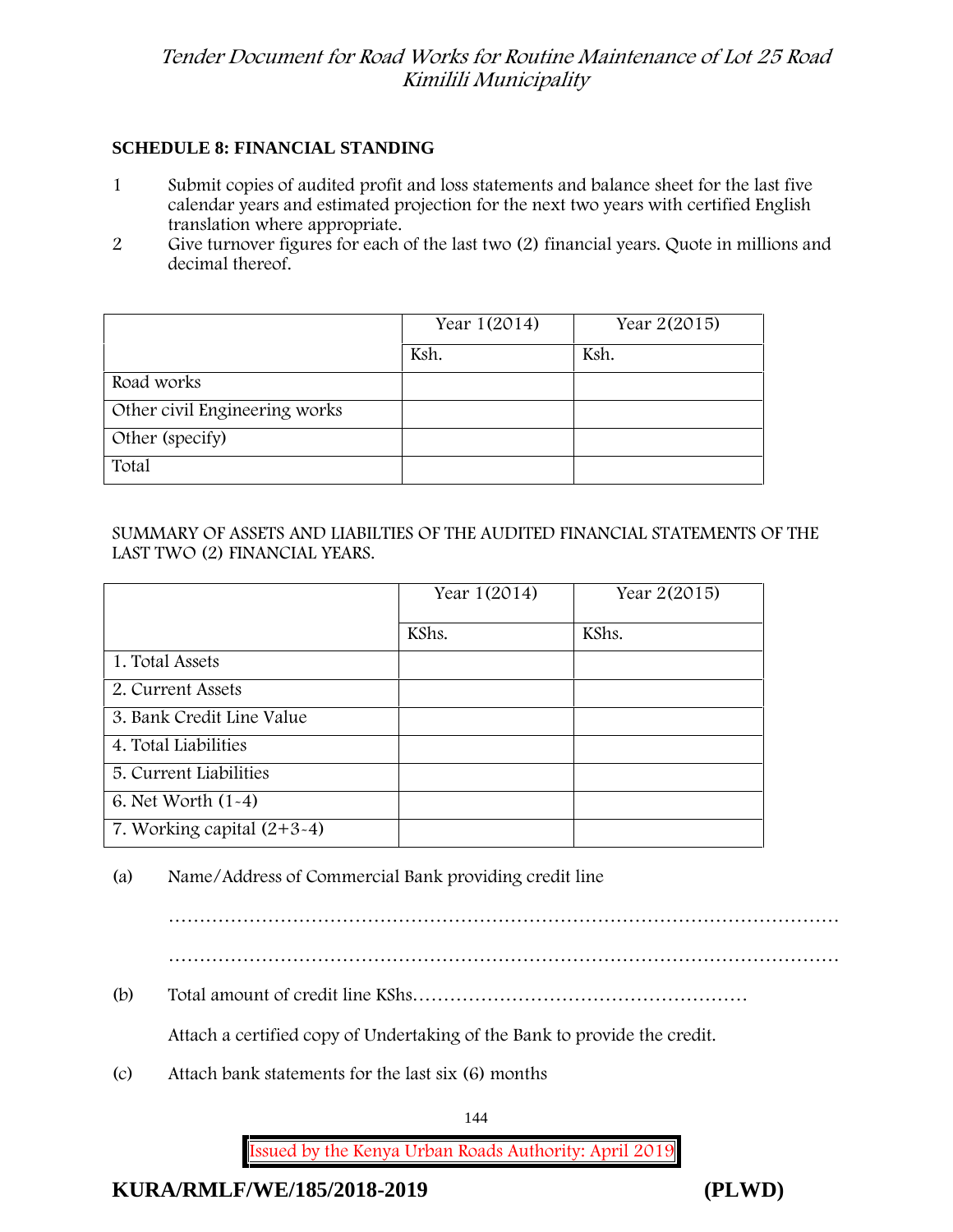### **SCHEDULE 9: OTHER SUPPLEMENTARY INFORMATION**

Financial reports for the last three years, balance sheets, profit and loss statements, auditors' reports etc. List them below and attach copies. ………………………………………………………………………………………………… ………………………………………………………………………………………………… ………………………………………………………………………………………………… ………………………………………………………………………………………………… Evidence of access to financial resources to meet the qualification requirements. Cash in hand, lines of credit etc. List below and attach copies of supporting documents ………………………………………………………………………………………………… …………………………………………………………………………………………………. …………………………………………………………………………………………………. ………………………………………………………………………………………………… Name, address, telephone, telex, fax numbers and email of the Bidders Bankers who may provide reference if contacted by the Contracting Authority. ……………………………………………………………………………………………….. ……………………………………………………………………………………………….

**Issued by the Kenya Urban Roads Authority: April 2019**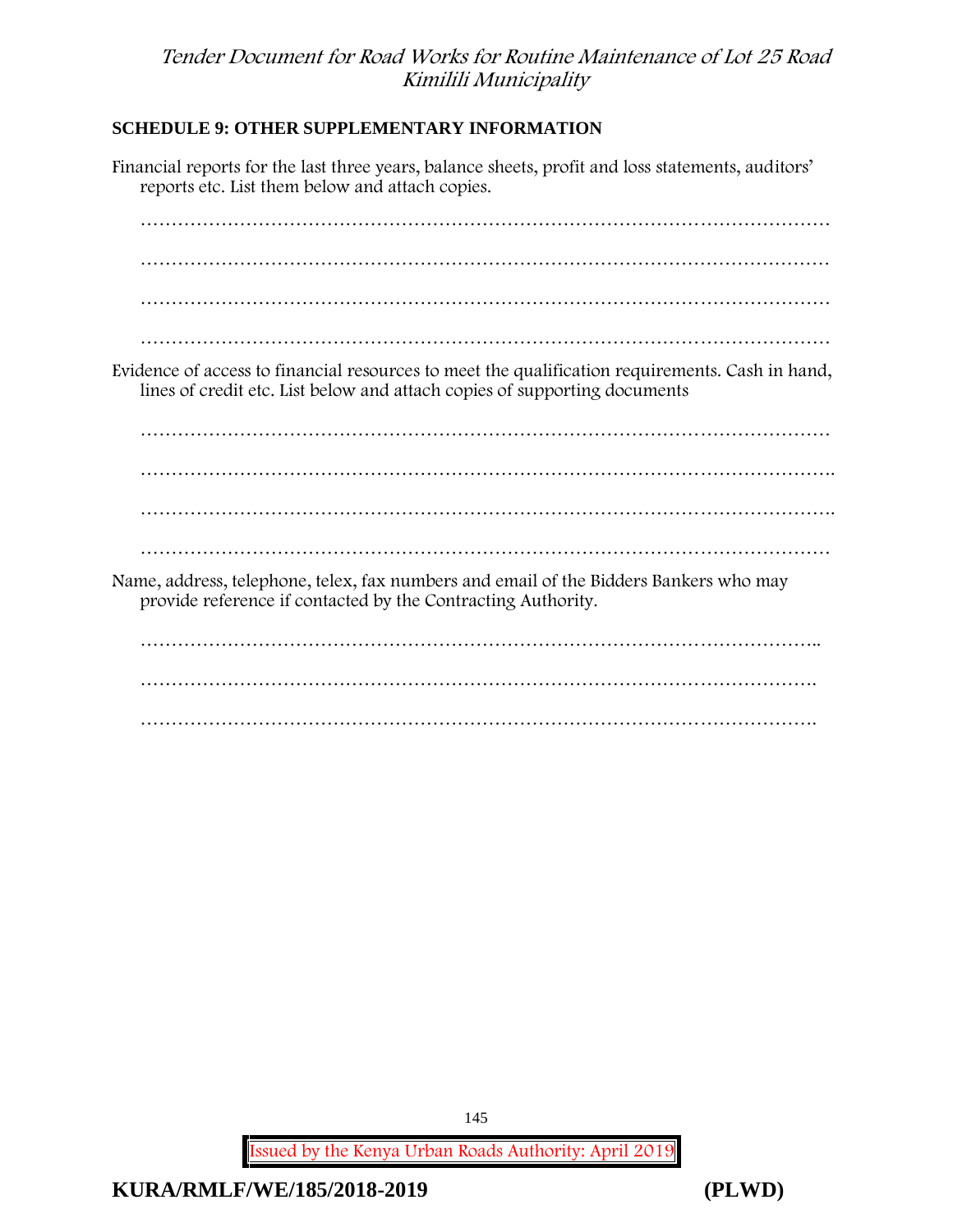#### **SCHEDULE 10: LITIGATION HISTORY**

Information on current litigation in which the Bidder is involved.

| <b>OTHER PARTY (IES)</b> | CAUSE OF DISPUTE | AMOUNT INVOLVED (KSHS) |
|--------------------------|------------------|------------------------|
|                          |                  |                        |
|                          |                  |                        |
|                          |                  |                        |
|                          |                  |                        |

I certify that the above information is correct.

……………………………. ……………………………………..

Date Signature of Bidder

**Issued by the Kenya Urban Roads Authority: April 2019**

**KURA/RMLF/WE/185/2018-2019 (PLWD)**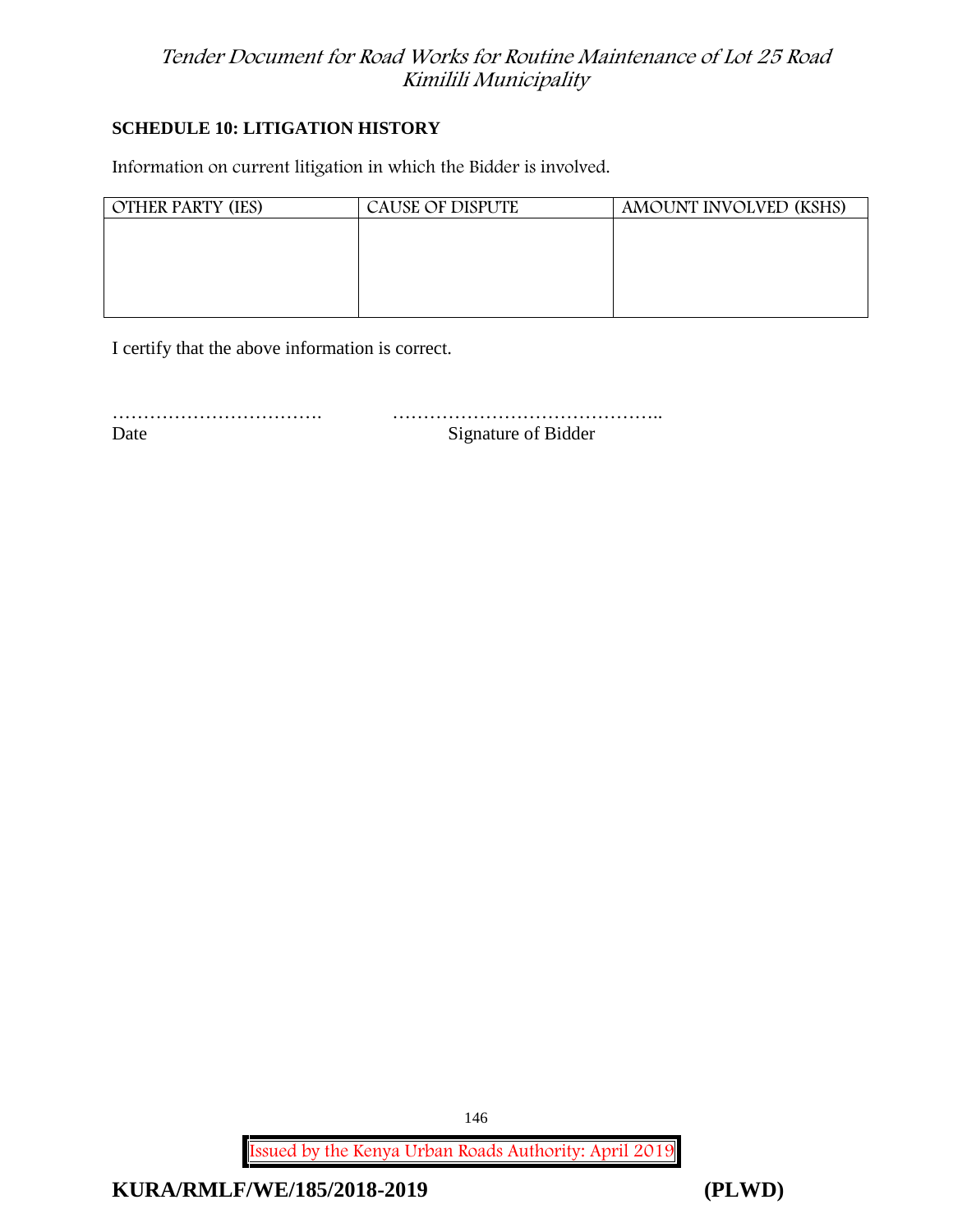### **SCHEDULE 11: DECLARATION FORM**

| To                                                                                                       |                                                                  |                                                                                           |
|----------------------------------------------------------------------------------------------------------|------------------------------------------------------------------|-------------------------------------------------------------------------------------------|
| The Director General,<br>Kenya Urban Roads Authority (KURA),<br>P.O. Box 41727 - 00100<br><b>NAIROBI</b> |                                                                  |                                                                                           |
| We (name and address)                                                                                    |                                                                  |                                                                                           |
|                                                                                                          |                                                                  | declare the following:                                                                    |
| a)                                                                                                       | Have not been debarred from participating in public procurement. |                                                                                           |
| regarding public procurement.                                                                            |                                                                  | b) Have not been involved in and will not be involved in corrupt and fraudulent practices |
| Name of Bidder                                                                                           | Signature                                                        | Date                                                                                      |
|                                                                                                          |                                                                  |                                                                                           |

(To be signed by authorized representative and officially stamped)

**Issued by the Kenya Urban Roads Authority: April 2019** 147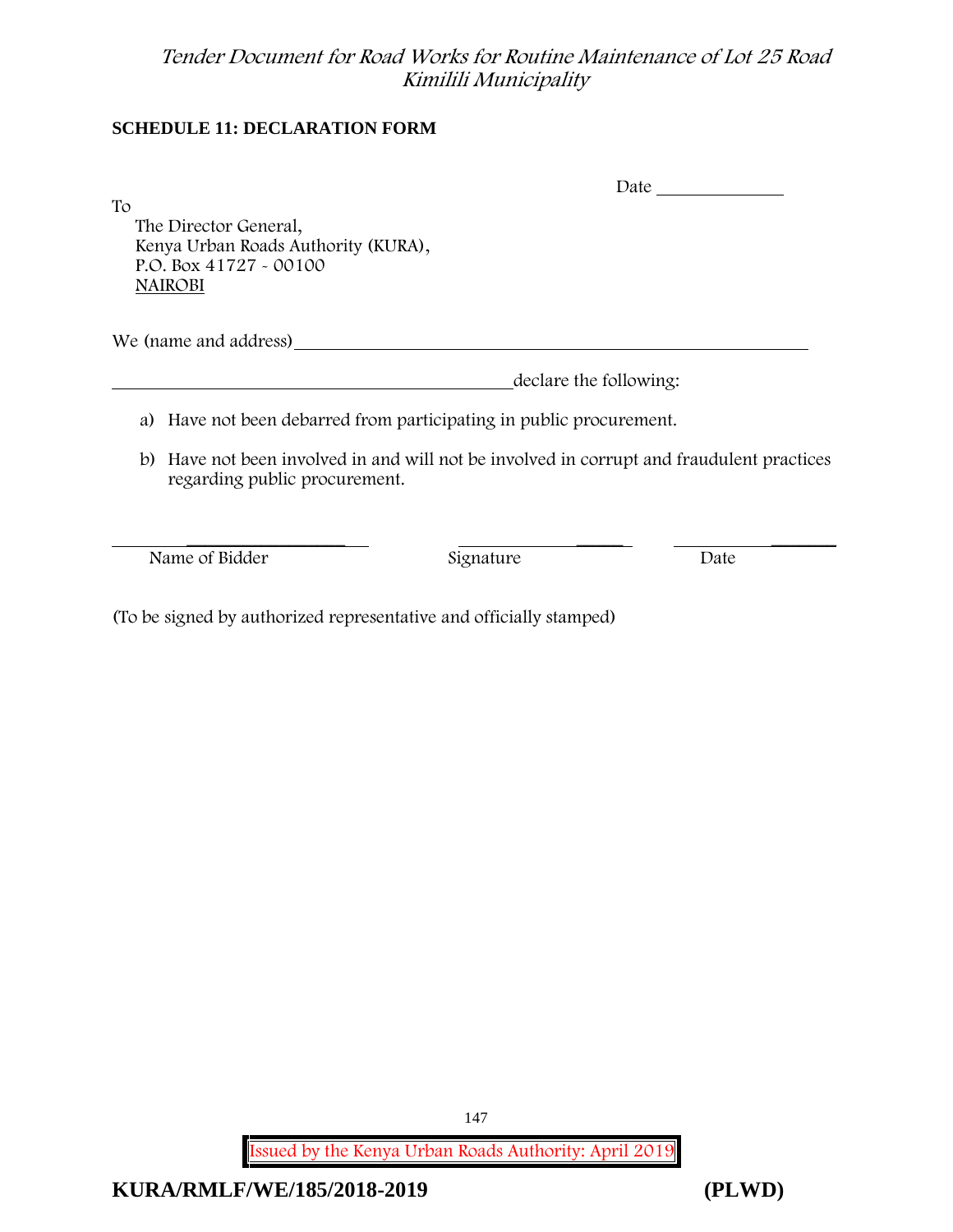**DECLARATION FORM FOR BANKRUPT OR INSOLVENT** Date To The Kenya Urban Roads Authority P.O Box 41727 – 00100, IKM Place, 5th Ngong Ave, Nairobi, KENYA. Ladies and Gentlemen, The Tenderer i.e. (full name and complete physical and postal address) ……………………………………………………………………………………………………… ……………………………………………………………………………………………………… ……………………declare the following: a) That I/ We have not been debarred from participating in public procurement by anybody, institution or person. b) That I/ We have not been involved in and will not be involved in corrupt and fraudulent practices regarding public procurement anywhere. c) That I/ We are not insolvent, in receivership, bankrupt or in the process of being wound up and is not the subject of legal proceedings relating to the foregoing. d) That I/We are not under any ongoing investigation by the Ethics and Anti-Corruption Commission (EACC) for any corrupt and/or economic crimes or practices. e) That I/ We are not associated with any other Tenderer participating in this Tender. f) That I/We do hereby confirm that all the information given in this tender is accurate, factual and true to the best of our knowledge. Yours sincerely, …………………………………………………… Name of Tenderer ……………………………………………………………………………….. Signature of duly authorised person signing the Tender ………………………………………………………………………….. Name and Capacity of duly authorised person signing the Tender ……………………………………… Stamp or Seal of Tenderer

148

**Issued by the Kenya Urban Roads Authority: April 2019**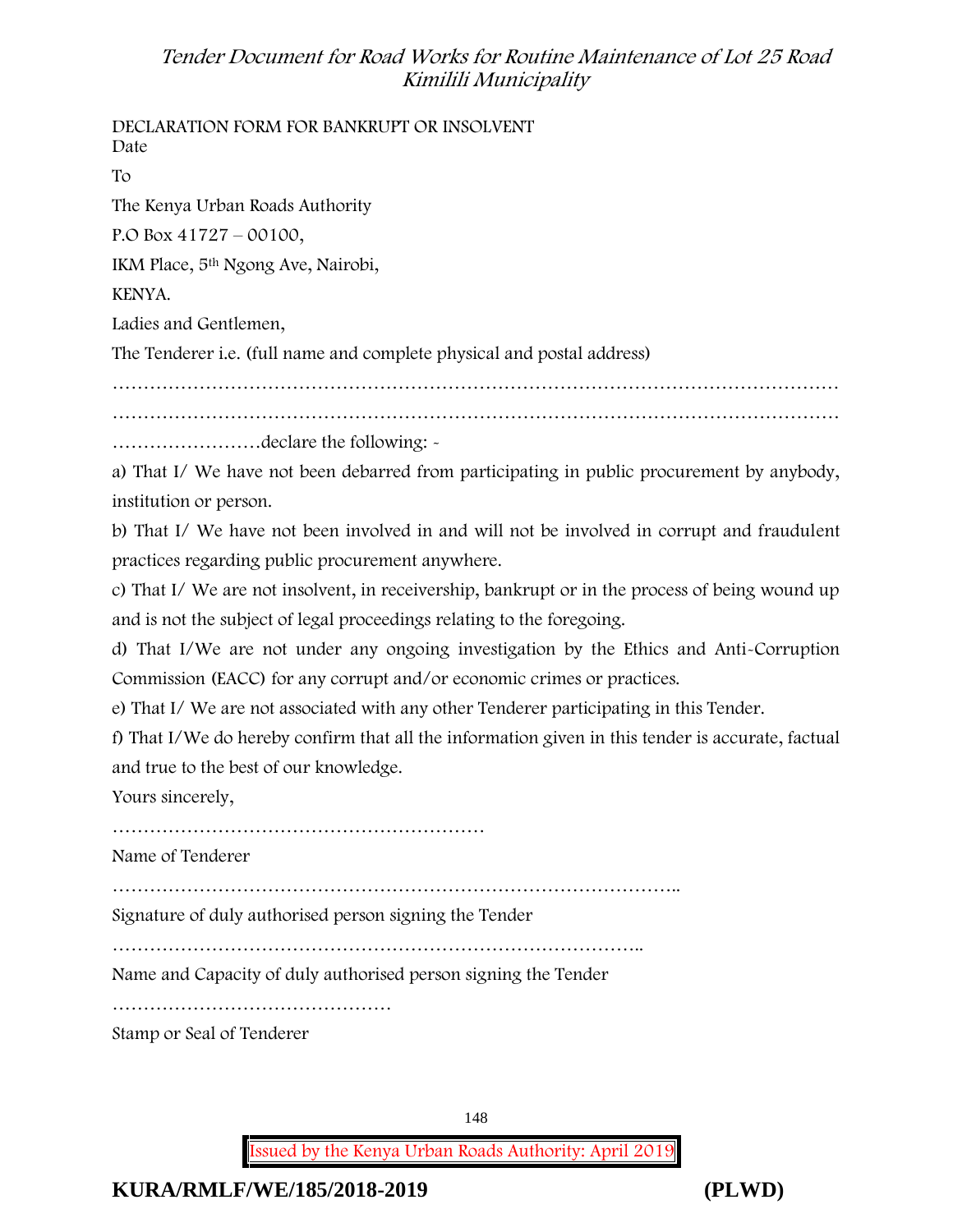# **SECTION XII: FORM OF AGREEMENT**

**Issued by the Kenya Urban Roads Authority: April 2019**

**KURA/RMLF/WE/185/2018-2019 (PLWD)**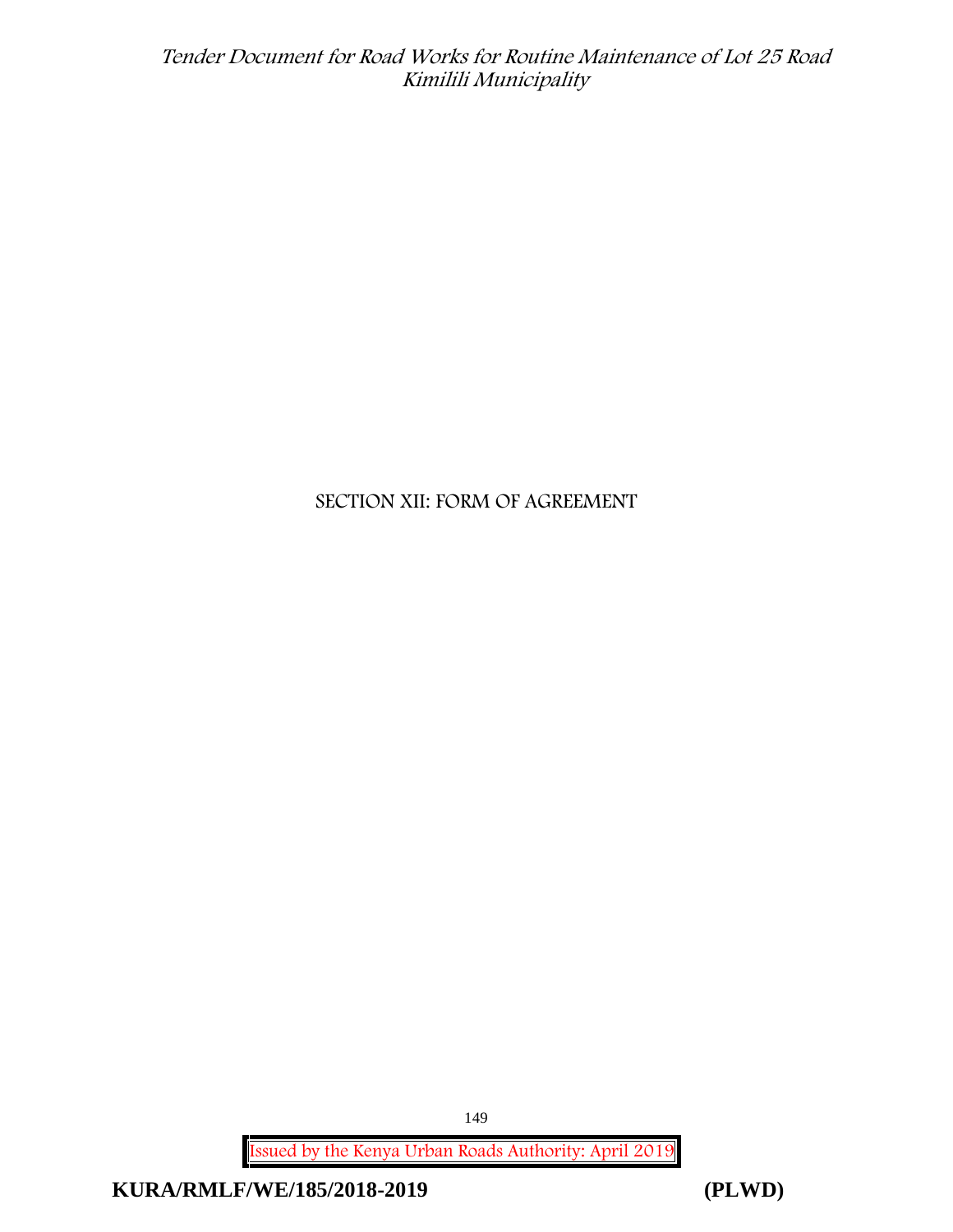#### **FORM OF AGREEMENT**

*\*\*(To be signed after the award of a contract)*

THIS AGREEMENT is made on the ………………………… day of ……………………………………………………………………………………… between the Kenya Urban Roads Authority of P. O. Box 41727-00100, Nairobi, Kenya hereinafter called "the

Employer" of the one part and M/S ................................................................................. (Contractor) of P.O. .................................................... (address) hereinafter called "the Contractor" of the other part.

WHEREAS the Employer is desirous that certain works should be executed, viz.

**ROUTINE MAINTENANCE OF LOT 25 ROAD KIMILILI MUNICIPALITY** and has a Contract with the Contractor for the execution completion and maintenance of such works in the region NOW THIS AGREEMENT WITNESSETH as follows:

In this agreement words and expressions shall have the same meanings as are respectively assigned to them in the Conditions of Contract hereinafter referred to.

The following document shall be deemed to form and be read and construed as part of this Agreement, viz.:

- The Conditions of Contract (FIDIC IV) Part 2

- The Conditions of Contract (FIDIC IV) Part 1
- The Special Specification
- The Standard Specifications
- The Priced Bill of Quantities
- The Letter of Award and Acceptance
- Schedules of Supplementary Information
- -The Drawings
- -Other documents as may be agreed and listed

All aforesaid documents are hereinafter referred to as "The Contract".

In consideration of the payment to be made by the Employer to the Contractor, the Contractor hereby covenants with the Employer to execute, complete and maintain the works in conformity in all respects with the provisions of the Contract.

The Employer hereby covenants to pay the Contractor in consideration of the execution, completion and maintenance of the works the Contract Price at the times and in the manner prescribed by the Contract.

IN WITNESS WHEREOF the parties have hereunto set their respective hands on the day and year first above written.



**KURA/RMLF/WE/185/2018-2019 (PLWD)**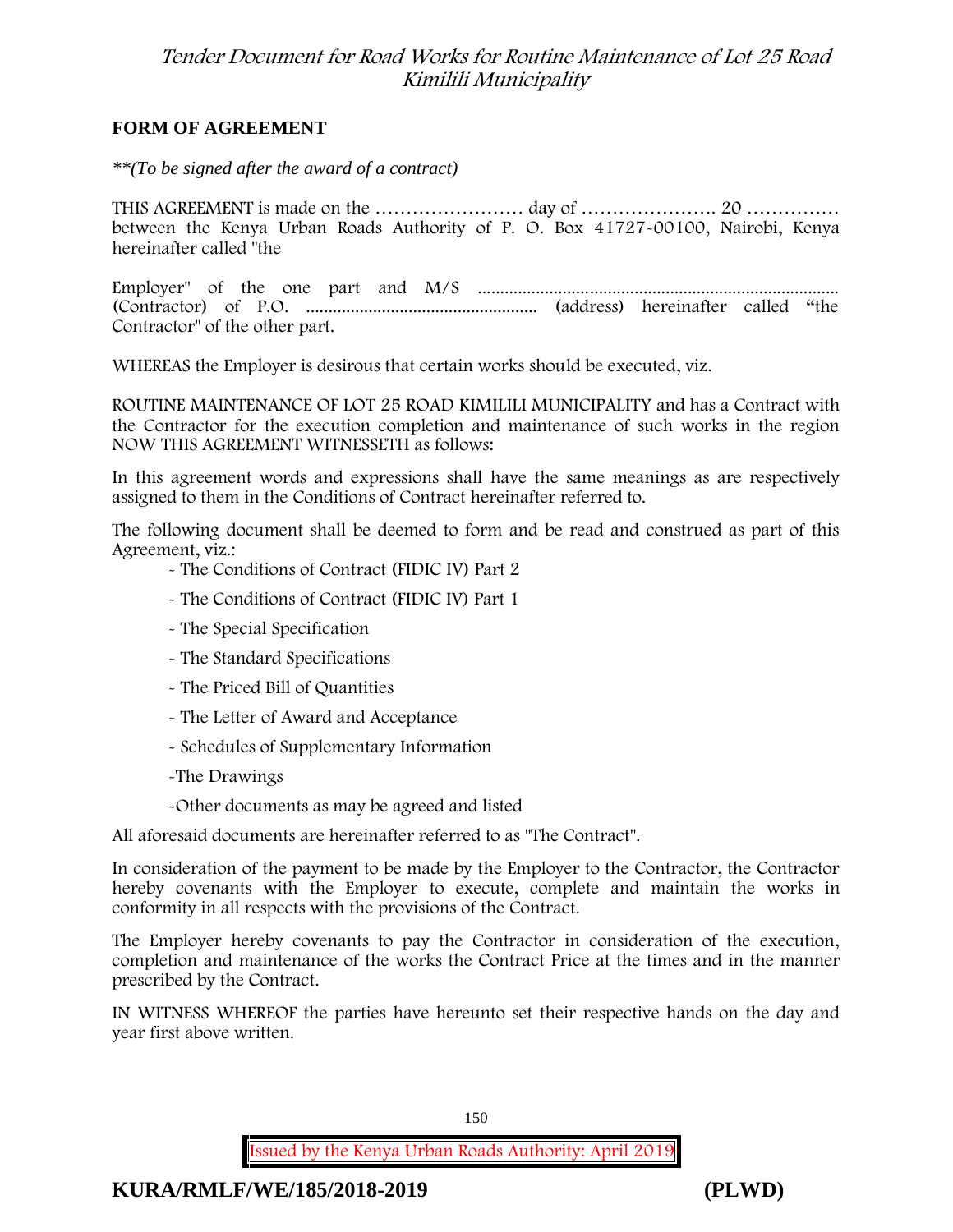#### SIGNED SEALED AND DELIVERED

| By the said Employer:   |                                                                                           |
|-------------------------|-------------------------------------------------------------------------------------------|
|                         | (Director General, Kenya Urban Roads Authority)<br>For and on behalf of the said Employer |
| In the presence of:     | (Name and Designation of Witness)                                                         |
|                         | (Signature of Witness)                                                                    |
|                         | (Address Of witness)                                                                      |
|                         |                                                                                           |
| By the said Contractor: | (Signature)                                                                               |
|                         | .<br>(Name of the Director)                                                               |
| In the presence of:     | (Name and Designation of Witness)                                                         |
|                         | (Signature of Witness)                                                                    |
|                         | (Address Of witness)                                                                      |
|                         |                                                                                           |

151

**Issued by the Kenya Urban Roads Authority: April 2019**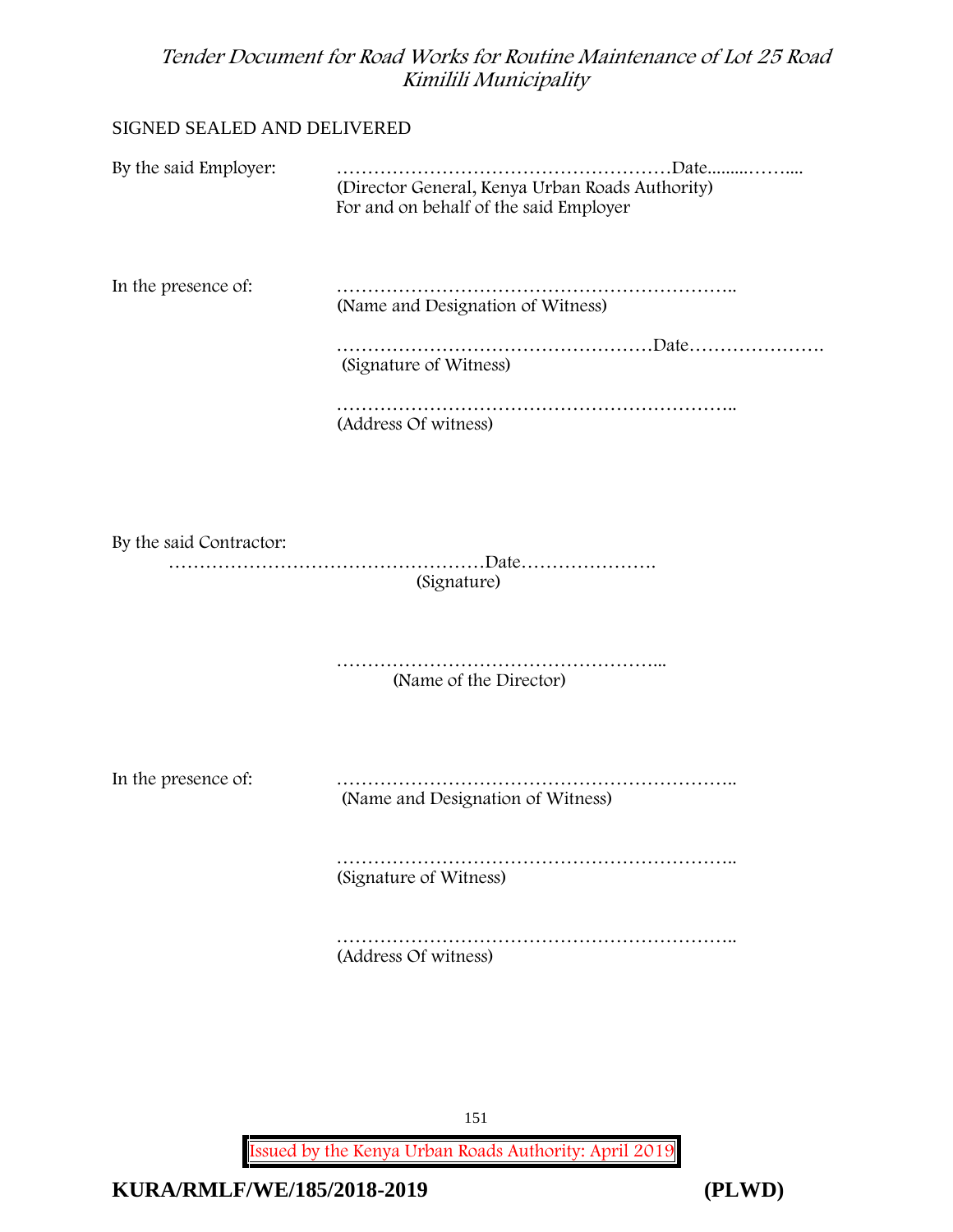# **SECTION XIII: FORM OF PERFORMANCE BANK GUARANTEE (UNCONDITIONAL)**

**Issued by the Kenya Urban Roads Authority: April 2019**

**KURA/RMLF/WE/185/2018-2019 (PLWD)**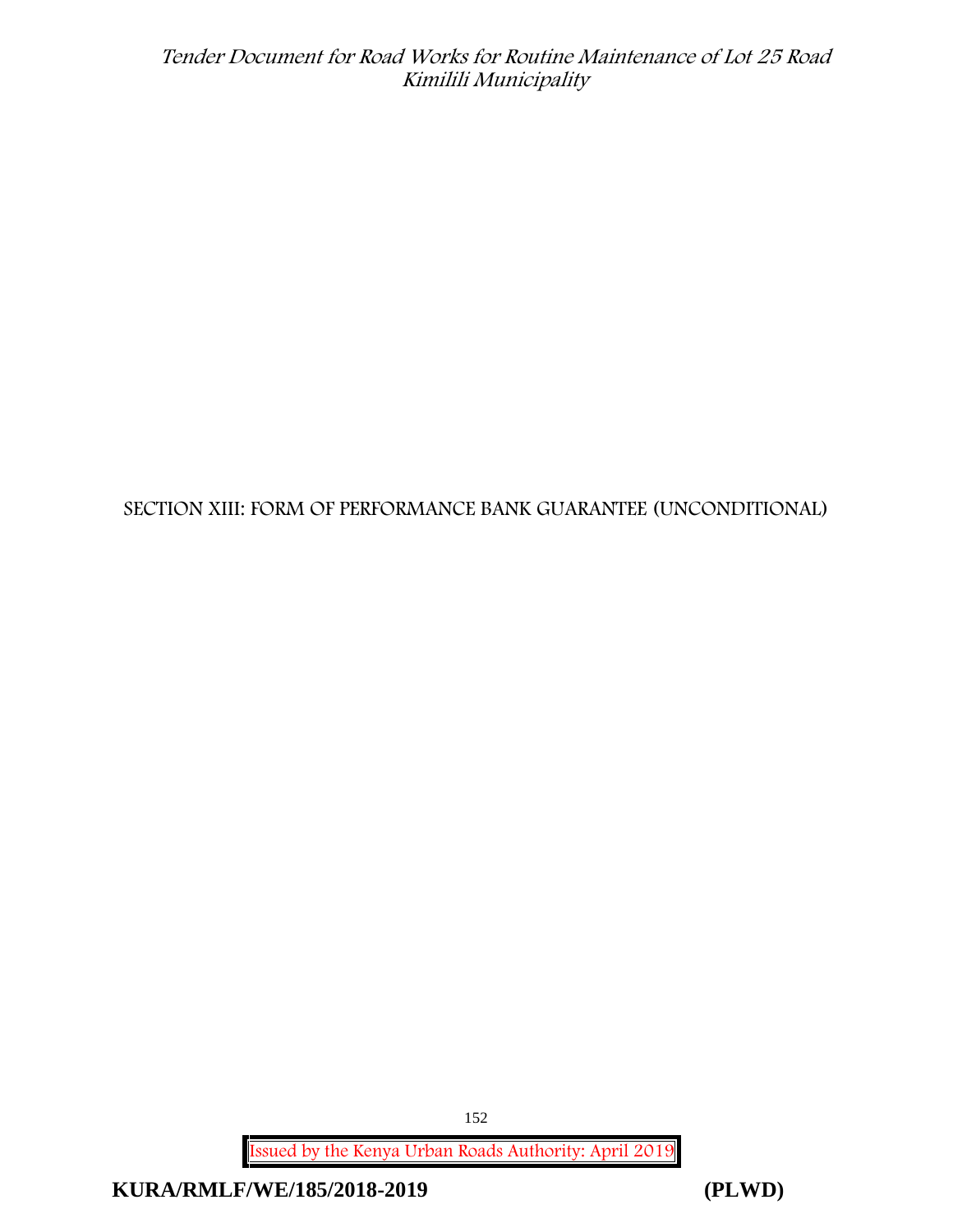#### FORM OF PERFORMANCE BANK GUARANTEE (UNCONDITIONAL)

To

The Director General, Kenya Urban Roads Authority (KURA), P.O. Box 41727 - 00100 **NAIROBI**

WHEREAS …………………………………………………………………… (hereinafter called "the Contractor") has undertaken in pursuance of Contract No. ……………………………………Dated …..………………to execute the

#### **ROUTINE MAINTENANCE OF LOT 25 ROAD KIMILILI MUNICIPALITY**

, ( hereinafter called the "Contract")

AND WHEREAS it has been stipulated by you in the said Contract that the Contractor shall furnish you with a Bank Guarantee by a recognized bank for the sum specified in the Appendix to Form of Bid as security for compliance with his obligations in accordance with the Contract;

AND WHEREAS we have agreed to give the Contractor such a Bank Guarantee;

NOW THEREFORE we hereby affirm that we are the Guarantor and responsible to you on behalf of the Contractor, up to a total of

Kshs………………………………………………………………..……………………..……(amo unt in figures) Kshs. ……………………………………………………………………..……………………………… ………

……………………………………………………………………………………………………… ……(amount in words)

and we undertake to payment to you, upon your first written demand and without cavil or argument, any sum or sums within and up to the limits as aforesaid without your needing to prove or show grounds or reasons for the sum specified therein.

We hereby waive the necessity of you demanding the said debt from the Contractor before presenting us with the demand.

We further agree that no change or addition to or other modification of the terms of the Contract or of the Works to be performed thereunder or of any of the Contract Documents which may be made between you and the Contractor shall in any way release us from any liability under this Guarantee and we hereby waive notice of any such change, addition or modification

This Guarantee shall be valid until 28 days after issuing of the Defects Liability Certificate.

153

**Issued by the Kenya Urban Roads Authority: April 2019**